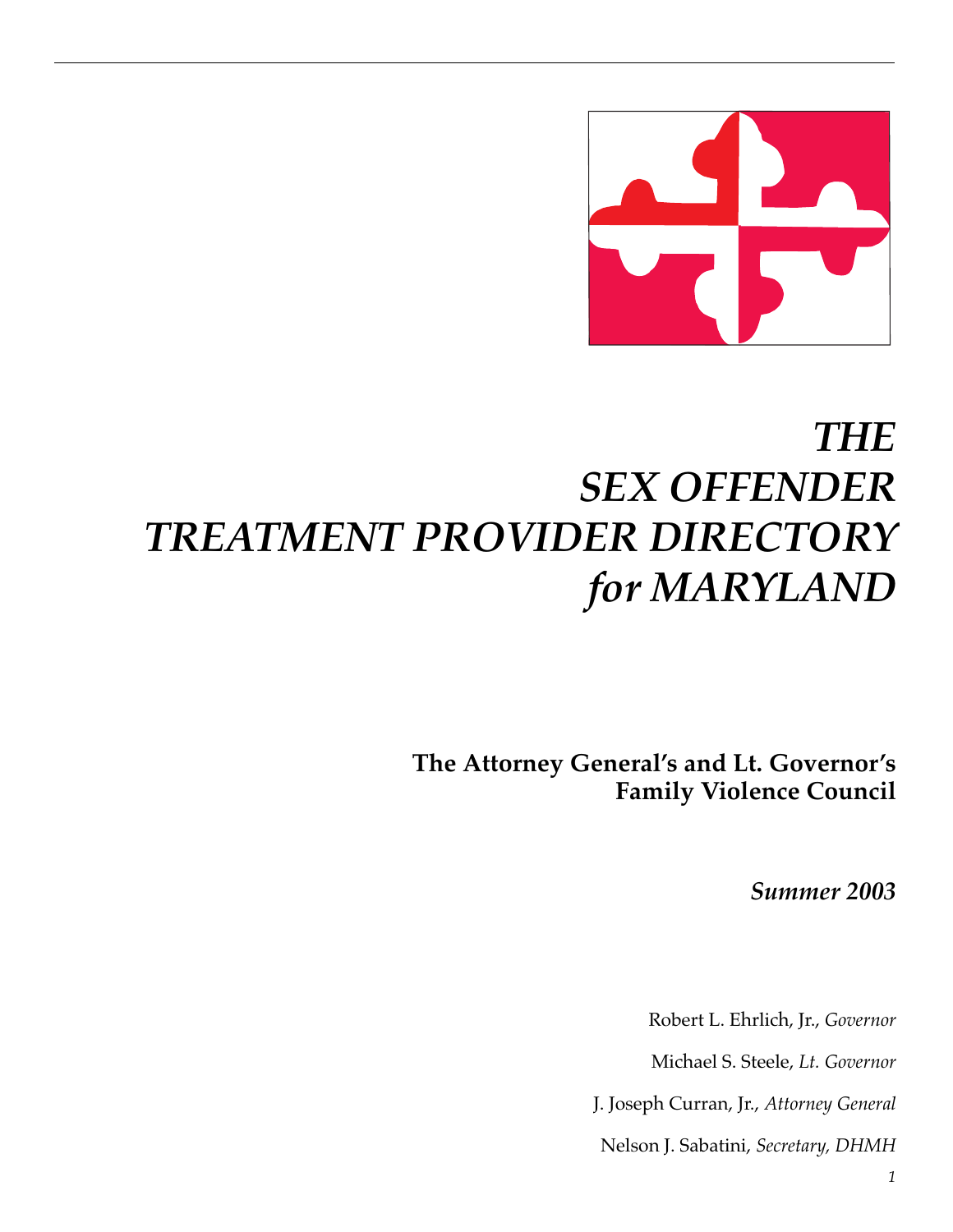# *Acknowledgments*

The Family Violence Council gratefully acknowledges the contributions, assistance and support it has received over the years from the dedicated members of its Sex Offender Treatment Subcommittee. This group of individuals shared their expertise and knowledge in the area of managing sexual offenders-all in an effort to help protect victims. They gave tirelessly of their time and effort to this project-they designed a questionnaire and determined what information would be most helpful to persons using this directory. The Subcommittee attempted to incorporate as much comprehensive information as possible, like educational background, training and experience, and affiliations in professional organizations, so that users of the directory make informed decisions about where to refer sex offenders.

The Division of Parole and Probation mailed out more than 250 questionnaires. We obtained a list of providers from the Department of Health and Mental Hygiene and the Division of Parole and Probation. The providers listed in the directory voluntarily returned their completed questionnaires and voluntarily agreed that their information could be included in this directory. We realize that not all providers are included in this directory. Through this directory though, we hope to provide an information resource that does not currently exist in Maryland that the Division of Parole and Probation, the Department of Health and Mental Hygiene, the Department of Human Resources, attorneys, the courts and the general public find helpful.

By including provider information in this directory, the Family Violence Council is not endorsing any particular program. Further, providers volunteered information about their credentials and educational backgrounds. This information has not been verified by the Family Violence Council.

We would also like to thank the brave survivors of sexual abuse. We recognize that this crime takes a terrible toll on survivors, families, and communities.

The Council is particularly grateful to the Department of Health and Mental Hygiene who funded the printing of this directory and all those who helped write, edit, design and print it.

| <b>Family Violence Council Staff</b><br>Jodi Finkelstein<br><b>Twilah Shipley</b><br>Carol Doctrow<br>Sandy Addington | <b>Subcommittee Members</b><br>Stuart R. Fishelman, Chair, Choices: A Better Way!<br>Sheri DePetro, Former Co-Chair, Former Executive<br>Director of the STTAR Center of Howard County<br>Diane Pisano, In A Family Way<br>Elizabeth Bartholomew, Division of Parole and Probation<br>Cynthia Dockins-Johnson, Division of Parole and Probation<br>Joan Stine, Department of Health and Mental Hygiene<br>Joan Dier, Formerly of the Department of Human Resources<br>Jennifer Pollitt Hill, Maryland Coalition Against Sexual Assault |
|-----------------------------------------------------------------------------------------------------------------------|----------------------------------------------------------------------------------------------------------------------------------------------------------------------------------------------------------------------------------------------------------------------------------------------------------------------------------------------------------------------------------------------------------------------------------------------------------------------------------------------------------------------------------------|
| <b>Office of the Attorney General</b>                                                                                 | Maryland Department of Health and Mental Hygiene                                                                                                                                                                                                                                                                                                                                                                                                                                                                                       |
| Carolyn Quattrocki                                                                                                    | Janet Morehouse                                                                                                                                                                                                                                                                                                                                                                                                                                                                                                                        |
| Jamie St. Onge                                                                                                        | Tara Snyder                                                                                                                                                                                                                                                                                                                                                                                                                                                                                                                            |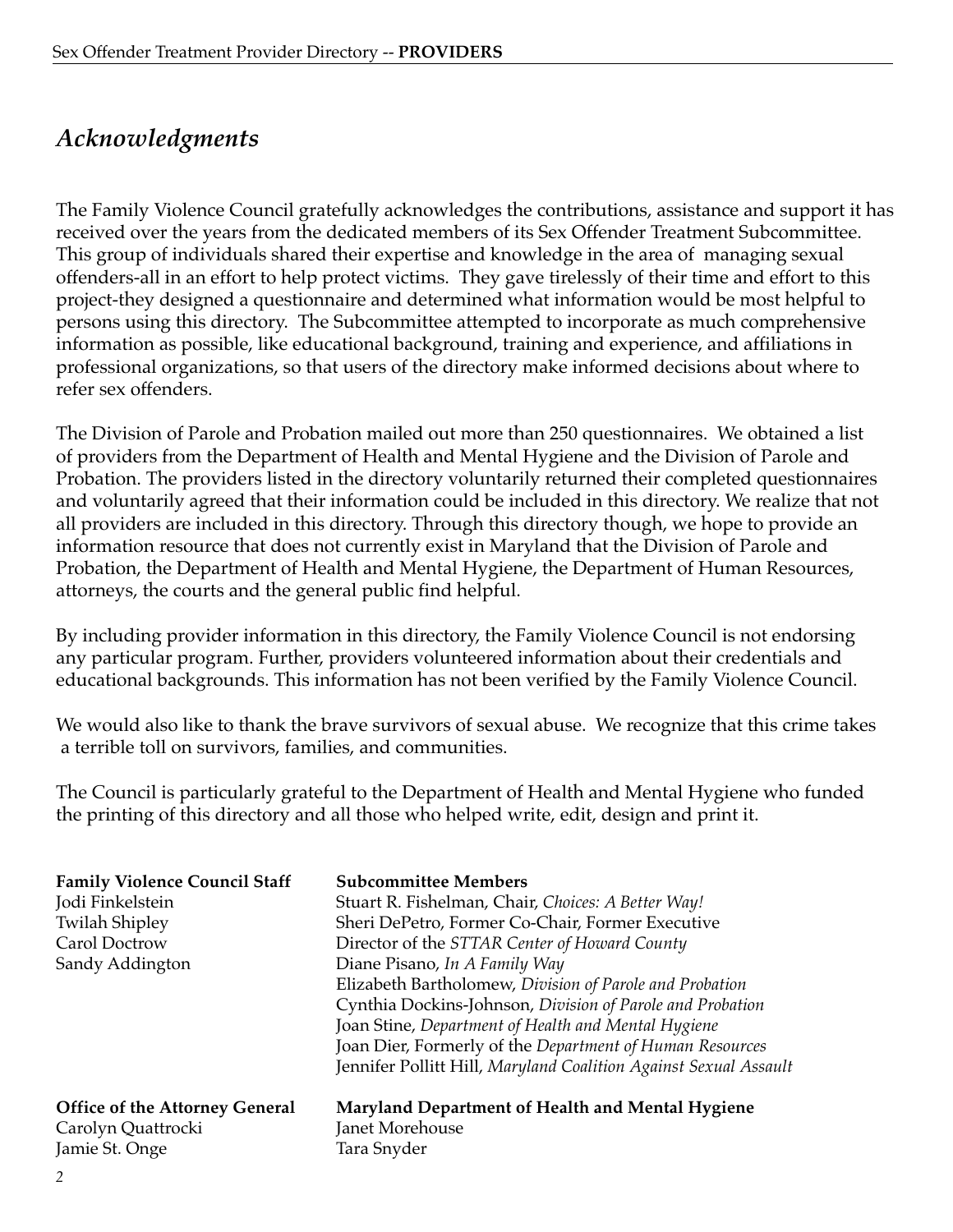200 St. Paul Place, 19th Floor Baltimore, MD 21202 Phone: 410.576.6953 Fax: 410.576.6393

Summer 2003

#### **To the Citizens of Maryland,**

There are few areas of mental health practice today that impact public safety to the same extent as does the treatment of sex offenders. The serious nature of sexual crimes, in terms of the damage done to the victims it creates, as well as the high degree of recidivism among some perpetrators, combined with an unequaled, expensive level of involvement with the criminal justice system, make this area of mental health practice unlike any other, and compels us to constantly seek more effective responses to the problem. Increasingly, sexual abuse is seen as both a public health and criminal justice issue warranting a comprehensive, systemic response.

The Family Violence Council's Sex Offender Treatment Subcommittee endeavors to be part of an enhanced response to managing sex offenders and promoting public safety by creating this Sex Offender Treatment Provider Directory. Our members from the Department of Health and Mental Hygiene, the Division of Parole and Probation, the Department of Human Resources, the Maryland Coalition Against Sexual Assault, CHOICES: A Better Way!, the Sexual Trauma, Treatment, Advocacy and Recovery Center, Inc., and private providers joined together to develop a comprehensive questionnaire which was the basis for this directory. It is our hope that this directory will provide parole and probation agents, judges, State's Attorneys and public defenders, the Department of Health and Mental Hygiene, and others with another tool to make informed decisions about where to refer sex offenders for evaluation and/or treatment. We anticipate that you will find this directory of great assistance.

The proper evaluation, management and treatment of sex offenders are meaningful components in a broad range of services dealing with sexual victimization and its prevention. It is an approach that values public safety and victim protection.

We want to thank all of the sex offender treatment providers who provided information for the directory. Your cooperation made this project possible.

Sincerely,

Stearth. Fishelman

Stuart R. Fishelman, LCSW-C, BCD Chair, Sex Offender Treatment Subcommittee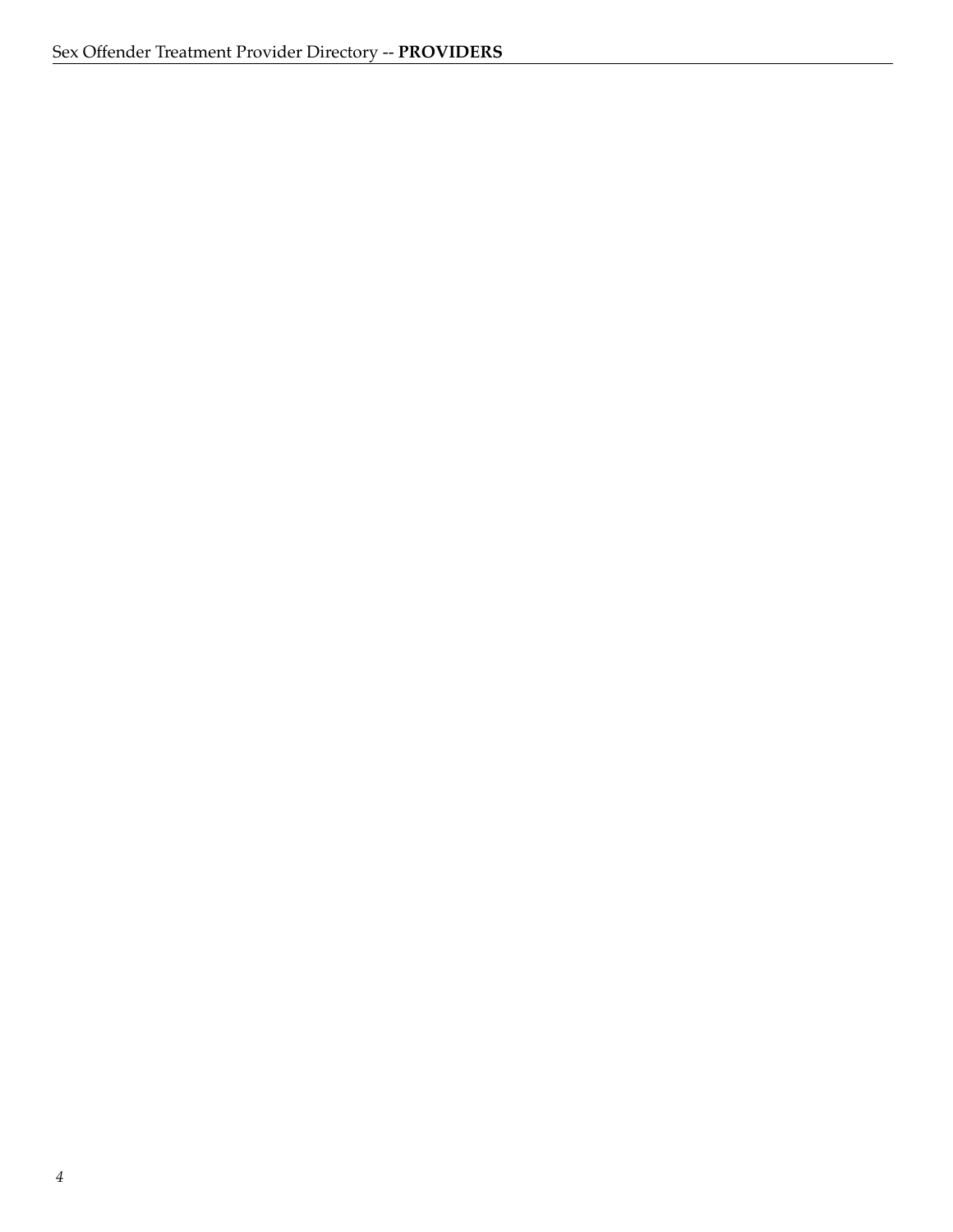# *TABLE OF CONTENTS*

# *Provider List*

| 13<br>Other Areas Served: Garrett County                                                                                                                                                                               |
|------------------------------------------------------------------------------------------------------------------------------------------------------------------------------------------------------------------------|
| 29<br>Baltimore County Department of Social Services (Phyllis A. Burke) - Baltimore County<br>Other Areas Served: None Listed                                                                                          |
| 14<br>Other Areas Served: Carroll, Frederick and Washington Counties                                                                                                                                                   |
| 16<br>Other Areas Served: Calvert, Southern Prince George's, St. Mary's Counties                                                                                                                                       |
| 28<br>Other Areas Served: All of Maryland; Virginia                                                                                                                                                                    |
| 12<br>Other Areas Served: Baltimore and Carroll Counties                                                                                                                                                               |
| Clinical & Forensic Associates, PC (Ronald I. Weiner, Ph.D., LLC) - Washington, D.C. and<br>10<br>Other Areas Served: Anne Arundel, Frederick, Montgomery, Prince George's<br>Counties; Washington, D.C., and Virginia |
| 7<br>Other Areas Served: Montgomery and Prince George's Counties                                                                                                                                                       |
| 24<br>Comprehensive Treatment Center of Maryland (Rheon Farrow) - Anne Arundel County<br>Other Areas Served: Baltimore City and Baltimore County                                                                       |
| 5<br>Other Areas Served: Baltimore, Carroll, Frederick and Howard Counties; Pennsylvania                                                                                                                               |
| 32<br>Other Areas Served: Caroline, Dorchester, Kent, Queen Anne's, Somerset,<br>Talbot, Worcester Counties; Delaware                                                                                                  |
| 15<br>Other Areas Served: Baltimore City, Anne Arundel, Carroll and Harford Counties                                                                                                                                   |
| 21<br>Other Areas Served: Carroll, Frederick, Howard, Montgomery and Washington Co.                                                                                                                                    |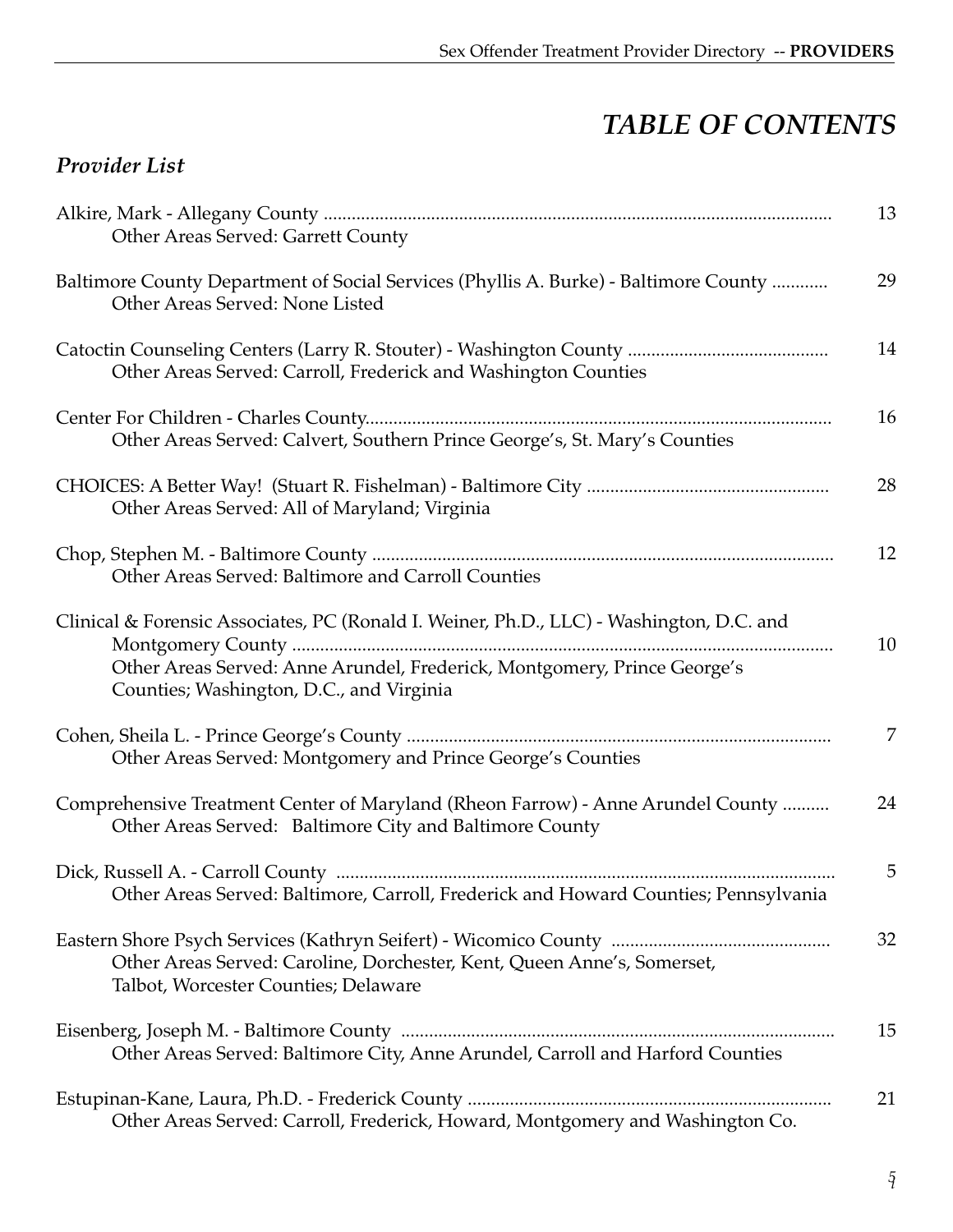| Family Advocacy Services, LLC (Tammy Kugler; Robert Geddes) - Baltimore County<br>Other Areas Served: All of Maryland    | $\overline{4}$ |
|--------------------------------------------------------------------------------------------------------------------------|----------------|
| Other Areas Served: Baltimore, Carroll and Harford Counties                                                              | 6              |
| Other Areas Served: Baltimore City, Montgomery County                                                                    | 33             |
| Other Areas Served: All of Maryland; consulting in Pennsylvania and Virginia,<br>Washington, D.C.                        | 17             |
| Other Areas Served: None Listed                                                                                          | 31             |
|                                                                                                                          | 3              |
| Other Areas Served: Anne Arundel, Carroll, Charles, Frederick, Montgomery,<br>Prince George's Counties; Washington, D.C. |                |
|                                                                                                                          | 11             |
| Other Areas Served: Calvert, Charles, Howard, Prince George's Counties;<br>Washington, D.C.                              |                |
|                                                                                                                          | $\overline{2}$ |
| Other Areas Served: Anne Arundel, Baltimore, Carroll, Harford Counties<br>and Baltimore City                             |                |
|                                                                                                                          | 27             |
| Other Areas Served: Anne Arundel, Charles, Montgomery Counties; Washington, D.C.                                         |                |
|                                                                                                                          | 8              |
| Other Areas Served: Baltimore County                                                                                     |                |
|                                                                                                                          | 26             |
| Other Areas Served: Anne Arundel, Baltimore, Carroll, Howard Counties<br>and Baltimore City                              |                |
|                                                                                                                          | 19             |
| Other Areas Served: Baltimore City, Carroll and Harford Counties                                                         |                |
|                                                                                                                          | 25             |
| Other Areas Served: All of Maryland, Montgomery, Prince George's Counties;<br>Washington, D.C.                           |                |
|                                                                                                                          | 30             |
| Other Areas Served: Charles and St. Mary's Counties                                                                      |                |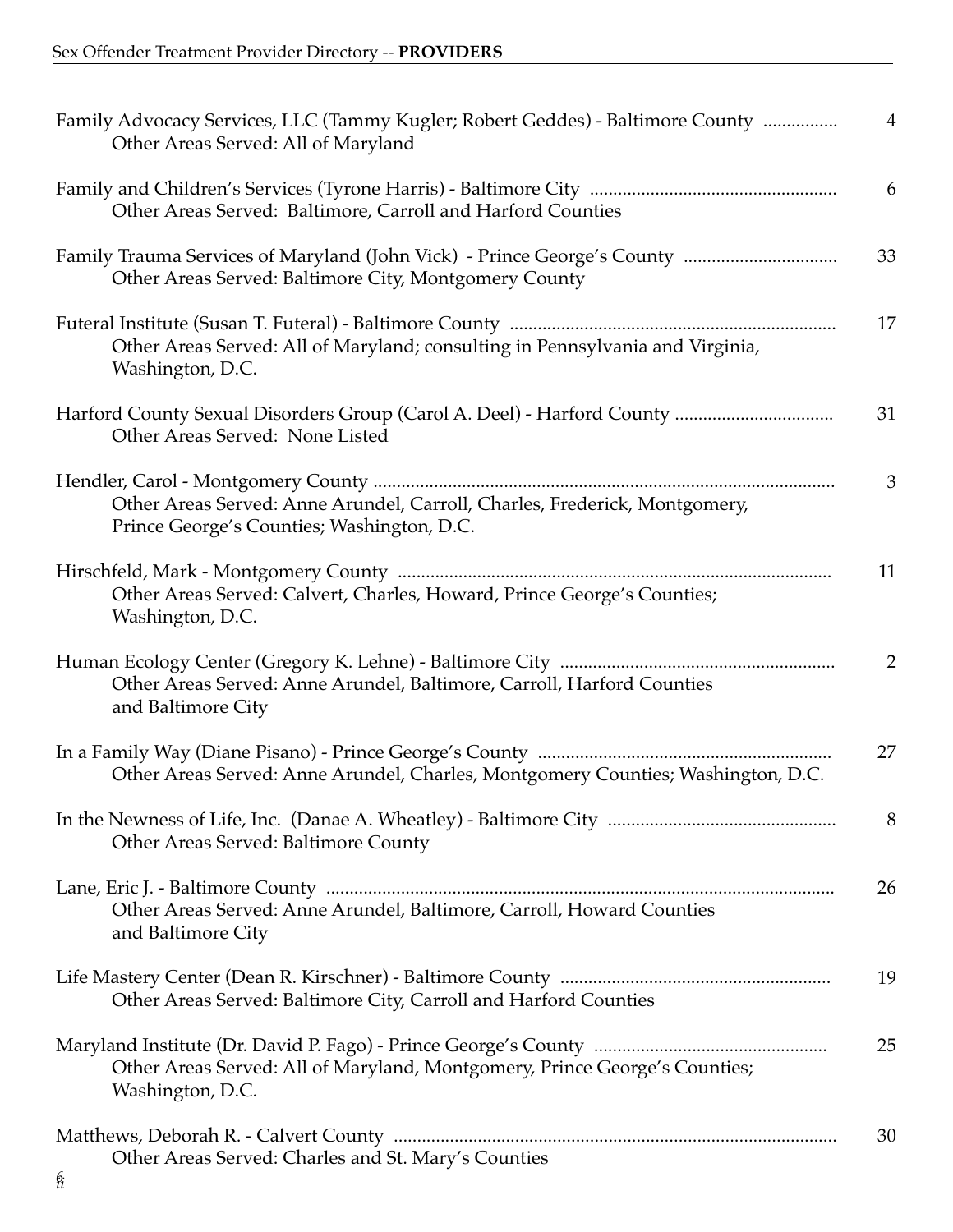| National Institute for the Study, Prevention and Treatment of Sexual Trauma<br>(Fred S. Berlin) - Baltimore City<br>Other Areas Served: All of Maryland; Delaware, Virginia, and Washington, D.C. | 9            |
|---------------------------------------------------------------------------------------------------------------------------------------------------------------------------------------------------|--------------|
| Other Areas Served: Prince George's County                                                                                                                                                        | 18           |
| Other Areas Served: Garrett County                                                                                                                                                                | 23           |
| Other Areas Served: All of Maryland; Washington, D.C., and Virginia                                                                                                                               | 20           |
| Other Areas Served: None Listed                                                                                                                                                                   | $\mathbf{1}$ |
| University Psychological Center (Robert A. Rovner; Clark Hudak)<br>Other Areas Served: All of Maryland; Washington, D.C. and Virginia                                                             | 22           |

*(Continued)*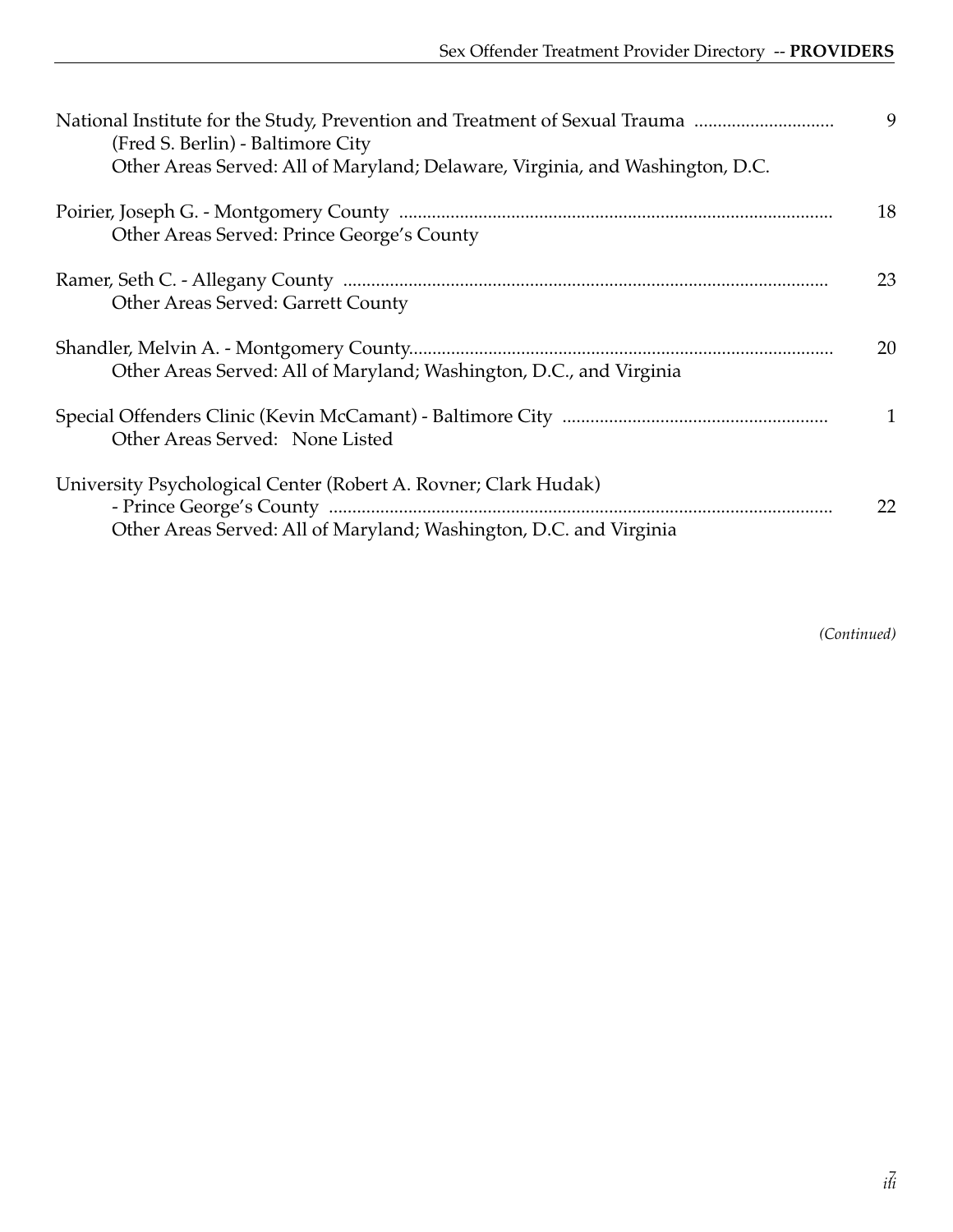| <b>Providers by County</b> |  |  |
|----------------------------|--|--|
|----------------------------|--|--|

| <b>Allegany County</b>                                                      |                |
|-----------------------------------------------------------------------------|----------------|
|                                                                             | 13             |
|                                                                             | 23             |
| <b>Anne Arundel County</b>                                                  |                |
|                                                                             | 24             |
| <b>Baltimore City</b>                                                       |                |
|                                                                             | 28             |
|                                                                             | 6              |
|                                                                             | $\overline{2}$ |
|                                                                             | 8              |
| National Institute for the Study, Prevention and Treatment of Sexual Trauma |                |
|                                                                             | 9              |
|                                                                             | $\mathbf{1}$   |
| <b>Baltimore County</b>                                                     |                |
| Baltimore County Department of Social Services (Phyllis A. Burke)           | 29             |
|                                                                             | 12             |
|                                                                             | 15             |
|                                                                             | $\overline{4}$ |
|                                                                             | 17             |
|                                                                             | 26             |
|                                                                             | 19             |
| <b>Calvert County</b>                                                       |                |
|                                                                             | 30             |
| <b>Carroll County</b>                                                       |                |
|                                                                             | 5              |
| <b>Charles County</b>                                                       |                |
|                                                                             | 16             |
| <b>Frederick County</b>                                                     |                |
|                                                                             | 21             |
| <b>Harford County</b>                                                       |                |
|                                                                             | 31             |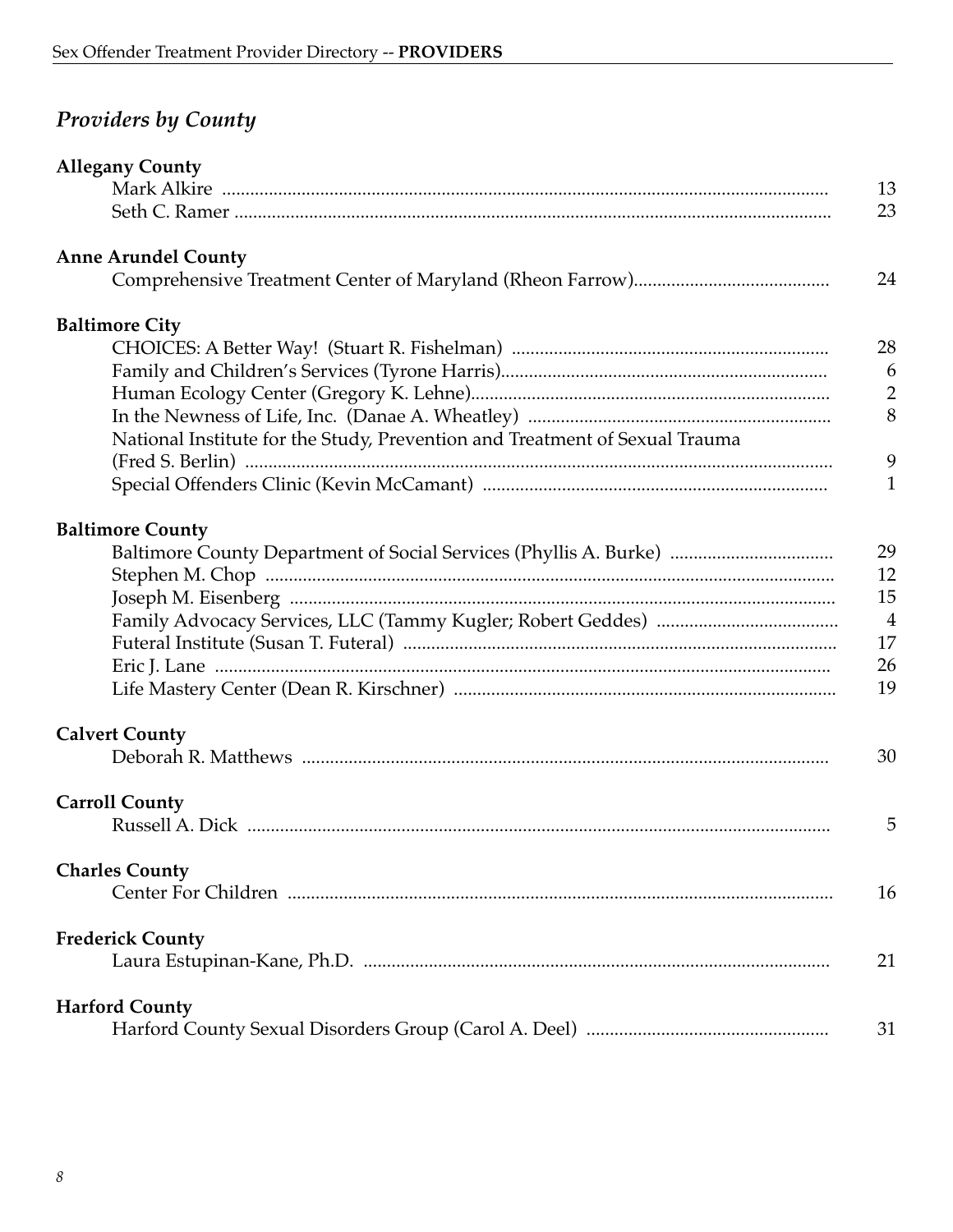| <b>Montgomery County</b>                                         |                |
|------------------------------------------------------------------|----------------|
|                                                                  | 10             |
| Carol Hendler                                                    | $\mathfrak{Z}$ |
|                                                                  | 11             |
|                                                                  | 18             |
|                                                                  | 20             |
| <b>Prince George's County</b>                                    |                |
|                                                                  |                |
|                                                                  | 33             |
|                                                                  | 25             |
|                                                                  | 22             |
|                                                                  | 7              |
| <b>Washington County</b>                                         |                |
|                                                                  | 14             |
| <b>Wicomico County</b>                                           |                |
| Eastern Shore Psych Services (Kathryn Seifert) - Wicomico County | 32             |
| <b>Washington, DC</b>                                            |                |
|                                                                  | 10             |
|                                                                  |                |
|                                                                  |                |
|                                                                  |                |

| * Terms used in the Center for Sex Offender Management Glossary are therapeutic terms and do not<br>necessarily correspond to legal definitions used in Maryland. This Glossary was reprinted with permission<br>from the Center for Sex Offender Management. |
|---------------------------------------------------------------------------------------------------------------------------------------------------------------------------------------------------------------------------------------------------------------|

*9 v*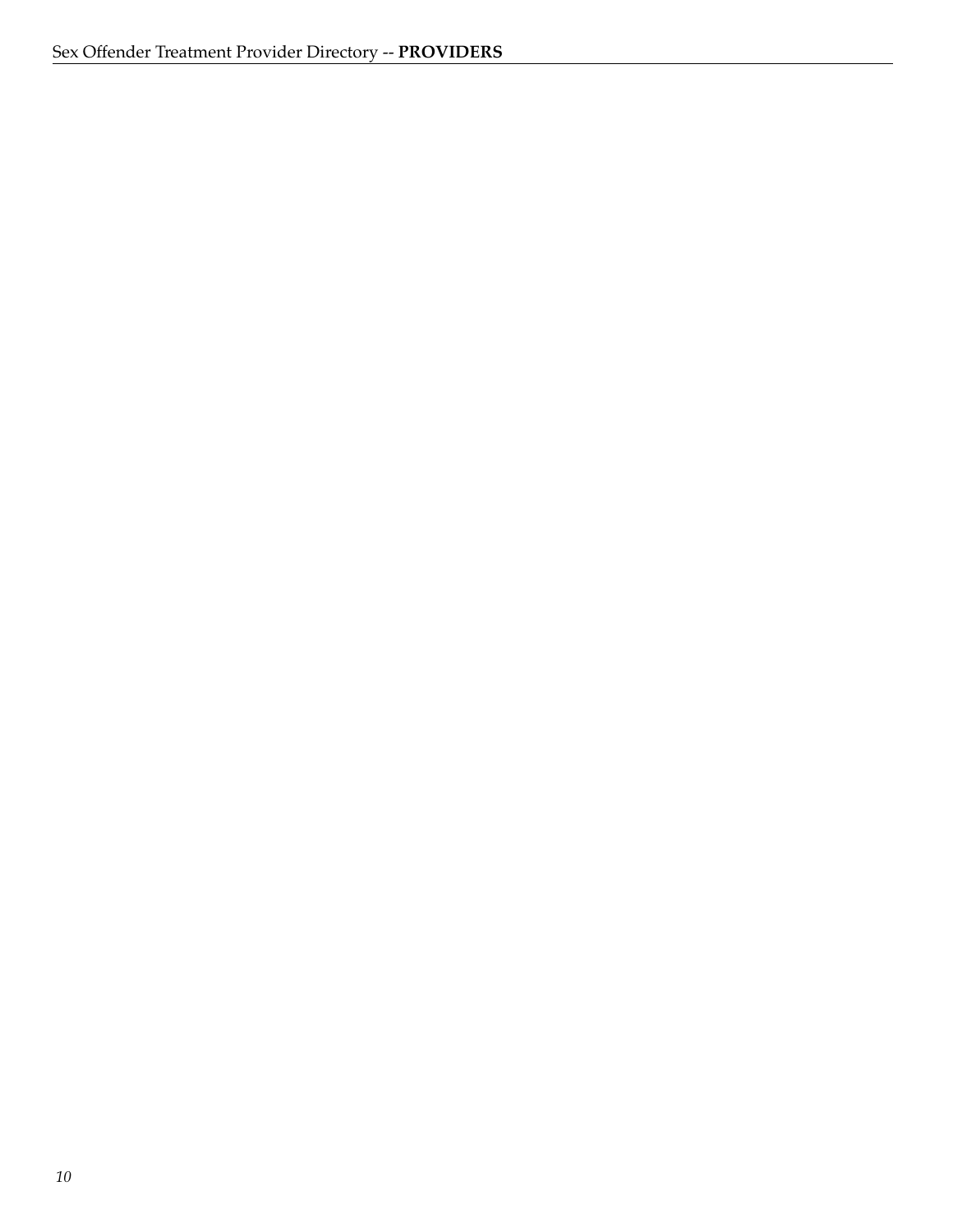| Name of Facility:                      | <b>Special Offenders Clinic</b>                                |
|----------------------------------------|----------------------------------------------------------------|
| Contact:                               | Kevin McCamant                                                 |
| City/County:                           | <b>Baltimore City</b>                                          |
| Address:                               | 701 W. Pratt Street, Suite 354, Baltimore, MD 21201            |
| Phone/Fax:                             | 410-799-3400, X-4203                                           |
|                                        |                                                                |
| Other Areas Served:                    | None Listed                                                    |
| Provider Category:                     | Work with Division of Parole / Probation / Governmental Agency |
| <b>Facility Description:</b>           | <b>Outpatient Treatment</b>                                    |
| Type of Offender Seen by Provider:     | Adult male sex offenders who are probationers and parolees     |
| Sex Offender Specific Treatment Staff: | 4 part-time                                                    |

### *Provider Qualifications/Credentials*

*Date Program Began:* May 1, 1972 *Degrees Staff Has Obtained:* MSW, PhD *Staff Licenses:* LCSW, PhD *Conference//Training:* Local conferences offered by Greg Lehne and Robert McGrath, Ph.Ds; Justice Department *Professional Membership (Clinical and Affiliate Memberships):* None Listed Sex Offender Treatment Certification from other states: None Listed

#### *Services*

*Services Provided:* Offender Supervision

#### *Treatment*

*Modalities Used:* Group Sessions *Average Length of Treatment:* 18 months or more *Treatment Approaches:* Assault cycles/pattern recognition, Identification of sexual triggers and patterns, Psychodynamic/ insight, Relapse prevention, Victim Empathy *Risk Assessment Tools Utilized:* RRASAR, Static 99

# *Criteria for Program Completion*

Agency assesses patient's progress in six areas: patient's involvement in treatment; residential issues; employment; interpersonal relationships; leisure activities; compliance with supervision.

*Capacity for Sex Offender Treatment:* 4 groups per year *Referral Method:* County courts, Division of Parole and Probation *Payment Accepted:* Flat Fee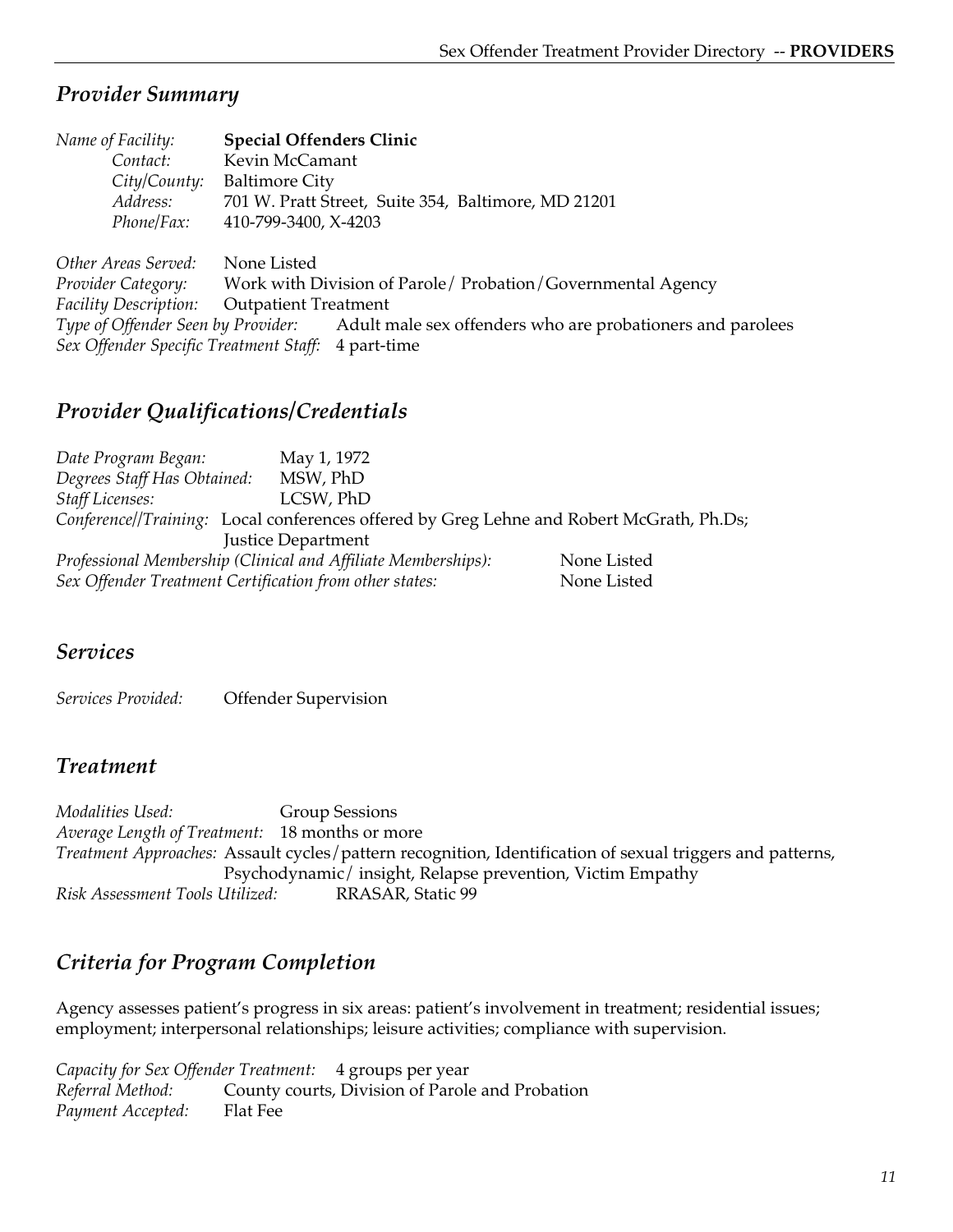| Name of Facility:                      | <b>Human Ecology Center</b> |                                                                       |
|----------------------------------------|-----------------------------|-----------------------------------------------------------------------|
| Contact:                               | Gregory K. Lehne            |                                                                       |
| City/County:                           | <b>Baltimore City</b>       |                                                                       |
| Address:                               |                             | 4419 Falls Road, Baltimore, MD 21211                                  |
| Phone/Fax:                             | 410-366-0642; 410-366-0651  |                                                                       |
| Other Areas Served:                    |                             | Anne Arundel, Baltimore, Carroll, Harford Counties and Baltimore City |
| Provider Category:                     | Private Provider            |                                                                       |
| Facility Description:                  | Not Provided                |                                                                       |
| Type of Offender Seen by Provider:     |                             | Males, Adults, Adolescents, Sex Offenders, Developmentally Disabled,  |
|                                        |                             | Probationers, Parolees                                                |
| Sex Offender Specific Treatment Staff: |                             | 1 full time                                                           |

# *Provider Qualifications/Credentials*

| Date Program Began:                                       | September 1, 1983 |                                              |
|-----------------------------------------------------------|-------------------|----------------------------------------------|
| Degrees Staff Has Obtained:                               | Ph.D.             |                                              |
| <b>Staff Licenses:</b>                                    | Psychologist      |                                              |
| Conference//Training:                                     | None Listed       |                                              |
| Professional Membership (Clinical Affiliate Memberships): |                   | American Psychological Association, Maryland |
|                                                           |                   | Psychological Association                    |
| Sex Offender Treatment Certification from other states:   |                   | None Listed                                  |

#### *Services*

*Services Provided:* Evaluation, Offender Supervision, Aftercare, Training, Consultation, Therapy, Court Testimony, Court Assessments, Supervision of Clinicians

#### *Treatment*

*Modalities Used:* Individual, Couple *Average Length of Treatment:* 12 months *Treatment Approaches:* Assault Cycles/Patterns Recognition, Cognitive Restructuring, Fantasy Journals, Identification of sexual triggers/patterns, Relapse Prevention, Sex Education *Risk Assessment Tools Utilized:* None Listed

# *Criteria for Program Completion*

*12* None listed. *Capacity for Sex Offender Treatment:* 60 individuals, 5 couples per year *Referral Method:* Courts, Attorneys, Agency Referrals, Department of Social Services, Child Protective Services, School Systems, Department of Juvenile Services, Division of Parole/Probation, Churches/ Faith Communities, Doctors/Counselors *Payment Accepted:* Private Insurance, Sliding Scale Fee, Medicare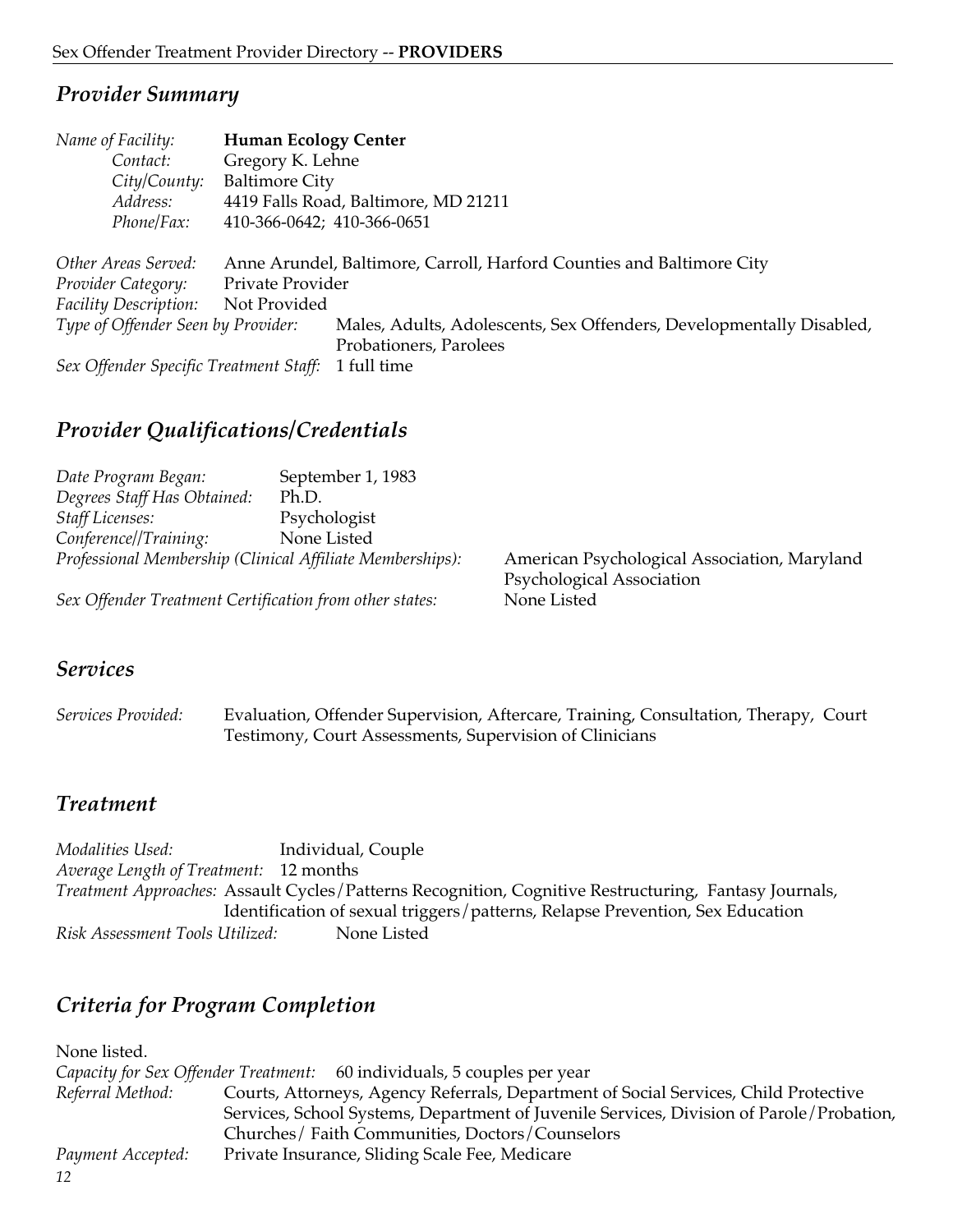| Carol Hendler                                                                                      |
|----------------------------------------------------------------------------------------------------|
| <b>Montgomery County</b>                                                                           |
| 5107 Brookeway Drive, Bethesda, MD 20816                                                           |
| 301-320-5107; 301-320-5208                                                                         |
|                                                                                                    |
| Anne Arundel, Carroll, Counties and Washington, D.C.                                               |
| Private Provider                                                                                   |
| <b>Outpatient Treatment</b>                                                                        |
| Type of Offender Seen by Provider:<br>Adults, Males, Non-Offending Victims, Probationers, Parolees |
| Sex Offender Specific Treatment Staff: 1 full-time                                                 |
|                                                                                                    |

# *Provider Qualifications/Credentials*

| Date Program Began:         | September 30, 1990                                                                                          |
|-----------------------------|-------------------------------------------------------------------------------------------------------------|
| Degrees Staff Has Obtained: | <b>MSW</b>                                                                                                  |
| <b>Staff Licenses:</b>      | LCSW-C                                                                                                      |
| Conference/Training:        | US Army Multi-Victim Sex Abuse Course; Advanced Trainings (3) - Sex Addiction with                          |
|                             | a certified sex addiction therapist                                                                         |
|                             | Professional Membership (Clinical and Affiliate Memberships): Greater Washington Society of Clinical Social |
|                             | Workers; National Council on Sex Addictions and Compulsivity; International Society                         |
|                             | for Traumatic Stress Studies; Association of Trauma Stress Specialists                                      |
|                             | Sex Offender Treatment Certification from other states: None Listed                                         |

# *Services*

| Services Provided:              | Evaluation for Sex Addictions, Aftercare, Training, Therapy, Court Testimony, Court                         |
|---------------------------------|-------------------------------------------------------------------------------------------------------------|
|                                 | Assessments, Supervising of Clinicians                                                                      |
|                                 | Treatment Modalities Used: Individual, Couple                                                               |
|                                 | Average Length of Treatment: 18 months or more                                                              |
|                                 | Treatment Approaches: Assault cycles/pattern recognition, Cognitive Restructuring, Identification of sexual |
|                                 | triggers and patterns, Psychodynamic/Insight/Education, Relapse Prevention, Sex                             |
|                                 | Education; Social Skill Building, Substance Abuse Counseling, Survivor Work, Victim                         |
|                                 | <b>Empathy, Sex Addiction Groups</b>                                                                        |
| Risk Assessment Tools Utilized: | None Listed                                                                                                 |

# *Criteria for Program Completion*

Chart with intake forms and evaluation and notes - sex addiction screening test. No longer offending/acting out; acceptance and adherences to Sex Addiction 12-Step programs; self awareness; victim empathy.

|                   | <i>Capacity for Sex Offender Treatment:</i> 20 individuals and 20 couples per year |
|-------------------|------------------------------------------------------------------------------------|
| Referral Method:  | Courts, Attorneys, Agency Referrals, Social Services, Church/Faith Communities,    |
|                   | Doctors/Counselors, Self Referrals                                                 |
| Payment Accepted: | Private Insurance (if accepted), Flat Fee                                          |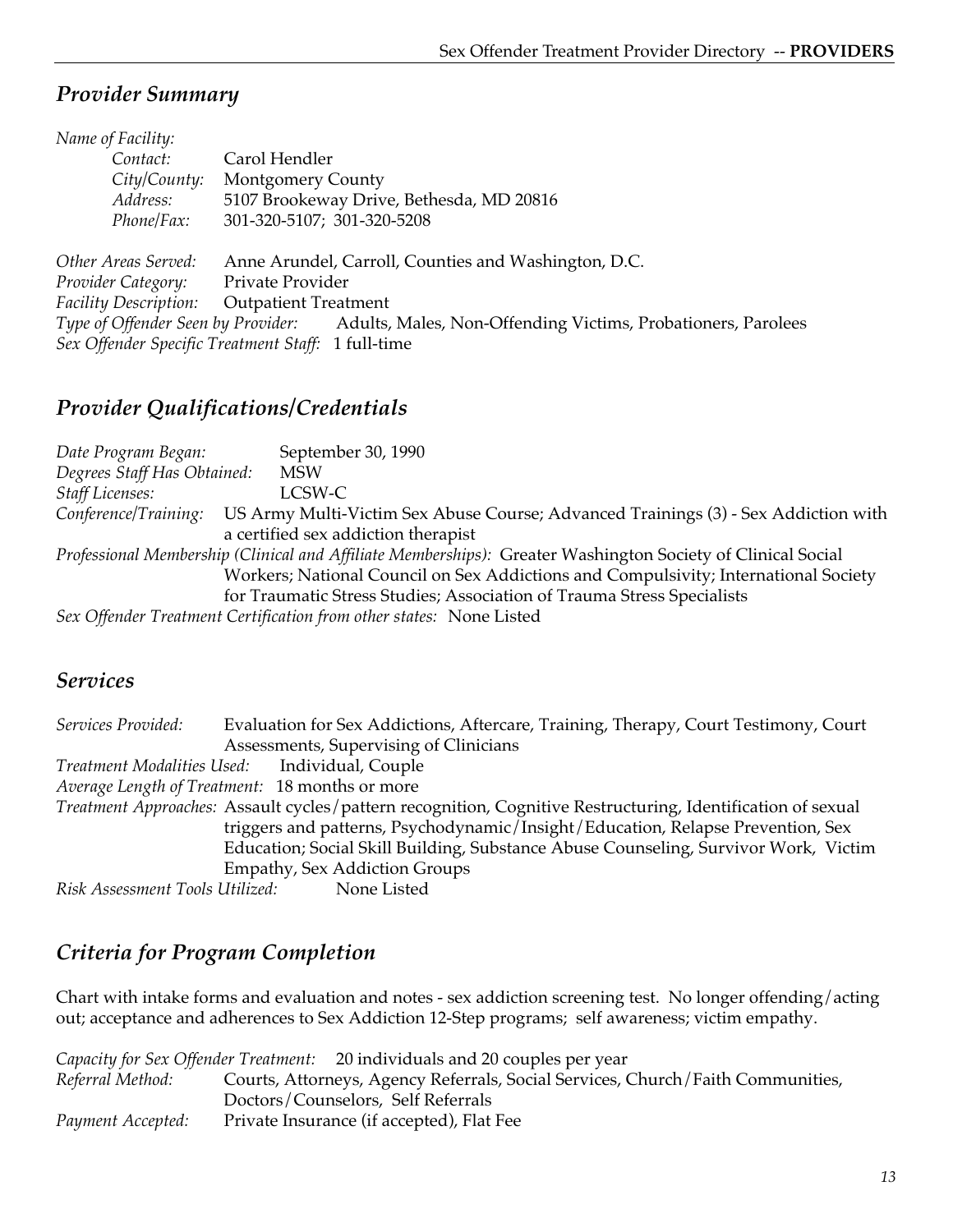| Name of Facility:                  | <b>Family Advocacy Services, LLC</b>                                           |
|------------------------------------|--------------------------------------------------------------------------------|
| Contact:                           | Tammy Kugler; Robert Geddes                                                    |
| City/County:                       | <b>Baltimore County</b>                                                        |
| Address:                           | 1540 Caton Center Drive, Suite F, Baltimore, MD 21227                          |
| Phone/Fax:                         | 410-737-4200; 410-737-4220                                                     |
| Other Areas Served:                | All of Maryland                                                                |
| Provider Category:                 | For Profit Agency                                                              |
| <b>Facility Description:</b>       | Group Home, Foster Care, Supervised Apartments, Independent Living, Vocational |
| Type of Offender Seen by Provider: | Adolescent Male Sex Offenders                                                  |
|                                    | Sex Offender Specific Treatment Staff: 5 full-time                             |

#### *Provider Qualifications/Credentials*

| Date Program Began:                                     | 1986                                                                      |                                                                                     |
|---------------------------------------------------------|---------------------------------------------------------------------------|-------------------------------------------------------------------------------------|
| Degrees Staff Has Obtained:                             | BA/BS; MSW; MA                                                            |                                                                                     |
| <b>Staff Licenses:</b>                                  | LCSW-C                                                                    |                                                                                     |
| Conference/Training:                                    |                                                                           | Sinclair Seminars, Association for the Treatment of Sexual Abusers (ATSA) Research/ |
|                                                         |                                                                           | Treatment Conference, Justice Department, Abel Trainings, Training with Dr. Fred    |
|                                                         | Berlin, Seminars conducted by G. McGlone, Ph.D.                           |                                                                                     |
|                                                         | Professional Membership (Clinical and Affiliate Memberships): None Listed |                                                                                     |
| Sex Offender Treatment Certification from other states: |                                                                           | None                                                                                |

#### *Services*

| Services Provided: | Evaluation, Offender Supervision, Aftercare, Training, Supervision of Clinicians, |  |
|--------------------|-----------------------------------------------------------------------------------|--|
|                    | Intensive Sex Offender Treatment, Family Reunification                            |  |

#### *Treatment*

*Modalities Used:* Individual, Family, Group, Family Reunification<br>*Average Length of Treatment:* 18 months Average Length of Treatment: *Treatment Approaches:* Abel Assess, Assault Cycles/ Patterns Recognition, Assisted Covert Sensitization, Fantasy Journals, Identification of Sexual Triggers/ Patterns, Psycho-Ed Classes, Relapse Prevention, Sex Education, Social Skill Building, Victim Empathy *Risk Assessment Tools Utilized:* MASI

# *Criteria for Program Completion*

Completion of Points of Treatment.

```
Capacity for Sex Offender Treatment: 208 groups per year, 14 individuals per year, 8 families per year
Referral Method: Department of Social Services, Department of Juvenile Services
Payment Accepted: State Contract
```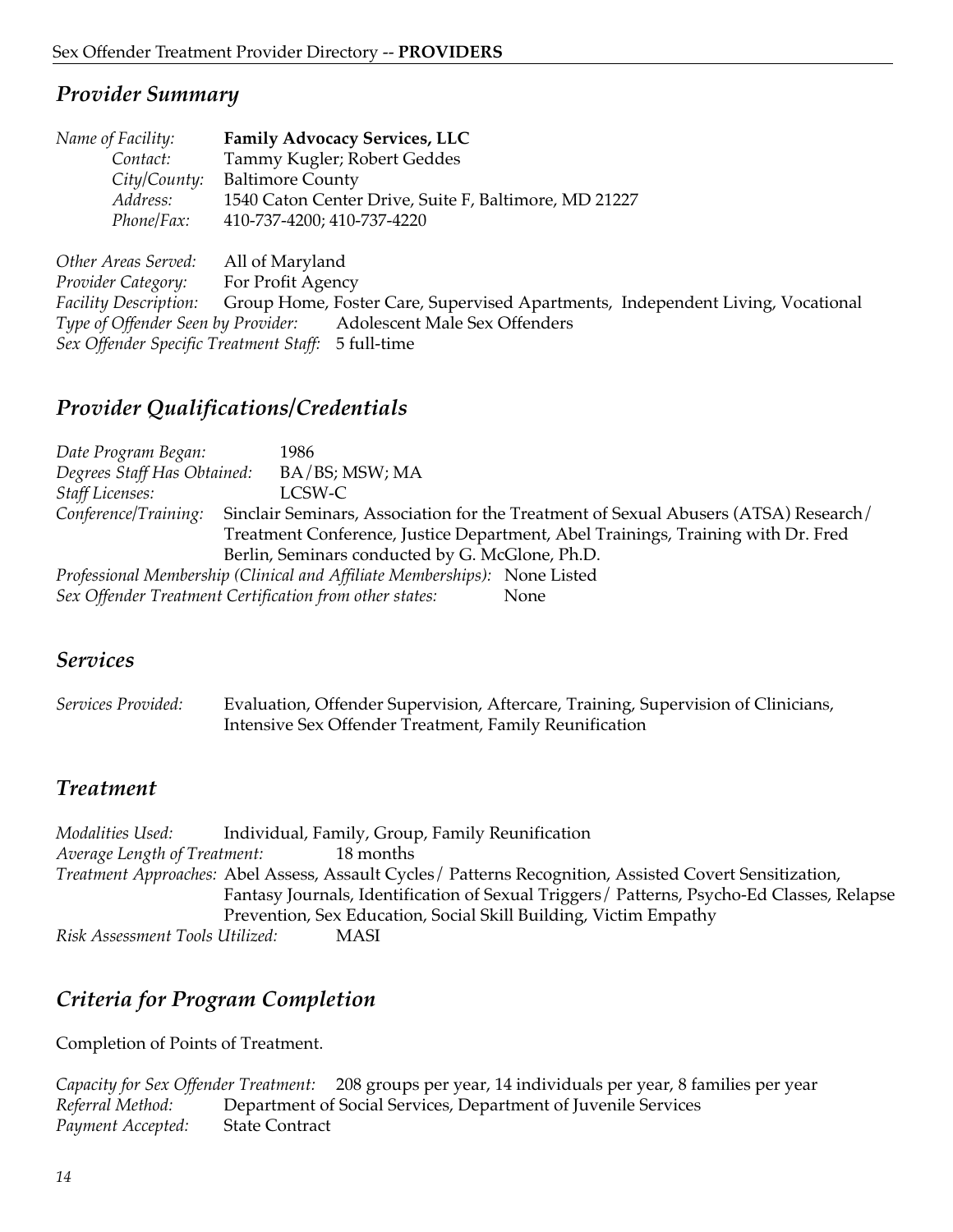| Name of Facility:                  |                                                                 |                                                               |
|------------------------------------|-----------------------------------------------------------------|---------------------------------------------------------------|
| Contact:                           | Russell A. Dick                                                 |                                                               |
| City/County:                       | Carroll County                                                  |                                                               |
| Address:                           |                                                                 | 40 South Church Street, Suite 105, Westminster, MD 21157      |
| Phone/Fax:                         | 410-848-9244; 410-876-5042                                      |                                                               |
| Other Areas Served:                | Baltimore, Carroll, Frederick and Howard Counties; Pennsylvania |                                                               |
| Provider Category:                 | Private Provider                                                |                                                               |
| <b>Facility Description:</b>       | <b>Outpatient Treatment</b>                                     |                                                               |
| Type of Offender Seen by Provider: |                                                                 | Adults, Adolescents, Males, Females, Sex Offenders, Families, |
|                                    |                                                                 | Non-Offending Victims, Probationers, Parolees                 |
|                                    |                                                                 |                                                               |

*Sex Offender Specific Treatment Staff:* 1 part-time

### *Provider Qualifications/Credentials*

*Date Program Began:* November, 1987 *Degrees Staff Has Obtained:* MSW *Staff Licenses:* LCSW-C *Conference/Training:* Justice Department; Symposium on Mental Disability and the Law; Spectrum of Sexual Trauma: The Impact of Sexual Trauma on the Community; Cross-Training for Mental Health, Addictions and Criminal Justice; A Framework for Breaking Inter-generational Cycles of Abuse; Self-Mutilation in Sexual Trauma Survivors; Seminars given by Fred Berlin *Professional Membership (Clinical and Affiliate Memberships):* National Association of Social Workers

*Sex Offender Treatment Certification from other states:* None

#### *Services*

*Services Provided:* Evaluation, Therapy, Court Testimony, Court Assessments, Aftercare

#### *Treatment*

*Modalities Used:* Individual, couple, family *Average Length of Treatment:* 12 months *Treatment Approaches:* Assault cycles/Pattern Recognitions, Cognitive restructuring, Identification of sexual triggers, patterns, Minimal arousal conditioning, Relapse prevention, Sex Education, Social Skill Building, Substance Abuse Counseling, Survivor work, Victim empathy *Risk Assessment Tools Utilized:* Weekly Self-Sexual Inventory, Paraphilic Risk Assessment Format

# *Criteria for Program Completion*

Absence of re-offending; completion of relapse prevention contract; assessment of client self-reports; reports from family/significant others/DPP/observation. *Capacity for Sex Offender Treatment:* 20 individuals, 5 couples, 3 families *Referral Method:* County courts, Federal courts, Public Defender, private attorney, DPP, Agency referrals, doctors/ counselors *Payment Accepted:* Private Insurance, Flat Fee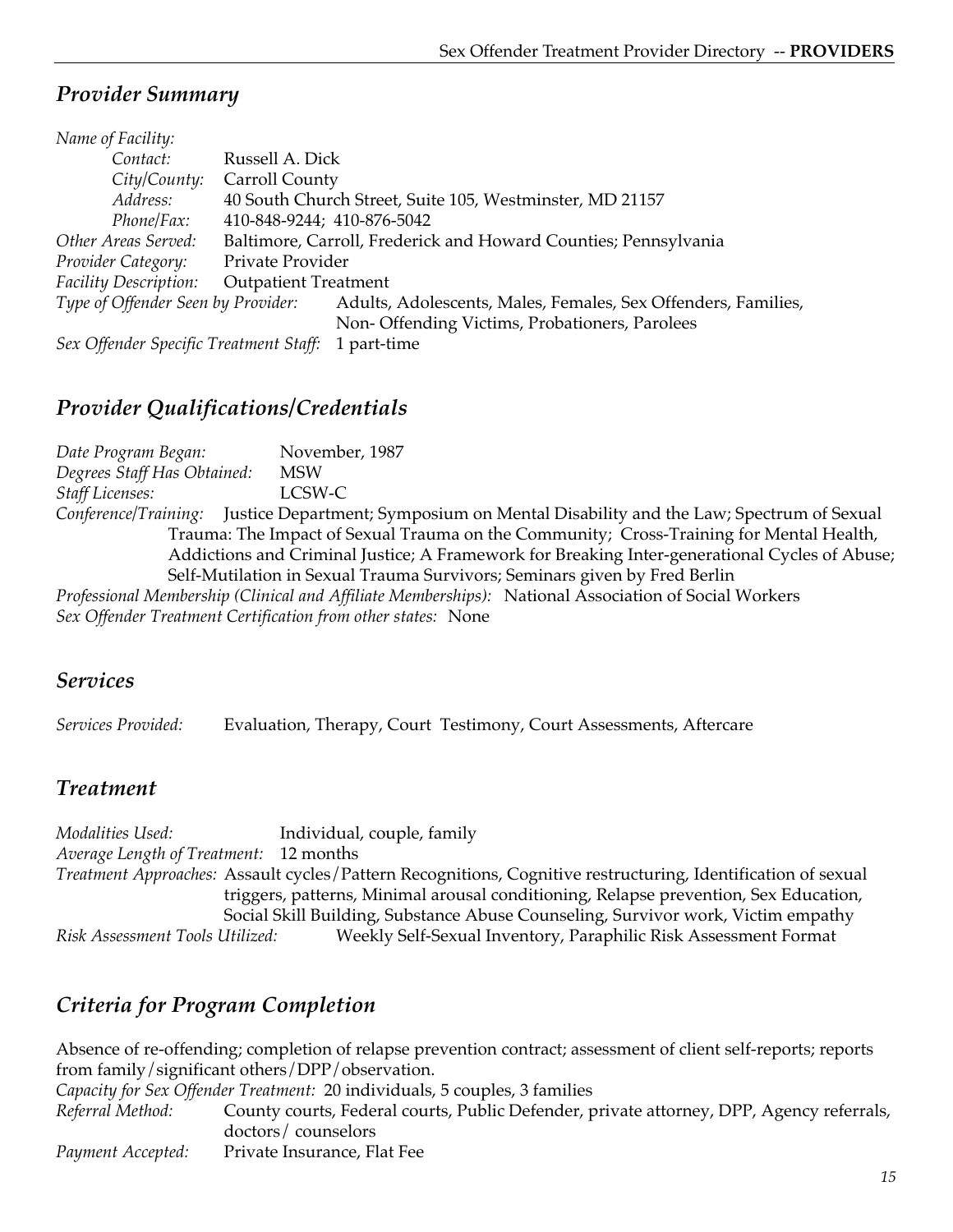| Name of Facility:            | <b>Family and Children's Services</b>                                   |
|------------------------------|-------------------------------------------------------------------------|
| Contact:                     | <b>Tyrone Harris</b>                                                    |
| City/County:                 | <b>Baltimore City</b>                                                   |
| Address:                     | 4623 Falls Road, Baltimore, MD 21209                                    |
| Phone/Fax:                   | 410-366-1980; 410-467-3580                                              |
|                              |                                                                         |
| Other Areas Served:          | Baltimore, Carroll and Harford Counties                                 |
| Provider Category:           | Non-Profit Agency                                                       |
| <b>Facility Description:</b> | <b>Outpatient Treatment</b>                                             |
|                              | Type of Offender Seen by Provider: Adolescents, Children, Sex Offenders |
|                              | Sex Offender Specific Treatment Staff: 1 full-time                      |
|                              |                                                                         |

#### *Provider Qualifications/Credentials*

*Date Program Began:* 1982 *Degrees Staff Has Obtained:* MSW *Staff Licenses:* LGSW *Conference/Training:* Sinclair Seminars; Justice Department; Abel Training; Psychotherapy Network Symposium; Child Welfare League of America; Baptist Home for Families and Children; University of Louisville Sexual Offender Certification Program *Professional Membership (Clinical and Affiliate Memberships):* American Professional Society on Abuse of Children (APSAC); Adolescent Perpetrator Network (APN); National Association of Social Workers *Sex Offender Treatment Certification from other states:* None

#### *Services*

*Services Provided:* Evaluation, Aftercare, Therapy

#### *Treatment*

*Modalities Used:* Individual, Family, Group *Average Length of Treatment:* 12 months *Treatment Approaches:* Assault Cycles/Patterns Recognition, Cognitive Restructuring, Fantasy Journals, Identification of sexual triggers and patterns, Relapse Prevention, Sex Education, Social Skill Building, Victim Empathy *Risk Assessment Tools Utilized:* Sex offender re-offense risk assessment

# *Criteria for Program Completion*

Full disclosure; develop victim empathy; complete abuse cycle; relapse prevention.

|                   | Capacity for Sex Offender Treatment: 3 groups, 40 individuals per year     |
|-------------------|----------------------------------------------------------------------------|
| Referral Method:  | Attorneys, School Systems, Department of Juvenile Services, Churches/Faith |
|                   | Communities                                                                |
| Payment Accepted: | Grant Funded, Medical Assistance/Medicaid                                  |
|                   |                                                                            |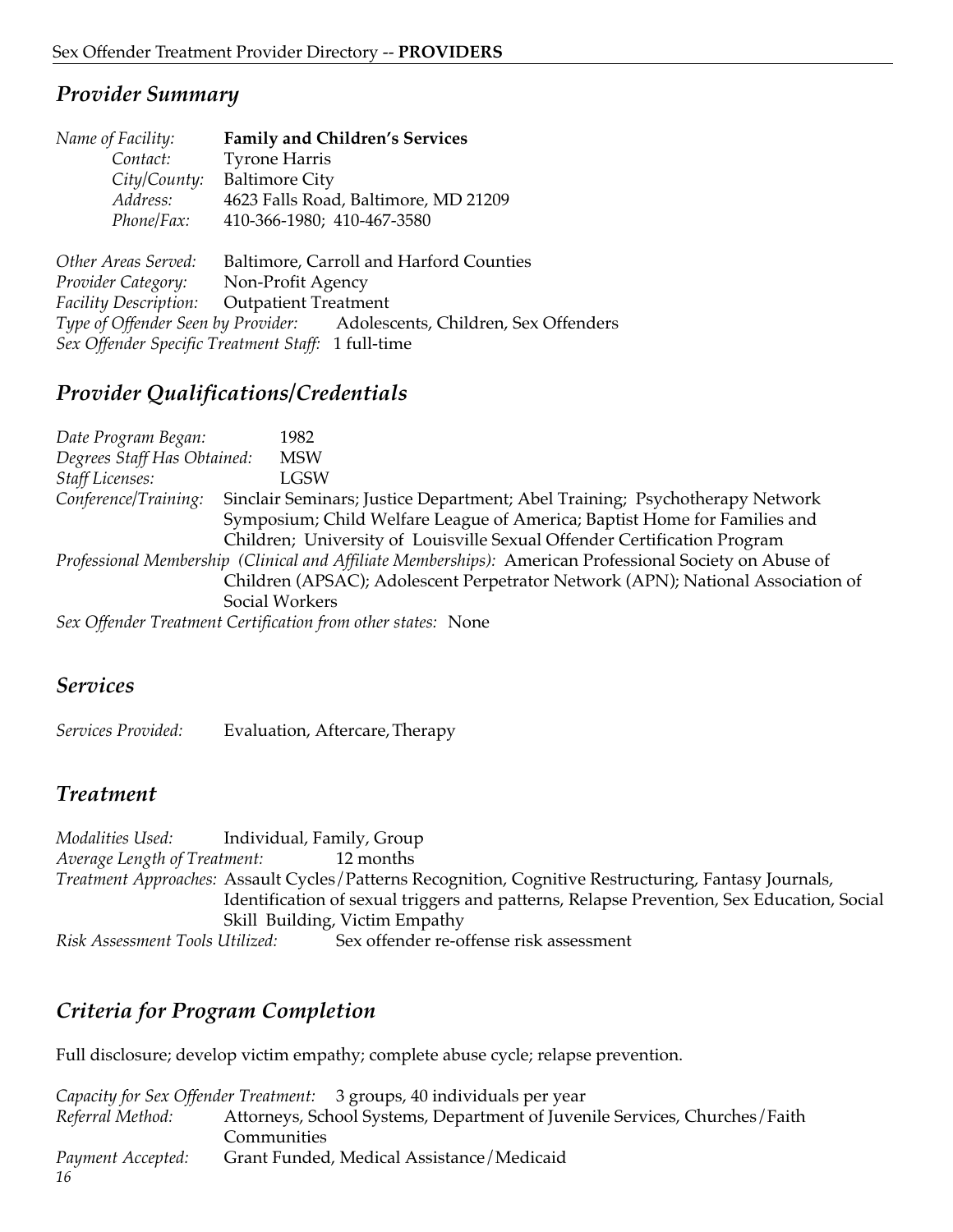| Name of Facility:                      |                                                              |
|----------------------------------------|--------------------------------------------------------------|
| Contact:                               | Sheila L. Cohen                                              |
| City/Country:                          | Prince George's County                                       |
| Address:                               | 7338 Baltimore Avenue, College Park, Maryland 20740          |
| Phone/Fax:                             | 301-652-0995; 301-652-5659                                   |
|                                        |                                                              |
| Other Areas Served:                    | Montgomery and Prince George's Counties                      |
| Provider Category:                     | Private Provider                                             |
| Facility Description:                  | <b>Outpatient Treatment</b>                                  |
| Type of Offender Seen by Provider:     | Females, Males, Adults, Adolescents, Sex Offenders, Families |
| Sex Offender Specific Treatment Staff: | 1 part-time                                                  |

### *Provider Qualifications/Credentials*

| Date Program Began:                                     | 1986                                                                      |             |
|---------------------------------------------------------|---------------------------------------------------------------------------|-------------|
| Degrees Staff Has Obtained:                             | <b>MSW</b>                                                                |             |
| <b>Staff Licenses:</b>                                  | LCSW-C                                                                    |             |
| Conference/Training:                                    | None Listed                                                               |             |
|                                                         | Professional Membership (Clinical and Affiliate Memberships): None Listed |             |
| Sex Offender Treatment Certification from other states: |                                                                           | None Listed |

#### *Services*

*Services Provided:* Therapy, Court Testimony, Supervision of Clinicians

#### *Treatment*

*Modalities Used:* Individual, Couple, Family, Group *Average Length of Treatment:* 18 months or more *Treatment Approaches:* Cognitive Restructuring, Identification of sexual triggers and patterns, Psychodynamic/Insight, Psycho-Education, Relapse Prevention, Sex Education, Social Skill Building, Substance Abuse counseling<br> *Itilized*: None Listed  $Risk$  Assessment Tools Utilized:

# *Criteria for Program Completion*

Substantial drug/alcohol recovery; awareness of sexual abuse ramifications; impulse control.

*Capacity for Sex Offender Treatment:* 1 group, 2 individuals, 1 couple, 1 family per year *Referral Method:* Doctors/Counselors *Payment Accepted:* Private Insurance, Sliding Scale Fee, Medicare, Medical Assistance/Medicaid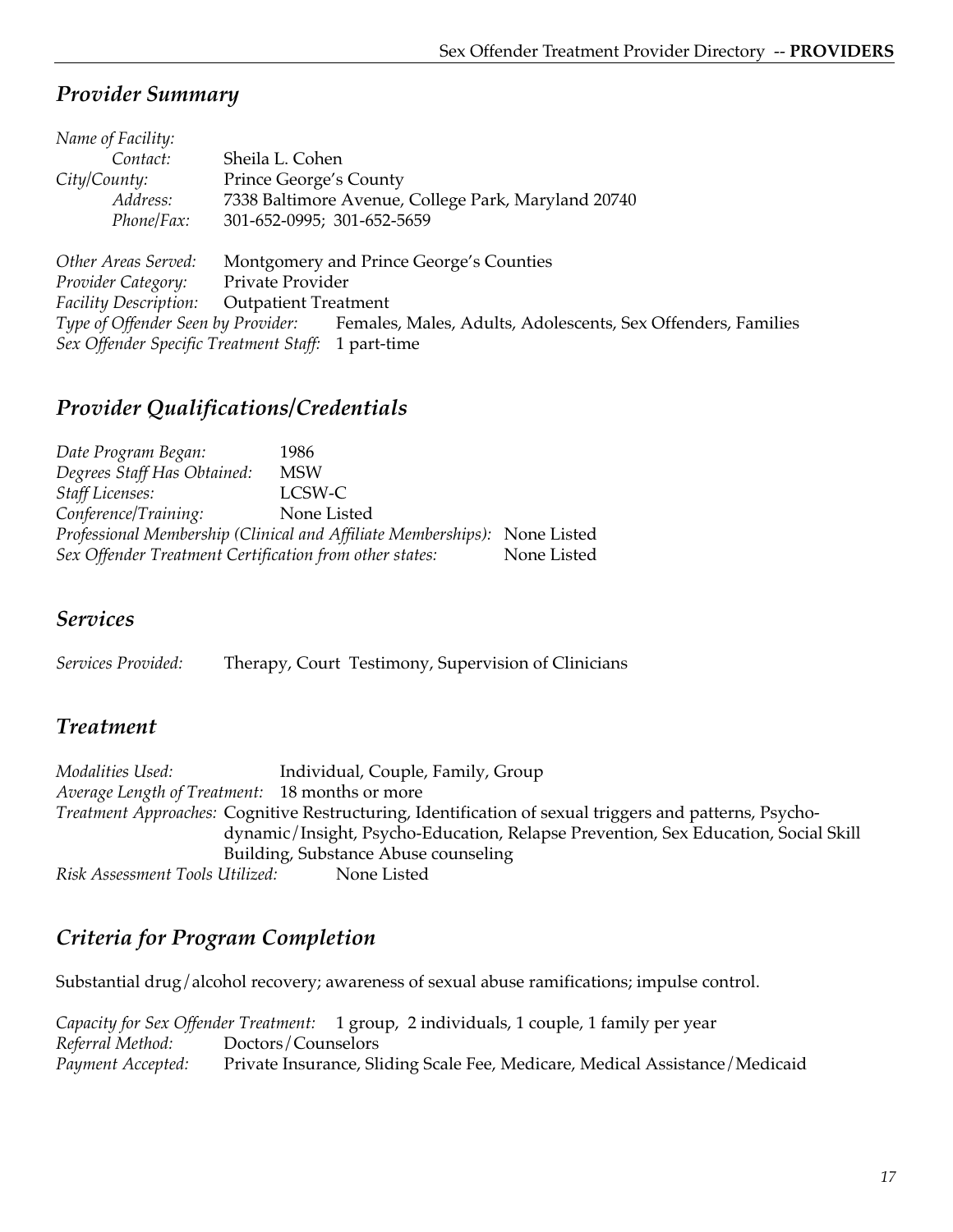| Name of Facility:                  | In the Newness of Life, Inc.                                          |
|------------------------------------|-----------------------------------------------------------------------|
| Contact:                           | Danae A. Wheatley                                                     |
| City/County:                       | <b>Baltimore City</b>                                                 |
| Address:                           | 6620 Eberlee Drive, Suite 302, Baltimore, Maryland 21215              |
| Phone/Fax:                         | 410-764-3600; 410-764-3030                                            |
|                                    |                                                                       |
| Other Areas Served:                | <b>Baltimore County</b>                                               |
| Provider Category:                 | Non-Profit Agency                                                     |
| <b>Facility Description:</b>       | <b>Outpatient Treatment</b>                                           |
| Type of Offender Seen by Provider: | Adolescents, Children, Sex Offenders, Families, Non-Offending Victims |
|                                    | Sex Offender Specific Treatment Staff: 1 full-time                    |

#### *Provider Qualifications/Credentials*

*Date Program Began:* December 10, 2001 *Degrees Staff Has Obtained:* MSW *Staff Licenses:* LCSW-C *Conference/Training:* None Listed *Professional Membership (Clinical and Affiliate Memberships):* None Listed *Sex Offender Treatment Certification from other states:* None

#### *Services*

*Services Provided:* Evaluation, Aftercare, Training, Consultation, Therapy, Court Testimony and **Assessments** 

#### *Treatment*

*Modalities Used:* Individual, Couple, Family, Group, Family Reunification *Average Length of Treatment:* 18 months or more *Treatment Approaches:* Assault Cycles/Patterns Recognition, Identification of sexual triggers and patterns, Relapse Prevention, Social Skill Building, Survivor Work, Empathy *Risk Assessment Tools Utilized:* None Listed

# *Criteria for Program Completion*

None Listed. *Capacity for Sex Offender Treatment:* Two individuals and their families *Referral Method:* Courts, Attorneys, Agencies, Department of Social Services, Child Protective Services, Department of Juvenile Services, Division of Parole and Probation *Payment Accepted:* Medical Assistance/Medicaid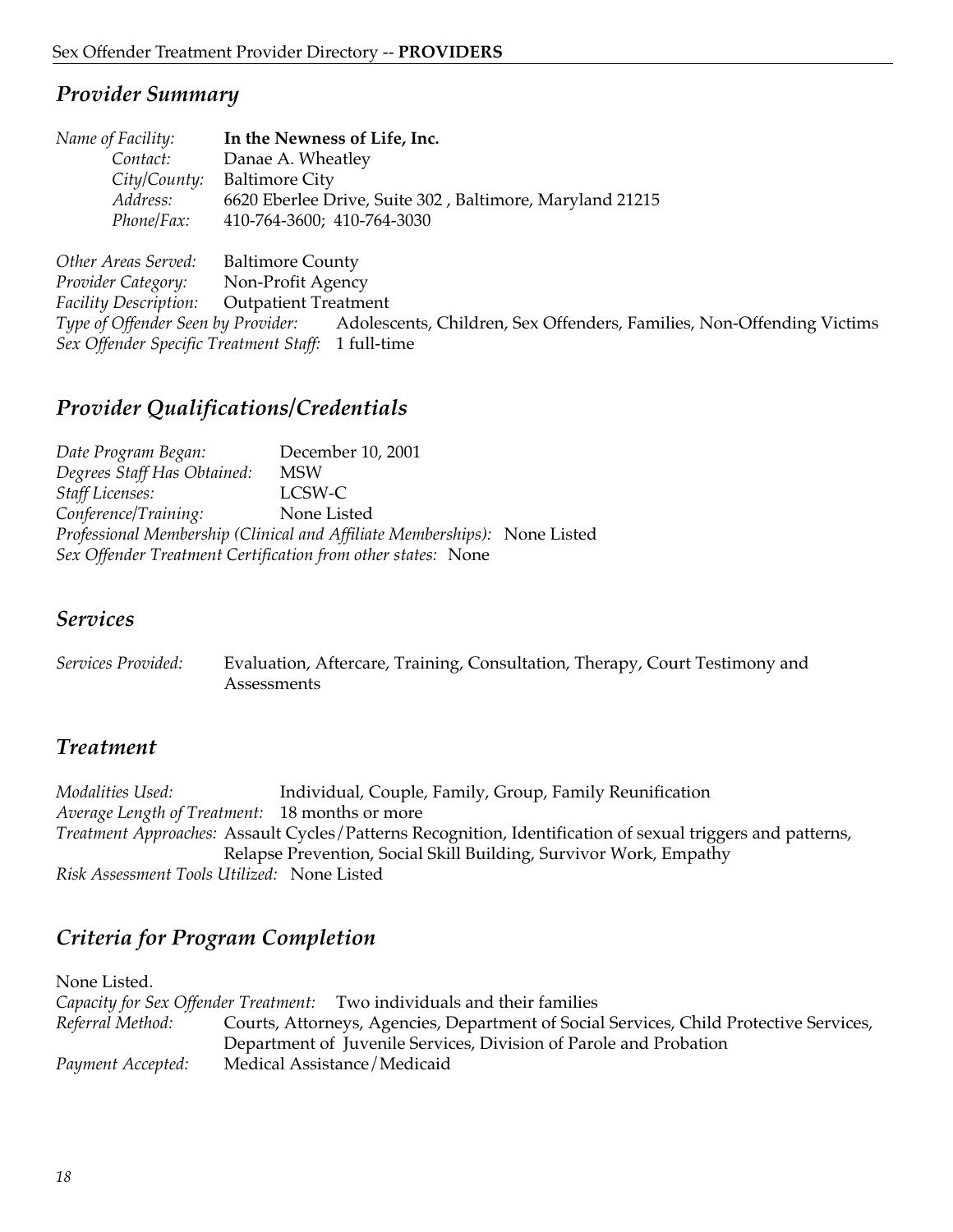| Name of Facility:                  |                             | National Institute for the Study, Prevention and Treatment of Sexual Trauma |
|------------------------------------|-----------------------------|-----------------------------------------------------------------------------|
| Contact:                           | Fred S. Berlin              |                                                                             |
| City/County:                       | <b>Baltimore City</b>       |                                                                             |
| Address:                           |                             | 104 E. Biddle Street, Baltimore, MD 21202                                   |
| Phone/Fax:                         | 410-539-1661; 410-539-1664  |                                                                             |
| Other Areas Served:                |                             | All of Maryland, Delaware, Virginia, Washington, D.C.                       |
| Provider Category:                 | Private Provider            |                                                                             |
| Facility Description:              | <b>Outpatient Treatment</b> |                                                                             |
| Type of Offender Seen by Provider: |                             | Females, Males, Adults, Adolescents, Sex Offenders, Developmentally         |
|                                    |                             | Disabled, Probationers, Parolees, Deaf Patients                             |
|                                    |                             | Sex Offender Specific Treatment Staff: 1 full-time, 8 part-time             |

### *Provider Qualifications/Credentials*

| Date Program Began:         | 1991                                                         |                                                                                                                         |
|-----------------------------|--------------------------------------------------------------|-------------------------------------------------------------------------------------------------------------------------|
| Degrees Staff Has Obtained: | MS, MD, Ph.D., Master Forensic Science (MFS)                 |                                                                                                                         |
| <b>Staff Licenses:</b>      | LCPC, LGSW, Ph.D.                                            |                                                                                                                         |
| Conference/Training:        |                                                              | Association for the Treatment of Sexual Abusers (ATSA) Research and Treatment                                           |
|                             | Conference, Justice Department                               |                                                                                                                         |
|                             |                                                              | Professional Membership (Clinical and Affiliate Memberships): Association for the Treatment of Sexual<br>Abusers (ATSA) |
|                             | Sex Offender Treatment Certification from other states: None |                                                                                                                         |

# *Services*

*Services Provided:* Evaluation, Training, Consultation, Therapy, Court Testimony

# *Treatment*

*Modalities Used:* Individual, Couple, Family, Group *Average Length of Treatment:* 18 months or longer *Treatment Approaches:* Assault Cycles/Patterns Recognition, Cognitive Restructuring, Fantasy Journals, Identification of sexual triggers and patterns, Psychodynamic/Insight, Psycho-Education, Relapse Prevention, Substance Abuse counseling, Victim Empathy, Psychopharmacology<br>*Itilized*: None Listed  $Risk Assessment Tools Utilized:$ 

# *Criteria for Program Completion*

| Patients are individually assessed.  |                                                                                   |
|--------------------------------------|-----------------------------------------------------------------------------------|
| Capacity for Sex Offender Treatment: | 468 Groups, 500 Individual sessions, 100 couple sessions,                         |
|                                      | 25 family sessions per year                                                       |
| Referral Method:                     | Courts, Attorneys, Agencies, School Systems, Doctors/Counselors, Churches/Faith   |
|                                      | Based Communities, Self Referral, Department of Social Services, Child Protective |
|                                      | Services, Department of Juvenile Services, Department of Parole/Probation         |
| Payment Accepted:                    | Flat Fee, Sliding Scale Fee, Medicare                                             |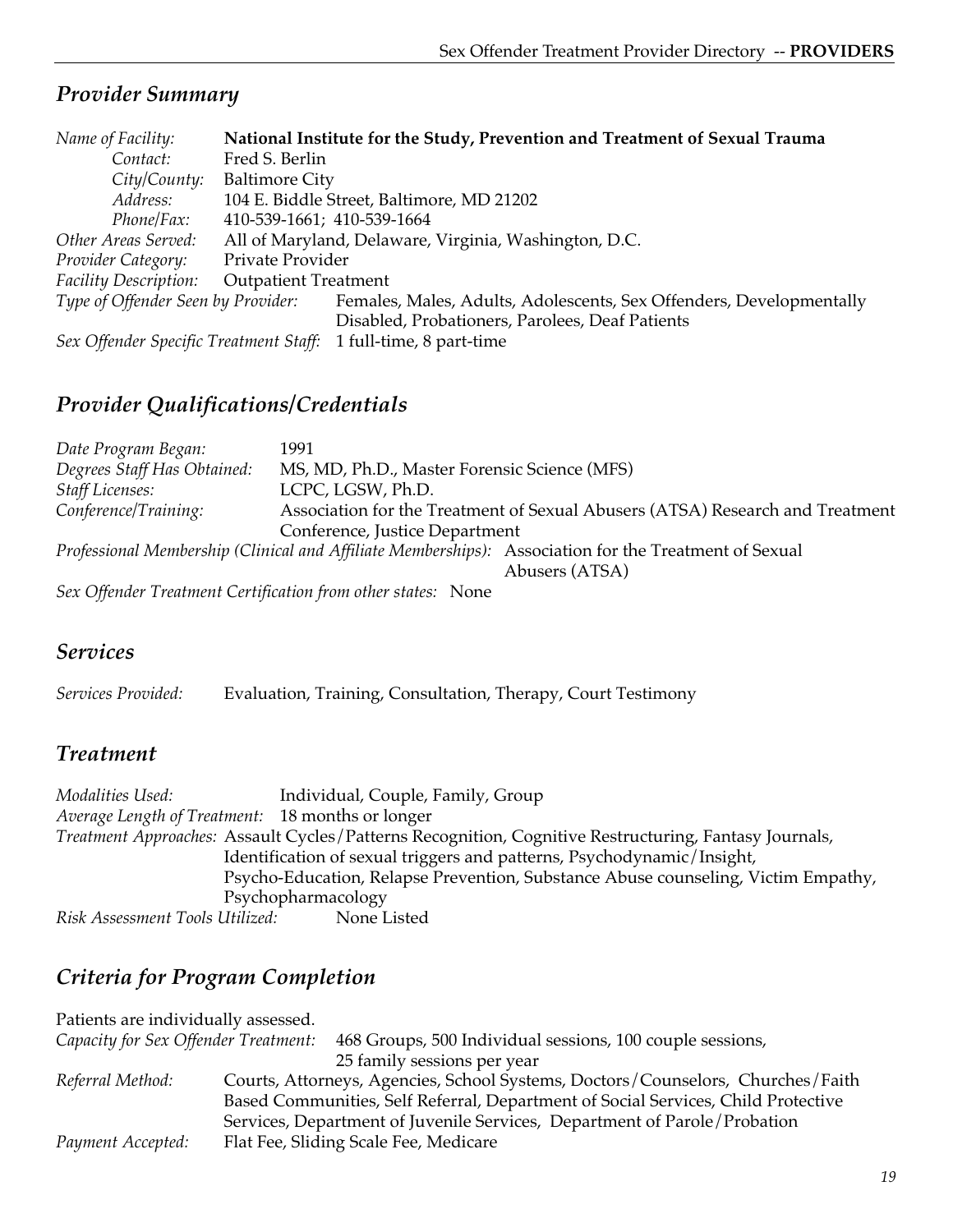| Name of Facility:                      | <b>Clinical &amp; Forensic</b> |                                                               | Name of Facility:                                              | Kensington Clinic & Forensic |
|----------------------------------------|--------------------------------|---------------------------------------------------------------|----------------------------------------------------------------|------------------------------|
|                                        | Associates, PC                 |                                                               |                                                                | <b>Associates</b>            |
| Contact:                               | Ronald I. Weiner, Ph.D., LLC   |                                                               | Contact:                                                       | Ronald I. Weiner, Ph.D., LLC |
| City/County:                           | Washington, DC                 |                                                               | City/County:                                                   | <b>Montgomery County</b>     |
| Address:                               | 733 15th St., NW, Suite 510,   |                                                               |                                                                | 3835 Farragut Avenue         |
|                                        | Washington, DC 20005           |                                                               |                                                                | Kensington, Maryland 20895   |
| Phone/Fax:                             | 202-367-0234; 202-367-0235     |                                                               | Phone/Fax:                                                     | 301-949-4907; 301-933-5854   |
|                                        |                                |                                                               |                                                                |                              |
| Other Areas Served:                    |                                |                                                               | Anne Arundel, Frederick, Montgomery, Prince George's Counties; |                              |
|                                        | Washington, D.C., Virginia     |                                                               |                                                                |                              |
| Provider Category:                     | For Profit Agency              |                                                               |                                                                |                              |
| <b>Facility Description:</b>           | <b>Outpatient Treatment</b>    |                                                               |                                                                |                              |
| Type of Offender Seen by Provider:     |                                | Females, Males, Adults, Adolescents, Sex Offenders, Families, |                                                                |                              |
|                                        |                                |                                                               | Probationers, Parolees, Incarcerated                           |                              |
| Sex Offender Specific Treatment Staff: |                                | 3 full-time; 1 part-time                                      |                                                                |                              |

# *Provider Qualifications/Credentials*

*Date Program Began:* June 1, 2000 *Degrees Staff Has Obtained:* MSW, Ph.D. *Staff Licenses:* LCSW-C *Conference/Training:* Sinclair Seminars, Association for the Treatment of Sexual Abusers (ATSA) Research and Treatment Conference, Justice Department,Specialized Training Institute *Professional Membership (Clinical and Affiliate Memberships):* Association for the Treatment of Sexual Abusers (ATSA)

*Sex Offender Treatment Certification from other states:* Virginia

#### *Services*

*Services Provided:* Evaluation, Aftercare, Training, Consultation, Therapy, Court Testimony and Assessments, Supervision of Clinicians

#### *Treatment*

*Modalities Used:* Individual *Average Length of Treatment:* 18 months or more *Treatment Approaches:* Assault Cycles/Patterns Recognition, Aversive Techniques, Cognitive Restructuring, Drama Therapy, Fantasy Journals, Identification of sexual triggers and patterns, Psycho-Ed. Classes, Relapse Prevention, Sex Education, Social Skill Building, Substance Abuse Counsel, Victim Empathy *Risk Assessment Tools Utilized:* VASOR; RRASOR; STATIC (99); HARC PSYCHOPATHY Checklist - Revised, Sex Offender Needs and Progress Scale

# *Criteria for Program Completion*

*20* Completion of all treatment objectives at a satisfactory level. *Capacity for Sex Offender Treatment:* 60 groups, 100 individuals, 15 families per year *Referral Method:* Courts, Attorneys, Child Protective Services, Division of Parole/Probation *Payment Accepted:* Private Insurance, Flat Fee, Sliding Scale Fee, Medical Assistance/Medicaid, Contract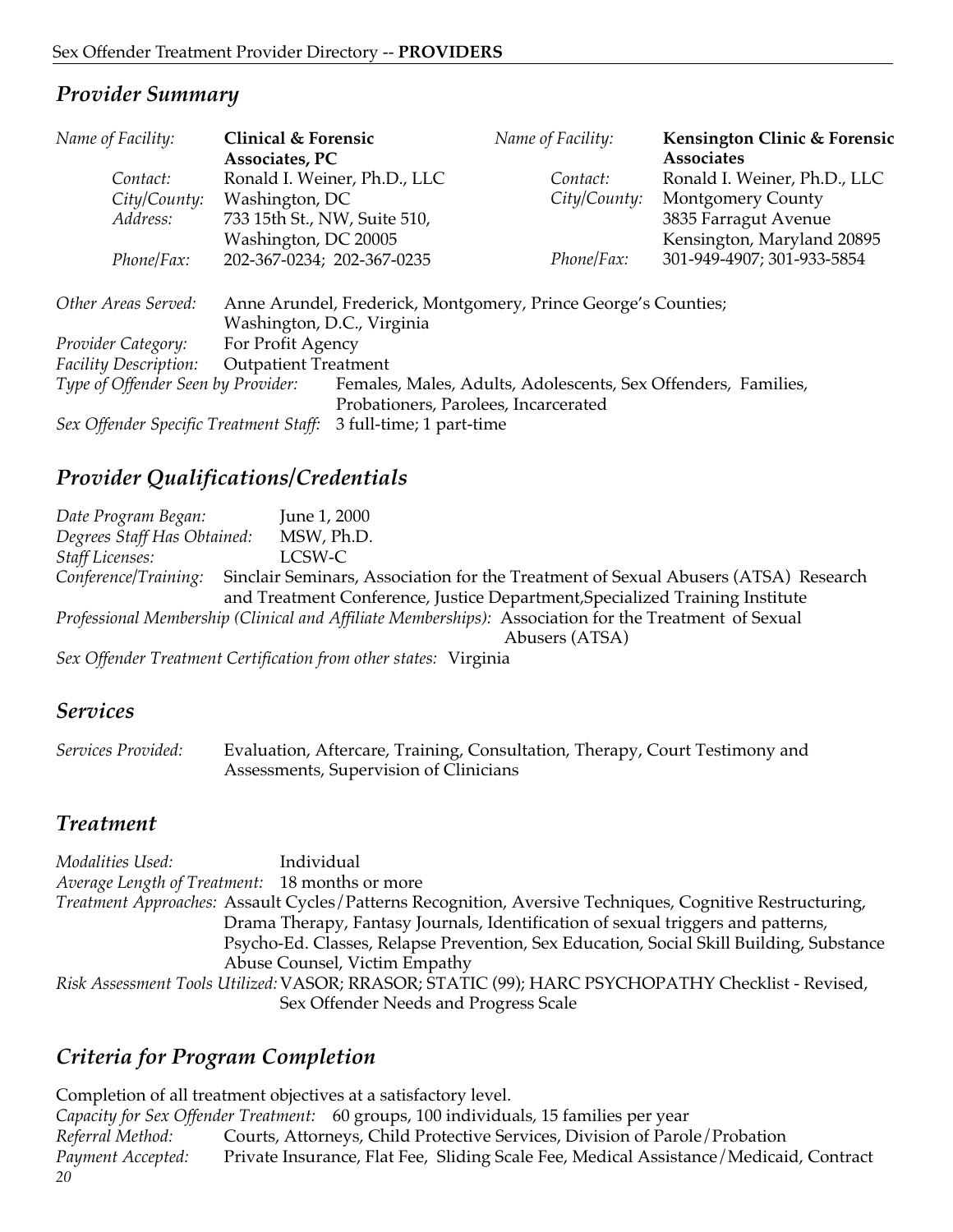| Name of Facility:                      |                             |                                                               |
|----------------------------------------|-----------------------------|---------------------------------------------------------------|
| Contact:                               | Mark Hirschfeld             |                                                               |
| City/County:                           | <b>Montgomery County</b>    |                                                               |
| Address:                               |                             | 11160 Veirs Mill Road, Suite 500, Wheaton, Maryland 23902     |
| Phone/Fax:                             | 301-933-6182; 301-681-0331  |                                                               |
|                                        |                             |                                                               |
| Other Areas Served:                    |                             | Calvert, Charles, Howard, Washington, D.C.                    |
| Provider Category:                     | Private Provider            |                                                               |
| <b>Facility Description:</b>           | <b>Outpatient Treatment</b> |                                                               |
| Type of Offender Seen by Provider:     |                             | Females, Males, Adults, Adolescents, Children, Sex Offenders, |
|                                        |                             | Non-Offending Parent, Victims/Survivors                       |
| Sex Offender Specific Treatment Staff: |                             | 1 full-time                                                   |

# *Provider Qualifications/Credentials*

*Date Program Began:* 1980 *Degrees Staff Has Obtained:* MSW *Staff Licenses:* LCSW-C *Conference/Training:* American Professional Society on Abuse Of Children (APSAC) Colloquium, Kempe Center Trainings, Abel Trainings, National Speaker on Issues re: Trauma Survival *Professional Membership (Clinical and Affiliate Memberships):* Board of Social Work Examiners, National Association of Social Workers (NASW) *Sex Offender Treatment Certification from other states:* None

#### *Services*

*Services Provided:* Evaluation, Training, Consultation, Therapy, Court Testimony/ Assessments, Supervision of Clinicians

# *Treatment*

*Modalities Used:* Individual, Couple, Family, Family Reunification *Average Length of Treatment:* 18 months or more *Treatment Approaches:* Cognitive Restructuring, Relapse Prevention, Sex Education, Social Skill Building, Survivor Work, Victim Empathy *Risk Assessment Tools Utilized:* None Listed

# *Criteria for Program Completion*

| None Listed.      |                                                                                |
|-------------------|--------------------------------------------------------------------------------|
|                   | Capacity for Sex Offender Treatment: 15 individuals per year                   |
| Referral Method:  | Attorneys, Agency Referrals, Child Protective Services, Department of Juvenile |
|                   | Services, Division Parole/ Probation                                           |
| Payment Accepted: | HMO, Private Insurance, Sliding Scale Fee                                      |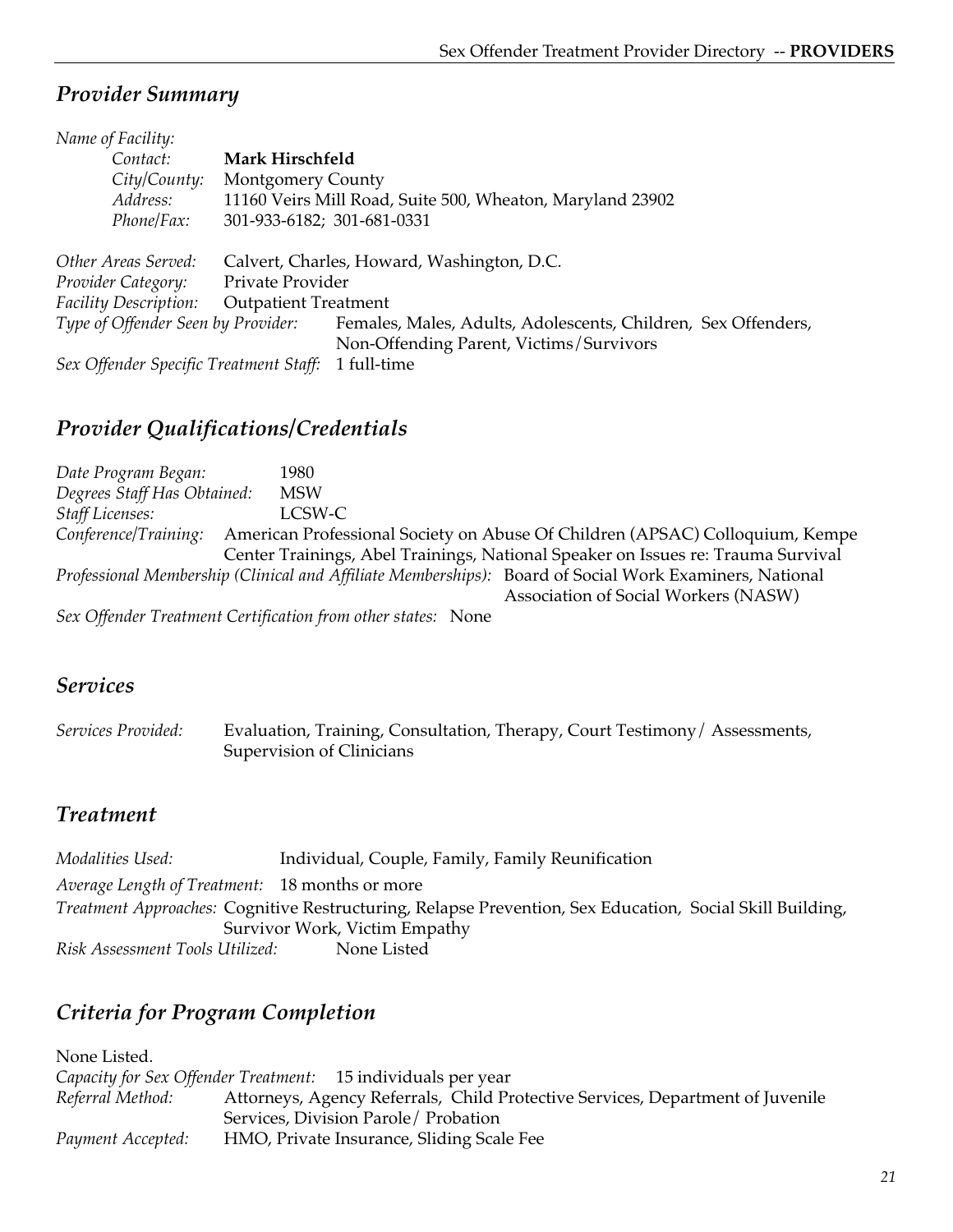| Name of Facility:     |                                                                                         |
|-----------------------|-----------------------------------------------------------------------------------------|
| Contact:              | Stephen M. Chop                                                                         |
| City/Country:         | <b>Baltimore County</b>                                                                 |
| Address:              | 1605 Cromwell Bridge Road, Baltimore, Maryland 21234                                    |
| Phone/Fax:            | 410-882-9133                                                                            |
| Other Areas Served:   | Baltimore & Carroll Counties                                                            |
| Provider Category:    | Private Provider                                                                        |
| Facility Description: | <b>Outpatient Treatment</b>                                                             |
|                       | Type of Offender Seen by Provider: Males, Adults, Adolescents, Sex Offenders, Families, |
|                       | Non-Offending Victims                                                                   |
|                       | Sex Offender Specific Treatment Staff: 1 full-time                                      |

### *Provider Qualifications/Credentials*

*Date Program Began:* February 3, 1993 *Degrees Staff Has Obtained:* MSW *Staff Licenses:* LCSW-C *Conference/Training:* American Professional Society on Abuse of Children Colloquium *Professional Membership (Clinical and Affiliate Memberships):* American Professional Society on Abuse of Children (APSAC) *Sex Offender Treatment Certification from other states:* None

#### *Services*

*Services Provided:* Evaluation, Training, Consultation, Therapy, Court Testimony/Assessments, Supervision of Clinicians

#### *Treatment*

*Modalities Used:* Individual, Family, Group *Average Length of Treatment:* 18 months or more *Treatment Approaches:* Assault Cycles/patterns Recognition; Cognitive Restructuring; Identification of sexual triggers and patterns; Psychodynamic/Insight; Survivor work; Victim Empathy *Risk Assessment Tools Utilized:* None Listed

# *Criteria for Program Completion*

None given.

*Capacity for Sex Offender Treatment:* 10 individuals, 10 families *Referral Method:* Agencies, Department of Social Services, Child Protective Services, Department of Juvenile Services, Division of Parole/ Probation *Payment Accepted:* Sliding Scale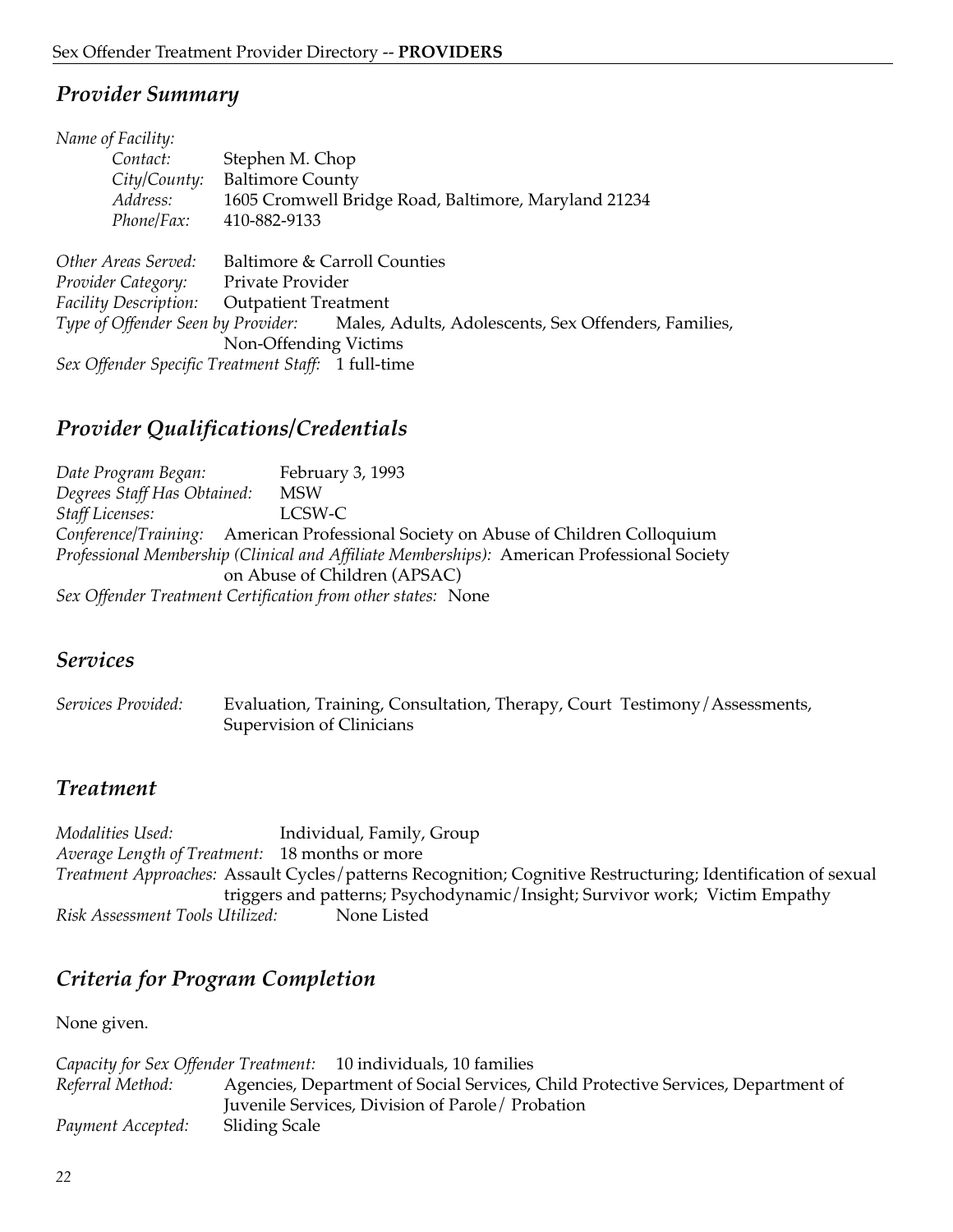| Name of Facility:                                  |                                                                      |
|----------------------------------------------------|----------------------------------------------------------------------|
| Contact:                                           | Mark Alkire                                                          |
| City/County:                                       | <b>Allegany County</b>                                               |
| <b>Business Address:</b>                           | 112 West Main Street, Lonaconing, Maryland 21539                     |
| Phone/Fax:                                         | $(301)$ 268-4156; $(301)$ 463-6622                                   |
| Address Where Clients Are Seen:                    | 101 South Center Street, Cumberland, Maryland 21502                  |
| Other Areas Served: Garrett County                 |                                                                      |
| Private Provider<br>Provider Category:             |                                                                      |
| <b>Facility Description:</b>                       | <b>Outpatient Treatment</b>                                          |
| Type of Offender Seen by Provider:                 | Males, Adolescents, Sex Offenders, Families, Probationers, Parolees, |
|                                                    | Self-Referrals                                                       |
| Sex Offender Specific Treatment Staff: 3 part-time |                                                                      |

# *Provider Qualifications/Credentials*

| Date Program Began:         | February 1, 2001                                             |                                                                                                                                                               |
|-----------------------------|--------------------------------------------------------------|---------------------------------------------------------------------------------------------------------------------------------------------------------------|
| Degrees Staff Has Obtained: | BS, MS, Ph.D.                                                |                                                                                                                                                               |
| Staff Licenses:             | LCPC, Ph.D.                                                  |                                                                                                                                                               |
|                             |                                                              | Conference/Training: Abel Trainings, Association for the Treatment of Sexual Abusers (ATSA) Research and                                                      |
|                             | Treatment Conference, Justice Department                     |                                                                                                                                                               |
|                             |                                                              | Professional Membership (Clinical and Affiliate Memberships): Association for the Treatment of Sexual Abusers<br>(ATSA); Adolescent Perpetrator Network (APN) |
|                             | Sex Offender Treatment Certification from other states: None |                                                                                                                                                               |

#### *Services*

*Services Provided:* Evaluation, Consultation, Therapy, Court Testimony/Assessments

# *Treatment*

| Modalities Used:                               | Individual, Family, Group, Family Reunification                               |
|------------------------------------------------|-------------------------------------------------------------------------------|
| Average Length of Treatment: 18 months or more |                                                                               |
| Treatment Approaches:                          | Abel Assessments, Aversive Techniques, Cognitive Restructuring, Covert        |
|                                                | Sensitization, Identification of sexual triggers and patterns, Psychodynamic/ |
|                                                | Insight, Relapse Prevention, Sex Education, Social Skill Building, Victim     |
|                                                | Empathy                                                                       |
| Risk Assessment Tools Utilized:                | Woodcock Johnson III Battery; ERASOR                                          |

# *Criteria for Program Completion*

Typically participants leave when probation ends, but recommended are specific number of covert sensitization audio tapes; completion of Pathways and Relapse Prevention workbooks.

| Capacity for Sex  | 4 groups, 30 individuals, 15 couples, 20 families per year                           |
|-------------------|--------------------------------------------------------------------------------------|
| Referral Method:  | Courts, Attorneys, Agency Referrals, Department of Social Services, Child Protective |
|                   | Services, Schools Systems, Department of Juvenile Services, Division of Parole/      |
|                   | Probation, Churches/Faith Communities, Doctors/Counselors                            |
| Payment Accepted: | HMO, Private Insurance, Flat Fee, Medicare, Medical Assistance/Medicaid              |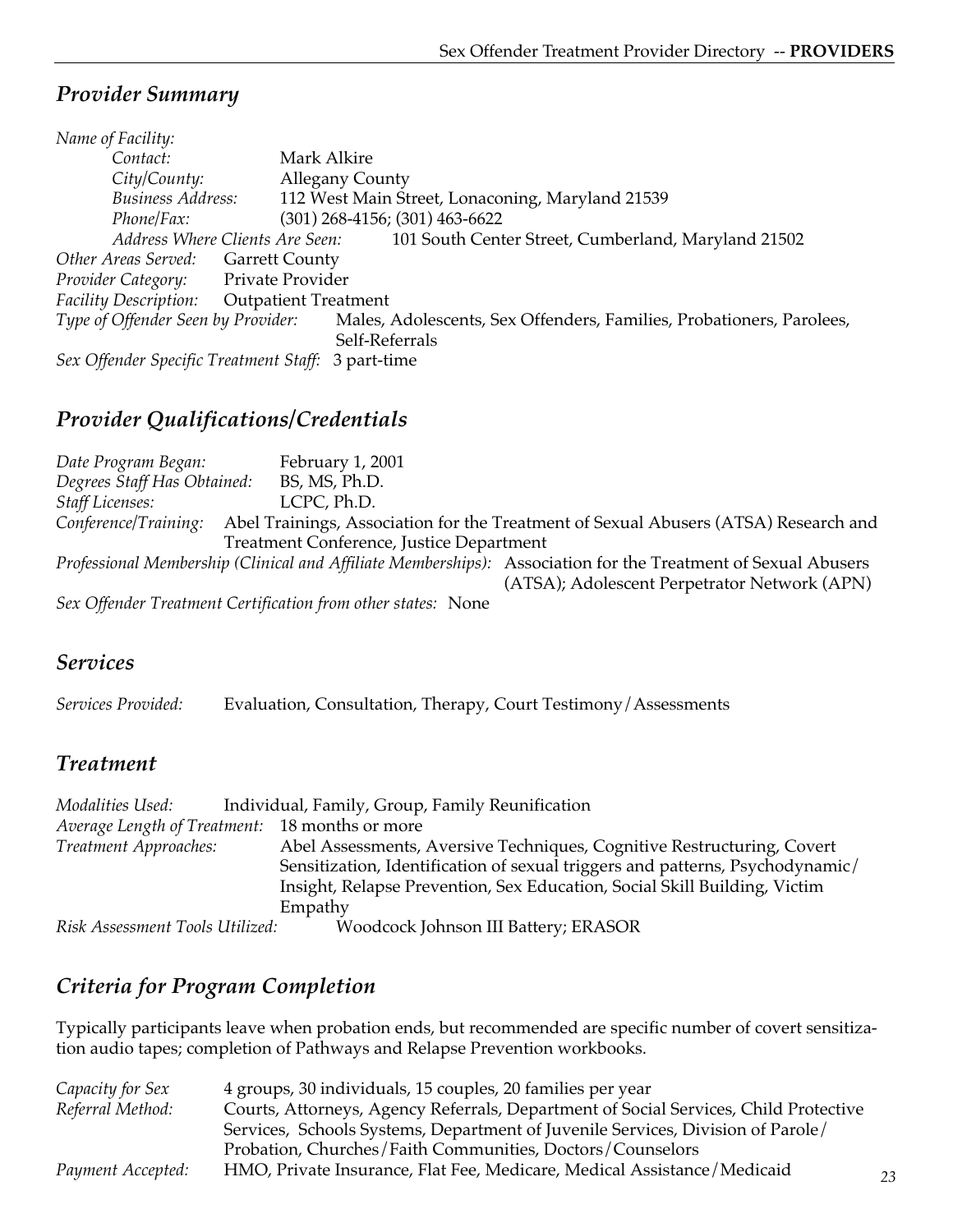| Name of Facility:                      | <b>Catoctin Counseling Centers</b>                                                    |
|----------------------------------------|---------------------------------------------------------------------------------------|
| Contact:                               | Larry R. Stouter                                                                      |
| City/County:                           | <b>Washington County</b>                                                              |
| Address:                               | 228 E. Washington Street, Hagerstown, MD 21740                                        |
| Phone/Fax:                             | 301-745-6687, X-207; 301-739-0041                                                     |
| Other Areas Served:                    | Carroll, Frederick and Washington Counties                                            |
| Provider Category:                     | For Profit Agency                                                                     |
| <b>Facility Description:</b>           | <b>Outpatient Treatment</b>                                                           |
| Type of Offender Seen by Provider:     | Females, Males, Families, Non-Offending Victims, Federal Parolees<br>and Probationers |
| Sex Offender Specific Treatment Staff: | 5 full-time; 3 part-time                                                              |

# *Provider Qualifications/Credentials*

| Date Program Began:         | September 1, 1994                                                                     |
|-----------------------------|---------------------------------------------------------------------------------------|
| Degrees Staff Has Obtained: | BA/BS, MA/MS, MSW, MD (MD Supervisees Only)                                           |
| <b>Staff Licenses:</b>      | LCPC, 3 pending LCPC, LCSW-C                                                          |
| Conference/Training:        | Sinclair Seminars, Abel Trainings; Knoxville Institute for Sexual Abuse Treatment     |
|                             | Training (KISATT) - Knoxville, TN; Alexander Associates - Restitution Model, National |
|                             | Consortium for Training on Sexual Aggression, Ohio State University Certification     |
|                             | Professional Membership (Clinical and Affiliate Memberships):                         |
|                             | Association for the Treatment of Sexual Abusers (ATSA)                                |
|                             | Sex Offender Treatment Certification from other states: None                          |

#### *Services*

*Services Provided:* Evaluation, Aftercare, Training, Consultation, Therapy, Court Testimony/ Assessments, Supervision of Clinicians

# *Treatment*

| Modalities Used:                               | Individual, Couple, Family, Group (Primary), Family Reunification                |  |  |
|------------------------------------------------|----------------------------------------------------------------------------------|--|--|
| Average Length of Treatment: 18 months or more |                                                                                  |  |  |
| Treatment Approaches:                          | Abel Assess, Assault Cycles/Patterns Recognition, Aversive Techniques,           |  |  |
|                                                | Cognitive Restructuring, Identification of sexual triggers and patterns, Psycho- |  |  |
|                                                | Education Classes, Relapse Prevention, Sex Education, Social Skill Building,     |  |  |
|                                                | Substance Abuse Counseling, Survivor Work, Victim Empathy, Polygraph             |  |  |
| Risk Assessment Tools Utilized:                | RASOR                                                                            |  |  |

# *Criteria for Program Completion*

|                                      | Rated Satisfactory in 8 areas by treatment team.                                         |
|--------------------------------------|------------------------------------------------------------------------------------------|
| Capacity for Sex Offender Treatment: | 520 groups, 832 individuals, 75 couples, 75 families per year                            |
| Referral Method:                     | Courts, Attorneys, Agency Referrals, Department of Social Services, Child Protective     |
|                                      | Services, School Systems, Department of Juvenile Services, Division of Parole/Probation, |
|                                      | Doctors/Counselors, Federal Parole and Probation                                         |
| Payment Accepted:                    | HMO, Private Insurance, Flat Fee                                                         |
| 24                                   |                                                                                          |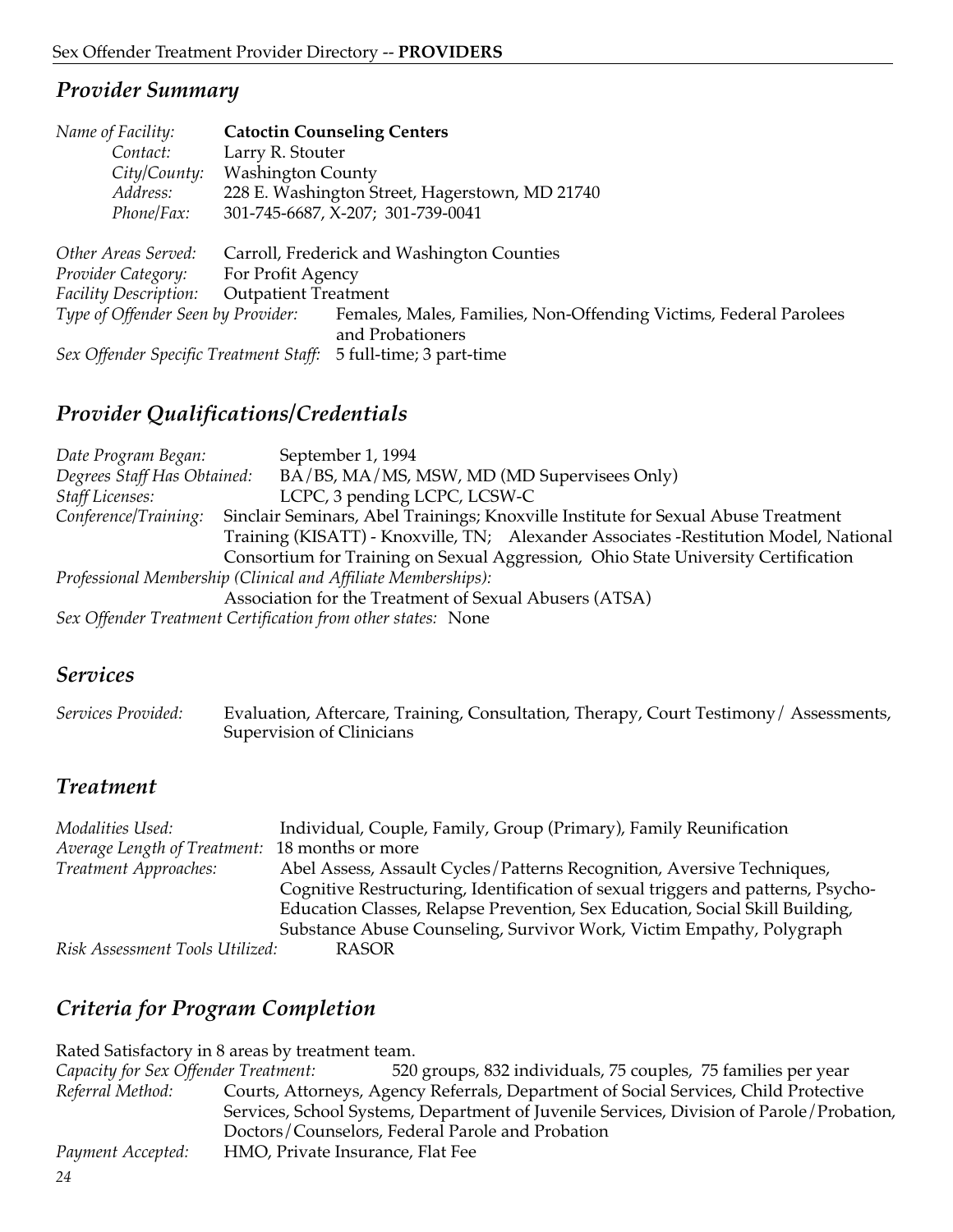| Name of Facility:                      |                             |                                                                         |              |  |
|----------------------------------------|-----------------------------|-------------------------------------------------------------------------|--------------|--|
| Contact:                               | Joseph M. Eisenberg         |                                                                         |              |  |
| City/County:                           |                             | <b>Baltimore County</b>                                                 |              |  |
| Address:                               |                             | 1402 York Road, Lutherville, Maryland 21093                             |              |  |
| Phone/Fax:                             |                             | 410-321-9101; 410-823-6204                                              |              |  |
|                                        |                             |                                                                         |              |  |
| Other Areas Served:                    |                             | Baltimore City, Anne Arundel, Carroll and Harford Counties              |              |  |
| Provider Category:                     | Private Provider            |                                                                         |              |  |
| Facility Description:                  | <b>Outpatient Treatment</b> |                                                                         |              |  |
| Type of Offender Seen by Provider:     |                             | Females, Males, Adults, Adolescents, Children, Sex Offenders, Families, |              |  |
|                                        |                             | Non-Offending Victims, Developmentally Disabled,                        | Probationers |  |
| Sex Offender Specific Treatment Staff: |                             | 2 full-time; 3 part-time                                                |              |  |

# *Provider Qualifications/Credentials*

*Date Program Began:* August 1, 1976 *Degrees Staff Has Obtained:* Ph.D. *Staff Licenses:* LCPC, Ph.D., LCSW *Conference/Training:* Diagnosis and Treatment of Sexual Offenders *Professional Membership (Clinical and Affiliate Memberships):* American Psychology Association, Maryland Psychological Association *Sex Offender Treatment Certification from other states:* None

#### *Services*

*Services Provided:* Evaluation, Consultation, Therapy, Court Testimony Assessments

#### *Treatment*

*Modalities Used:* Individual, Couple, Family, Group *Average Length of Treatment:* 18 months or more *Treatment Approaches:* Assault Cycles/Patterns Recognition, Cognitive Restructuring, Identification of sexual triggers and patterns, Psychodynamic/ Insight, Relapse Prevention, Social Skill Building, Survivor Work *Risk Assessment Tools Utilized:* PCL-R

# *Criteria for Program Completion*

Behavioral stability; relapse components an active part of lifestyle; lifestyle changes.

|                   | Capacity for Sex Offender Treatment: 2 groups, 10 individuals, 10 couples, 10 families per year |
|-------------------|-------------------------------------------------------------------------------------------------|
| Referral Method:  | Courts, Attorneys, Agency Referrals, Department of Social Services, Child                       |
|                   | Protective Services, Doctors/Counselors                                                         |
| Payment Accepted: | HMO, Private Insurance, Flat Fee, Sliding Scale Fee, Medicare                                   |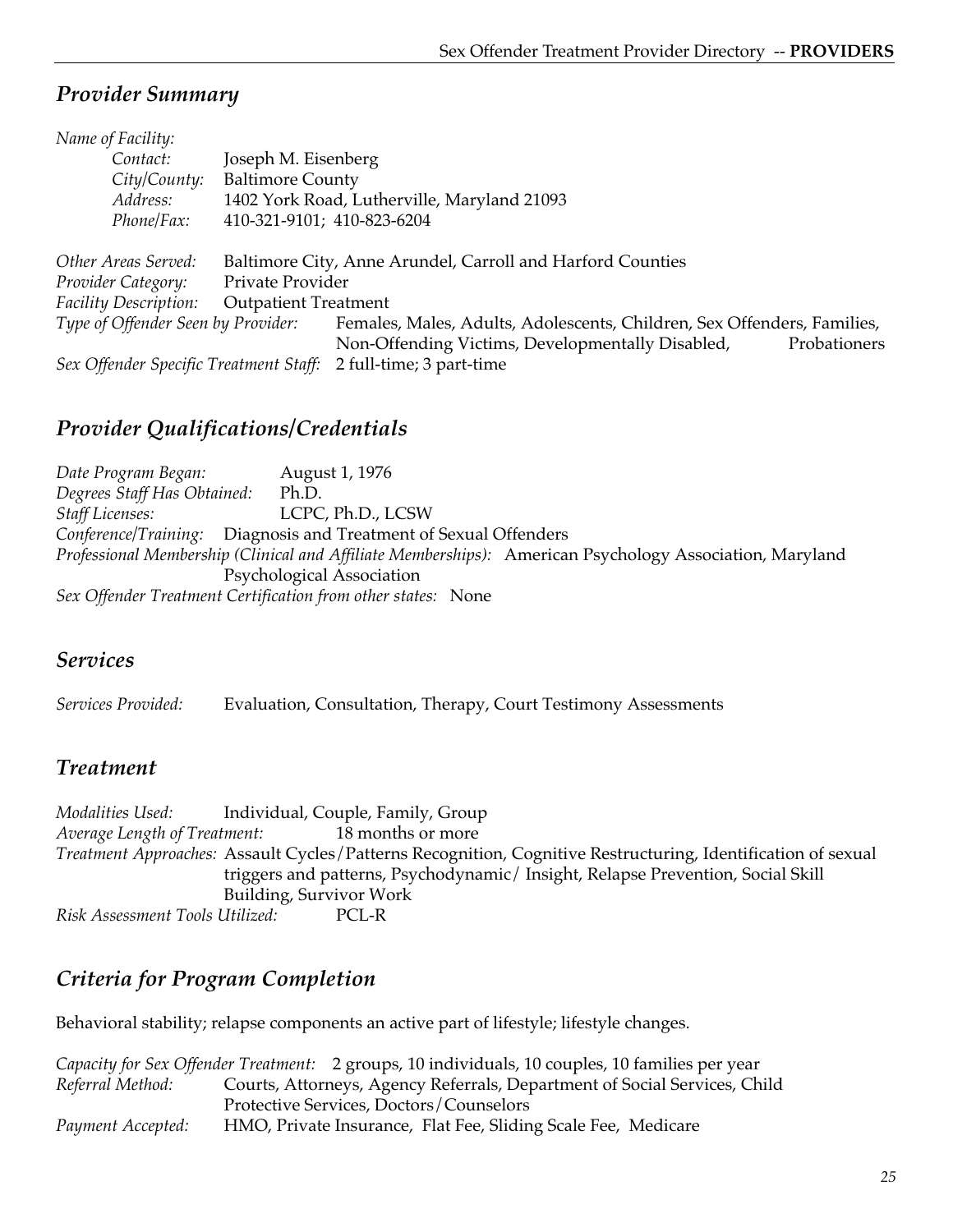| Name of Facility:                  | <b>Center For Children</b>                                      |                                                                         |
|------------------------------------|-----------------------------------------------------------------|-------------------------------------------------------------------------|
| Contact:                           |                                                                 |                                                                         |
| City/County:                       | <b>Charles County</b>                                           |                                                                         |
| Address:                           | P.O. Box 2924, LaPlata, MD 20646                                |                                                                         |
| Phone/Fax:                         | 301-609-9887; 301-609-7284                                      |                                                                         |
| Other Areas Served:                | Calvert, Southern Prince George's, St. Mary's Counties          |                                                                         |
| Provider Category:                 | Non-Profit Agency                                               |                                                                         |
| <b>Facility Description:</b>       | Outpatient Treatment, Supervised Visitation                     |                                                                         |
| Type of Offender Seen by Provider: |                                                                 | Females, Males, Adults, Adolescents, Children, Sex Offenders, Families, |
|                                    |                                                                 | Non-Offending Victims, Probationer, Parolee                             |
|                                    | Sex Offender Specific Treatment Staff: 1 full-time; 9 part-time |                                                                         |

### *Provider Qualifications/Credentials*

| Date Program Began:         | 1991                                                                                                 |
|-----------------------------|------------------------------------------------------------------------------------------------------|
| Degrees Staff Has Obtained: | MSW, MD, Ph.D                                                                                        |
| <b>Staff Licenses:</b>      | LCSW-C, Ph.D., MD                                                                                    |
| Conference/Training:        | Sinclair Seminars, American Professional Society on Abuse Of Children (APSAC)                        |
|                             | Colloquium, Association for the Treatment of Sexual Abusers (ATSA) Research and                      |
|                             | Treatment Conference, Kempe Center Trainings, Justice Department, Abel Trainings                     |
|                             | Professional Membership (Clinical and Affiliate Memberships): American Professional Society on Abuse |
|                             | of Children (APSAC)                                                                                  |
|                             | Sex Offender Treatment Certification from other states: None                                         |

#### *Services*

*Services Provided:* Evaluation, Training, Consultation, Therapy, Court Testimony/Assessments

#### *Treatment*

*Modalities Used:* Individual, Couple, Family, Group, Family Reunification *Average Length of Treatment:* 18-24 months *Treatment Approaches:* Assault Cycles/Patterns Recognition, Cognitive Restructuring, Covert Sensitization, Identification of Sexual triggers and patterns, Psycho-Educational Classes, Relapse Prevention, Sex Education, Social Skill Building, Survivor Work, Victim Empathy *Risk Assessment Tools Utilized:* SORAG, VRAG, and others

# *Criteria for Program Completion*

Clinical Assessment - completion of Treatment Components.

*26 Capacity for Sex Offender Treatment:* 150 groups, 150 individuals, 100 families per year *Referral Method:* Courts, Attorneys, Agency Referrals, Department of Social Services, Child Protective Services, School, Department of Juvenile Services, Division of Parole/ Probation, Churches/Faith Communities, Doctors/ Counselors *Payment Accepted:* HMO, Private Insurance, Flat Fee, Sliding Scale Fee, Medical Assistance Medicaid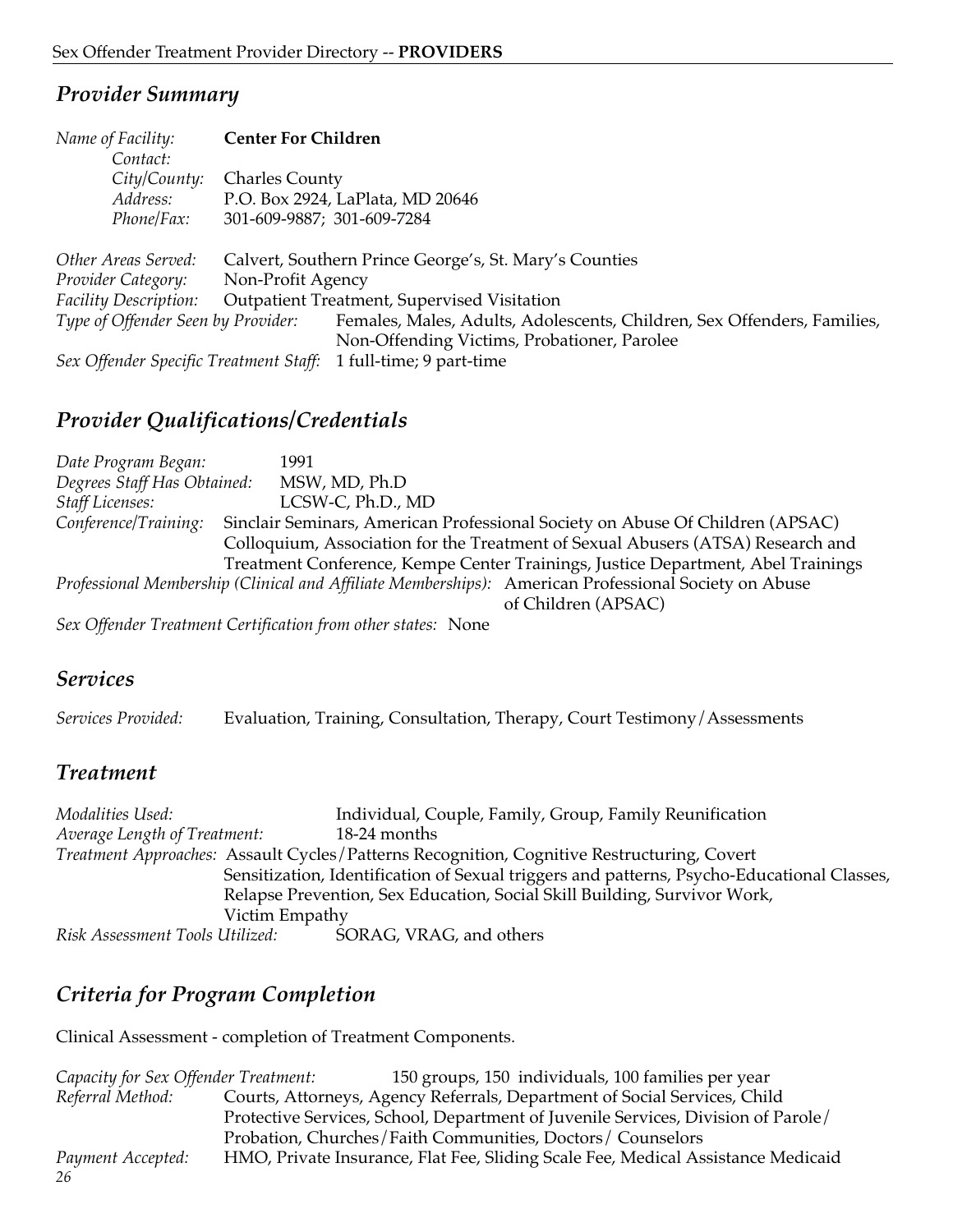| Name of Facility:            | <b>Futeral Institute</b>                                                                                   |
|------------------------------|------------------------------------------------------------------------------------------------------------|
| Contact:                     | Susan T. Futeral                                                                                           |
| City/County:                 | <b>Baltimore County</b>                                                                                    |
| Address:                     | 7511 Slade Avenue, Baltimore, Maryland 21208                                                               |
| <i>Phone</i> /Fax:           | 410-580-1136; 410-580-1138                                                                                 |
| Other Areas Served:          | All of Maryland; consulting in Pennsylvania, Virginia, and Washington, D.C.                                |
| Provider Category:           | Private Provider                                                                                           |
| <b>Facility Description:</b> | <b>Outpatient Psychotherapy</b>                                                                            |
|                              | Type of Offender Seen by Provider: Females, Males, Adults, Adolescents, Children, Sex Offenders, Families, |
|                              | Non-Offending Victims, Developmentally Disabled, Non-English Speaking, Incarcerated                        |
|                              | Sex Offender Specific Treatment Staff: 1 full-time; 3 part-time                                            |

### *Provider Qualifications/Credentials*

*Date Program Began:* September 1, 1985 *Degrees Staff Has Obtained:* BA/BS, MSW, Ph.D. *Staff Licenses:* LCSW-C, Ph.D., DAC, Certified in Forensic Counseling *Conference/Training:* American Professional Society on Abuse Of Children (APSAC) Colloquium, Baltimore Child Abuse Center (BCAC) and National Association of Social Workers (NASW) Trainings *Professional Membership (Clinical and Affiliate Memberships):* American Professional Society on Abuse of Children (APSAC), NASW - MD Chapter, National Board Certified in Clinical Hypnotherapy (NBCCH), National Board Certified in Forensics Counseling (NBCFC) *Sex Offender Treatment Certification from other states:* None

#### *Services*

*Services Provided:* Evaluation, Training, Consultation, Therapy, Court Testimony/Assessments, Supervision of Clinicians

#### *Treatment*

*Modalities Used:* Individual, Couple, Family, Family Reunification *Average Length of Treatment:* Usually Less than 6 months *Treatment Approaches:* Assault Cycles/Patterns Recognition, Art, Music and Drama Therapy, Fantasy and Diary Journals, Identification of sexual triggers and patterns, Psychodynamic/ Insight, Psycho-Education Classes, Sex Education, Social Skill Building, Substance Abuse Counseling, Victim Empathy *Risk Assessment Tools Utilized:* Depression/Anxiety/Obsessive-Compulsive Disorder Scales

# *Criteria for Program Completion*

Functioning in community/self-report, family report.

|                   | Capacity for Sex Offender Treatment: 3 groups, 25 individuals, 25 couples, 25 families per year |
|-------------------|-------------------------------------------------------------------------------------------------|
| Referral Method:  | Attorneys, Child Protective Services, School Systems Churches/Faith Communities,                |
|                   | Doctors/Counselors                                                                              |
| Payment Accepted: | HMO, Private Insurance, Flat Fee, Sliding Scale Fee, Medicare, Medical Assistance/              |
|                   | Medicaid, Pro Bono (if applicable)                                                              |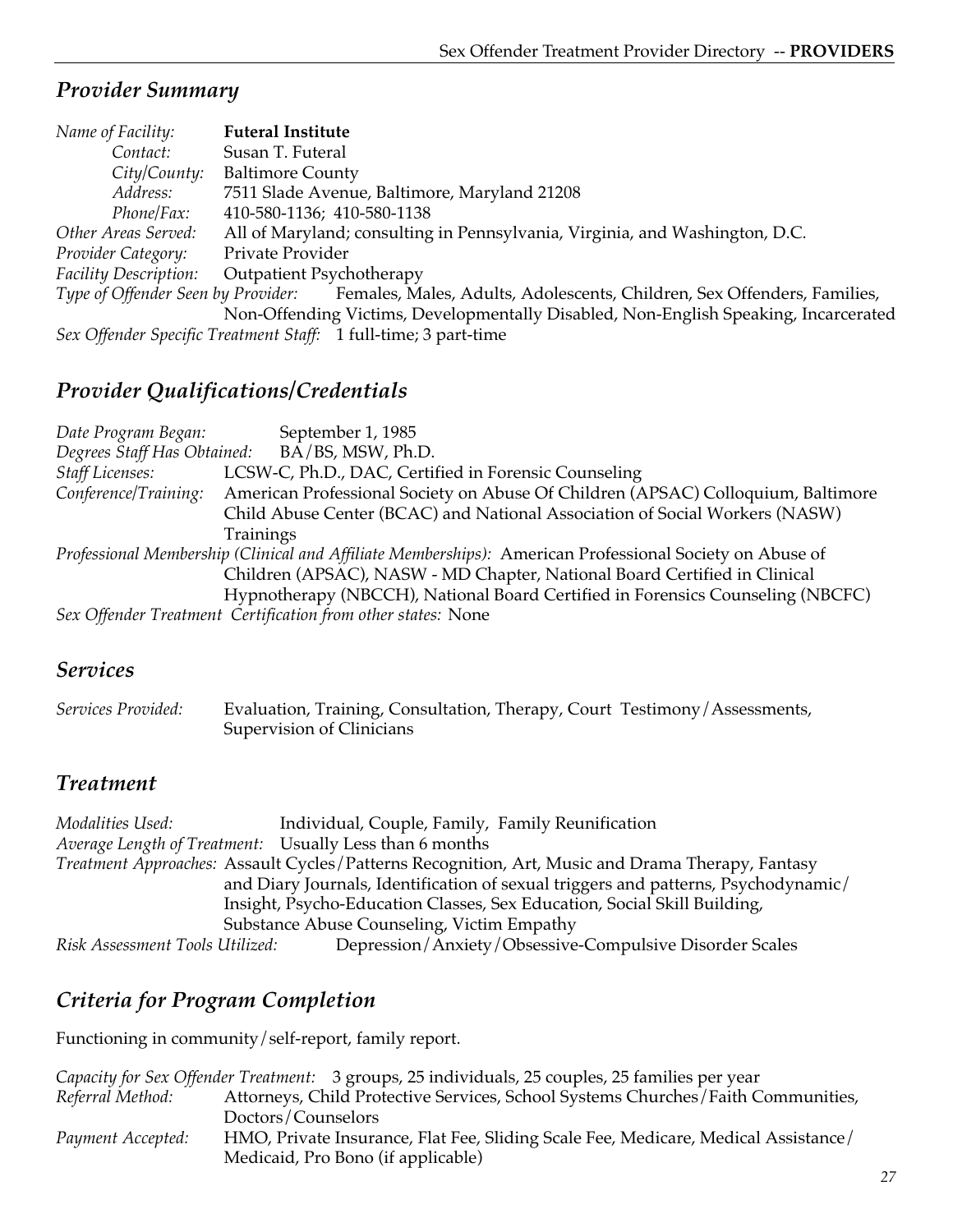| Name of Facility:                                  |                             |                                                                         |  |
|----------------------------------------------------|-----------------------------|-------------------------------------------------------------------------|--|
| Contact:                                           | Joseph G. Poirier, Ph.D.    |                                                                         |  |
| City/County:                                       | <b>Montgomery County</b>    |                                                                         |  |
| Address:                                           |                             | 966 Hungerford Drive, Suite 14-B, Rockville, Maryland 20850             |  |
| Phone/Fax:                                         | 301-545-0039; 301-929-1667  |                                                                         |  |
|                                                    |                             |                                                                         |  |
| Other Areas Served:                                | Prince George's County      |                                                                         |  |
| Provider Category:                                 | Private Provider            |                                                                         |  |
| <b>Facility Description:</b>                       | <b>Outpatient Treatment</b> |                                                                         |  |
| Type of Offender Seen by Provider:                 |                             | Females, Males, Adults, Adolescents, Children, Sex Offenders, Families, |  |
|                                                    |                             | Developmentally Disabled, Probationers, Parolees, Incarcerated          |  |
| Sex Offender Specific Treatment Staff: 1 full-time |                             |                                                                         |  |

### *Provider Qualifications/Credentials*

*Date Program Began:* 1973 *Degrees Staff Has Obtained:* Ph.D. *Staff Licenses:* Ph.D. *Conference/Training:* Attended and Presented workshops, training re: sexual offending and obtained CEUs *Professional Membership (Clinical and Affiliate Memberships):* Adolescent Perpetrator Network (APN) *Sex Offender Treatment Certification from other states:* None Listed

#### *Services*

*Services Provided:* Evaluation, Consultation, Therapy, Court Testimony/Assessments

#### *Treatment*

*Modalities Used:* Individual, Couple, Family, Family Reunification *Average Length of Treatment:* 18 months *Treatment Approaches:* Assault Cycles/Patterns Recognition, Assist Covert Sensitization, Aversive Technical, Cognitive Restructuring, Covert Sensitization, Identification of sexual triggers/patterns, Psycho-dynamic/Insight, Psycho-Education Classes, Relapse Prevention, Sex Education, Social Skill Building, Substance Abuse Counsel, Victim Empathy *Risk Assessment Tools Utilized:* MMPI-2, MMPI-A, MACI, MCMI-III, PCL-R, SORAG, VRAG

# *Criteria for Program Completion*

Completion of structured treatment without new offenses.

|                   | Capacity for Sex Offender Treatment: 40 individuals, 110 couples, 50 families           |
|-------------------|-----------------------------------------------------------------------------------------|
| Referral Method:  | Courts, Attorneys, Department of Social Services, Child Protective Services, Department |
|                   | of Juvenile Services, Division of Parole/Probation, Doctors/Counselors                  |
| Payment Accepted: | HMO, Private Insurance, Flat Fee, Medicare, Medical Assistance/Medicaid                 |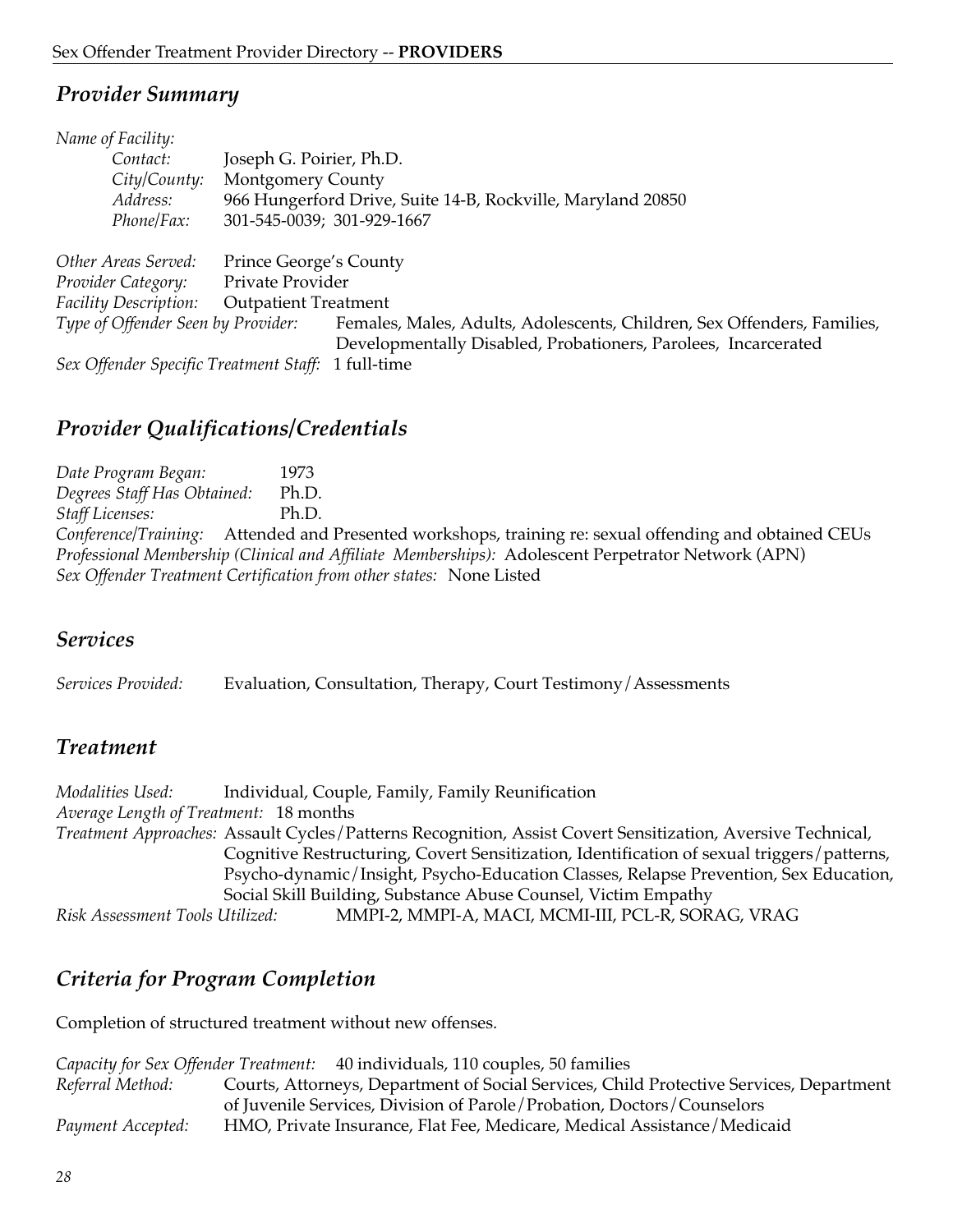| Name of Facility:                  | <b>Life Mastery Center</b>                                              |  |  |
|------------------------------------|-------------------------------------------------------------------------|--|--|
| Contact:                           | Dean R. Kirschner, Ph.D., LCSW-C                                        |  |  |
| City/County:                       | <b>Baltimore County</b>                                                 |  |  |
| Address:                           | 10635 York Road, Cockeysville, Maryland 21030                           |  |  |
| Phone/Fax:                         | 410-628-2121                                                            |  |  |
| Other Areas Served:                | Baltimore City, Carroll and Harford Counties                            |  |  |
| Provider Category:                 | Private Provider                                                        |  |  |
| Facility Description:              | <b>Outpatient Treatment</b>                                             |  |  |
| Type of Offender Seen by Provider: | Females, Males, Adults, Adolescents, Children, Sex Offenders, Families, |  |  |
|                                    | Non-Offending Victims                                                   |  |  |
|                                    | Sex Offender Specific Treatment Staff: 1 full-time; 1 part-time         |  |  |

### *Provider Qualifications/Credentials*

*Date Program Began:* 1987 *Degrees Staff Has Obtained:* BA/BS, Ph.D. *Staff Licenses:* LCSW-C *Conference/Training:* American Professional Society on Abuse Of Children (APSAC) Colloquium, Baltimore County Department of Social Services' Sex Abuse Treatment Program Trainings *Professional Membership (Clinical and Affiliate Memberships):* Former member of American Professional Society on Abuse of Children (APSAC) *Sex Offender Treatment Certification from other states:* None

#### *Services*

*Services Provided:* Evaluation, Training, Consultation, Therapy, Court Testimony/Assessments, Social Work, Supervision of Clinicians; Social Work Only

#### *Treatment*

*Modalities Used:* Individual, Couple, Family, Group (rarely), Family Reunification *Average Length of Treatment:* 12 months; depends on issue *Treatment Approaches:* Cognitive Restructuring, Identification of sexual triggers and patterns, Psychodynamic/Insight, Psycho-Education Classes, Relapse Prevention, Sex Education, Social Skill Building, Substance Abuse Counseling, Survivor work *Risk Assessment Tools Utilized:* None Listed

# *Criteria for Program Completion*

| None listed.                         |                                                                                     |
|--------------------------------------|-------------------------------------------------------------------------------------|
| Capacity for Sex Offender Treatment: | 1 group, 10 individuals, 20 couples, 20 families per year                           |
| Referral Method:                     | Courts, Attorneys, Department of Social Services, Child Protective Services, School |
|                                      | Systems, Doctors/Counselors                                                         |
| Payment Accepted:                    | HMO, Private Insurance, Sliding Scale Fee, Medicare, Medical Assistance/Medicaid    |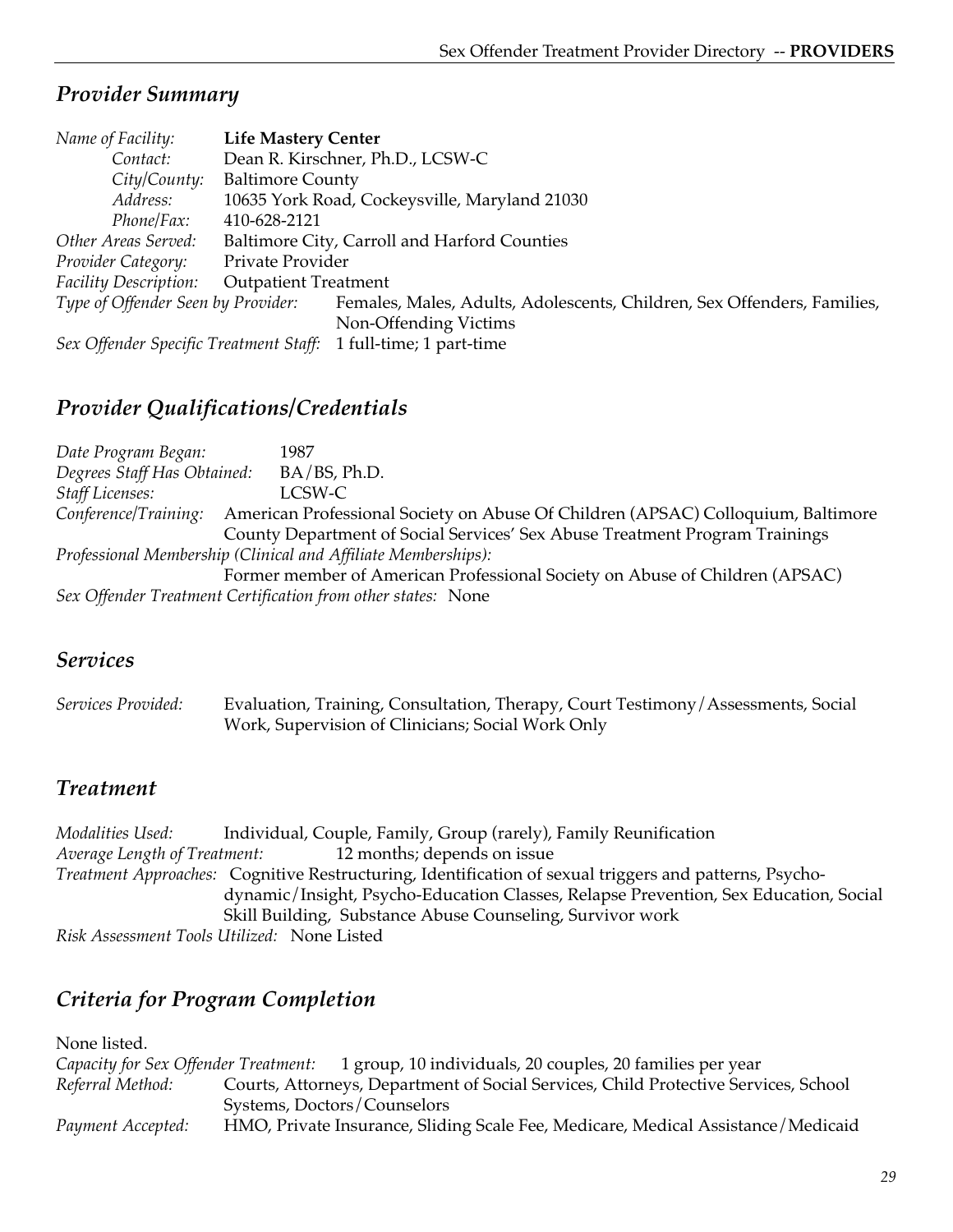| Name of Facility:                      |                                                    |                                                                         |  |
|----------------------------------------|----------------------------------------------------|-------------------------------------------------------------------------|--|
| Contact:                               | Melvin A. Shandler                                 |                                                                         |  |
| City/County:                           | <b>Montgomery County</b>                           |                                                                         |  |
| Address:                               | 3102 Woodhollow Drive, Chevy Chase, Maryland 20815 |                                                                         |  |
| Phone/Fax:                             | 301-652-3610; 301-652-6628                         |                                                                         |  |
| Other Areas Served:                    |                                                    |                                                                         |  |
|                                        |                                                    | All of Maryland; Washington, D.C., Virginia                             |  |
| Provider Category:                     | Private Provider                                   |                                                                         |  |
| <b>Facility Description:</b>           | <b>Outpatient Treatment</b>                        |                                                                         |  |
| Type of Offender Seen by Provider:     |                                                    | Females, Males, Adults, Adolescents, Children, Sex Offenders, Families, |  |
|                                        |                                                    | Non-Offending Victims, Probationers, Parolees                           |  |
| Sex Offender Specific Treatment Staff: |                                                    | 1 full-time                                                             |  |

# *Provider Qualifications/Credentials*

*Date Program Began:* May 1, 1978 *Degrees Staff Has Obtained:* DSW *Staff Licenses:* LCSW-C *Conference/Training:* Eastern Conference on Child Sexual Abuse Treatment *Professional Membership (Clinical and Affiliate Memberships):* National Association of Social Workers (NASW) *Sex Offender Treatment Certification from other states:* None

#### *Services*

*Services Provided:* Evaluation, Consultation, Therapy, Supervision of Clinicians

#### *Treatment*

*Modalities Used:* Individual, Couple, Family, Family Reunification, Play Therapy *Average Length of Treatment:* 18 months or more *Treatment Approaches:* Assault Cycles/Patterns Recognition, Cognitive Restructuring, Fantasy Journals, Identification of sexual triggers/patterns, Psychodynamic/Insight, Psycho-Education Classes, Relapse Prevention, Sex Education, Social Skill Building, Substance Abuse Counseling, Survivor Work, Victim Empathy *Risk Assessment Tools Utilized:* None Listed

# *Criteria for Program Completion*

Abstinence from pre-treatment behavior for predetermined length of time.

|                   | Capacity for Sex Offender Treatment: 100 individuals, 100 couples, 100 families per year |
|-------------------|------------------------------------------------------------------------------------------|
| Referral Method:  | Attorneys, Department of Social Services, Child Protective Services, School Systems,     |
|                   | Department of Juvenile Services, Doctors/Counselors                                      |
| Payment Accepted: | Private Insurance, Flat Fee, Medicare                                                    |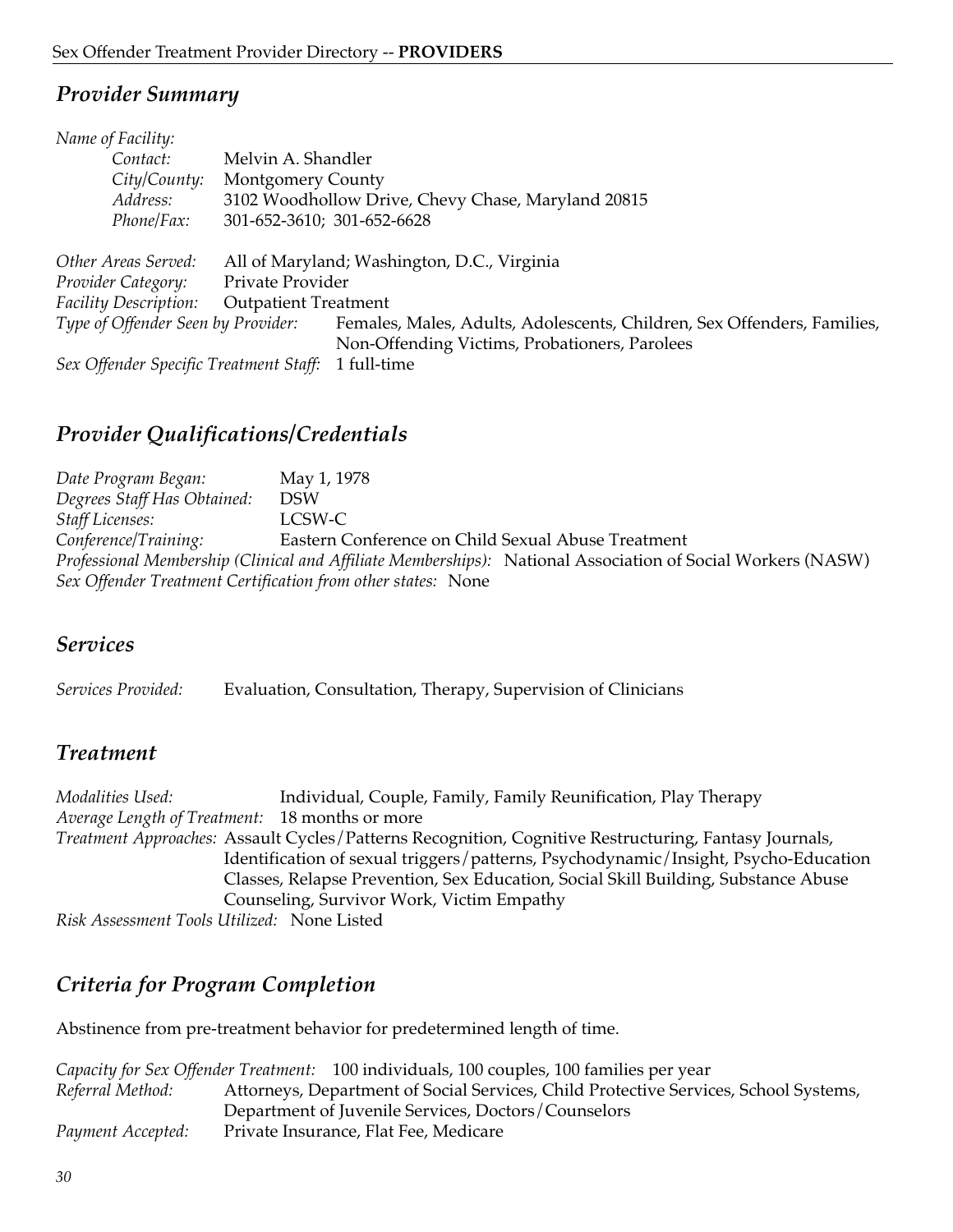| Name of Facility:                      |                                                           |                                                                         |  |
|----------------------------------------|-----------------------------------------------------------|-------------------------------------------------------------------------|--|
| Contact:                               |                                                           | Laura Estupinan-Kane, Ph.D.                                             |  |
| City/Country:                          | <b>Frederick County</b>                                   |                                                                         |  |
| Address:                               | 801 Tollhouse Avenue, Suite A2, Frederick, Maryland 21701 |                                                                         |  |
| Phone/Fax:                             | 301-777-7256; 410-866-7606                                |                                                                         |  |
|                                        |                                                           |                                                                         |  |
| Other Areas Served:                    |                                                           | Carroll, Frederick, Howard, Montgomery and Washington Counties          |  |
| Provider Category:                     | Private Provider                                          |                                                                         |  |
| Facility Description:                  | <b>Outpatient Treatment</b>                               |                                                                         |  |
| Type of Offender Seen by Provider:     |                                                           | Females, Males, Adults, Adolescents, Children, Sex Offenders, Families, |  |
|                                        |                                                           | Probationers, Parolees, Incarcerated                                    |  |
| Sex Offender Specific Treatment Staff: |                                                           | 1 full-time; 1 part-time Psychology Associate                           |  |

# *Provider Qualifications/Credentials*

*Date Program Began:* 2003 *Degrees Staff Has Obtained:* Ph.D., MA (Psychology Associate) *Staff Licenses:* M.D. License - Psychology *Conference/Training:* Center for Sex Offender Management (CSOM) Training, International Academy of Sex Research *Professional Membership (Clinical and Affiliate Memberships):* American Psychological Association (APA), AABT, Maryland Psychological Association (MPA) *Sex Offender Treatment Certification from other states:* None

#### *Services*

*Services Provided:* Evaluation, Consultation, Therapy, Court Testimony, Court Assessments

#### *Treatment*

*Modalities Used:* Individual, Couple, Family, Group *Average Length of Treatment:* 18 months or more *Treatment Approaches:* Assault Cycles/Patterns Recognition, Aversive Techniques, Cognitive Restructuring, Fantasy Journals, Identification of sexual triggers and patterns, Psycho-Education Classes, Relapse Prevention, Sex Education, Social Skill Building, Victim Empathy *Risk Assessment Tools Utilized:* VRAG; J-SOAP; Bays, Freeman-Longo Evaluation of Dangerousness for Sex Offenders, Juvenile Sex Offender Decision Criteria

# *Criteria for Program Completion*

Thirty-three treatment goals. *Capacity for Sex Offender Treatment:* 3 groups weekly, 250 individuals, 200 couples, 200 families per year *Referral Method:* Courts, Attorneys, Department of Juvenile Services, Division of Parole/Probation *Payment Accepted:* Flat Fee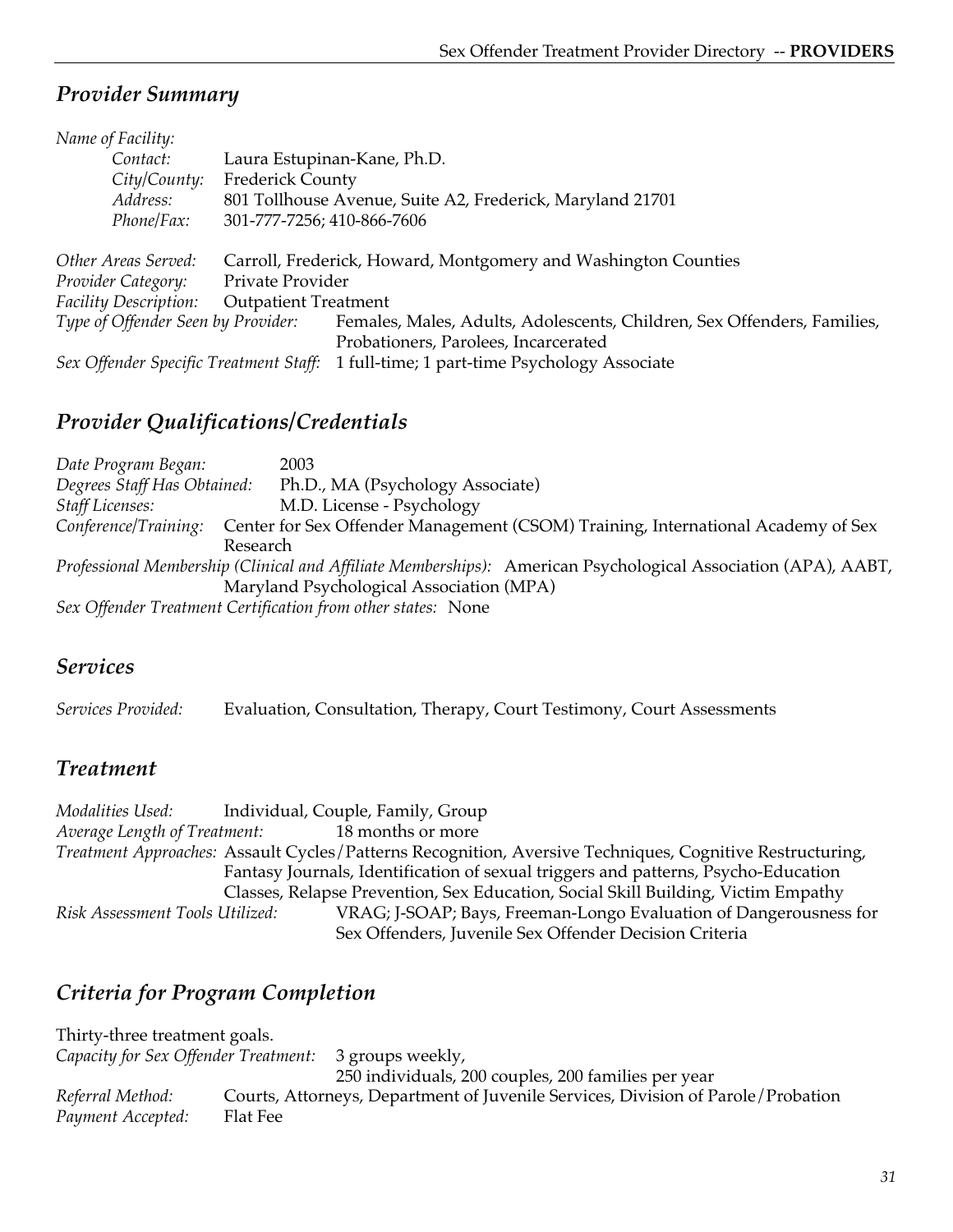| Name of Facility:                      |                             | <b>University Psychological Center</b>                        |
|----------------------------------------|-----------------------------|---------------------------------------------------------------|
| Contact:                               |                             | Robert A. Rovner, Clark Hudak                                 |
| City/County:                           | Prince George's County      |                                                               |
| Address:                               |                             | 6201 Greenbelt Road, College Park, Maryland 20740             |
| Phone/Fax:                             | 301-345-1919; 301-345-5779  |                                                               |
| Other Areas Served:                    |                             | All of Maryland; Washington, D.C., Virginia                   |
| Provider Category:                     | Private Provider            |                                                               |
| <b>Facility Description:</b>           | <b>Outpatient Treatment</b> |                                                               |
| Type of Offender Seen by Provider:     |                             | Females, Males, Adults, Adolescents, Sex Offenders, Families, |
|                                        |                             | Non-Offending Victims, Probationers, Parolees                 |
| Sex Offender Specific Treatment Staff: |                             | 2 full-time                                                   |

# *Provider Qualifications/Credentials*

*Date Program Began:* September 1, 1990 *Degrees Staff Has Obtained:* Ph.D. *Staff Licenses:* LCSW-C, Ph.D. *Conference/Training:* Sinclair Seminars, American Association of Sex Educators, Counselors and Therapists (AASECT) Training as Sex Therapists, Forensic Training/ Supervision *Professional Membership (Clinical and Affiliate Memberships):* None Listed *Sex Offender Treatment Certification from other states:* None

#### *Services*

*Services Provided:* Evaluation, Aftercare, Consultation, Therapy, Court Testimony/Assessments, Supervision of Clinicians

# *Treatment*

*Modalities Used:* Individual, Couple, Family, Group *Average Length of Treatment:* 18 months or more *Treatment Approaches:* Cognitive Restructuring, Identification of sexual triggers/patterns *Risk Assessment Tools Utilized:* None Listed

# *Criteria for Program Completion*

Absence of compulsive-addictive sexual behavior changes in social and personal relationships. Resolution of psychological conflicts underlying aberrant sexual behavior.

|                   | <i>Capacity for Sex Offender Treatment:</i> 5 groups, 50 individuals, 50 couples, 50 families per year |
|-------------------|--------------------------------------------------------------------------------------------------------|
| Referral Method:  | Courts, Attorneys, Churches/Faith Communities, Doctors/Counselors, Division of                         |
|                   | Parole and Probation                                                                                   |
| Payment Accepted: | HMO, Private Insurance, Flat Fee, Sliding Scale Fee, Medicare, Medical Assistance/                     |
|                   | Medicaid                                                                                               |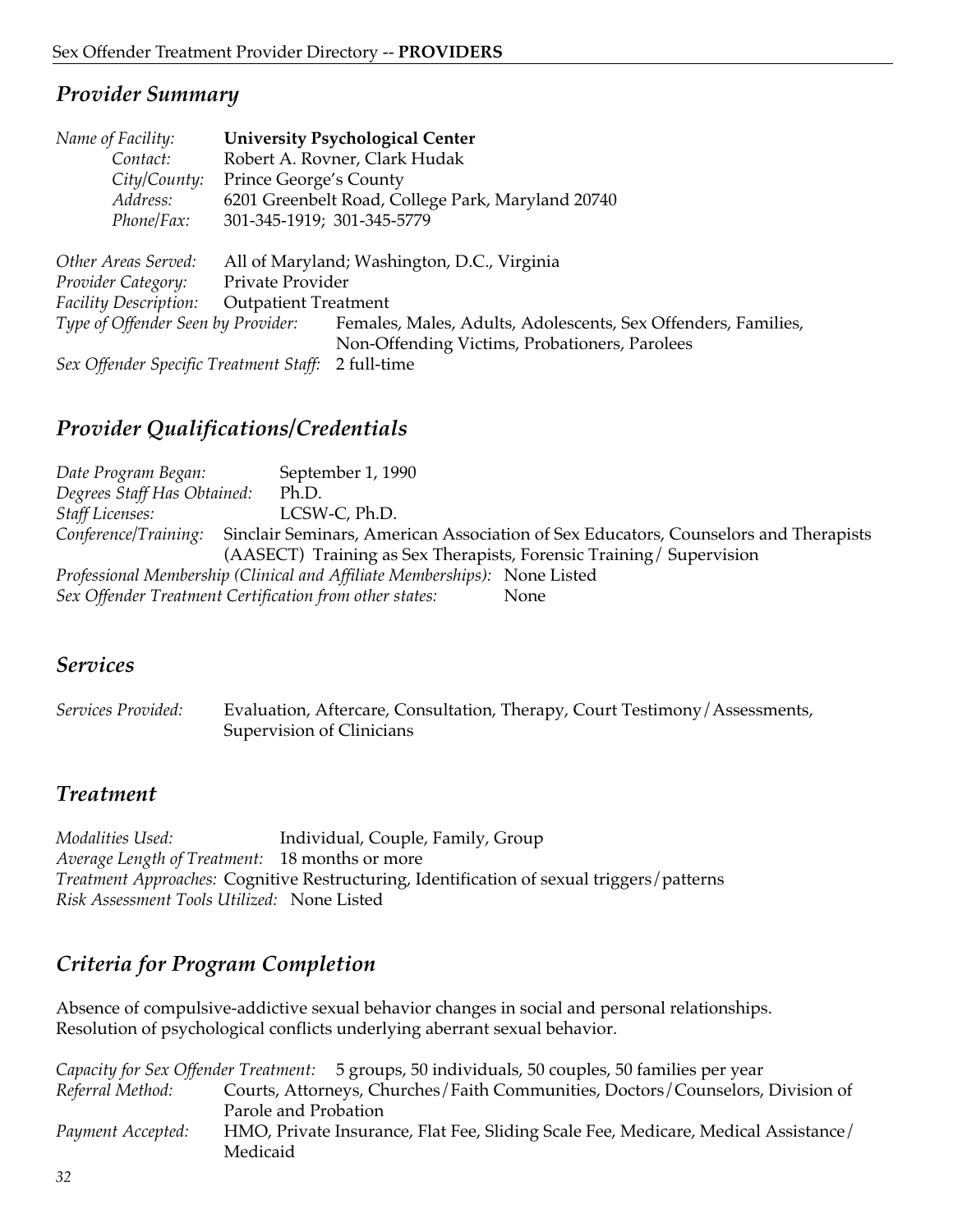*Name of Facility:*

| Contact:                     | Seth C. Ramer                                                                                              |
|------------------------------|------------------------------------------------------------------------------------------------------------|
| City/County:                 | <b>Allegany County</b>                                                                                     |
| Address:                     | P.O. Box 82, Cumberland, Maryland 21501                                                                    |
| Phone/Fax:                   | 301-895-3117; 301-746-7147                                                                                 |
| Other Areas Served:          | <b>Garrett County</b>                                                                                      |
| Provider Category:           | Private Provider                                                                                           |
| <b>Facility Description:</b> | <b>Outpatient Treatment</b>                                                                                |
|                              | Type of Offender Seen by Provider: Females, Males, Adults, Adolescents, Children, Sex Offenders, Families, |
|                              | Non-Offending Victims, Developmentally Disabled, Probationers, Parolees                                    |
|                              | Sex Offender Specific Treatment Staff: 1 full-time                                                         |

# *Provider Qualifications/Credentials*

*Date Program Began:* January 2, 1991 *Degrees Staff Has Obtained:* Ph.D. *Staff Licenses:* LCSW-C *Conference/Training: Professional Membership (Clinical and Affiliate Memberships):* None Listed *Sex Offender Treatment Certification from other states:* None

#### *Services*

*Services Provided:* Therapy

# *Treatment*

*Modalities Used:* Individual, Couple, Family, Group, Family Reunification *Average Length of Treatment:* 12 months *Treatment Approaches:* Cognitive Restructuring, Fantasy Journals, Identification of sexual triggers/ patterns, Psychodynamic/Insight, Social Skill Building, Survivor Work, Victim Empathy *Risk Assessment Tools Utilized:* None Listed

# *Criteria for Program Completion*

None listed.

*Capacity for Sex Offender Treatment:* 3 groups, 20 individuals, 20 couples, 20 families per year *Referral Method:* Department of Social Services, School Systems, Division of Parole/Probation, Churches/ Faith Communities, Doctors/Counselors *Payment Accepted:* HMO, Private Insurance, Sliding Scale Fee, Medicare, Medical Assistance/Medicaid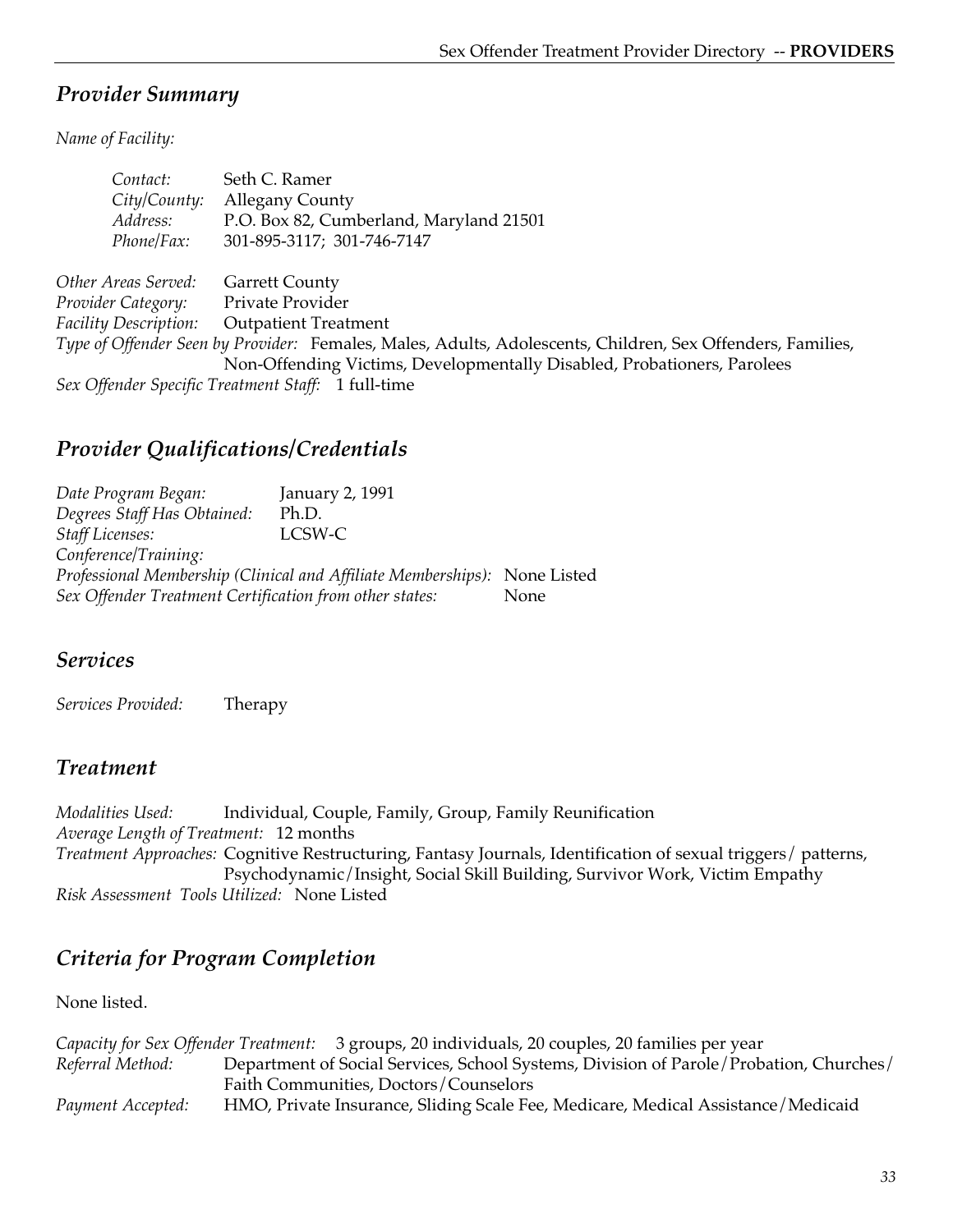| Name of Facility:                      |                             | <b>Comprehensive Treatment Center of Maryland</b>                        |  |
|----------------------------------------|-----------------------------|--------------------------------------------------------------------------|--|
| Contact:                               | <b>Rheon Farrow</b>         |                                                                          |  |
| City/County:                           | Anne Arundel County         |                                                                          |  |
| Address:                               |                             | 1110 Benfield Boulevard, Suite H, Millersville, Maryland 21108           |  |
| Phone/Fax:                             | 410-987-3615; 410-729-7302  |                                                                          |  |
| Other Areas Served:                    |                             | <b>Baltimore City and Baltimore County</b>                               |  |
| Provider Category:                     | For Profit Agency           |                                                                          |  |
| <b>Facility Description:</b>           | <b>Outpatient Treatment</b> |                                                                          |  |
| Type of Offender Seen by Provider:     |                             | Adolescent Offenders (only 15 and up teens), Females, Males, Adults, Sex |  |
|                                        |                             | Offenders, Probationers, Teens                                           |  |
| Sex Offender Specific Treatment Staff: |                             | 2 part-time                                                              |  |

# *Provider Qualifications/Credentials*

| Date Program Began:         | 1989 as Creative Mental Health Services; 1998 as Comprehensive Treatment  |
|-----------------------------|---------------------------------------------------------------------------|
|                             | Center of Maryland                                                        |
| Degrees Staff Has Obtained: | MA/MS                                                                     |
| <b>Staff Licenses:</b>      | LCPC, LCDC (Licensed Certified Drug Counselor)                            |
| Conference/Training:        | <b>Sinclair Seminars</b>                                                  |
|                             | Professional Membership (Clinical and Affiliate Memberships):             |
|                             | American Association of Sex Educators, Counselors and Therapists (AASECT) |
|                             | Sex Offender Treatment Certification from other states: Virginia          |

#### *Services*

| Services Provided: | Evaluation, Aftercare, Therapy, Court Assessments, Groups and Individuals |  |
|--------------------|---------------------------------------------------------------------------|--|
|--------------------|---------------------------------------------------------------------------|--|

### *Treatment*

| Modalities Used:                       | Individual, Couple, Family, Group                                                                           |
|----------------------------------------|-------------------------------------------------------------------------------------------------------------|
| Average Length of Treatment: 12 months |                                                                                                             |
|                                        | Treatment Approaches: Assault Cycles/Patterns of Recognition, Assisted Covert Sensitization, Aversive Tech- |
|                                        | niques, Cognitive Restructuring, Covert Sensitization, Drama Therapy, Identification of                     |
|                                        | sexual triggers/patterns, Psychodynamic/Insight, Psycho-Education Classes, Relapse                          |
|                                        | Prevention, Sex Education, Social Skill Building, Substance Abuse Counseling, Victim                        |
| Empathy                                |                                                                                                             |
|                                        | Risk Assessment Tools Utilized: Blanchard Inventory of Dependent Sex (BIDS), Decision Matrix Guide,         |
|                                        | Inappropriate Sexual Activity Treatment, Power Control Wheel and Exercises, Psychop-                        |
|                                        | athy Assessments                                                                                            |

# *Criteria for Program Completion*

Assessment, regular attendance, investment in clinic-therapy, drug testing, participation, behavioral changes.

|                   |          | Capacity for Sex Offender Treatment: | 52 groups (1 per week), 52 individuals per year                                        |
|-------------------|----------|--------------------------------------|----------------------------------------------------------------------------------------|
| Referral Method:  |          |                                      | Courts, Attorneys, Agency Referrals, Department of Social Services, Doctors/Counselors |
| Payment Accepted: | Self-Pay |                                      |                                                                                        |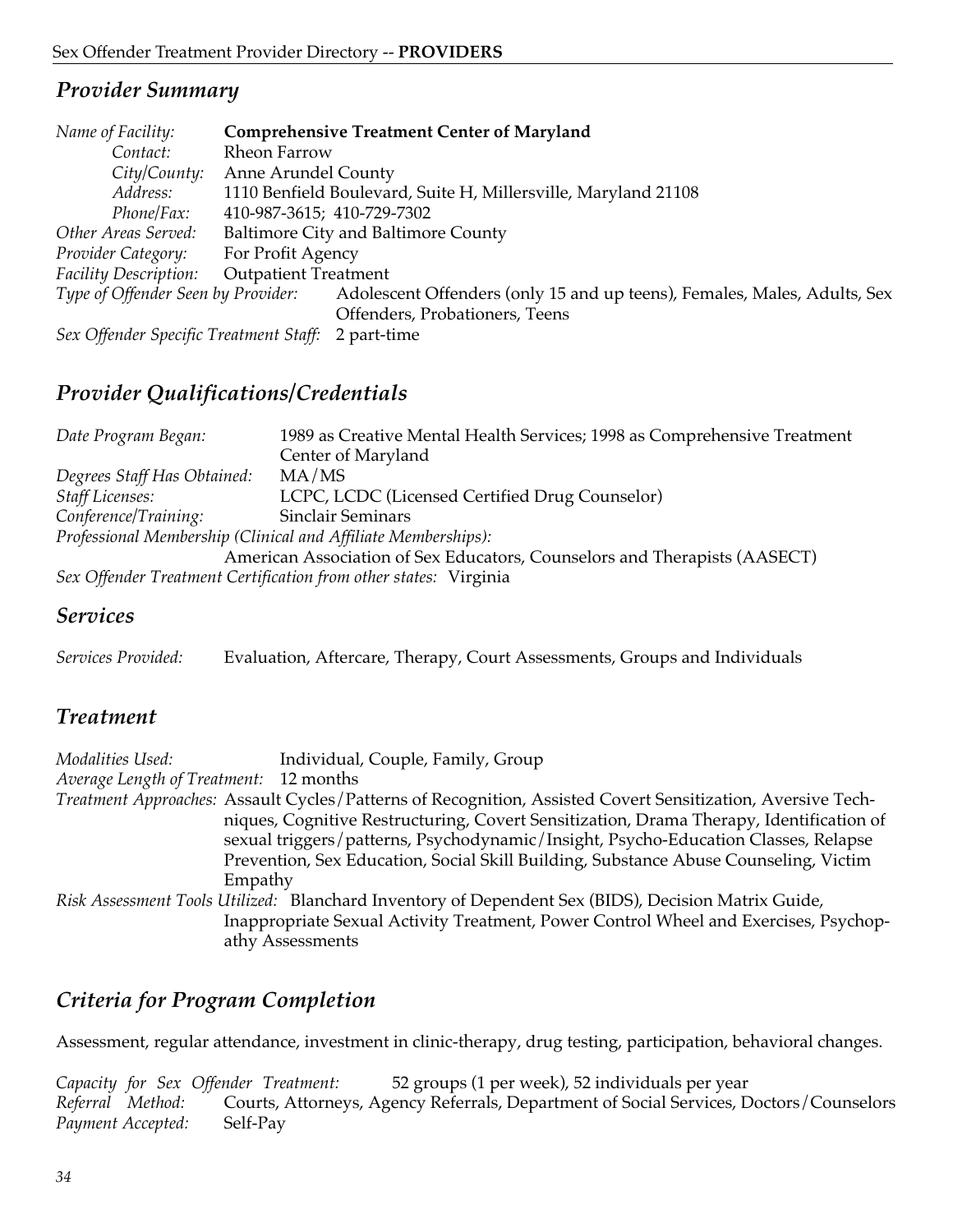| Name of Facility:                                                | <b>Maryland Institute</b>   |                                                                         |
|------------------------------------------------------------------|-----------------------------|-------------------------------------------------------------------------|
| Contact:                                                         | Dr. David P. Fago           |                                                                         |
| City/County:                                                     | Prince George's County      |                                                                         |
| Address:                                                         |                             | 7307 Baltimore Avenue, Suite 208, College Park, Maryland 20740          |
| Phone/Fax:                                                       | 301-277-3250; 301-927-8052  |                                                                         |
|                                                                  |                             |                                                                         |
| Other Areas Served:                                              |                             | All of Maryland, Montgomery, Prince George's Counties; Washington, D.C. |
| Provider Category:                                               | Private Provider            |                                                                         |
| <b>Facility Description:</b>                                     | <b>Outpatient Treatment</b> |                                                                         |
| Type of Offender Seen by Provider: Children, Adolescents, Adults |                             |                                                                         |
| Sex Offender Specific Treatment Staff: 1 full-time, 1 part-time  |                             |                                                                         |

# *Provider Qualifications/Credentials*

*Date Program Began:* September 15, 1983 *Degrees Staff Has Obtained:* Ph.D. *Staff Licenses:* Ph.D. (Maryland licensed psychologist) *Conference/Training:* The Kempe Center Trainings, Justice Department; Trainings conducted by Anna Salter, Nicholas Groth, and others *Professional Membership (Clinical and Affiliate Memberships):* American Professional Society on Abuse of Children (APSAC), Adolescent Perpetrator Network (APN) *Sex Offender Treatment Certification from other states:* None

#### *Services*

*Services Provided:* Evaluation, Training, Consultation, Therapy, Court Testimony, Court Assessments, Supervision of Clinicians

#### *Treatment*

*Modalities Used:* Individual, Couple, Family, Group, Family Reunification *Average Length of Treatment:* 18 months or more *Treatment Approaches:* Assault Cycles/Patterns Recognition, Cognitive Restructuring, Identification of sexual triggers/patterns, Psychodynamic/Insight, Psycho-Education Classes, Relapse Prevention, Sex Education, Social Skill Building, Substance Abuse Counseling, Survivor Work, Victim Empathy, Medication, Neuropsychological Evaluations of Developmental Defects *Risk Assessment Tools Utilized:* Clinical assessments

# *Criteria for Program Completion*

|                   | Capacity for Sex Offender Treatment: 20 individuals, 10 couples, 20 families per year |
|-------------------|---------------------------------------------------------------------------------------|
| Referral Method:  | Courts, Attorneys, Agency Referrals, Child Protective Services, School Systems,       |
|                   | Department of Juvenile Services, Division of Parole/Probation, Doctors/ Counselors,   |
|                   | <b>Therapists</b>                                                                     |
| Payment Accepted: | HMO that pays POS, Private Insurance, Medicare                                        |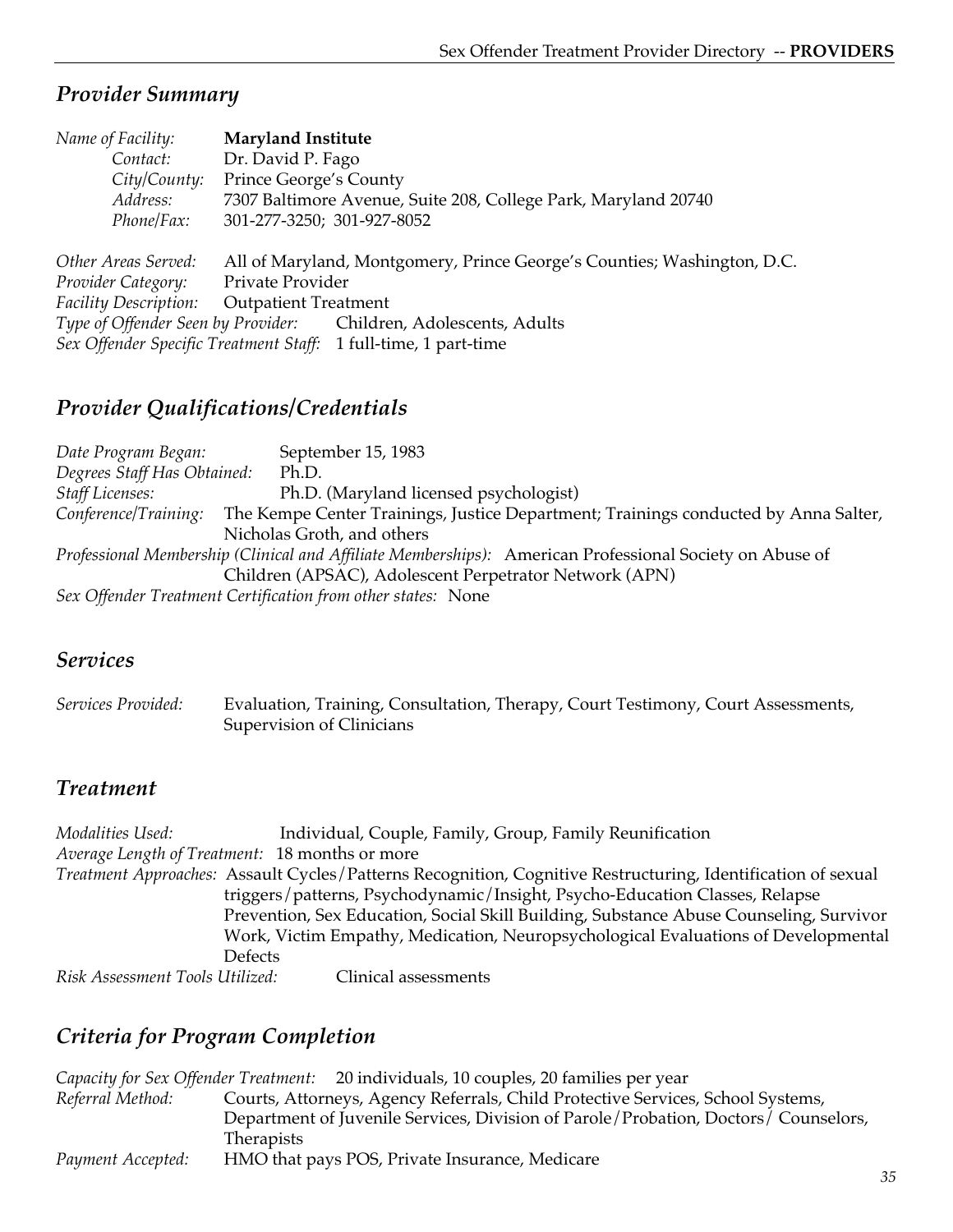| Eric J. Lane                                                                                               |  |
|------------------------------------------------------------------------------------------------------------|--|
| City/County:<br><b>Baltimore County</b>                                                                    |  |
| P.O. Box 3147, Catonsville, Maryland 21228                                                                 |  |
| $(443)$ -280-2916; $(410)$ 869-4734                                                                        |  |
| Anne Arundel, Baltimore, Carroll, Howard Counties and Baltimore City                                       |  |
| Private Provider                                                                                           |  |
| <b>Facility Description:</b><br><b>Outpatient Treatment</b>                                                |  |
| Type of Offender Seen by Provider: Females, Males, Adults, Adolescents, Children, Sex Offenders, Families, |  |
| Non-Offending Victims, Developmentally Disabled, Probationers, Parolees                                    |  |
| Sex Offender Specific Treatment Staff: 1 full-time                                                         |  |
| Phone/Fax:<br>Other Areas Served:<br>Provider Category:                                                    |  |

#### *Provider Qualifications/Credentials*

*Date Program Began:* January 1, 2002 *Degrees Staff Has Obtained:* MA/MS *Staff Licenses:* LCPC *Conference/Training:* American Professional Society on Abuse Of Children (APSAC) Colloquium, Association for the Treatment of Sexual Abusers (ATSA) Research and Treatment Conference, Justice Department, Regional Trainings in Indiana *Professional Membership (Clinical and Affiliate Memberships):* Association for the Treatment of Sexual Abusers (ATSA) *Sex Offender Treatment Certification from other states:* None

#### *Services*

*Services Provided:* Evaluation, Aftercare, Training, Consultation, Therapy, Court Testimony/Assessments

#### *Treatment*

*Modalities Used:* Individual, Couple, Family, Group, Family Reunification *Average Length of Treatment:* 18 months or more, Evaluation Only *Treatment Approaches:* Assault Cycles/Patterns Recognition, Cognitive Restructuring, Identification of sexual triggers/patterns, Psycho-Education Classes, Relapse Prevention, Sex Education, Social Skill Building, Substance Abuse Counseling, Survivor Work, Victim Empathy *Risk Assessment Tools Utilized:* None

# *Criteria for Program Completion*

Completion of relapse prevention curriculum; therapeutic progress in group therapy; full compliance with community supervision.

|                   | Capacity for Sex Offender Treatment: 3 groups, 12 individuals, 6 couples, 6 families per year |
|-------------------|-----------------------------------------------------------------------------------------------|
| Referral Method:  | Courts, Attorneys, Department of Social Services, Child Protective Services, School           |
|                   | Systems, Department of Juvenile Services, Division of Parole/Probation, Doctors/              |
|                   | Counselors                                                                                    |
| Payment Accepted: | Flat Fee, Sliding Scale Fee                                                                   |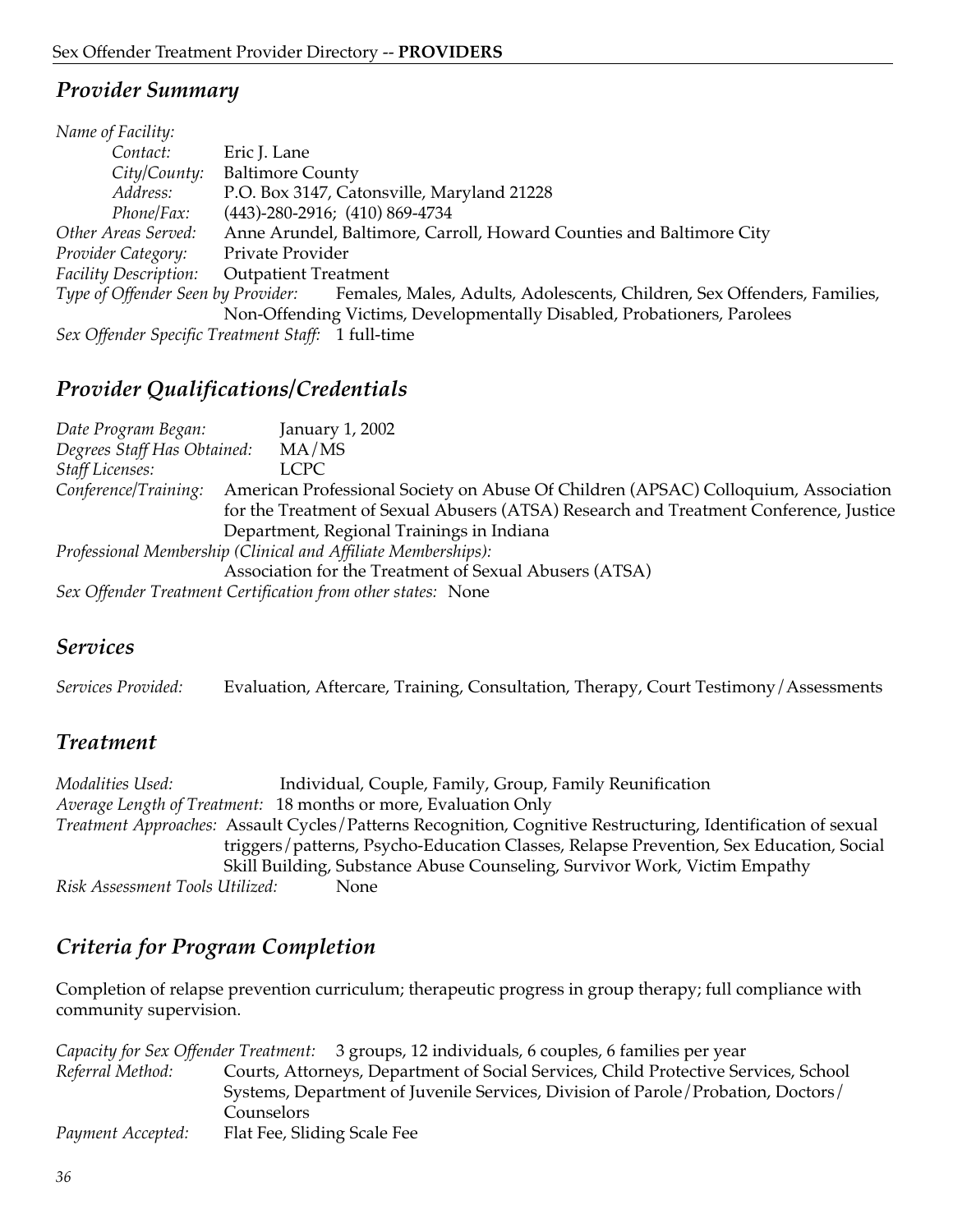| Name of Facility:            | In a Family Way                                                                                       |
|------------------------------|-------------------------------------------------------------------------------------------------------|
| Contact:                     | Diane Pisano                                                                                          |
| City/County:                 | Prince George's County                                                                                |
| Address:                     | 14300 Gallant Fox Lane, Suite 204, Bowie, Maryland 20715                                              |
| Phone/Fax:                   | 301-805-5124; 301-805-1351                                                                            |
| Other Areas Served:          | Anne Arundel, Charles, Montgomery Counties; Washington, D.C.                                          |
| Provider Category:           | Private Provider                                                                                      |
| <b>Facility Description:</b> | <b>Outpatient Treatment</b>                                                                           |
|                              | Type of Offender Seen by Provider: Females, Males, Adults, Adolescents, Sex Offenders, Families, Non- |
|                              | Offending Victims, Probationers, Parolees, Domestic Violence Offenders and Victims                    |
|                              | Sex Offender Specific Treatment Staff: 1 part-time                                                    |

# *Provider Qualifications/Credentials*

*Date Program Began:* August 1, 1996 *Degrees Staff Has Obtained:* MSW *Staff Licenses:* LCSW-C *Conference/Training:* Sinclair Seminars, American Professional Society on Abuse Of Children (APSAC) Colloquium, Association for the Treatment of Sexual Abusers (ATSA) Research and Treatment Conference, The Kempe Center Trainings, Abel Trainings *Professional Membership (Clinical and Affiliate Memberships):* American Professional Society on Abuse of Children (APSAC), Association for Treatment of Sexual Abusers (ATSA), National Association of Social Workers (NASW) *Sex Offender Treatment Certification from other states:* None

# *Services*

*Services Provided:* Evaluation, Consultation, Therapy, Supervision of Clinicians

# *Treatment*

*Modalities Used:* Individual, Couple, Family, Group *Average Length of Treatment:* 18 months *Treatment Approaches:* Assault Cycles/Patterns Recognition, Cognitive Restructuring, Identification of sexual triggers and patterns, Psychodynamic/Insight, Relapse Prevention, Social Skill Building, Survivor Work, Victim Empathy *Risk Assessment Tools Utilized:* None Listed

# *Criteria for Program Completion*

Pathways Manual and Clinical Assessment.

|                   | Capacity for Sex Offender Treatment: 1 group, 4 individuals, 3 couples, 2 families per year |
|-------------------|---------------------------------------------------------------------------------------------|
| Referral Method:  | Courts, Attorneys, Agency Referrals, Department of Social Services, Child Protective        |
|                   | Services, Department of Juvenile Services, Division of Parole/Probation                     |
| Payment Accepted: | HMO, Private Insurance, Flat Fee, Sliding Scale Fee, Medicare, Medical Assistance/          |
|                   | Medicaid                                                                                    |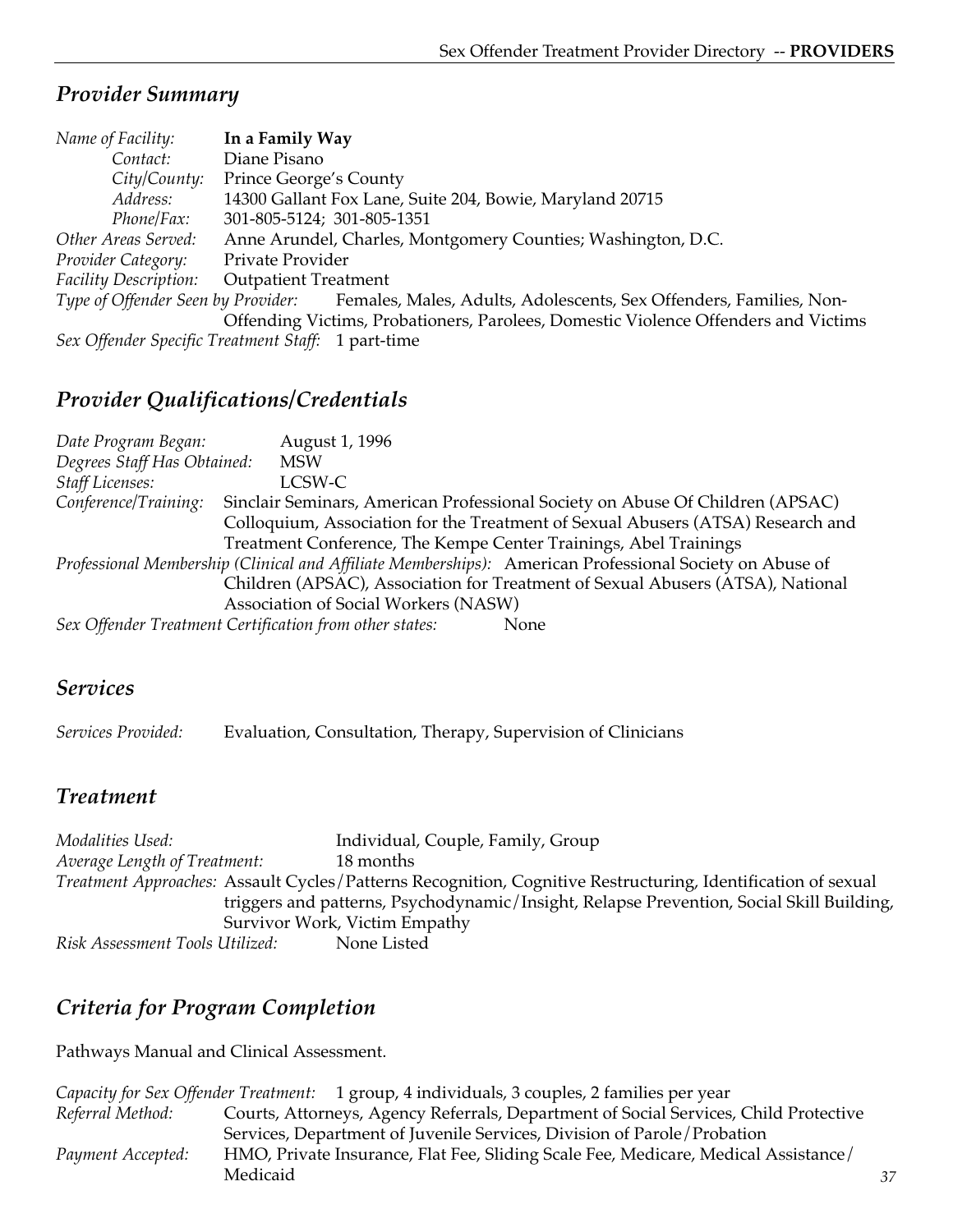| Name of Facility:                  | <b>CHOICES: A Better Way!</b> |                                                                    |
|------------------------------------|-------------------------------|--------------------------------------------------------------------|
| Contact:                           | Stuart R. Fishelman           |                                                                    |
| City/County:                       | <b>Baltimore City</b>         |                                                                    |
| Address:                           |                               | 823 E. Belvedere Avenue, Baltimore, Maryland 21212                 |
| Phone/Fax:                         | 410-433-5712; 410-433-5712    |                                                                    |
| Other Areas Served:                | All of Maryland, Virginia     |                                                                    |
| Provider Category:                 | Private Provider              |                                                                    |
| <b>Facility Description:</b>       | <b>Outpatient Treatment</b>   |                                                                    |
| Type of Offender Seen by Provider: |                               | Females, Males, Adults, Adolescents, Sex Offenders, Families, Non- |
|                                    |                               | Offending Victims, Probationers, Parolees                          |
|                                    |                               | Can Offenday Cassific Tussburget Ctaffe 1 full time: 1 north time  |

*Sex Offender Specific Treatment Staff:* 1 full-time; 1 part-time

# *Provider Qualifications/Credentials*

*Date Program Began:* June 15, 1991 *Degrees Staff Has Obtained:* MSW; MA (Teaching) *Staff Licenses:* LGSW, LCSW-C *Conference/Training:* Sinclair Seminars, American Professional Society on Abuse Of Children (APSAC) Colloquium, Association for the Treatment of Sexual Abusers (ATSA) Research and Treatment Conference, Justice Department, Center for Sex Offender Management (CSOM), Central Maryland Sexual Abuse Task Force, Eastern Conference on Child Sexual Abuse Treatment (2002-2003), "A Collaborative Approach For Treatment With Adolescents Who Sexually Offend and Their Families" (Two-week course), Addressing Power & Control in Abuser Intervention, Sex Offending Behavior: Uncovering and Responding to Problems and Myths, Kids Who Molest Other Kids, Conducted numerous trainings *Professional Membership (Clinical and Affiliate Memberships):* American Professional Society on Abuse of Children (APSAC), Association for the Treatment of Sexual Abusers (ATSA), Family Violence Council (Maryland), Central Maryland Sexual Abuse Treatment Task Force *Sex Offender Treatment Certification from other states:* None

## *Services*

*Services Provided:* Evaluation, Aftercare, Training, Consultation, Therapy, Court Testimony/Assessments, Supervision of Clinicians

# *Treatment*

*Modalities Used:* Individual, Couple, Family, Group, Family Reunification *Average Length of Treatment:* 18 months or more *Treatment Approaches:* Assault Cycles/patterns Recognition, Cognitive Restructuring, Identification of sexual triggers and patterns, Psycho-Education Classes, Relapse Prevention, Sex Education, Social Skill Building, Substance Abuse Counseling, Survivor Work, Victim Empathy *Risk Assessment Tools Utilized:* Interview, Risk Assessments, Risk checklist, STATIC-99, RRASOR

# *Criteria for Program Completion*

Apology/Responsibility Process and Relapse Prevention Plan. *Capacity for Sex Offender Treatment:* 4 groups, 100 individuals, 50 couples, 50 families per year *Referral Method:* Courts, Attorneys, Agency Referrals, Department of Social Services, Child Protective Services, Department of Juvenile Services, Division of Parole/Probation, Doctors/Counselors *Payment Accepted:* Private Insurance, Flat Fee, Sliding Scale Fee, Medicare, Medical Assistance/Medicaid, Self Pay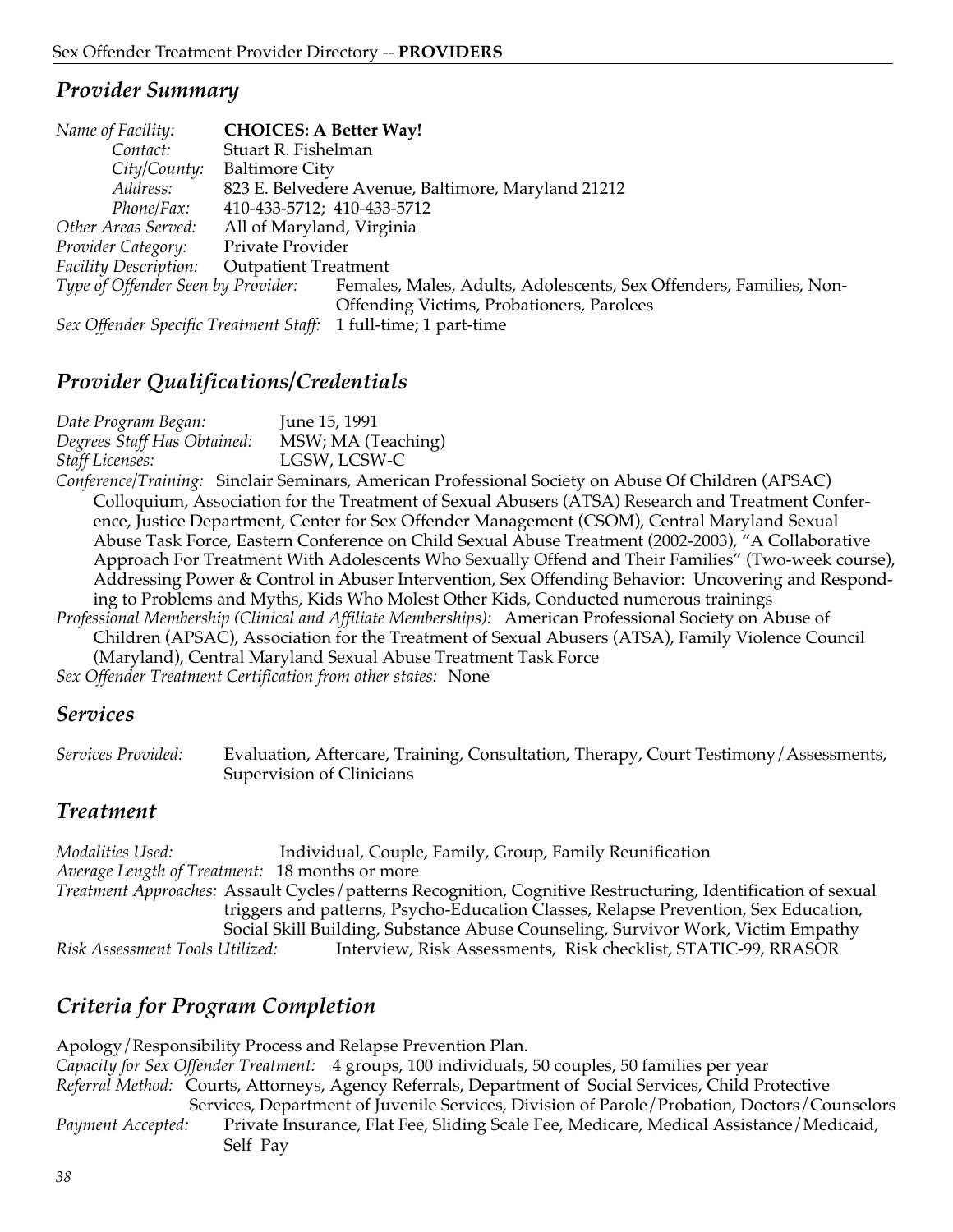| Name of Facility:                      | <b>Baltimore County Department of Social Services</b>                   |
|----------------------------------------|-------------------------------------------------------------------------|
| Contact:                               | Phyllis A. Burke                                                        |
| City/County:                           | <b>Baltimore County</b>                                                 |
| Address:                               | Drumcastle Government Center, 6401 York Road, Baltimore, Maryland 21212 |
| Phone/Fax:                             | 410-853-3712; 410-853-3755                                              |
| Other Areas Served:                    | None Listed                                                             |
| Provider Category:                     | Non-Profit Agency, Governmental Agency                                  |
| <b>Facility Description:</b>           | <b>Outpatient Treatment</b>                                             |
| Type of Offender Seen by Provider:     | Females, Males, Adolescents, Children, Sex Offenders, Families,         |
|                                        | Developmentally Disabled, Non-English Speaking, Probationer             |
| Sex Offender Specific Treatment Staff: | 4 full-time; 3 part-time                                                |

# *Provider Qualifications/Credentials*

*Date Program Began:* 1984 *Degrees Staff Has Obtained:* MA/MS, MSW *Staff Licenses:* LCSW-C, LGSW, LCPC *Conference/Training:* The Kempe Center Trainings, Justice Department and some staff affiliated with Dr. Fred Berlin's National Institute for the Study, Prevention & Treatment of Sexual Trauma *Professional Membership (Clinical and Affiliate Memberships):* Adolescent Perpetrator Network (APN) *Sex Offender Treatment Certification from other states:* None Listed

# *Services*

*Services Provided:* Evaluation, Aftercare, Training, Consultation, Therapy, Court testimony/assessments, Supervision of Clinicians

# *Treatment*

*Modalities Used:* Individual, Couples, Family, Group, Family Reunification *Average Length of Treatment:* 18 months or more *Treatment Approaches:* Assault Cycles, Cognitive Restructuring, Fantasy Journals, Psycho-Education Classes, Sex Education; (Polygraph, Psycho-pharmacology, Substance Abuse Counseling, Survivor Work, Psycho-dynamic/Insight - refer out for these) *Risk Assessment Tools Utilized:* J-SOAP & JSOTP Risk Assessment Instrument

# *Criteria for Program Completion*

*Capacity for Sex Offender Treatment:* 13 ongoing peer and multi-family groups; 62 individuals per year *Referral Method:* Courts, Attorneys, Agency Referrals, Department Social Services, Child Protective Services, Department of Juvenile Services, Doctors/Counselors *Payment Accepted:* No fee - Contract with Department of Juvenile Services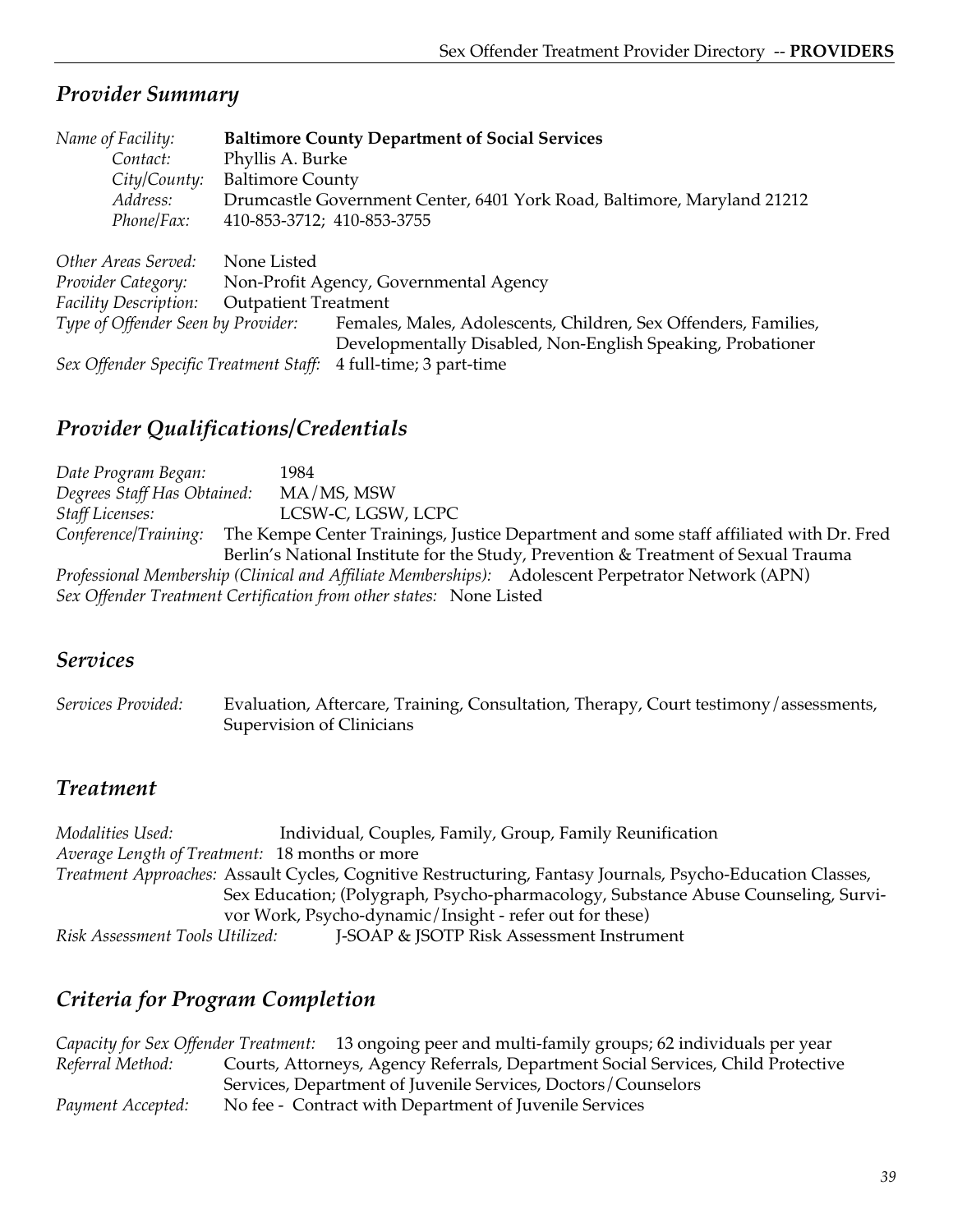| Name of Facility:                      |                             |                                                               |
|----------------------------------------|-----------------------------|---------------------------------------------------------------|
| Contact:                               | Deborah R. Matthews         |                                                               |
| City/County:                           | <b>Calvert County</b>       |                                                               |
| Address:                               |                             | P.O. Box 1476, Solomons, Maryland 20688-1476                  |
| Phone/Fax:                             | 410-326-6070; 410-326-0648  |                                                               |
| Other Areas Served:                    |                             | Charles & St. Mary's Counties                                 |
| Provider Category:                     | Private Provider            |                                                               |
| Facility Description:                  | <b>Outpatient Treatment</b> |                                                               |
| Type of Offender Seen by Provider:     |                             | Females, Males, Adults, Adolescents, Children, Sex Offenders, |
|                                        |                             | Non-Offending Victims, Probationers, Parolees, Incarcerated   |
| Sex Offender Specific Treatment Staff: |                             | 1 full-time                                                   |

*Provider Qualifications/Credentials*

| Date Program Began:         | July 1, 1993                                                                          |
|-----------------------------|---------------------------------------------------------------------------------------|
| Degrees Staff Has Obtained: | Ph.D.                                                                                 |
| <b>Staff Licenses:</b>      | Ph.D.                                                                                 |
| Conference/Training:        | American Professional Society on Abuse Of Children (APSAC) Colloquium, Association    |
|                             | for the Treatment of Sexual Abusers (ATSA) Research and Treatment Conference, Justice |
|                             | Department, Abel Trainings - Ongoing Trainings as Recipient and Facilitator           |
|                             | Professional Membership (Clinical and Affiliate Memberships):                         |
|                             | Association for the Treatment of Sexual Abusers (ATSA), Council for Exceptional       |
|                             | Children, Maryland Psychological Association, American Psychological Association,     |
|                             | Psychologists for the Ethical Treatment of Animals                                    |
|                             | Sex Offender Treatment Certification from other states: None Listed                   |

## *Services*

*Services Provided:* Evaluation, Aftercare, Consultation, Therapy, Court Testimony/Assessments

# *Treatment*

*Modalities Used:* Individual, Group *Average Length of Treatment:* 24 months or more, Evaluation/Assessment *Treatment Approaches:* Assault Cycles, Cognitive Restructuring, Psycho-Education Classes, Skill Building, Psychopharmacology (refer to psychiatrist), Interpersonal Relationship Skills *Risk Assessment Tools Utilized:* MCMI-III, MMPI-2, MSI-II, Jessness Inventory

# *Criteria for Program Completion*

Three-Four Treatment Books, minimum 2 years treatment.

|                   | Capacity for Sex Offender Treatment: 3 groups, 20 individuals, 5 families per year |
|-------------------|------------------------------------------------------------------------------------|
| Referral Method:  | Courts, Attorneys, Agency Referrals, Department of Juvenile Services, Division of  |
|                   | Parole/Probation, Department of Social Services                                    |
| Payment Accepted: | Sliding Scale Fee, Medicare                                                        |
| 40                |                                                                                    |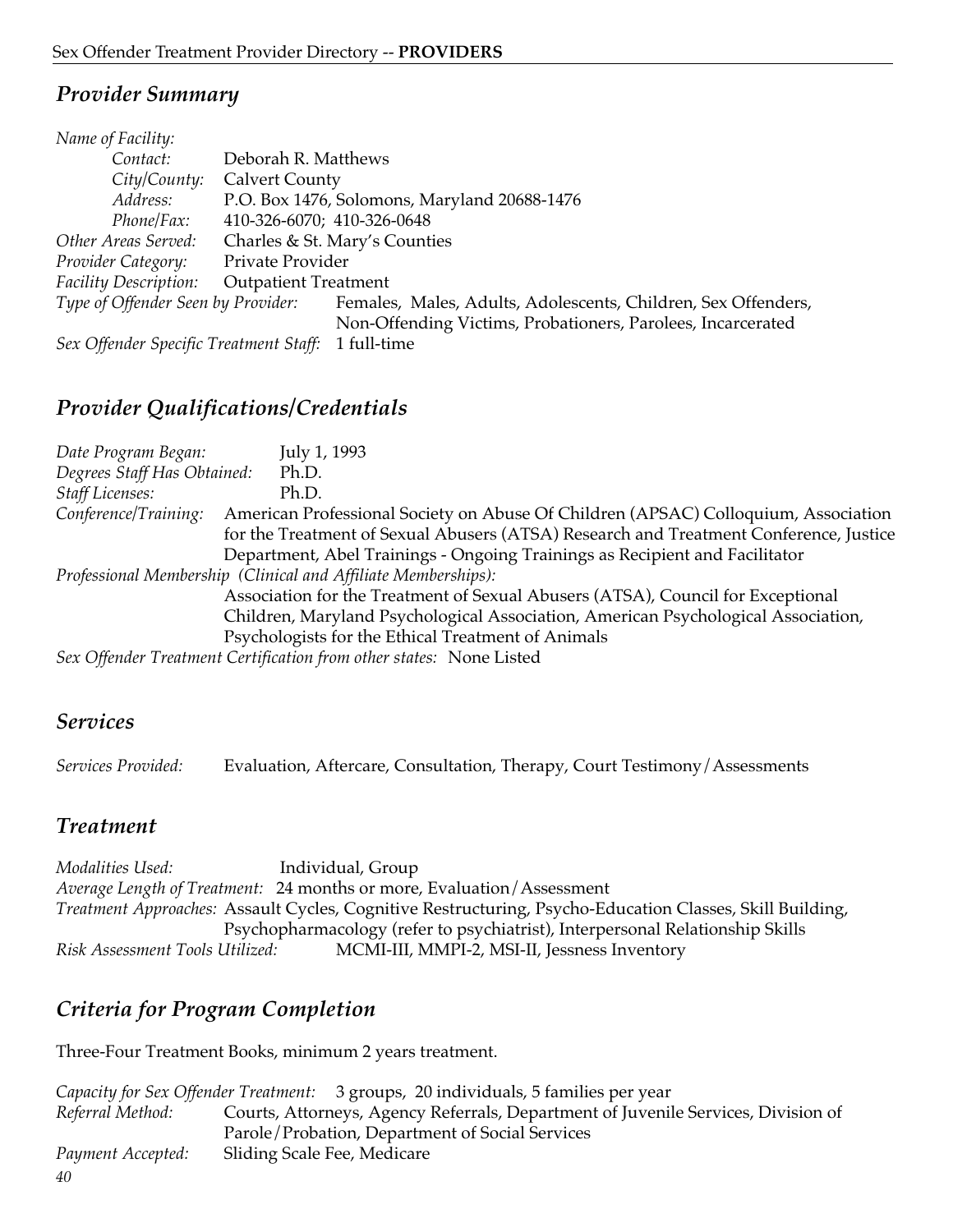| Name of Facility:                      |                             | <b>Harford County Sexual Disorders Group</b>                      |
|----------------------------------------|-----------------------------|-------------------------------------------------------------------|
| Contact:                               | Carol A. Deel               |                                                                   |
| City/Country:                          | <b>Harford County</b>       |                                                                   |
| Address:                               |                             | 101 South Main Street, Room 307, Bel Air, Maryland 21014          |
| Phone/Fax:                             | 410-879-2470; 410-838-3924  |                                                                   |
| Other Areas Served:                    | None Listed                 |                                                                   |
| Provider Category:                     | Private Provider            |                                                                   |
| Facility Description:                  | <b>Outpatient Treatment</b> |                                                                   |
| Type of Offender Seen by Provider:     |                             | Females, Males, Adults, Adolescents, Sex Offenders, Probationers, |
|                                        |                             | Parolees, Incarcerated                                            |
| Sex Offender Specific Treatment Staff: |                             | 2 part-time                                                       |

*Provider Qualifications/Credentials*

| Date Program Began:         | 1982                                                                                                                                                                                                               |
|-----------------------------|--------------------------------------------------------------------------------------------------------------------------------------------------------------------------------------------------------------------|
| Degrees Staff Has Obtained: | MA/MS, MD                                                                                                                                                                                                          |
| <b>Staff Licenses:</b>      | <b>LCPC</b>                                                                                                                                                                                                        |
| Conference/Training:        | American Professional Society on Abuse Of Children (APSAC) Colloquium, Association<br>for the Treatment of Sexual Abusers (ATSA) Research and Treatment Conference,<br>Center for Sex Offender Management Training |
|                             | Professional Membership (Clinical and Affiliate Memberships):<br>Association for the Treatment of Sexual Abusers (ATSA)<br>Sex Offender Treatment Certification from other states: None                            |

# *Services*

*Services Provided:* Evaluation, Therapy, Court Testimony

# *Treatment*

*Modalities Used:* Group *Average Length of Treatment:* 18 months or more *Treatment Approaches:* Assault Cycles/Patterns Recognition, Cognitive Restructuring, Identification of sexual triggers/patterns, Psychodynamic/Insight, Psycho-Education Classes, Relapse Prevention, Sex Education, Social Skill Building, Victim Empathy *Risk Assessment Tools Utilized:* None

# *Criteria for Program Completion*

Completion of parole or probation.

|                   | <i>Capacity for Sex Offender Treatment:</i> 3 groups, 45 individuals per year        |
|-------------------|--------------------------------------------------------------------------------------|
| Referral Method:  | Courts, Attorneys, Agency Referrals, Department of Social Services, Child Protective |
|                   | Services, Division of Parole/Probation, Doctors/Counselors                           |
| Payment Accepted: | Private Insurance, Sliding Scale Fee                                                 |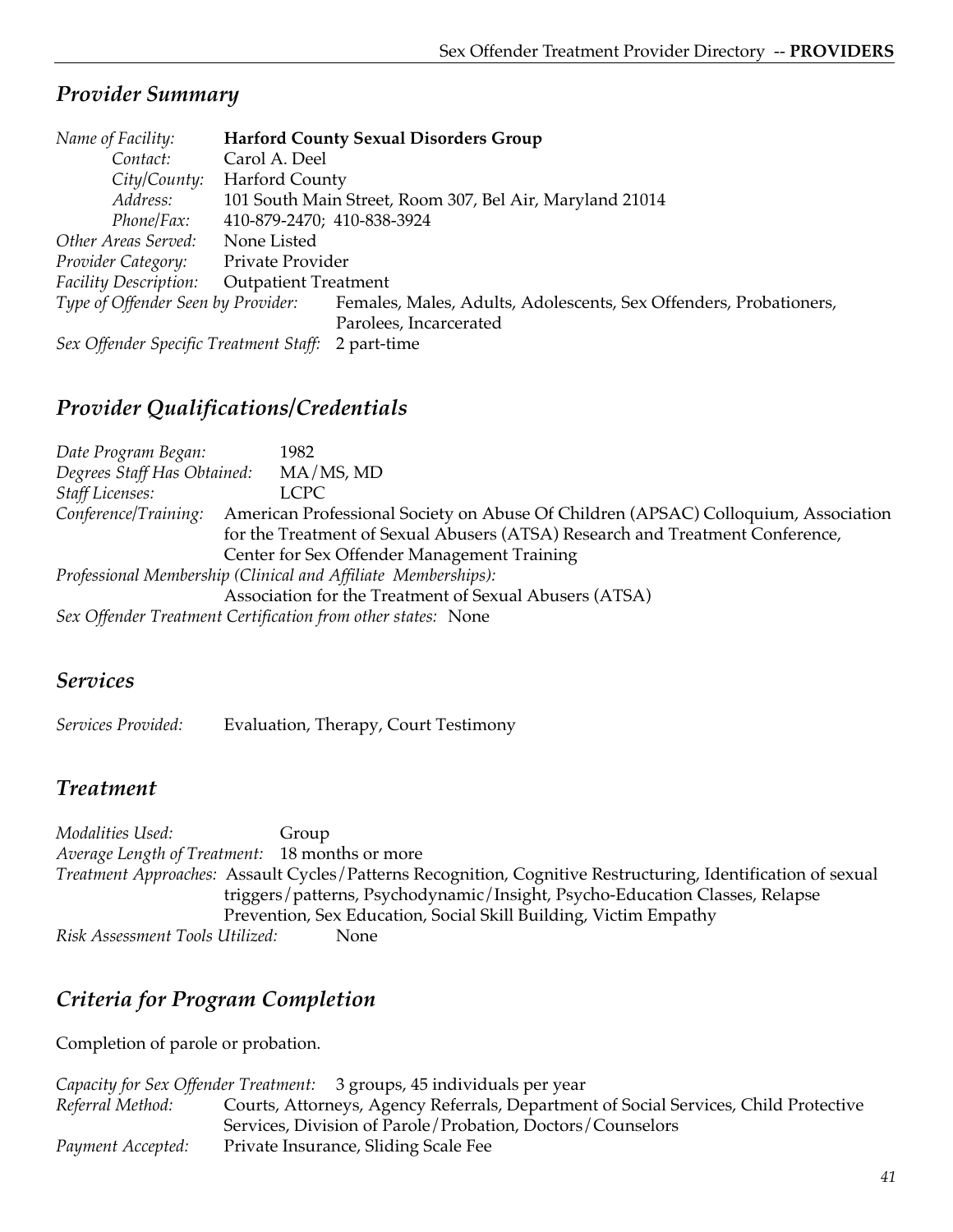| Name of Facility:     | <b>Eastern Shore Psych Services</b>                                                                        |
|-----------------------|------------------------------------------------------------------------------------------------------------|
| Contact:              | Kathryn Seifer                                                                                             |
| City/County:          | <b>Wicomico County</b>                                                                                     |
| Address:              | 2336 Goddard Parkway, Salisbury, Maryland 21801                                                            |
| Phone/Fax:            | 410-334-6961; 410-334-6960                                                                                 |
| Other Areas Served:   | Caroline, Dorchester, Kent, Queen Anne's, Somerset, Talbot, Worcester Counties;                            |
|                       | Delaware                                                                                                   |
| Provider Category:    | Private Provider, For Profit Agency                                                                        |
| Facility Description: | <b>Outpatient Treatment</b>                                                                                |
|                       | Type of Offender Seen by Provider: Females, Males, Adults, Adolescents, Children, Sex Offenders, Families, |
|                       | Non-Offending Victims, Developmentally Disabled, Probationers, Parolees                                    |
|                       | Sex Offender Specific Treatment Staff: 3 full-time, 2 part-time                                            |

# *Provider Qualifications/Credentials*

*Date Program Began:* June 1, 1999 *Degrees Staff Has Obtained:* MA/MS, MSW, Ph.D. *Staff Licenses:* LCPC, LCSW-C, Ph.D., Psychology Associate *Conference/Training:* Sinclair Seminars, Justice Department, Abel Trainings (Staff have been provided training materials from Sinclair, Abel and Safer Society, and Center for Sex Offender Management (CSOM))

*Professional Membership (Clinical and Affiliate Memberships):*

Association for the Treatment of Sexual Abusers (ATSA), American Psychological Association (APA), Maryland Psychological Association (MPA), Prescribing Psychologists Register (PPR), American College of Forensic Examiners

*Sex Offender Treatment Certification from other states:* None

# *Services*

*Services Provided:* Evaluation, Aftercare, Training, Consultation, Therapy, Court Testimony/Assessments, Supervision of Clinicians

# *Treatment*

*Modalities Used:* Individual, Couple, Family, Group, Family Reunification *Average Length of Treatment:* 18 months or more *Treatment Approaches:* Abel Assessments, Assault Cycles/Patterns Recognition, Cognitive Restructure, Identification of sexual triggers/patterns, Psycho-Education Classes, Relapse Prevention, Sex. Education Social Skill Building, Substance Abuse Counseling, Survivor Work, Victim Empathy

*Risk Assessment Tools Utilized:*RRASOR, STATIC 99, Child or Adolescent Risk for Violence (CARV)

# *Criteria for Program Completion*

Reduced deviant arousal as measured by Abel; program compliance; reduced cognitive distortions.

*Capacity for Sex Offender Treatment:* 6 groups, 40 individuals, 5 couples, 40 families per year *Referral Method:* Courts, Attorneys, Agency Referrals, Department of Social Services, Child Protective Services,

School Systems, Department of Juvenile Justice, Division Parole/Probation, Doctors/Counselors *Payment Accepted:* HMO, Private Insurance, Flat Fee, Sliding Scale Fee, Medicare, Medical Assistance/ Medicaid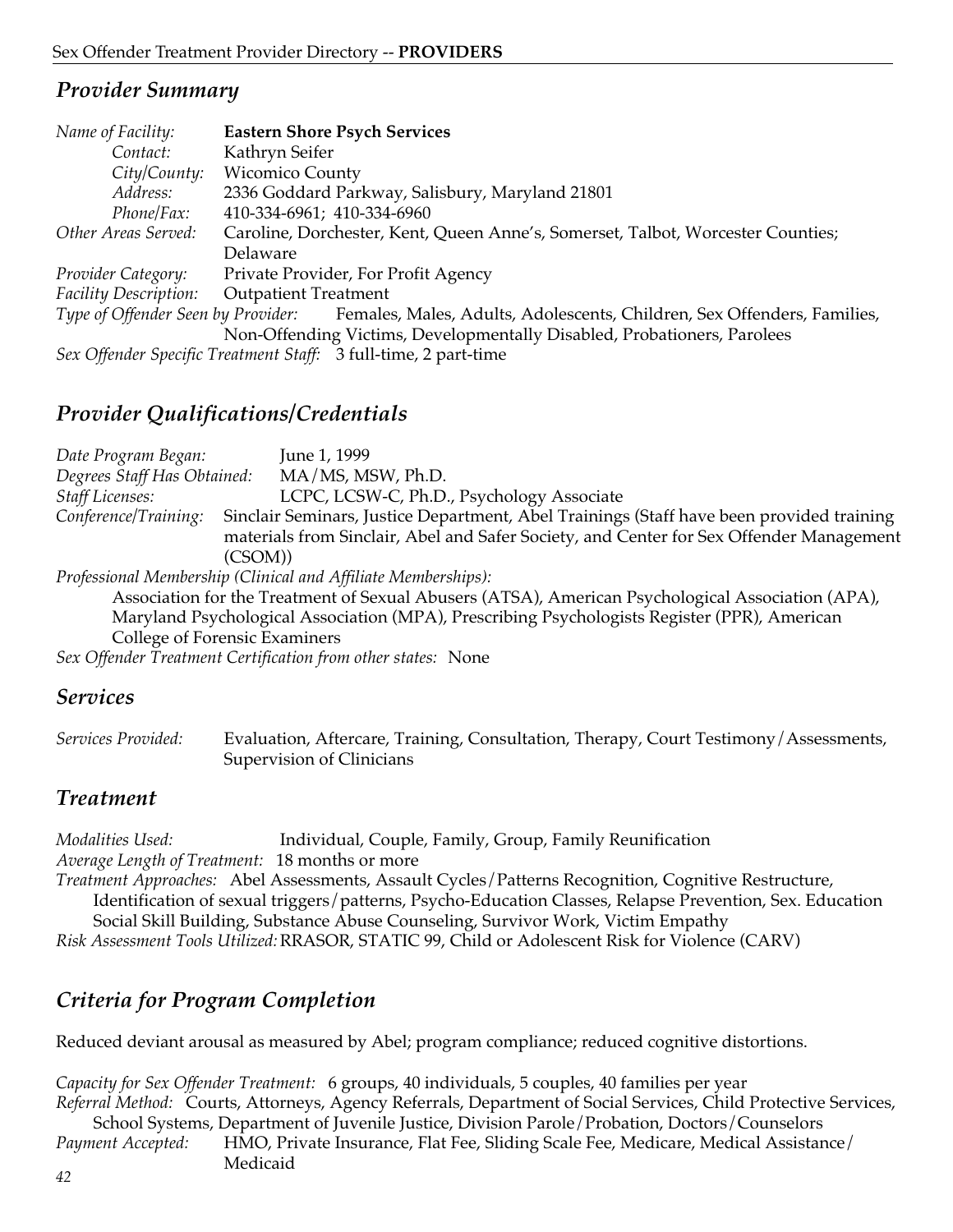| Name of Facility:                  | <b>Family Trauma Services of Maryland</b>                             |
|------------------------------------|-----------------------------------------------------------------------|
| Contact:                           | John Vick                                                             |
| City/County:                       | Prince George's County                                                |
| Address:                           | P.O. Box 791 Oxon Hill, Maryland 20750-0791                           |
| Phone/Fax:                         | 301-567-6195; 301-567-6198                                            |
| Other Areas Served:                | Baltimore City, Montgomery and Prince George's Counties               |
| Provider Category:                 | For Profit Agency                                                     |
| Facility Description:              | Outpatient Treatment, Day Treatment specific to sex offenders         |
| Type of Offender Seen by Provider: | Females, Males, Adolescents, Sex Offenders, Families, Developmentally |
|                                    | Disabled, Probationers, Parolees                                      |
|                                    |                                                                       |

*Sex Offender Specific Treatment Staff:* 4 full-time; 2 part-time

# *Provider Qualifications/Credentials*

*Date Program Began:* 1995 *Degrees Staff Has Obtained:* BA/BS; MA/MS; MSW *Staff Licenses:* LCSW; LCSW-C *Conference//Training:* Sinclair Seminars, Association for the Treatment of Sexual Abusers (ATSA) Research & Treatment Conference, Sex Offender Program Action Committee (SOPAC) Conference *Professional Membership (Clinical and Affiliate Memberships):* Association for the Treatment of Sexual Abusers (ATSA), SOPAC (Sex Offender Program Action Committee) *Sex Offender Treatment Certification from other states:* Virginia

# *Services*

*Services Provided:* Evaluation, Offenders Supervision, Aftercare, Therapy

# *Treatment*

*Modalities Used:* Individual, Family, Group, Family Reunification *Average Length of Treatment:* 18 months or more *Treatment Approaches:* Assault Cycles/Patterns Recognition, Assisted Covert Sensitization, Aversive Techniques, Cognitive Restructuring, Fantasy Journals, Identification of Sexual triggers and patterns, Psycho-Education Classes, Relapse Prevention, Sexual Education, Social Skill Building., Victim Empathy

*Risk Assessment Tools Utilized:* Loss-Ross Risk Assessment

# *Criteria for Program Completion*

Obtain all ASO treatment goals, and have no incidences of re-offending or criminal behavior for 6 months.

*Capacity for Sex Offender Treatment:* 156 groups, 65 individuals, 15 families per year *Referral Method:* Courts, Attorneys, Agency Referrals, Department of Social Services, Child Protective Services, School Systems, Department of Juvenile Services, Division Parole/Probation *Payment Accepted:* HMO, Private Insurance, Flat Fee, Medical Assistance/Medicaid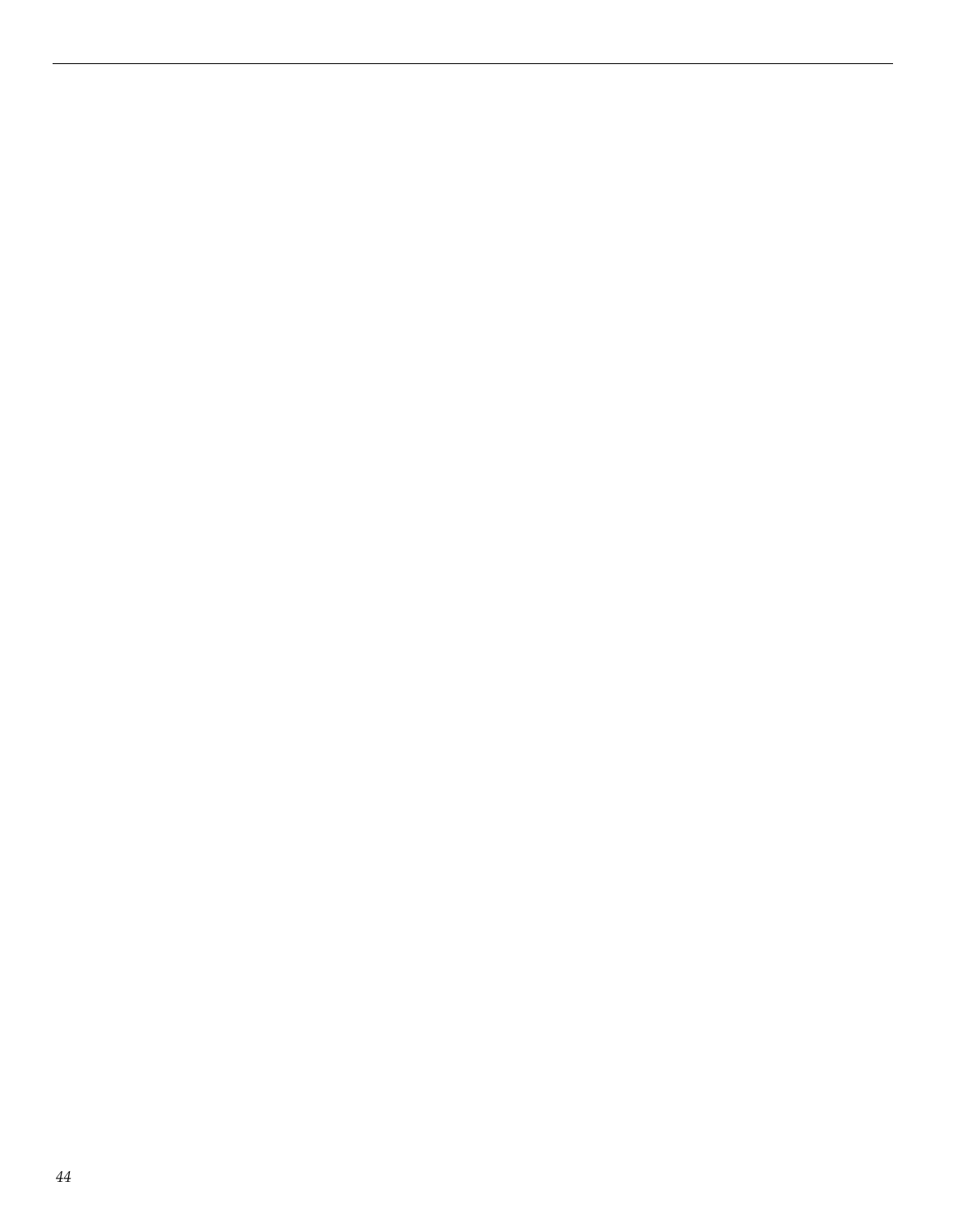# *Professional Organizations*

# **American Professional Society on Abuse of Children (APSAC)**

#### (Source: *www.apsac.org*)

This organization was founded in 1987 by a group of social workers, psychologists, attorneys, physicians, nurses, researchers, law enforcement officers, and protective services administrators with a mission to ensure that everyone affected by child maltreatment receives the best possible professional response. APSAC has created the *APSAC Advisor,* a quarterly news journal with current information from experts and *Child Maltreatment,* a journal that addresses all aspects of child maltreatment. They also published guidelines for practice on important aspects of practice; provided professional education in institutes; published books and monographs, fostered nationwide chapters through which interdisciplinary professionals address issues with local import; and issued fact sheets and letters to editors.Professionals applying for membership certify compliance with the standards of conduct appropriate for APSAC members, including, but not limited to, the professional and ethical standards of, and all laws and regulations relating to their respective professionals, or fields. Membership in APSAC does not certify professional competence. Members pay a membership fee based on their incomes.

# **Association for the Treatment of Sexual Abusers (ATSA)**

#### (Source: *www.atsa.com*)

This non-profit, interdisciplinary organization was incorporated in 1984. ATSA was founded to foster research, facilitate information exchange, further professional education and provide for the advancement of professional standards and practices in the field of sex offender evaluation and treatment. It is an international organization focused specifically on the prevention of sexual abuse through effective management of sex offenders.

#### *ATSA Membership*

There are different requirement for membership into ATSA.

*Clinical Requirements*

Persons with a Masters Degree or above, in the Behavioral or Social Sciences, who have engaged in direct behavioral research, and/or clinical assessment/treatment of sexual abusers for at least 2000 hours (approximately 1 year/full time). These persons must complete an application and pay an application processing fee; pay annual dues; provide a copy of license(s) or certification(s); if person has not acquired a license forward an official transcript for highest degree obtained; submit two letters of reference with one of the references coming from a current clinical member of ATSA.

#### *Affiliate Requirements*

a.) Persons with a Masters Degree or above, in the Behavioral or Social Sciences, who have engaged in direct behavioral research, and/or clinical assessment/treatment of sexual abusers for at least 2000 hours (approximately 1 year/full time); or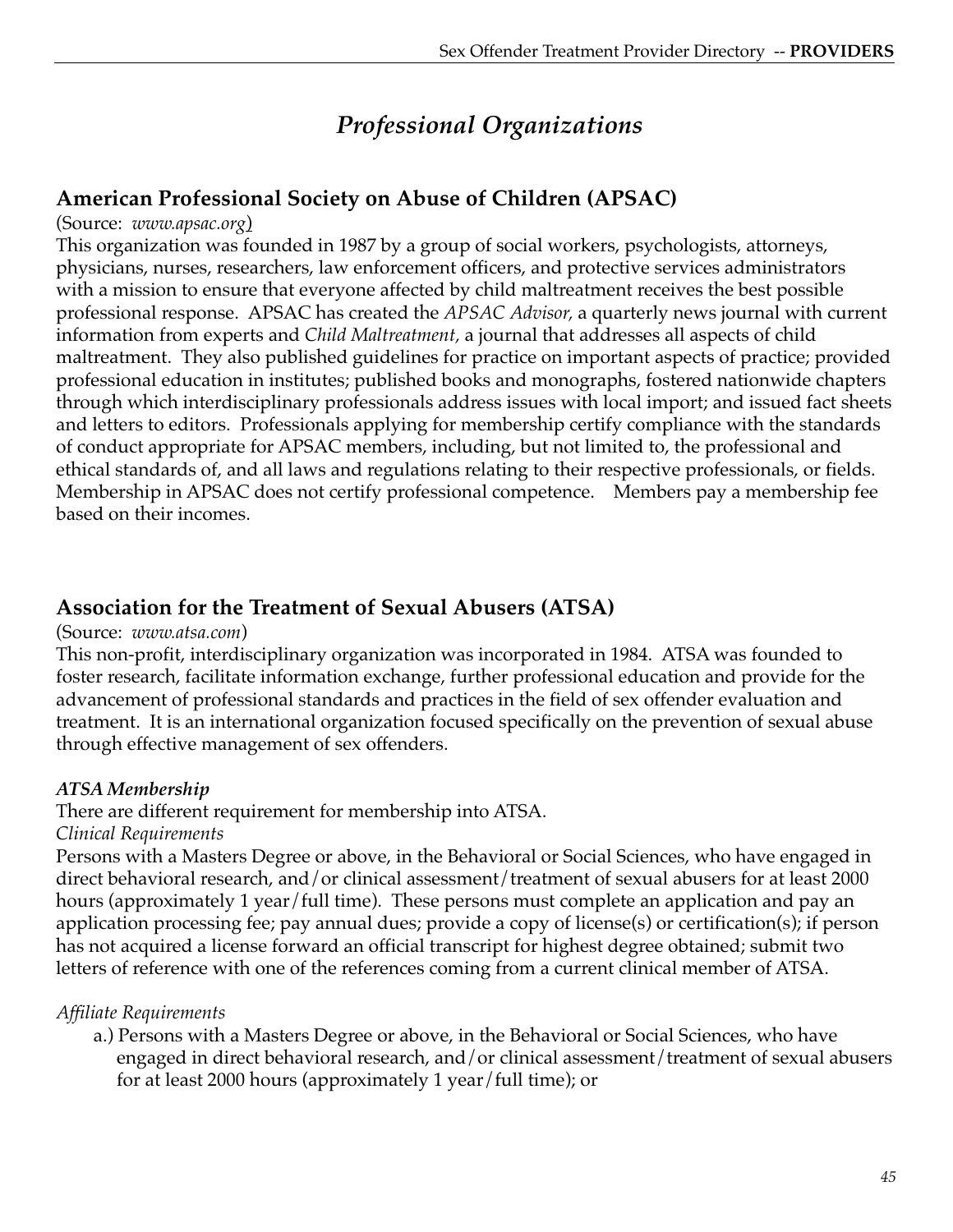- b.) Persons with a Bachelors Degree or equivalent, in the Behavioral or Social Sciences, who have engaged in direct behavioral research, and/or clinical assessment/treatment of sexual abusers for at least 2000 hours (approximately 1 year/full time); or
- c.) Persons currently in a training/supervised status which provides specialized assessment/ treatment experience involving sexual abusers.

These persons must complete an application form; submit a fee to process the application; pay annual dues; provide a copy of current license(s) or certification(s); if not licensed or certified, send an official copy of academic transcript for highest degree obtained; submit two letters of reference, with one being a current clinical member of ATSA.

#### *Associate Requirements*

Persons who are working in a related area such as treatment of sexually abused children/ non-offending spouses or a non-clinical capacity such as the criminal justice system.

These persons must complete an application form; pay an application fee; pay annual dues; provide a copy of current license(s) or certification(s); if person is not licensed or certified, send an official copy of the academic transcript for highest degree obtained; provide two letters of reference with at least one of those references coming from an current clinical member of ATSA.

## *Student Requirements*

Persons who are registered as a full-time student in an accredited college or university who verify student status at time of completion of application may apply for this status. These persons must complete an application form; pay an application processing fee; pay annual dues; provide a copy of academic transcript for highest degree obtained; and provide one letter of recommendation from person's academic supervisor.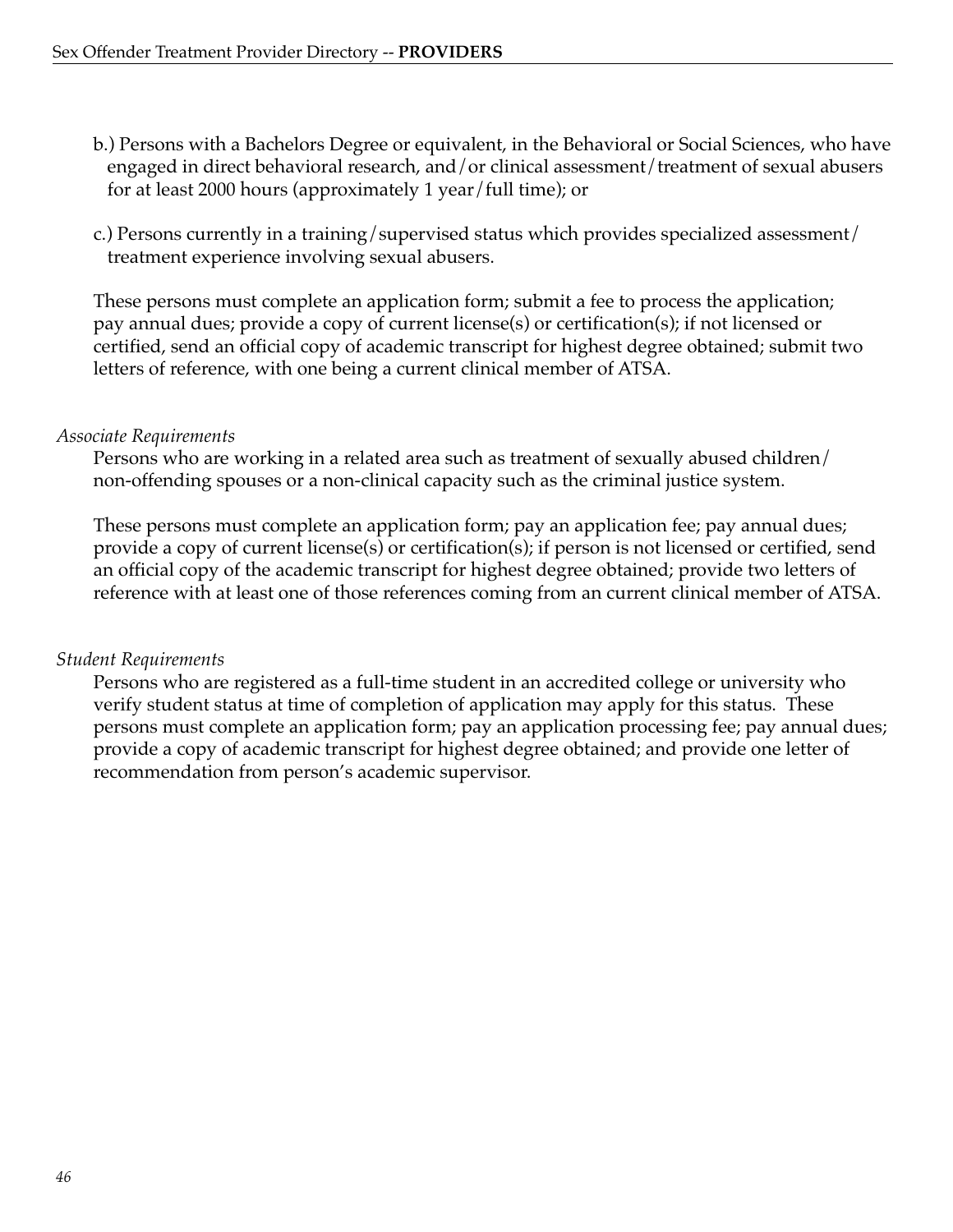# *Maryland Resources*

# **Maryland Coalition Against Sexual Assault**

1517 Governor Ritchie Highway, Suite 207 Arnold, Maryland 21012 Hotline: 1-800-983-RAPE Phone: 410-974-4507 Fax: 410-757-4770 *www.mcasa.org*

# **Maryland Sex Offender Registry**

*www.dpscs.state.md.us/sor*

*Please note: This information has been provided to the Department of Public Safety and Correctional Services by the registrant and is based upon the last notification received. Because the data is self-reported by the registrant and time sensitive:*

- *The Department cannot guarantee the accuracy of this information; and*
- *Registrants may have moved without notifying the Department.*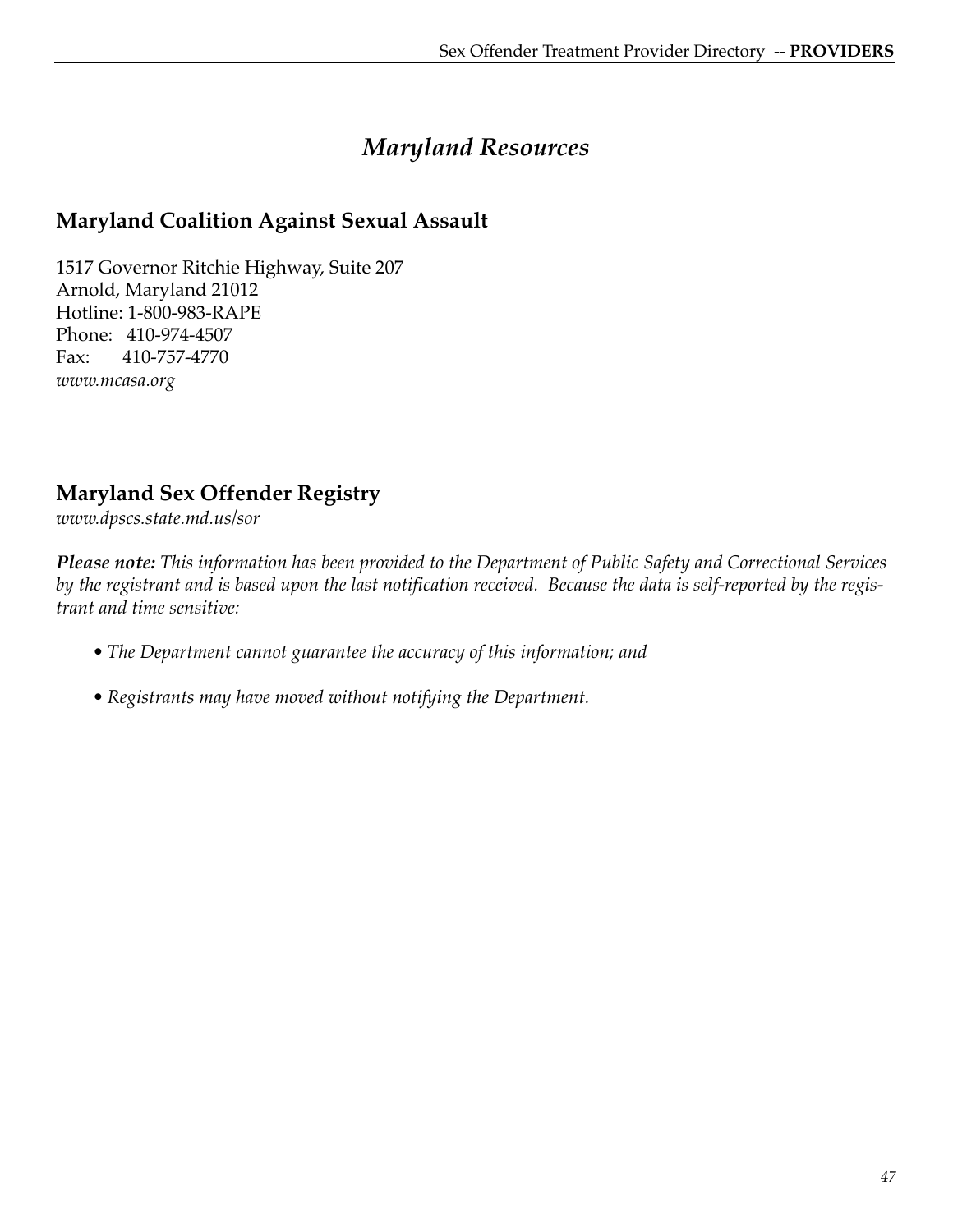# *National Resources*

# **Association for the Treatment of Sexual Abusers (ATSA)**

4900 S.W. Griffith Drive, Suite 274 Beaverton, Oregon 97005 Phone: 503-643-1023 Fax: 503-643-5084 *www.atsa.com*

# **Center for Sex Offender Management (CSOM)**

8403 Colesville Road, Suite 720 Silver Spring, Maryland 20910 Phone: 301-589-9383 Fax: 301-589-3505 *www.csom.org*

#### Gail Ryan, M.A. **The National Adolescent Perpetration Network Kempe Children's Center**

1825 Marion Street Denver, Colorado 80218 Phone: 303-864-5252 Fax: 303-864-5179 *Kempe@KempeCenter.org*

## **National Sexual Violence Resource Center**

123 North Enola Drive Enola, Pennsylvania 17025 Phone: Toll Free: 877-739-3895

|      | 717-909-0710 |
|------|--------------|
| Fax: | 717-909-0714 |
| TTY: | 717-909-0715 |

# **National Youth Violence Prevention Resource Center**

P.O. Box 6003 Rockville, Maryland 20849-6003 Toll Free: 1-866-SAFEYOUTH (1-866-723-3968) Toll Free: 1-800-243-7012 (TTY) Fax: 301-562-1001

# **The Safer Society Foundation, Inc.**

P.O. Box 340 Brandon, Vermont 05733-0340 Phone: 802-247-3132 Fax: 802-247-4233 Treatment Program Referrals: 802-247-5141

# **STOP IT NOW!**

P.O. Box 495 Haydenville, Maine 01039 Phone: (413)268-3096 *info@stopitnow.org www.stopitnow.com*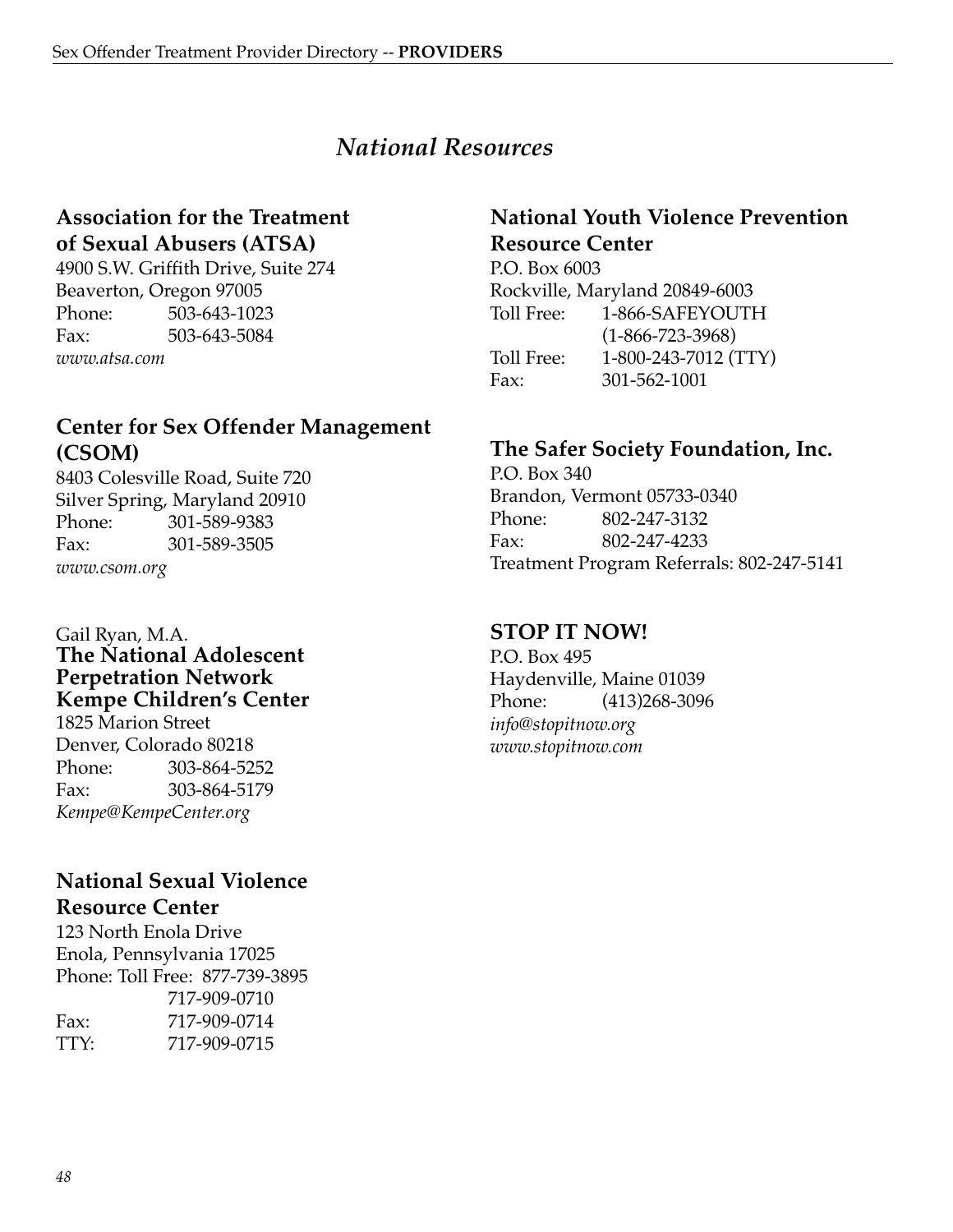# *Rape Crisis/Sexual Assault Programs in Maryland*

#### **ALLEGANY**

#### **Family Crisis Resource Center**

146 Bedford Street Cumberland, MD 21502 Carolyn Grahame, Executive Director Tel: (301) 759-9246 FAX: (301) 759-4934 Hotline: (301) 759-9244 Email: *fcrc@hereintown.net*

# **ANNE ARUNDEL**

#### **Sexual Assault Crisis Center**

7493 Baltimore-Annapolis Blvd. Glen Burnie, MD 21061 Lynn Freshour Tel: (410) 768-1875 FAX: (410) 768-0877 Hotline: (410) 222-7273 Email: *ntasset@santegroup.org*

#### **BALTIMORE CITY**

**TurnAround, Inc.** 330 N. Charles Street, Suite 300 Baltimore, MD 21201 Shelly Terranova, Program Director Tel: (410) 837-7000 FAX: (410) 837-7988 Hotline: (410) 828-6390 Email: *sterra@turnaroundinc.org*

#### **BALTIMORE COUNTY**

**TurnAround, Inc.** 401 Washington Ave., Suite 300 Towson, MD 21204 Leslie Kayne, Executive Director Tel: (410) 377-8111 FAX: (410) 377-6806 Hotline: (410) 828-6390 Email: *lkayne@turnaroundinc.org*

## **CALVERT**

#### **Crisis Intervention Center** Calvert County Health Department P.O. Box 980, Prince Frederick, MD 20678 Sharon Bickel, Director Tel: (410) 535-5400 FAX: (410) 414-3962 Hotline: (410) 535-1121 or (301) 855-1075 Email: *ppease@dhmh.state.md.us*

#### **CAROLINE, DORCHESTER, KENT, QUEEN ANNE'S, TALBOT**

**For All Seasons, Inc.** 300 Talbot Street Easton, MD 21601 Richard Goldstein, Executive Director Tel: (410) 822-1018 FAX: (410) 820-5884 Hotline: 1-800-310-7273 or (410) 820-5600 Email: *bramage@forallseasonsinc.org*

#### **CARROLL**

**Rape Crisis Intervention Service**

P.O. Box 1563, Westminster, MD 21158 Jo Ann Hare, Executive Director Tel: (410) 857-0900 FAX: (410) 876-9147 Hotline: (410) 857-7322 Email: *rcis@qis.net*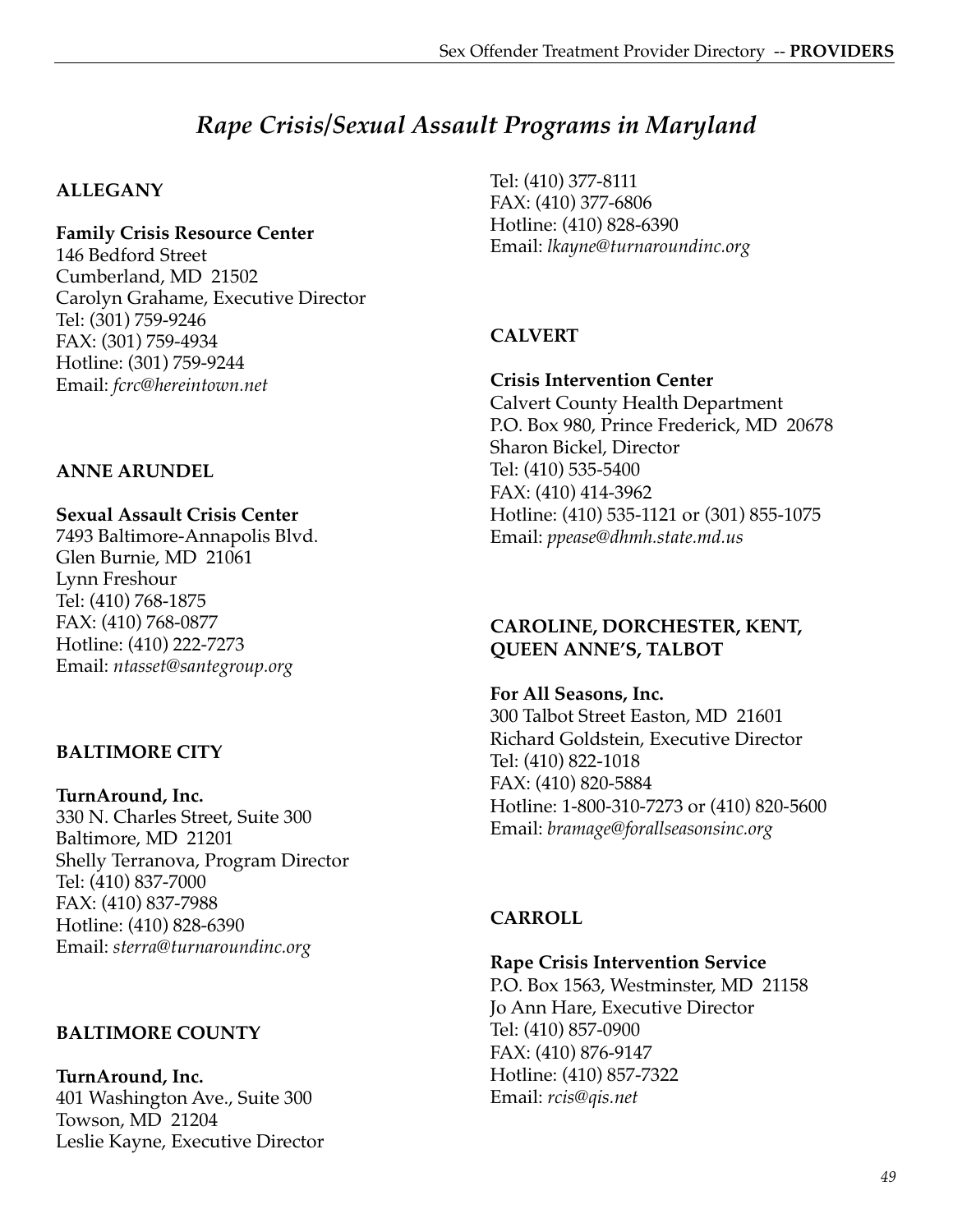#### **CECIL**

#### **Rape Crisis Program-Cecil County DDS**

P.O. Box 2137 Elkton, MD 21922 Karen Dunne, Program Director Tel: (410) 996-0333 FAX: (410) 996-0820 Hotline: (410) 996-0333 Email: *abean@dhr.state.md.us*

#### **CHARLES**

# **Center for Abused Persons**

2670 Crain Highway, Suite 303 Waldorf, MD 20601 Annette Gilbert-Jackson, Executive Director Tel: (301) 645-8994 FAX: (301) 645-8342 Hotline: (301) 645-3336 Email: *Irwin.raiman@gte.net*

#### **FREDERICK**

**Heartly House, Inc.** P.O. Box 857 Frederick, MD 21705 Sue Hecht, Interim Director Tel: (301) 662-8800 FAX: (301) 663-4334 Hotline: (301) 662-8800 Email: *heartlyhouse@aolcom*

#### **GARRETT**

#### **Domestic Violence/Sexual Assault Res. Ctr.**

*50* 12978 Garrett Hwy., Suite 201 Oakland, MD 21550 Heather Hanline, Executive Director Tel: (301) 334-6255 F AX: (301) 245-4525 Hotline: (301) 334-9000 Email: *dove@gcnetmail.net*

#### **HARFORD**

**Sexual Assault/Spouse Abuse Res. Ctr**. 2 1 West Courtland St. Bel Air, MD 21014 Stephanie Dalpra, Executive Director Tel: (410) 836-8431 FAX: (410) 803-9178 (410) 879-3486 Hotline: (410) 836-8430 Email: *info@sarc-maryland.org*

#### **HOWARD**

**Sexual Trauma Treatment, Advocacy and Recovery Center, Inc.** 10015 Old Columbia Road, Suite G-118 Columbia, MD 21046 Jeannie Meece, Executive Director Tel: (410) 290-6432 FAX: (410) 290-6604 Hotline: (410) 997-3292 Email: *info@sttarcenter.org*

#### **MONTGOMERY**

#### **Victim Assistance & Sexual Assault Program** 1301 Piccard Drive, Fourth Floor

Rockville, MD 20850 Nadja S. P. Cabello, Director Tel: (240) 777-1355 FAX: (240) 777-1329 Hotline: (240) 777-1355 Email: *info@VASAP.org*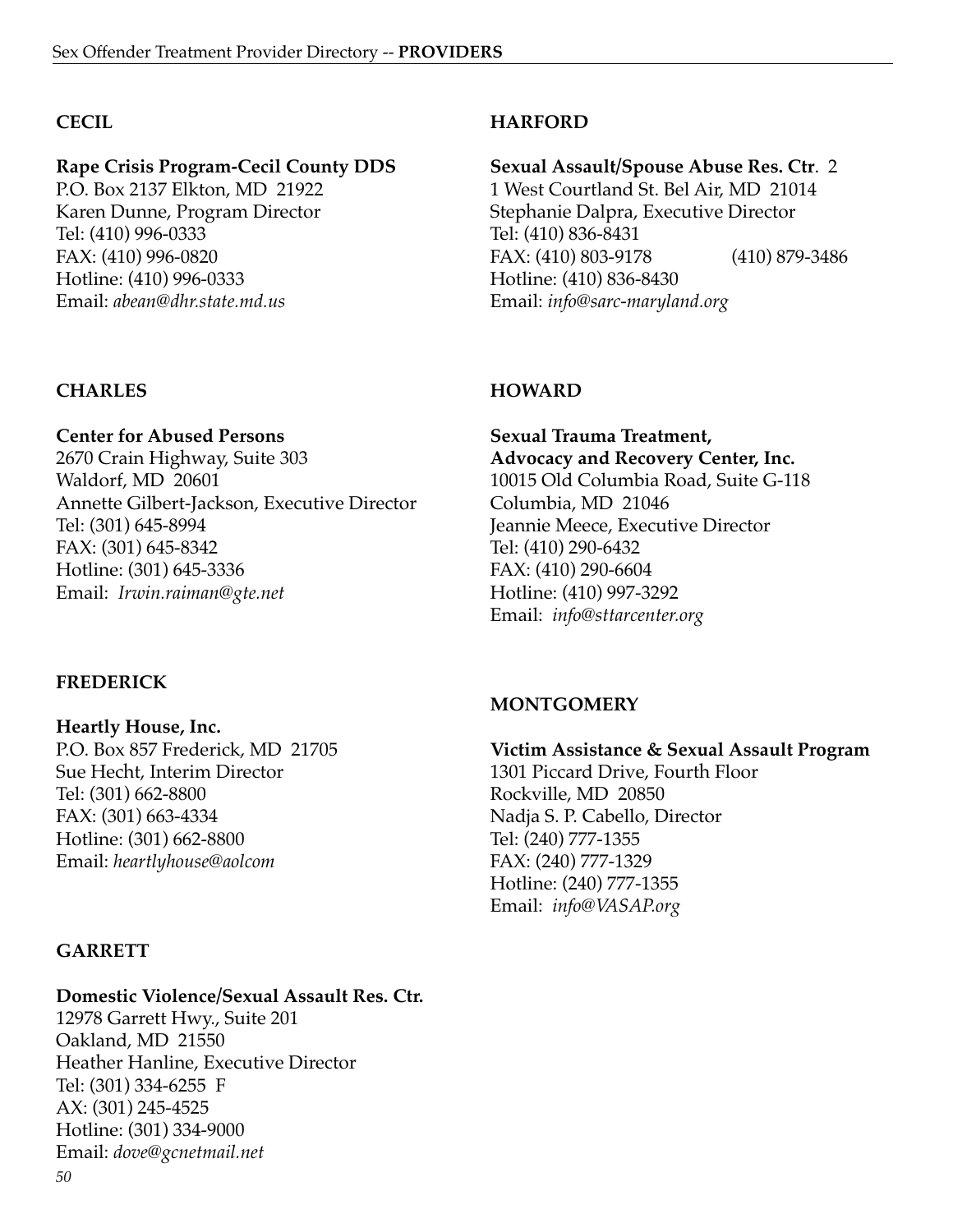#### **PRINCE GEORGE'S**

#### **Sexual Assault Center, PG Hospital Center**

3001 Hospital Drive Cheverly, MD 20785 Rachel Lane-Behroozfard Tel: (301) 618-3158 FAX: (301) 618-2881 Hotline: (301) 618-3154 Email: *rachel.lane-behroozfard@dimensionshealth.org*

#### **WASHINGTON**

**CASA, Inc.** 116 West Baltimore Stree Hagerstown, Md 21740 Vicki Sadehvandi, Executive Director Tel: (301) 739-4990 FAX: (301) 797-6717 **Hotline: (301) 739-8975** Email: *casa.incorp@myactv.net*

#### **ST. MARY'S**

**Walden-Sierra, Inc. 2** 3130 Moakley Street Leonardtown, MD 20650 Kathleen O'Brien, Executive Director Tel: (301) 997-1300 FAX: (301) 997-1321 Hotline: (301) 863-6661 Email: *betty@waldensierra.org*

#### **STATEWIDE**

**Maryland Coalition Against Sexual Assault, Inc. (MCASA)** 1517 Gov. Ritchie Hwy., Suite 207 Arnold, MD 21012 Jennifer Pollitt Hill, Executive Director Tel: (410) 974-4507 FAX: (410) 757-4770 TOLL FREE: (800) 983-RAPE Email: *info@mcasa.org*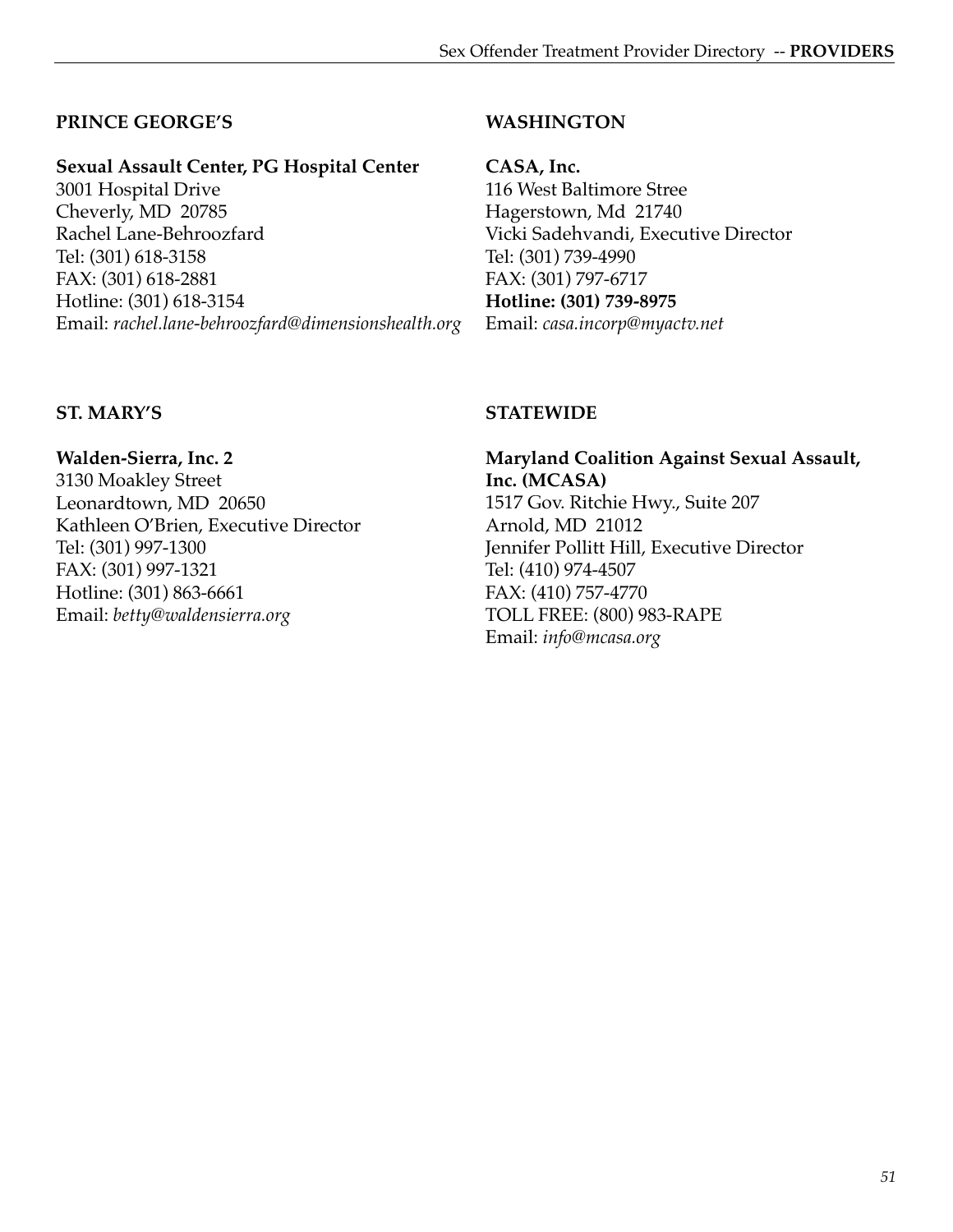#### **CECIL**

#### **Rape Crisis Program-Cecil County DDS**

P.O. Box 2137 Elkton, MD 21922 Karen Dunne, Program Director Tel: (410) 996-0333 FAX: (410) 996-0820 Hotline: (410) 996-0333 Email: *abean@dhr.state.md.us*

#### **CHARLES**

# **Center for Abused Persons**

2670 Crain Highway, Suite 303 Waldorf, MD 20601 Annette Gilbert-Jackson, Executive Director Tel: (301) 645-8994 FAX: (301) 645-8342 Hotline: (301) 645-3336 Email: *Irwin.raiman@gte.net*

#### **FREDERICK**

**Heartly House, Inc.** P.O. Box 857 Frederick, MD 21705 Sue Hecht, Interim Director Tel: (301) 662-8800 FAX: (301) 663-4334 Hotline: (301) 662-8800 Email: *heartlyhouse@aolcom*

## **GARRETT**

#### **Domestic Violence/Sexual Assault Res. Ctr.**

*52* 12978 Garrett Hwy., Suite 201 Oakland, MD 21550 Heather Hanline, Executive Director Tel: (301) 334-6255 F AX: (301) 245-4525 Hotline: (301) 334-9000 Email: *dove@gcnetmail.net*

## **HARFORD**

**Sexual Assault/Spouse Abuse Res. Ctr**. 2 1 West Courtland St. Bel Air, MD 21014 Stephanie Dalpra, Executive Director Tel: (410) 836-8431 FAX: (410) 803-9178 (410) 879-3486 Hotline: (410) 836-8430 Email: *info@sarc-maryland.org*

## **HOWARD**

**Sexual Trauma Treatment, Advocacy and Recovery Center, Inc.** 10015 Old Columbia Road, Suite G-118 Columbia, MD 21046 Jeannie Meece, Executive Director Tel: (410) 290-6432 FAX: (410) 290-6604 Hotline: (410) 997-3292 Email: *info@sttarcenter.org*

#### **MONTGOMERY**

#### **Victim Assistance & Sexual Assault Program** 1301 Piccard Drive, Fourth Floor

Rockville, MD 20850 Nadja S. P. Cabello, Director Tel: (240) 777-1355 FAX: (240) 777-1329 Hotline: (240) 777-1355 Email: *info@VASAP.org*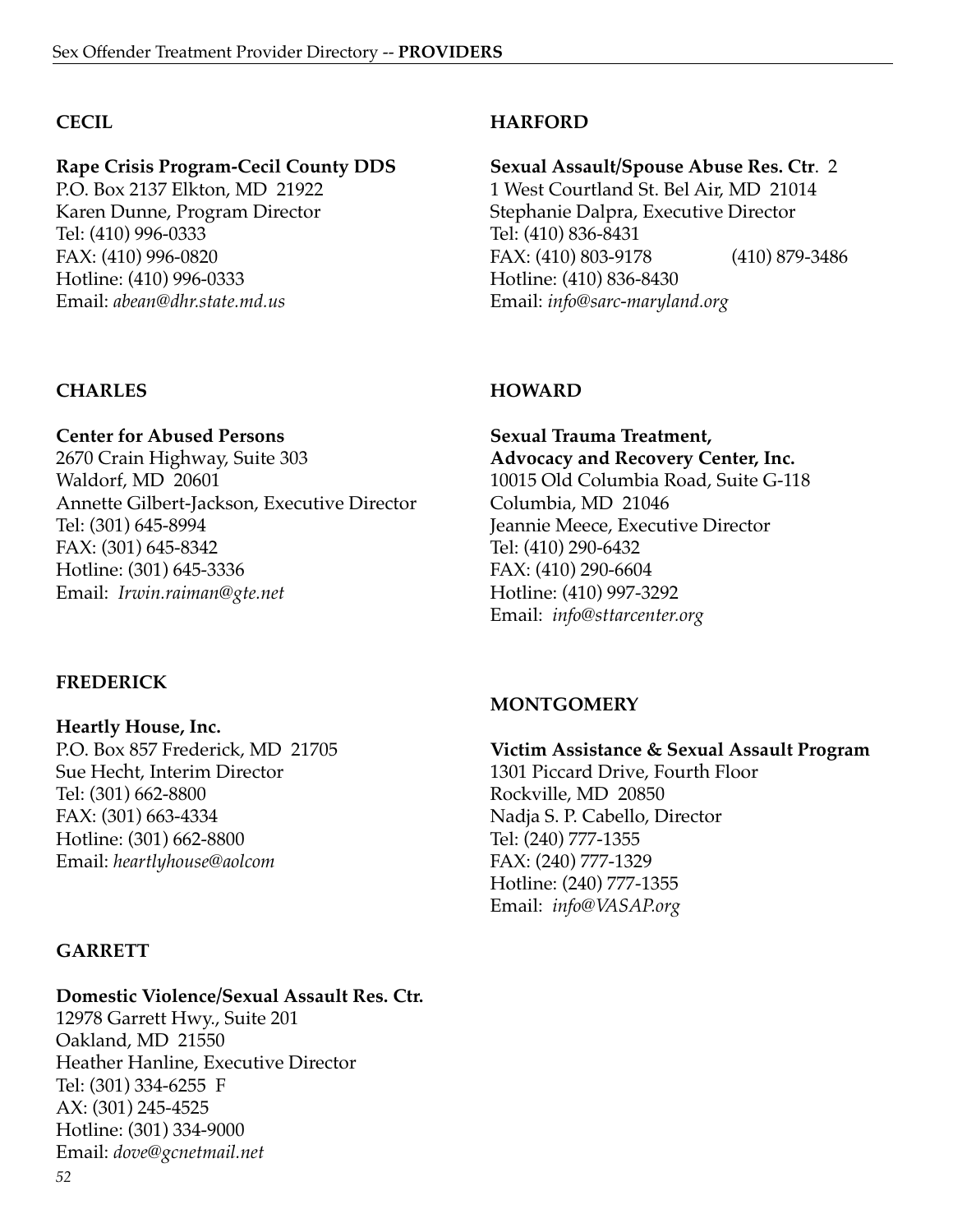# **PRINCE GEORGE'S**

## **Sexual Assault Center, PG Hospital Center**

3001 Hospital Drive Cheverly, MD 20785 Rachel Lane-Behroozfard Tel: (301) 618-3158 FAX: (301) 618-2881 Hotline: (301) 618-3154 Email: *rachel.lane-behroozfard@dimensionshealth.org*

#### **WASHINGTON**

**CASA, Inc.** 116 West Baltimore Stree Hagerstown, Md 21740 Vicki Sadehvandi, Executive Director Tel: (301) 739-4990 FAX: (301) 797-6717 **Hotline: (301) 739-8975** Email: *casa.incorp@myactv.net*

## **ST. MARY'S**

**Walden-Sierra, Inc. 2** 3130 Moakley Street Leonardtown, MD 20650 Kathleen O'Brien, Executive Director Tel: (301) 997-1300 FAX: (301) 997-1321 Hotline: (301) 863-6661 Email: *betty@waldensierra.org*

#### **STATEWIDE**

**Maryland Coalition Against Sexual Assault, Inc. (MCASA)** 1517 Gov. Ritchie Hwy., Suite 207 Arnold, MD 21012 Jennifer Pollitt Hill, Executive Director Tel: (410) 974-4507 FAX: (410) 757-4770 TOLL FREE: (800) 983-RAPE Email: *info@mcasa.org*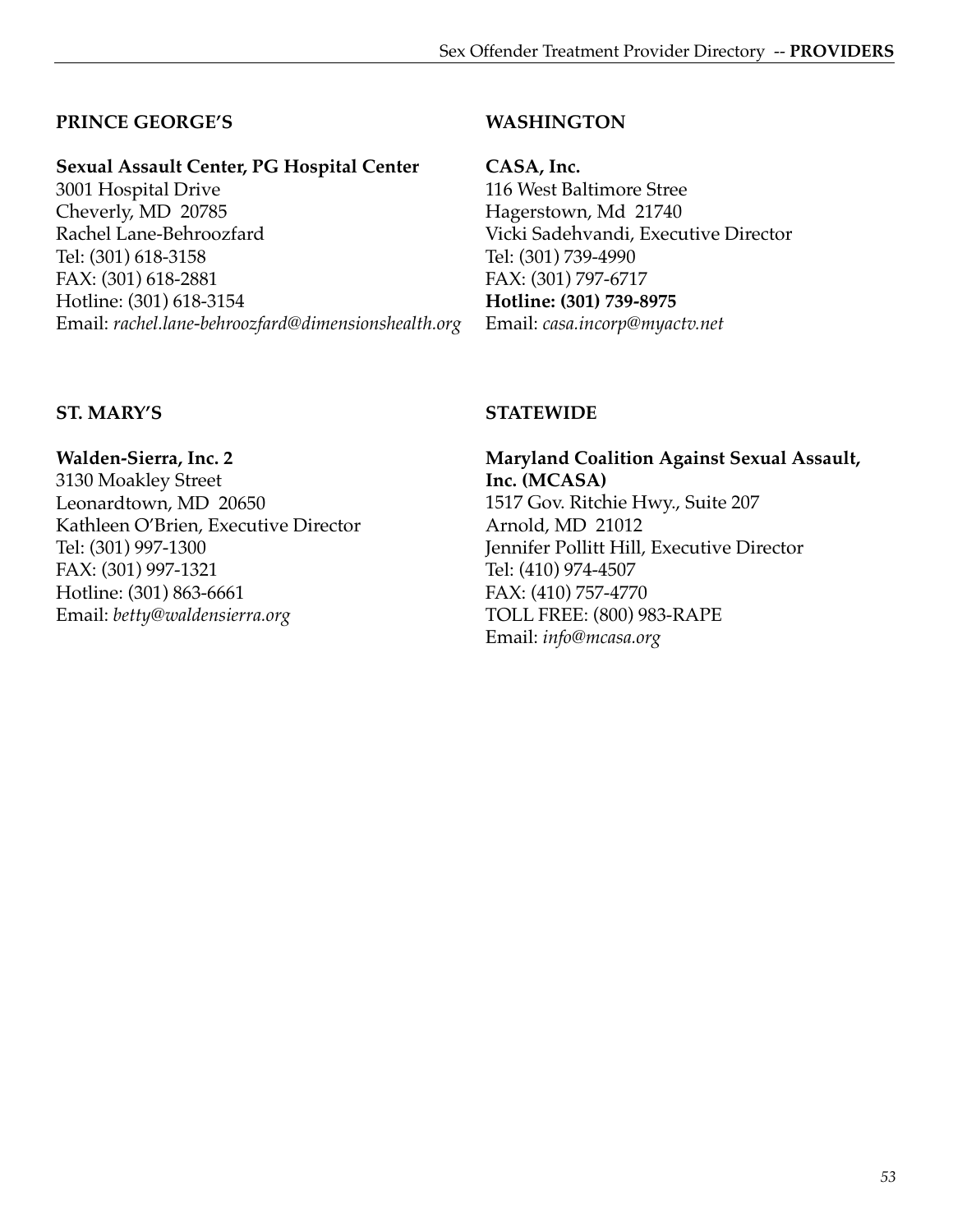#### **Maryland Department of Health and Mental Hygiene**

The services and facilities of the Maryland Department of Health and Mental Hygiene (DHMH) are operated on a non-discriminatory basis. This policy prohibits discrimination on the basis of race, color, sex, or national origin and applies to the provisions of employment and granting of advantages, privileges and accommodations.

The Department, in compliance with the Americans With Disabilities Act, ensures that qualified individuals with disabilities are given an opportunity to participate in and benefit from DHMH services, programs, benefits, and employment opportunities.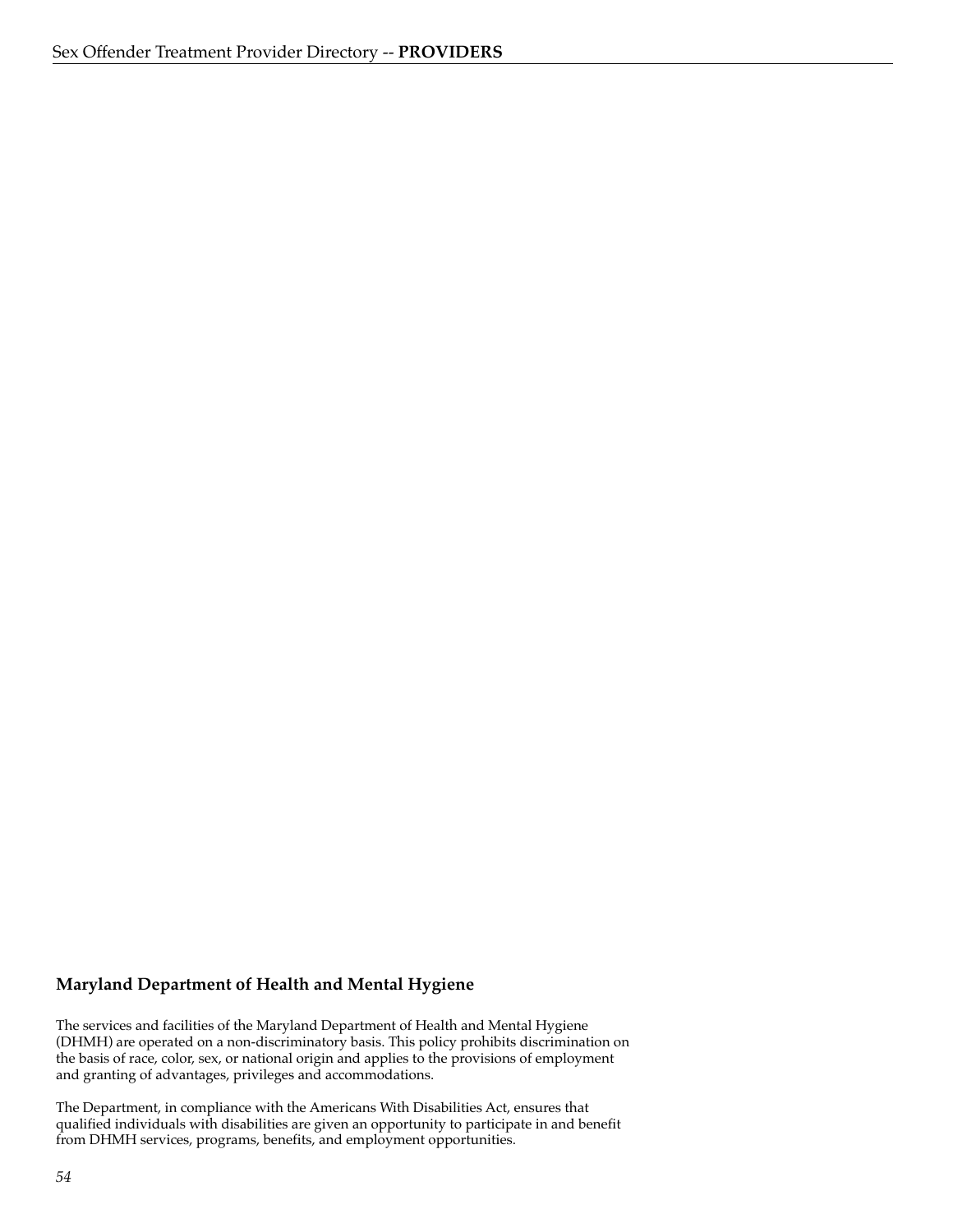# GLOSSARY OF TERMS USED IN THE MANAGEMENT AND TREATMENT OF SEXUAL OFFENDERS

June 1999

Center for Sex Offender Management A project of the Office of Justice Programs, U.S. Department of Justice

8403 Colesville Road, Suite 720 Silver Spring, Maryland 20910 Phone: (301) 589-9383 Fax: (301) 589-3505 E-mail: AskCSOM@csom.org Internet: www.csom.org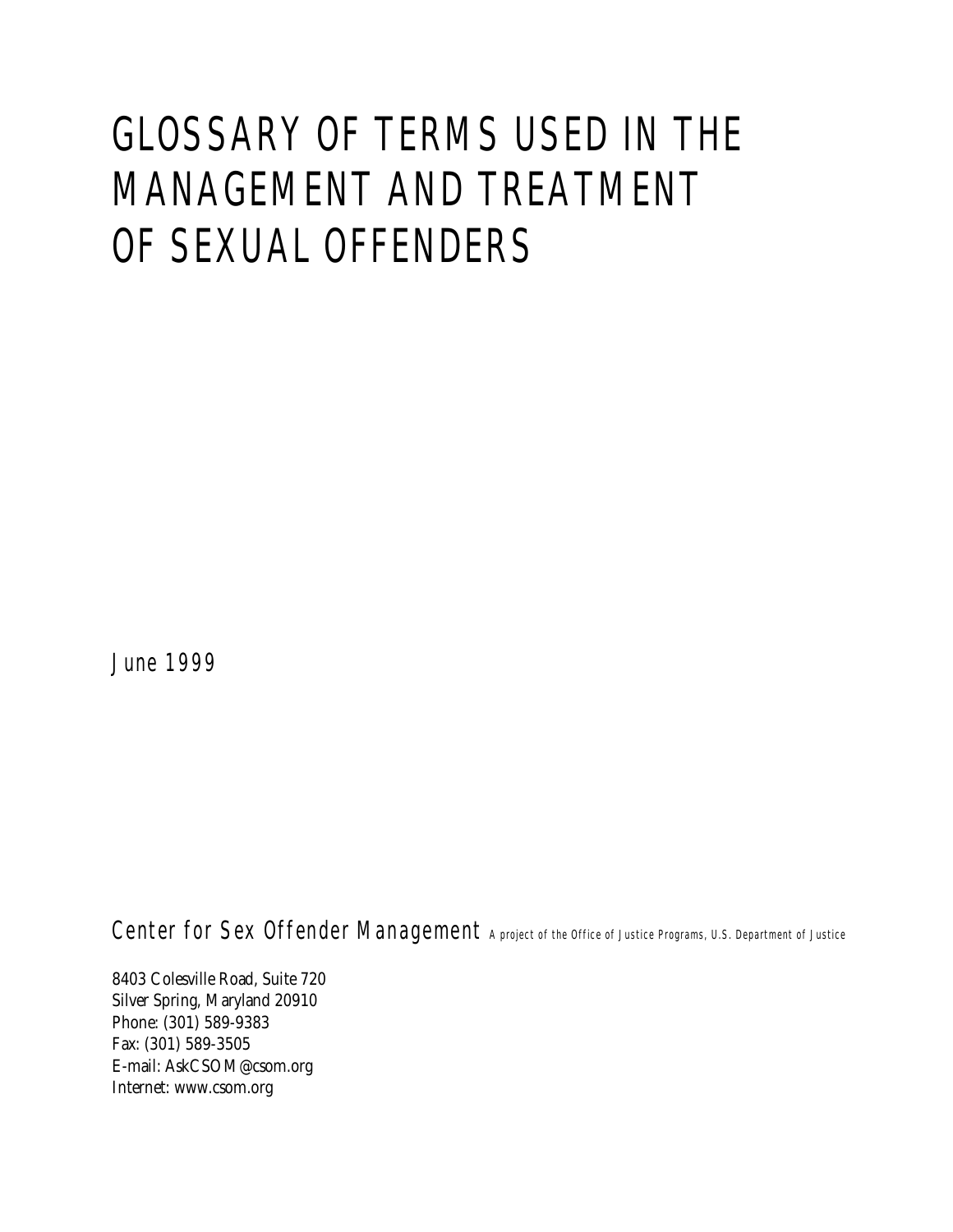# Table of Contents

| APPENDIX 1: Terms Commonly Used in Relapse Prevention Treatment Models 25 |  |
|---------------------------------------------------------------------------|--|
|                                                                           |  |
|                                                                           |  |
| SOURCES USED FOR THE DEVELOPMENT OF THIS GLOSSARY 31                      |  |
|                                                                           |  |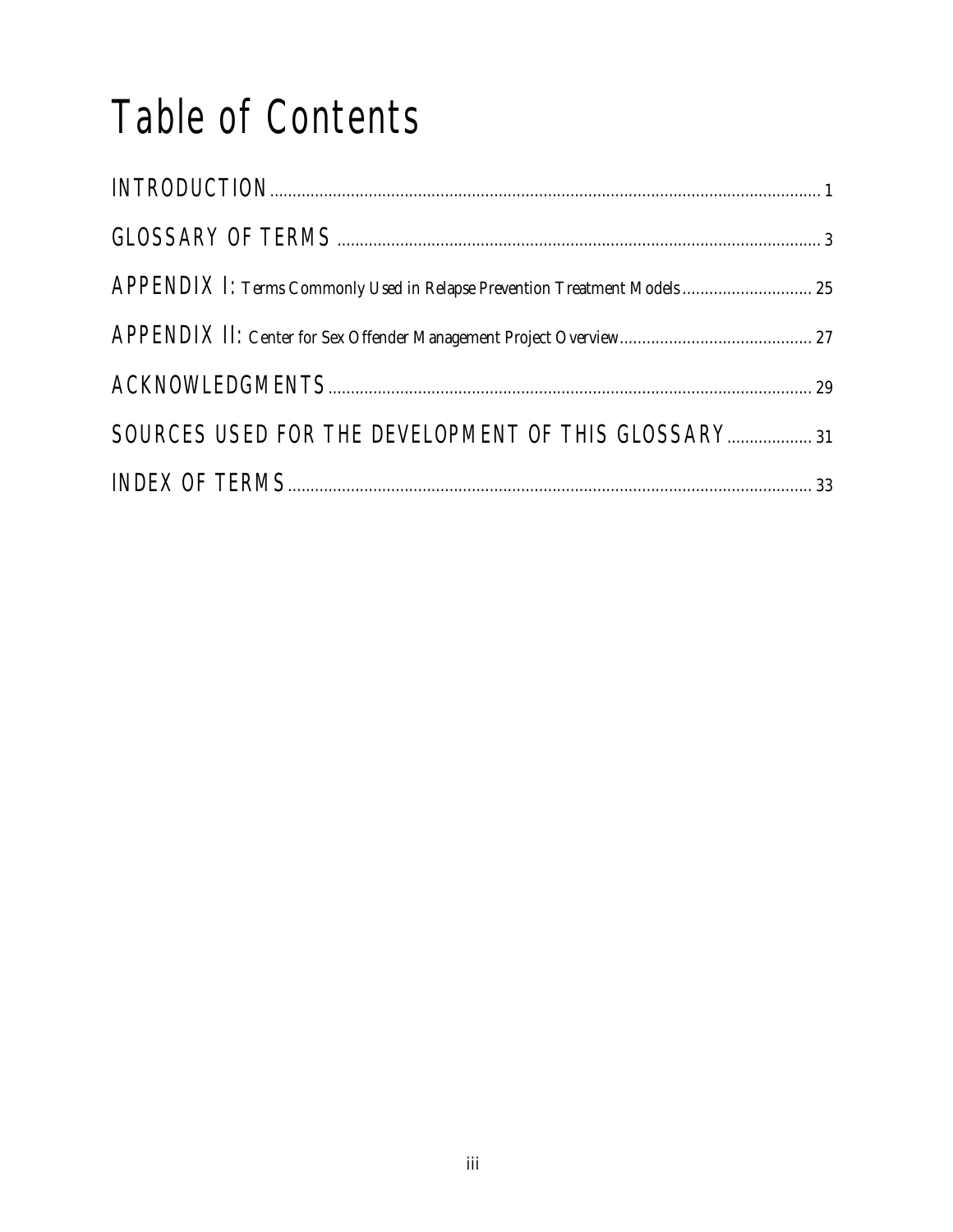# Introduction

Terminology used by professionals in any field can be difficult to understand. Furthermore, there are often multiple terms used for similar subjects within a given discipline. Advancing a common language in a field is critically important. The field of sex offender management is no exception.

The purpose of this document is to provide, in a single source, a comprehensive listing of terms with definitions that reflect conventionally accepted language in the domain of sex offender management. The Center for Sex Offender Management has created this glossary as a reference document and training aid for professionals in the field.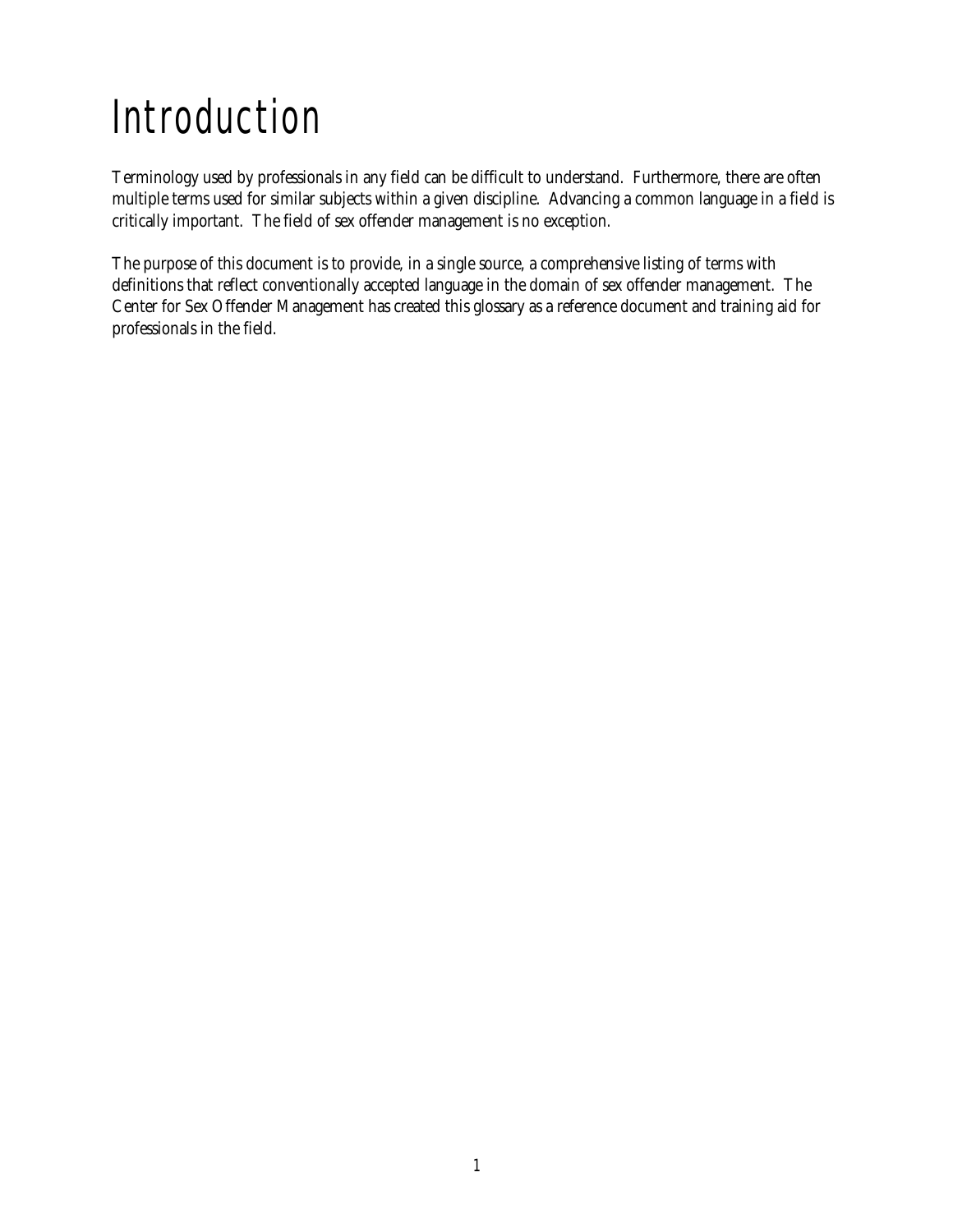# Glossary of Terms Used in the Management and Treatment of Sexual **Offenders**

**Abstinence:** The decision to refrain from taking part in a self-prohibited behavior. For sex offenders, abstinence is marked by refraining from engaging in behaviors that are associated with their offense patterns and not dwelling on deviant fantasies and thoughts.

**Abstinence Violation Effect (AVE):** A term used to describe high risk factors and a variety of changes in beliefs and behaviors that can result from engaging in lapses. Among the components of the AVE are: a sense that treatment was a failure; a belief that the lapse is a result of being weak-willed and unable to create personal change; a failure to anticipate that lapses will occur; and recalling only the positive aspects of the abusive behavior (also referred to as the Problem of Immediate Gratification). When sex offenders are not prepared to cope with the AVE, the likelihood of relapse increases. The AVE is experienced most strongly when clients believe that lapses should never occur.

**Abel Assessment for Sexual Interest:** A psychological test giving an objective measurement of deviant sexual interests. This is a computer driven test that gives the operator an objective reaction time measure of deviant sexual interests. Offenders who participate in an Abel Assessment complete a 30-minute computerized test showing 160 slides of clothed adults, teens, and children. Objective reaction time measuring 22 sexual areas are compared using "z scores" and self report. A 60-minute paper and pencil questionnaire is coupled with the computerized test to provide extensive details of the offender's history of interest, degree of control, accusations, and other information. The Abel test assesses most dangerous clients, least dangerous clients, and clients most likely to commit a sex crime.

**Access to the Community:** Refers to a sex offenders' ability to leave the physical confines of a residential program (with or without permission) and enter the community for any purpose and under any level of supervision or under no supervision.

**Access to Potential Victims:** Any time a sex offender is alone with a potential victim the sex offender is considered to have access to a potential victim, and the potential victim is considered at risk.

**Actuarial Risk Assessment:** A risk assessment based upon risk factors which have been researched and demonstrated to be statistically significant in the prediction of re-offense or dangerousness.

**Adaptive Coping Response (ACR):** A change in thoughts, feelings, and/or behaviors that helps sex offenders deal with risk factors and reduces the risk of lapse. Adaptive coping responses help sex offenders avoid re-offending (relapse), and may be general in nature (e.g., talking with a friend who is upset, hurt, or angry) or specific to certain situations (e.g., avoiding children or refraining from masturbation to deviant fantasies).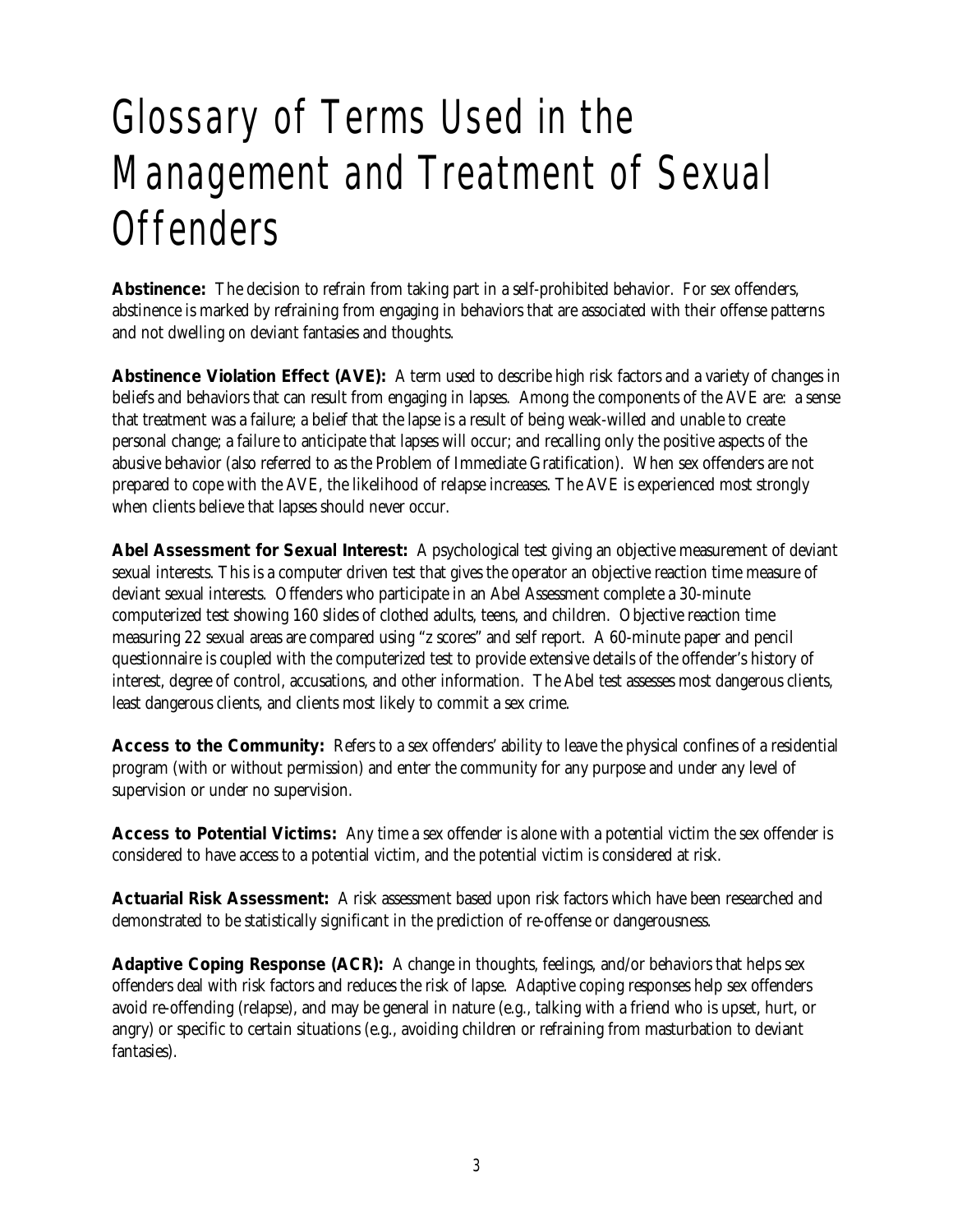General coping responses improve the quality of life. These responses include: effectively managing stress and anger; improving skill and ability to relate with others; changing life in ways which do not support sexually abusive behavior; learning to relax; and increasing knowledge, skills and ability to solve problems.

Specific coping responses deal with lapses and identified risk factors. These include: avoiding triggers to behavior (stimulus control); avoiding high risk factors; escaping from risk factors; developing specific coping methods for a particular problem and using them when the problem occurs; changing the way one thinks; learning ways to reduce the impact of the AVE; developing lapse contracts; setting positive approach goals; and using other methods of dealing with problems when they arise.

**Adjudication:** The process of rendering a judicial decision as to whether the facts alleged in a petition or other pleading are true; an adjudicatory hearing is that court proceeding in which it is determined whether the allegations of the petition are supported by legally-admissible evidence.

**Admission Criteria:** The specific characteristics and level of risk which can be treated and managed safely and effectively in a treatment program.

**Adolescent/Juvenile Sexual Abuser:** A person, legally or legislatively defined by the criminal or juvenile code of each state, with a history of sexually abusing other persons.

**Aftercare:** The portion of treatment that occurs after formal termination or graduation from the primary treatment program. Aftercare is provided either by the primary treatment provider or by community resources that are overseen and/or contracted by the primary treatment provider.

**Aftercare Plan:** The plan created by the primary treatment staff, family, other support systems, and the sex offender which includes the development of daily living skills, a focus on community reintegration while residing in a less structured/restrictive environment, a relapse prevention component, an emphasis on healthy living and competency building, and an identified system of positive support.

**Aggravating Circumstances:** Conditions that intensify the seriousness of the sex offense. Conditions may include age and gender of the victim, reduced physical and/or mental capacity of the victim, the level of cruelty used to perpetrate the offense, the presence of a weapon during the commission of the offense, denial of responsibility, multiple victims, degree of planning before the offense, history of related conduct on the part of the offender, and/or the use of a position of status or trust to perpetrate the offense.

**Alford Plea:** An Alford Plea allows the offender to admit that there is enough evidence to convict him or her at trial without admitting to the offense of record. This type of plea often precludes treatment since it is difficult to treat someone who has not admitted responsibility for the offense.

**Anaphrodisiac:** A drug or medicine that reduces sexual desire.

**Androgen:** A steroid hormone producing masculine sex characteristics and having an influence on body and bone growth and on the sex drive.

**Anti-androgen:** A substance that blocks the production of male hormones.

**Aphrodisiac:** Anything that stimulates sexual desire or arousal.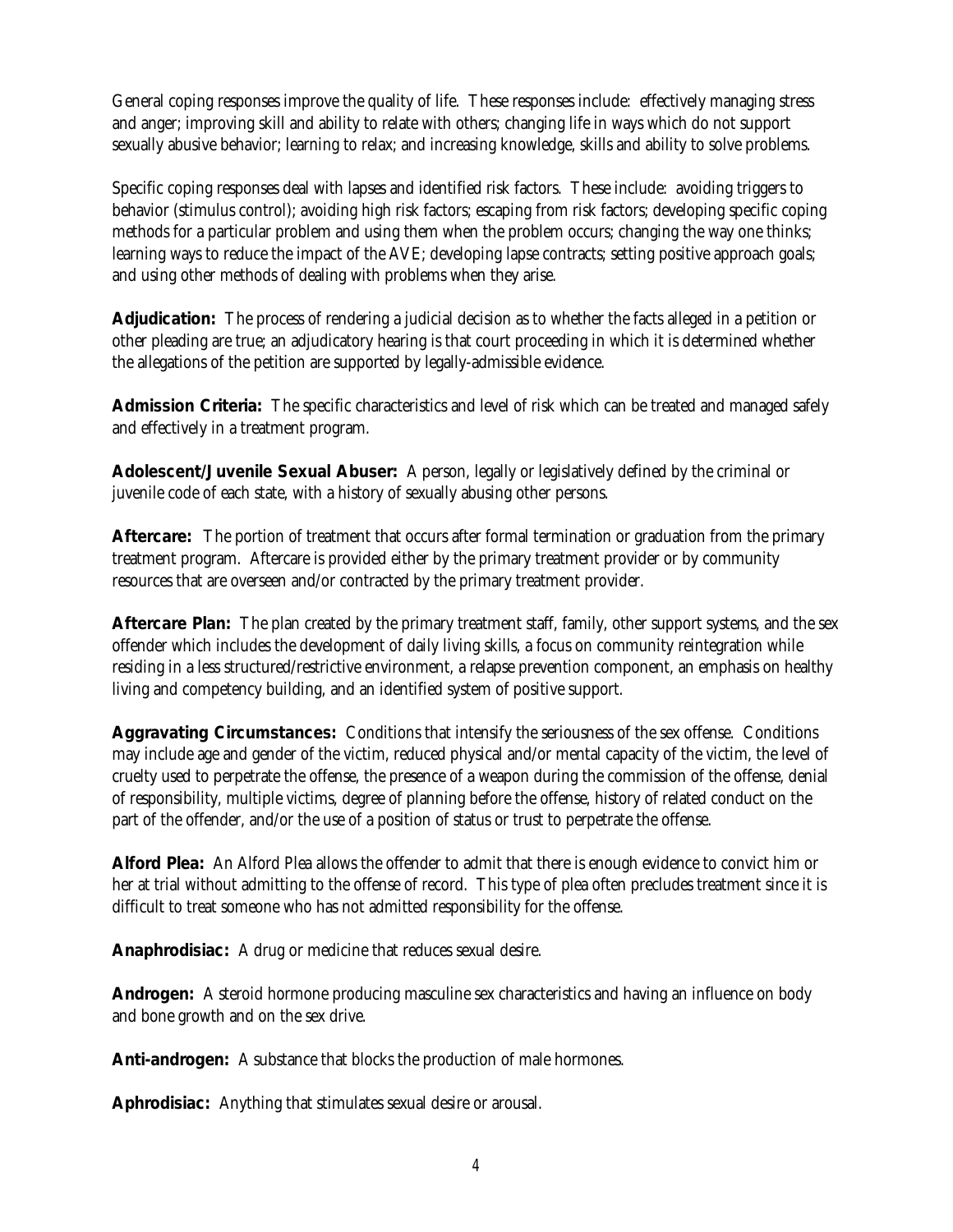**Assault Cycle:** The sex offenders' pattern of abusing that includes triggers, feelings, behaviors, cognitive distortions, planning, etc. Methods of addressing the assault cycle may include charting, the use of a psycho educational curriculum, individual teaching/therapy, etc.

**Assessment:** See Phases of Assessment.

**Autoerotic:** Self-stimulation; frequently equated with masturbation.

**Aversive Conditioning:** A behavioral technique designed to reduce deviant sexual arousal by exposing the client to a stimulus which arouses him/her and then introducing an unpleasant smell or physical sensation.

**Boredom Tapes:** A behavioral technique wherein the client masturbates alone while talking into a tape recorder about the sexual fantasies he is using to achieve sexual arousal.

**Castration:** Removal of sex glands—the testicles in men and the ovaries in women. Chemical castration refers to the use of medications to inhibit the production of hormones in the sex glands.

**Chaperone:** This is a person who has been approved by a supervising officer to supervise contact between a person at risk (generally a minor or developmentally disabled person) and an offender.

**Child Pornography:** Any audio, visual, or written material that depicts children engaging in sexual activities or behaviors, or images that emphasize genitalia and suggest sexual interest or availability.

**Civil Commitment:** The confinement and treatment of sex offenders who are especially likely to reoffend in sexually violent ways following the completion of their prison sentence. Commitment is court ordered and indeterminate.

**Clarification:** This procedure requires the sex offender to write a letter to the victim, in an effort to relieve the victim of any responsibility for the sexual abuse and clarify what occurred in language the victim can understand. Clarification is permitted only after the offender and victim have adequately demonstrated progress in their respective therapy programs. This is a supervised process by the offender and victim's treatment provider and sometimes the supervision officer. This procedure is a pre-requisite for re-unification to occur. In cases where the victim is not in therapy, the offender may still write a letter and the letter is kept in the offender's treatment file. This process varies, but usually requires the offender to accomplish the following tasks:

- ß Verbalize full responsibility for his sexual deviancy and for making the victim endure the abuse;
- ß State why he chose the victim and how he misused those qualities to abuse him/her;
- ß Acknowledge "grooming" behavior which;
	- **K** Affected family relationships;
	- **ISOlated the victim;**
	- Created confusion or guilt for the victim;
	- Manipulated the victim into compliance; and
	- Convinced the victim to keep the abuse secret.
- ß Support the victim's decision to report abuse and take responsibility for making the victim endure the legal process;
- ß Acknowledge deviancy as a life-long process and describe what the offender is doing to manage it; and
- ß Make no request for forgiveness and ask no questions of the victim.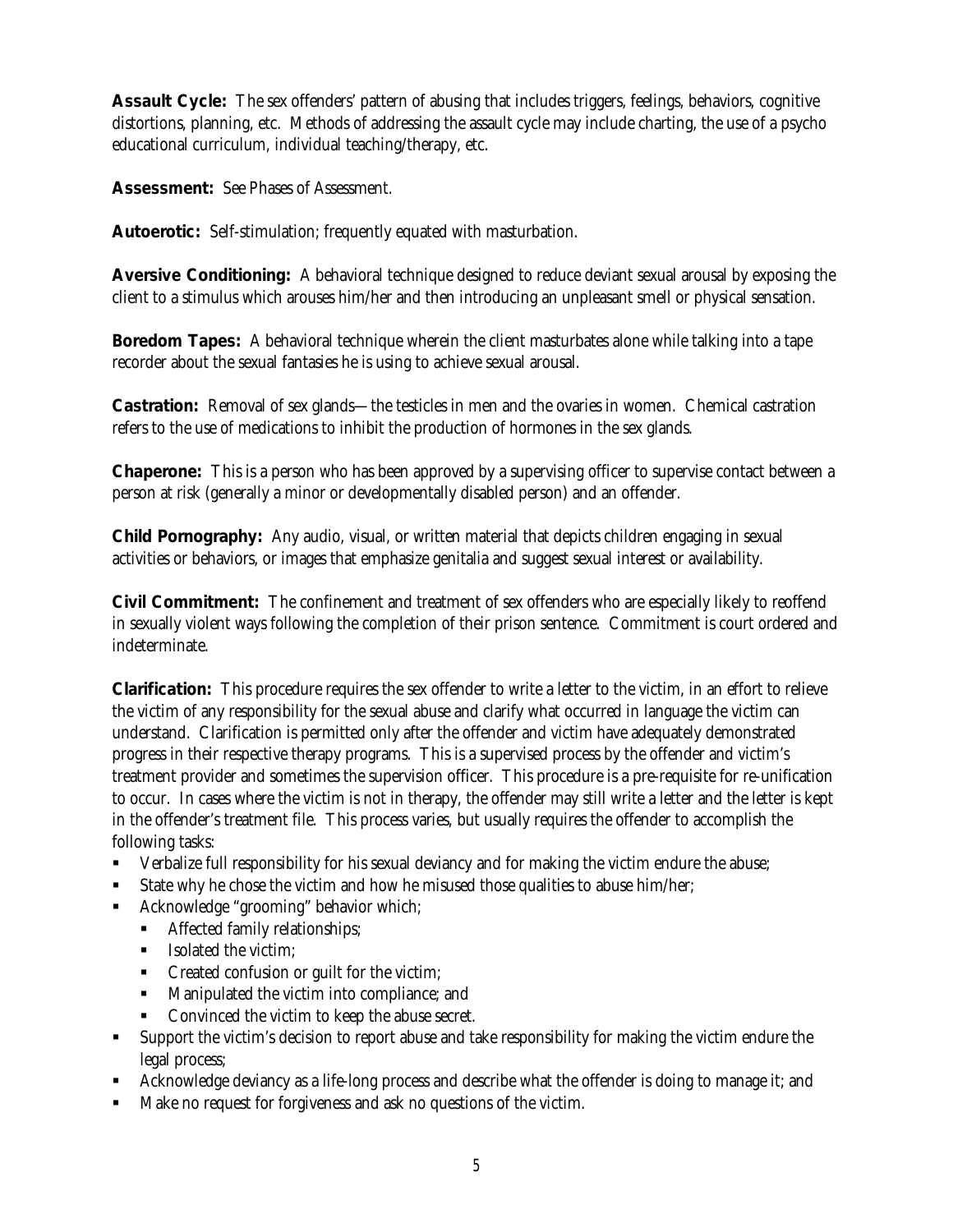**Clinical Polygraph:** A diagnostic instrument and procedure designed to assist in the treatment and supervision of sex offenders by detecting deception or verifying truth of statements by persons under supervision or treatment. The polygraph can assess reports relating to behavior. The three types of polygraph examinations that are typically administered to sex offenders are:

- ß Sexual History Disclosure Test: Refers to verification of completeness of the offender's disclosure of his/her entire sexual history, generally through the completion of a comprehensive sexual history questionnaire.
- ß Instant Offense Disclosure Test: Refers to testing the accuracy of the offender's report of his/her behavior in a particular sex offense, usually the most recent offense related to his/her being criminally charged.
- ß Maintenance/Monitoring Test: Refers to testing the verification of the offender's report of compliance with supervision rules and restrictions.

**Clinical Support:** Clinical support refers to participants in an aftercare group or receipt of individual therapeutic support.

**Cognition:** Refers to the mental processes such as thinking, visualizing, and memory functions that are created over time based on experience, value development and education.

**Cognitive Distortion (CD):** A thinking error or irrational thought that sex offenders use to justify their behavior or to allow themselves to experience abusive emotions without attempting to change them. Cognitive distortions are ways sex offenders go about making excuses for justifying and minimizing their sexually abusive behavior. In essence, these are self-generated excuses for taking part in one's relapse patterns. These thoughts distort reality.

**Cognitive Restructuring:** A treatment technique wherein the client is made aware of distorted thinking styles and attitudes that support sexual offending and/or other problem behaviors and is encouraged to change those cognitions through confrontation and rebuttal.

**Coitus:** Sexual intercourse between a male and female, in which the male penis is inserted into the female vagina.

**Collaboration:** A mutually beneficial and well-defined relationship entered into by two or more organizations to achieve common goals. This type of relationship developed between supervising officers, treatment providers, polygraph examiners, victim advocates, prosecution and the defense bar has been credited with the success of effective sex offender management. This type of relationship includes a commitment to:

- Mutual relationships and goals;
- ß A jointly developed structure and shared responsibility;
- ß Mutual authority and accountability; and
- **Sharing of resources and rewards.**

**Collateral Contacts:** The sharing and use of information regarding a sex offender among law enforcement, probation/parole officers, treatment providers, employers, family members, and friends of the offender to enhance the effectiveness and quality of community supervision.

**Community Justice:** A proactive systems approach which emphasizes community partnerships and crime prevention. Principles of Community Justice include: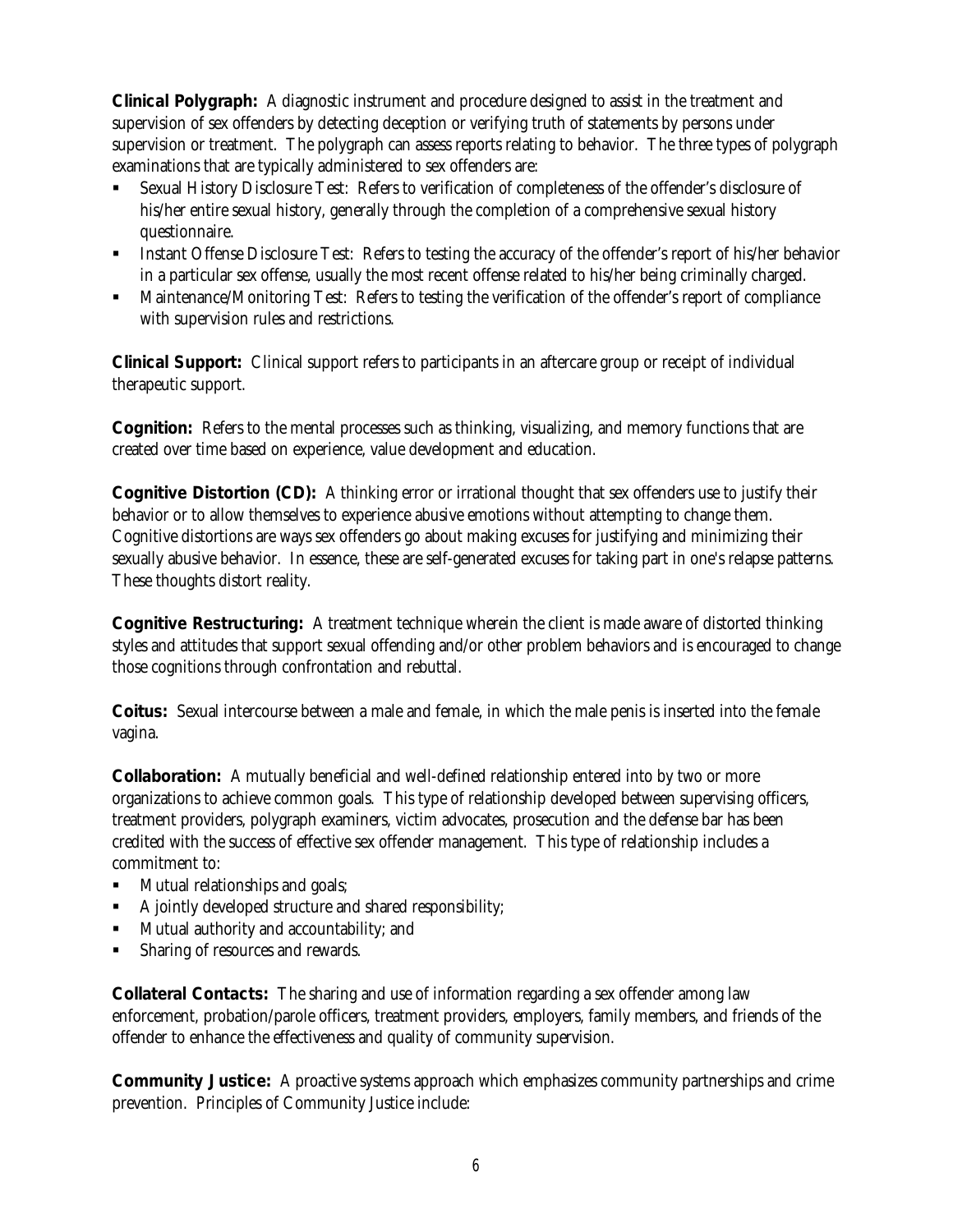- The community (including individual victims and offenders) is the ultimate customer, as well as a partner, of the justice system;
- ß Partnerships for action, among justice components and citizens, strive from community safety and well being;
- ß The community is the preferred source of problem solving as its citizens work to prevent victimization, provide conflict resolution, and maintain peace; and
- ß Crime is confronted by addressing social disorder, criminal activities and behavior, and by holding offenders accountable to victims and the community.

**Community Notification Laws:** Laws which allow or mandate that law enforcement, criminal justice, or corrections agencies give citizens access to relevant information about certain convicted sex offenders living in their communities (see Megan's Law).

**Community Supervision:** Day to day casework by a supervision officer that centers around the officer's monitoring of the offender's compliance to conditions of supervision, as well as the offender's relationship and/or status with his/her family, employers, friends and treatment provider. From these sources, the officer obtains information about the sex offender's compliance with conditions of community supervision, participation in treatment and risk of reoffense, and assists the offender in behavior modification and restoration to the victim and community. Types of community supervision include:

- ß *Bond supervision (also called "Pre-Trial Supervision"):* Supervision of an accused person who has been taken into custody and is allowed to be free with conditions of release before and during formal trial proceedings.
- ß *Parole supervision:* The monitoring of parolees' compliance with the conditions of his/her parole.
- ß *Probation supervision:* The monitoring of the probationers compliance with the conditions of probation (community supervision) and providing of services to offenders to promote law abiding behavior.

General goals of community supervision include (American Probation and Parole Association, 1995):

- ß Protection of the community and enhancement of public safety through supervision of offenders and enforcement of the conditions of community supervision;
- **•** Provision of opportunities to offenders which can assist them in becoming and remaining law-abiding citizens; and
- ß Provision of accurate and relevant information to the courts to improve the ability to arrive at rational sentencing decisions.

**Conditions of Community Supervision:** Requirements prescribed by the court as part of the sentence to assist the offender to lead a law-abiding life. Failure to observe these rules may lead to a revocation of community supervision, or graduated sanctions by the court. Examples of special conditions of community supervision for sex offenders are noted below:

- ß Enter, actively participate, and successfully complete a court recognized sex offender treatment program as directed by your supervising officer, within 30 days of the date of this order;
- ß No contact with the victim (or victim's family) without written permission from your supervising officer;
- ß Pay for victim counseling costs as directed by the supervising officer;
- **Submit at your expense to polygraph and plethysmograph testing as directed by your supervising officer;** and
- ß Do not possess any sexually explicit materials.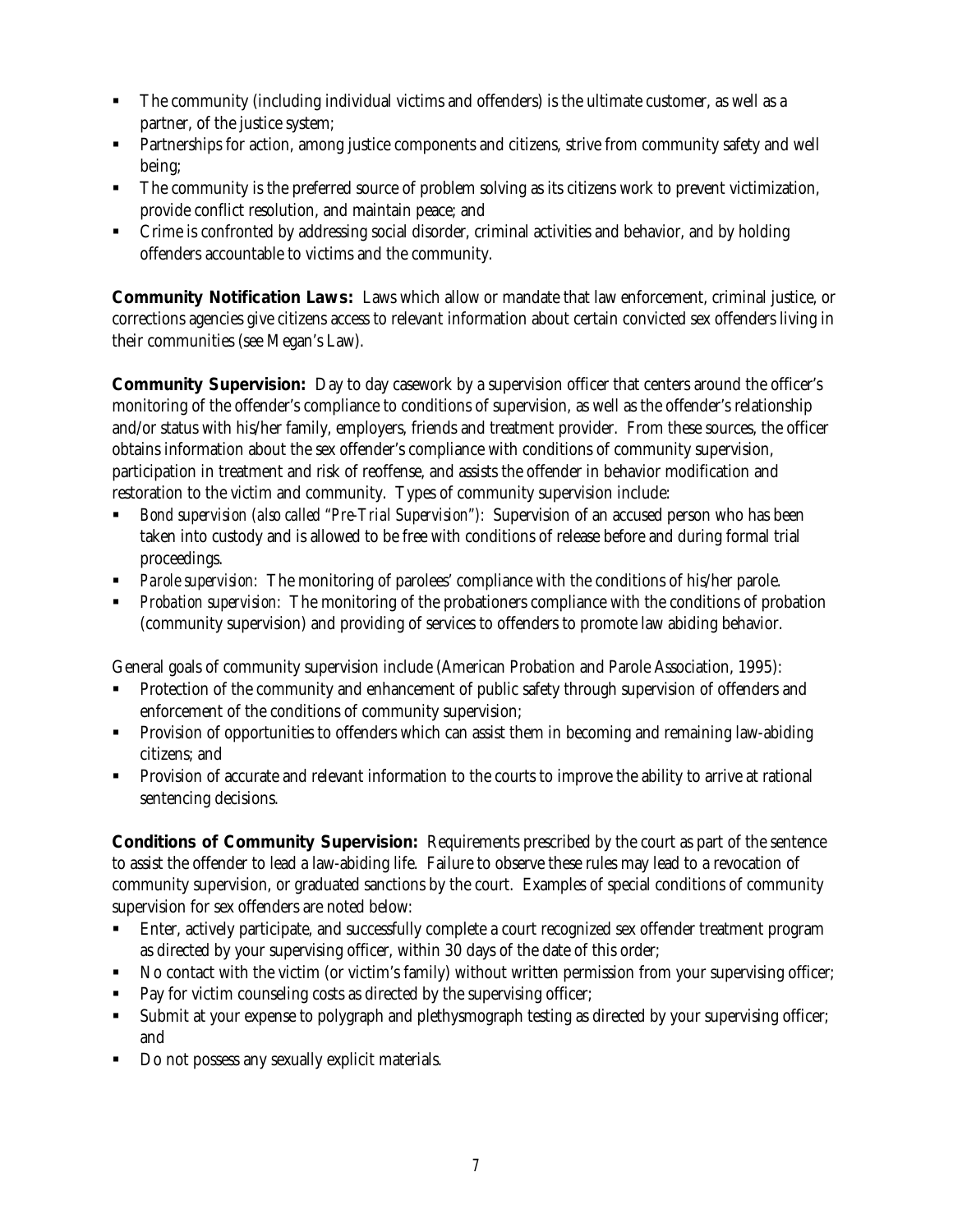**Contact:** As a special condition of supervision or as a treatment rule, a sex offender is typically prohibited from contact with his/her victim or potential victims. Contact has several meanings noted below:

- ß Actual physical touching;
- **SASSOCIATION ASSOCIATION** Association or relationship with a minor, such as writing a such as writing and  $\alpha$  as writing letters, sending messages, buying presents, etc.; or
- ß Communication in any form is contact (including contact through a third party). This includes verbal communication, such as talking, and/or written communication such as letters or electronic mail. This also includes non-verbal communication, such as body language (waving, gesturing) and facial expressions, such as winking.

**Contact with Prior Victims or Perpetrators:** This includes written, verbal or physical interaction, and third party contact with any person whom a sex offender sexually abused or who committed a sexual offense against the sex offender.

**Containment Approach:** A model approach for the management of adult sex offenders (English, et al., 1996). This is conceptualized as having five parts:

- 1. A philosophy that values public safety, victim protection, and reparation for victims as the paramount objectives of sex offender management;
- 2. Implementation strategies that rely on agency coordination, multi-disciplinary partnerships, and job specialization;
- 3. A containment approach that seeks to hold sex offenders accountable through the combined use of both the offenders' internal controls and external criminal justice control measures, and the use of the polygraph to monitor internal controls and compliance with external controls;
- 4. Development and implementation of informed public policies to create and support consistent practices; and
- 5. Quality control mechanisms, including program monitoring and evaluation, that ensure prescribed policies and practices are delivered as planned.

**Conviction:** The judgment of a court, based on the verdict of guilty, the verdict of a judicial officer, or the guilty plea of the defendant that the defendant is guilty of the offense.

**Copulation:** Sexual intercourse; coitus.

**Covert Sensitization:** A behavioral technique in which a deviant fantasy is paired with an unpleasant one.

**Crossover:** A sexual behavior pattern which reveals that a sex offender is aroused or acting out to sexual interests in addition to the offenses of record or conviction.

**Cruising:** The active seeking out of a victim for purposes of engaging in deviant sexual activity.

**Culpability:** While the term guilty implies responsibility for a crime or at the least, grave error or misdoing, culpability implies a lower threshold of guilt. Culpability connotes malfeasance or errors of ignorance, omission, or negligence. Criminal justice practitioners and treatment providers use an assessment that includes a detailed examination of abusive behavior and criminal histories to determine culpability in sex offenses.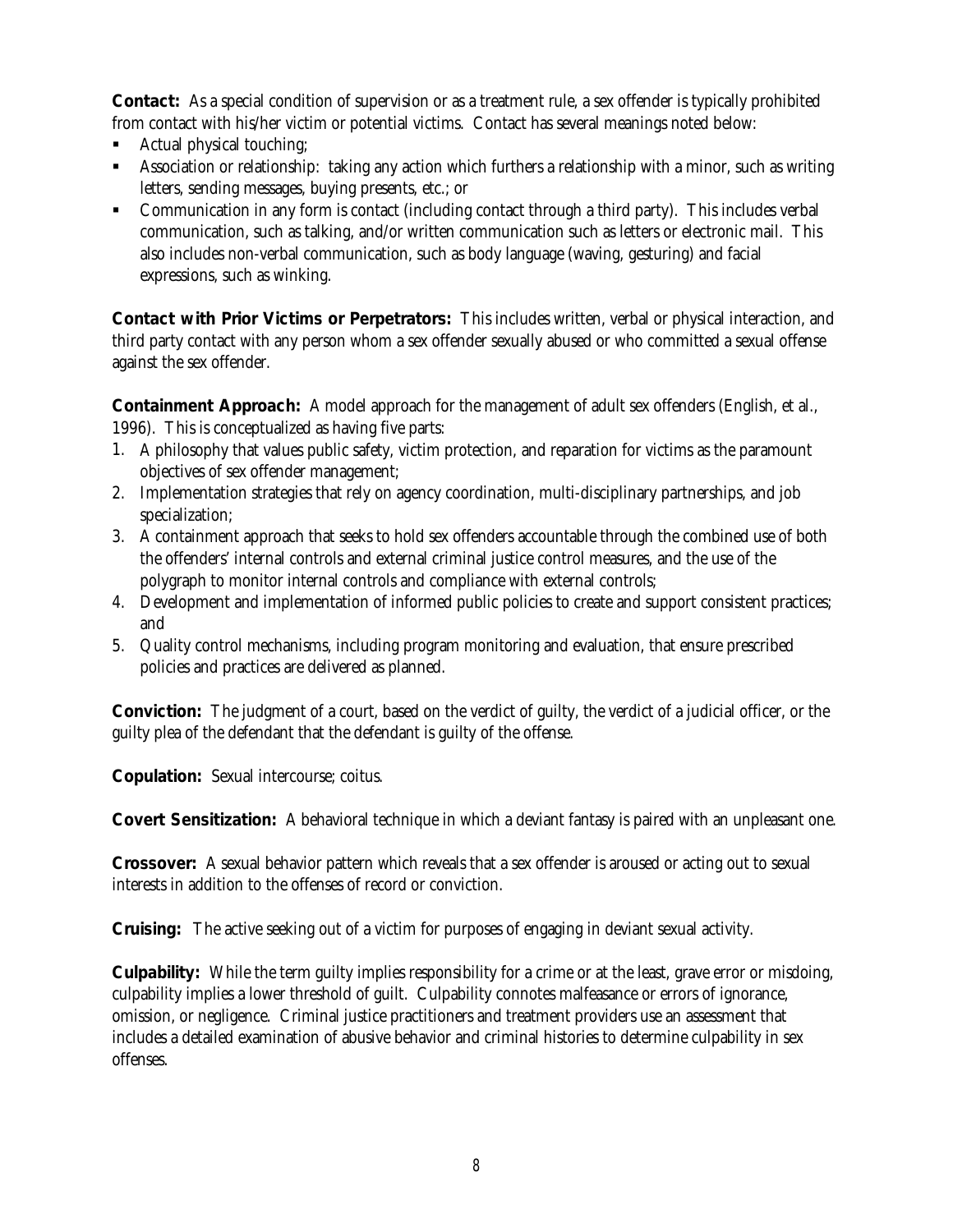**Denial:** A psychological defense mechanism in which the offender may act shocked or indignant over the allegations of sexual abuse. Seven types of denial have been identified (Freeman-Longo and Blanchard, 1998):

- 1. *Denial of facts*: The offender may claim that the victim is lying or remembering incorrectly;
- 2. *Denial of awareness*: The offender may claim that s/he experienced a blackout caused by alcohol or drugs and cannot remember;
- 3. *Denial of impact*: Refers to the minimization of harm to the victim;
- 4. *Denial of responsibility*: The offender may blame the victim or a medical condition in order to reduce or avoid accepting responsibility;
- 5. *Denial of grooming*: The offender may claim that he did not plan for the offense to occur;
- 6. *Denial of sexual intent*: The offender may claim that s/he was attempting to educate the victim about his/her body, or that the victim bumped into the offender. In this type of denial, the offender tries to make the offense appear non-sexual; and
- 7. *Denial of denial*: The offender appears to be disgusted by what has occurred in hopes others would believe s/he was not capable of committing such a crime.

**Detumescence:** The process of a fully or partially erect penis losing erection and becoming flaccid resulting from drainage of blood from the erectile tissue in the penis. This usually occurs because the man is no longer aroused by the erotic stimulus that previously caused the man's penis to become erect.

**Deviant Arousal:** The sexual arousal to paraphilic behaviors. Deviant arousal is a sex offender's pattern of being sexually aroused to deviant sexual themes. Not all sex offenders have deviant arousal patterns. The most common method of assessing deviant arousal is through phallometric assessment conducted by a trained and qualified sexual abuse treatment specialist.

**Disinhibitors:** Internal or external motivators (stimuli) which decrease reservations or prohibitions against engaging in sexual activities. An example of an internal disinhibitor is a cognitive distortion (e.g., "that 8 year old is coming on to me," or "she said no, but she really wants to have sex with me"). Alcohol and drug use are examples of external disinhibitors.

**Disposition:** A final settlement of criminal charges.

**Drug Testing:** A chemical analysis of one or more body substances to determine the presence or absence of drugs or drug metabolites.

**DSM-IV/ICD-IO:** The DSM-IV is an abbreviation for the Diagnostic and Statistical Manual of Mental Disorders, Fourth Edition and the ICD-10 is an abbreviation for the International Classification of Diseases, Tenth Edition. These are compendia of diagnoses and their definitions that are utilized universally in psychiatry and related professions.

**Egosyntonic:** Congruent with an individual's self image or values.

**Egodystonic:** Disruptive to an individual's self-image or values.

**Electronic Monitoring:** An automated method of determining compliance with community supervision restrictions through the use of electronic devices. There are three main types of electronic monitoring utilizing different technologies (Crowe, 1998):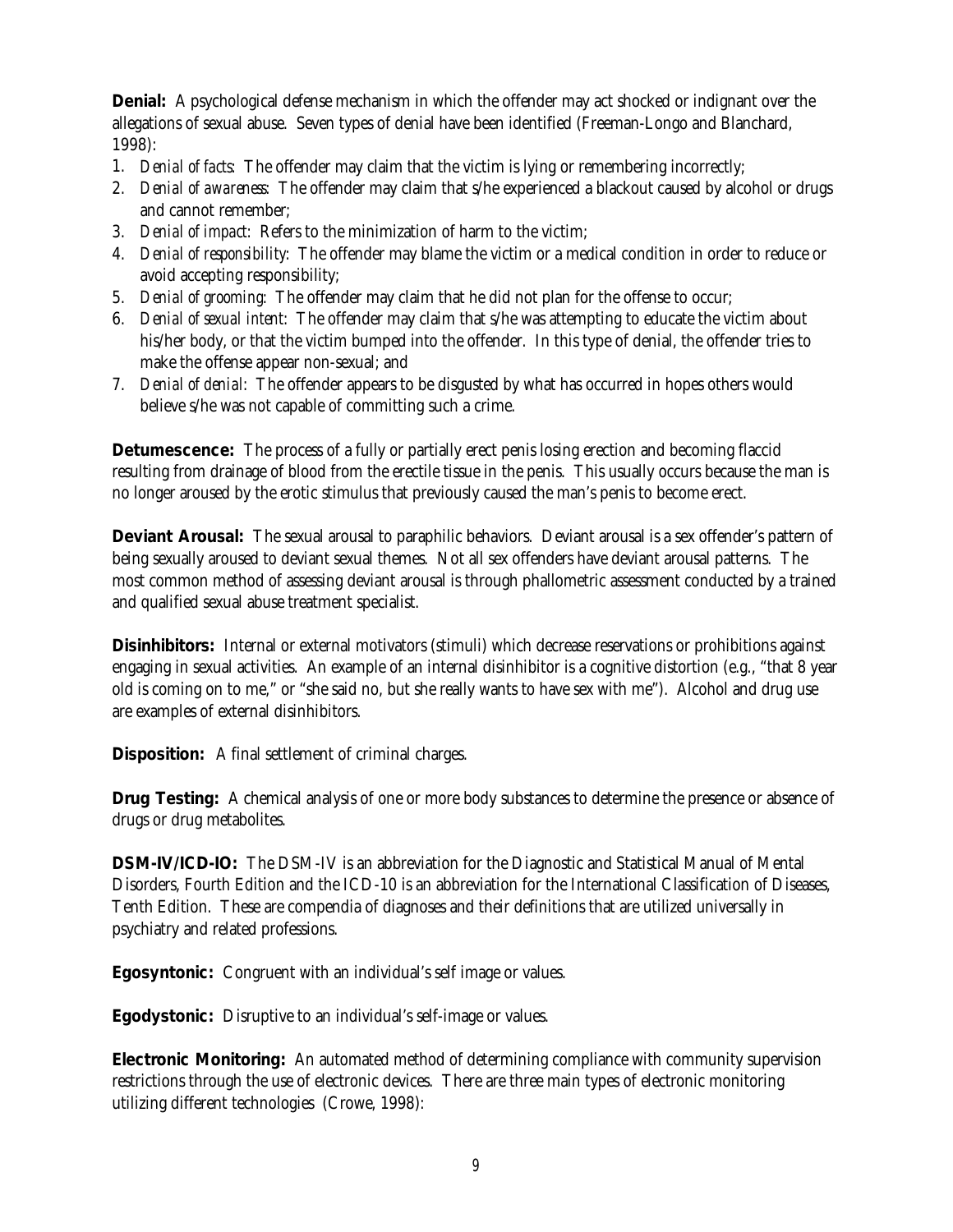- 1. *Continuous Signaling Technology:* The offender wears a transmitting device that emits a continuous coded radio signal. A receiver-dialer is located in the offender's home and is attached to the telephone. The receiver detects the transmitter's signals and conveys a message via telephone report to the central computer when it either stops receiving the message or the signal resumes again.
- 2. *Programmed Contact Technology:* This form of monitoring uses a computer to generate either random or scheduled telephone calls to offenders during the hours the offender should be at his/her residence. The offender must answer the phone, and verify his/her presence at home by either having the offender transmit a special beeping code from a special watch attached to the offender's wrist, or through the use of voice or visual verification technology.
- 3. *Global Positioning Technology (GPS):* This technology is presently under development and is being used on a limited basis. The technology can monitor an offender's whereabouts at any time and place. A computer is programmed with the places offenders should be at specific times and any areas that are off limits to the offender (e.g., playgrounds and parks). The offender wears a transmitting device that sends signals through a satellite to a computer, indicating the offender's whereabouts.

**Empathy:** A capacity for participating in the feelings and ideas of another.

**Evaluation:** The application of criteria and the forming of judgments; an examination of psychological, behavioral, and/or social information and documentation produced by an assessment (sex offender assessments precede sex offender evaluations). The purpose of an evaluation is to formulate an opinion regarding a sex offender's amenability to treatment, risk/dangerousness, and other factors in order to facilitate case management.

**Exclusion Criteria:** The specific offender characteristics and level of risk which cannot be treated and managed safely and effectively in a treatment program.

**External, Supervisory Dimension (ESD):** The dimension of relapse prevention that enhances the ability of probation/parole officers and significant others (e.g., employer, family members, and friends) to monitor a sex offender's offense precursors.

**False Remorse:** An insincere attempt by the offender to show s/he feels sorry for the abuse s/he has committed. The false remorse is usually self-pity or self-disgust.

**False Resolve:** An insincere effort on the part of an offender to make promises to him/her self never to abuse again.

**Family Reconciliation:** The therapeutic process that ends with a resolution of problems and conflict areas that prevent a family from having a healthy, non-abusive relationship. Family reconciliation must take place before family reunification can occur. Reconciliation may take place without reunification, although reunification should not occur without reconciliation.

**Family Reunification:** This is the joining again of the family unit as part of a sex offender's treatment plan. It is a step-by-step process with achievable goals and objectives.

**Gender Role:** The pattern of behaviors and attitudes considered appropriate for a male or a female in a given culture.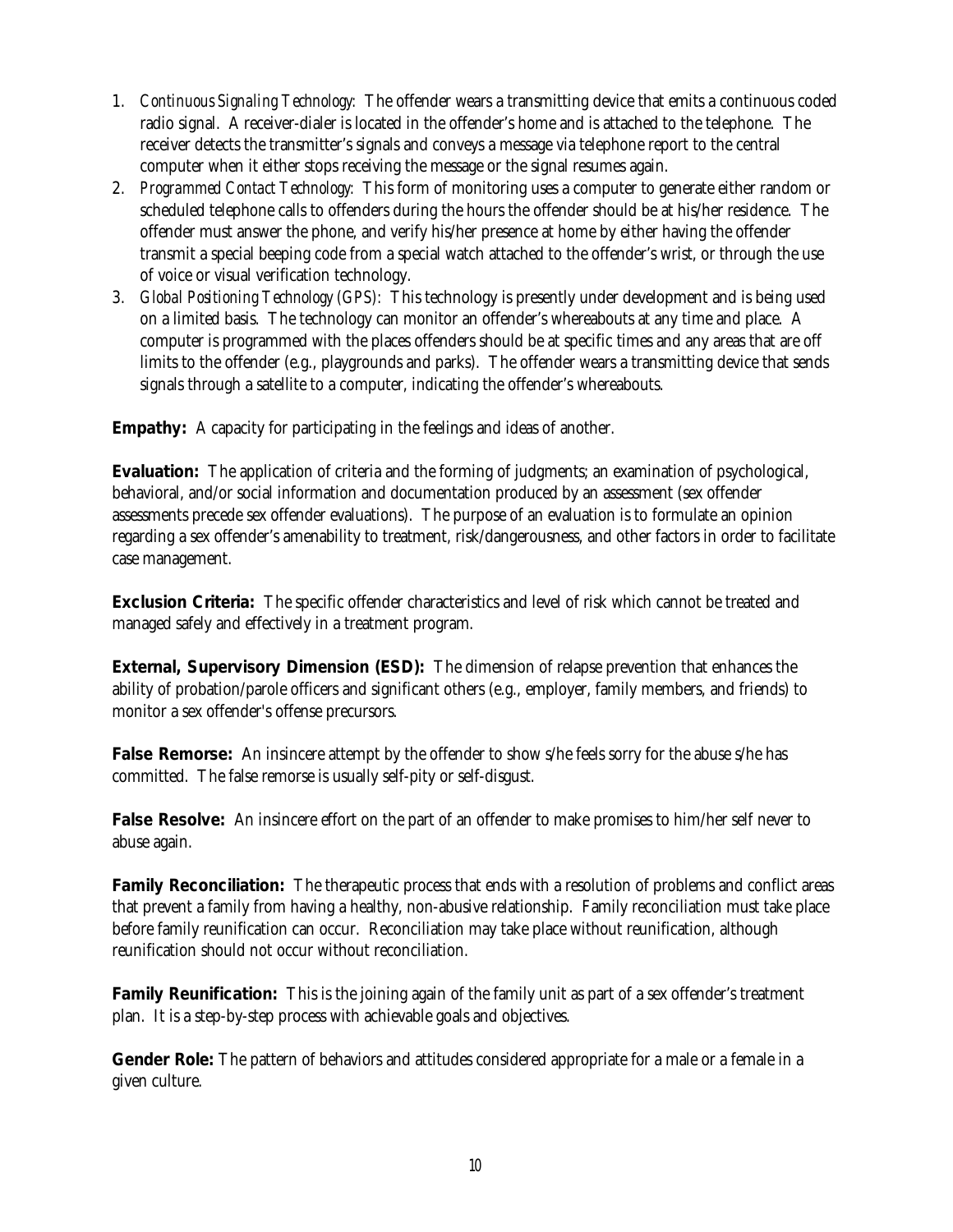**Graduation or Discharge Readiness:** Documented evidence of a sex offender's accomplishment of treatment goals outlined in an individual treatment plan. Sex offender progress that leads to graduation or discharge readiness may include, but is not limited to:

- A decrease in the offender's risk/dangerousness to the community;
- **Aftercare planning;**
- A community reintegration plan;
- The ability to recognize and alter thinking errors and to intervene in the assault cycle;
- The ability to develop and use relapse prevention plans;
- Knowledge of healthy sexuality and safe sex practices;
- **Improved social skills;**
- **•** Vocational and recreational planning; and
- A commitment to attend aftercare support groups.

**Grooming:** The process of manipulation often utilized by child molesters, intended to reduce a victim's or potential victim's resistance to sexual abuse. Typical grooming activities include gaining the child victim's trust or gradually escalating boundary violations of the child's body in order to desensitize the victim to further abuse.

**High Risk Factors (HRF):** A set of internal motivations or external situations/events that threaten a sex offender's sense of self-control and increase the risk of having a lapse or relapse. High risk factors usually follow seemingly unimportant decisions (SUDs).

**Homogeneous:** Similar in significant characteristics that relate to treatment and living needs (e.g., age, cognitive ability, type of sexual offending behavior, mental health diagnosis, etc.).

**Incest:** Sexual relations between close relatives, such as father and daughter, mother and son, sister and brother. This also includes other relatives, step children, and children of common-law marriages.

**Index Offense:** The most recent offense known to authorities.

**Individual Treatment Plan:** A document outlining the essential treatment issues which must be addressed by the sex offender. Treatment plans often consist of core problem areas to be addressed in treatment such as cognitive restructuring, emotional development, social and interpersonal skills enhancement, lowering of deviant sexual arousal, anger management, empathy development, understanding of the sexual abuse cycle, and the formulation and implementation of a relapse prevention plan. These plans include the:

- Problem to be addressed;
- **•** Proposed treatment;
- **Treatment goal;**
- ß Responsible staff; and
- Time frame to meet goals.

**Internal, Self-Management Dimension (ISD):** The aspect of relapse prevention that allows a sex offender to recognize and control offense precursors.

**Intake Procedure:** The process of admission/reception into a treatment program.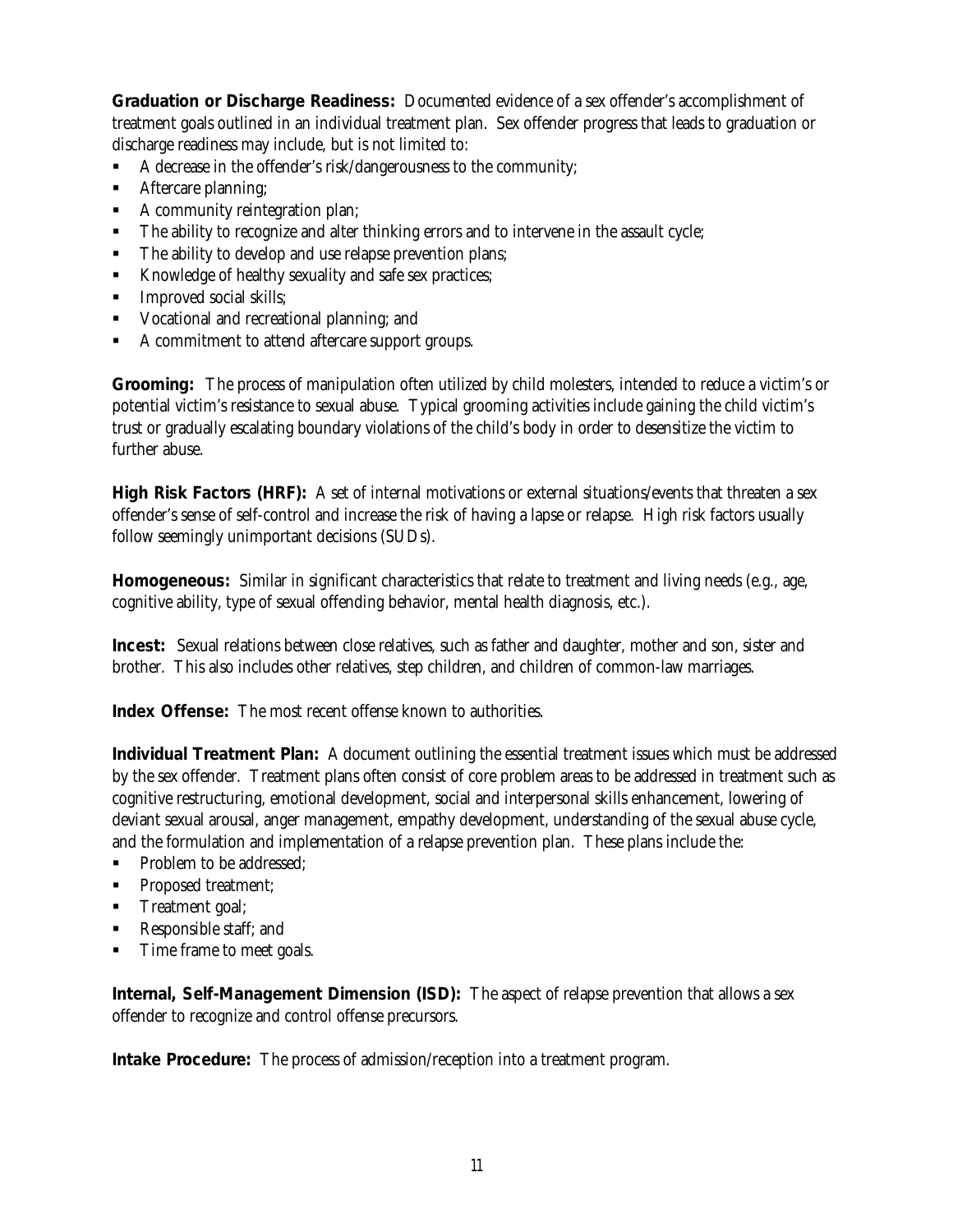**Intrusive:** The degree to which a treatment technique invades the usual physical and/or psychological privacy and/or functioning of a sex offender in order to address specific components of sexually aggressive behavior. Because sex offender treatment is usually involuntary/mandatory, all abuse specific treatment may be considered intrusive and may require informed consent. The use of phallometric measurement, pharmacological agents, and treatment modalities involving physical contact are generally deemed to be the most intrusive treatment methods. Treatment providers who use the most intrusive treatment methods should consider requiring a separate statement of informed consent for each method. Audio recording of masturbation satiation exercises and verbal confrontations that violate normal body space boundaries are examples of intrusive treatment techniques. Abusive techniques such as shaming, verbal abuse, and name calling are not commonly used or accepted intrusive treatment techniques.

Intrusive is also used in sex offender management to describe the degree of intrusiveness or violation of the victim by the sex offender. This is often categorized along a continuum from relatively low intrusiveness offenses, such as obscene phone calling or exhibitionism, to high intrusiveness offenses, such as forced intercourse with a minor by a parent.

**Jacob Wetterling Crimes Against Children and Sexually Violent Offender Registration Act:** Enacted in 1994, this federal mandate requires states to establish stringent registration programs for sex offenders—including lifelong registration for offenders classified as "sexual predators" by September 1997 (see Sex Offender Registration).

**Justification:** A psychological defense mechanism by an offender in which s/he attempts to use reasoning to explain offending behavior.

**Lapse:** An emotion, fantasy, thought, or behavior that is part of a sex offender's cycle and relapse pattern. Lapses are not sex offenses. They are precursors or risk factors for sex offenses. Lapses are not failures and are often considered as valuable learning experiences.

**Lapse Contract:** A contract signed by the sex offender, his/her therapist, and/or probation/parole officer that describes the extent to which the sex offender is permitted to lapse. Effective lapse contracts include clauses that require sex offenders to delay engaging in the lapse, permit only one instance of the lapse, require that the sex offender immediately report the lapse to the therapist and/or the probation/parole officer, and receive some penalty for the lapse behavior (e.g., a curfew, a driving restriction, house arrest, etc.).

**Less Restrictive:** The result of changing the environment in which a sex offender lives by decreasing security offered by the physical structure (e.g., increased number of roommates), reducing the level/intensity of supervision, allowing greater access to unsupervised leisure time activities, and permitting community or family visits. A less restrictive environment is usually the result of significant treatment progress or compliance with the treatment program and environment.

**Level of Risk:** The degree of dangerousness a sex offender is believed to pose to potential victims or the community at large. The likelihood or potential for a sex offender to re-offend is determined by a professional who is trained or qualified to assess sex offender risk.

**Level of Service Inventory-Revised (LSI-R):** A risk assessment tool designed to assess re-offense risk and treatment needs among the general criminal population. This tool utilizes a 54 item scale scored "yes" or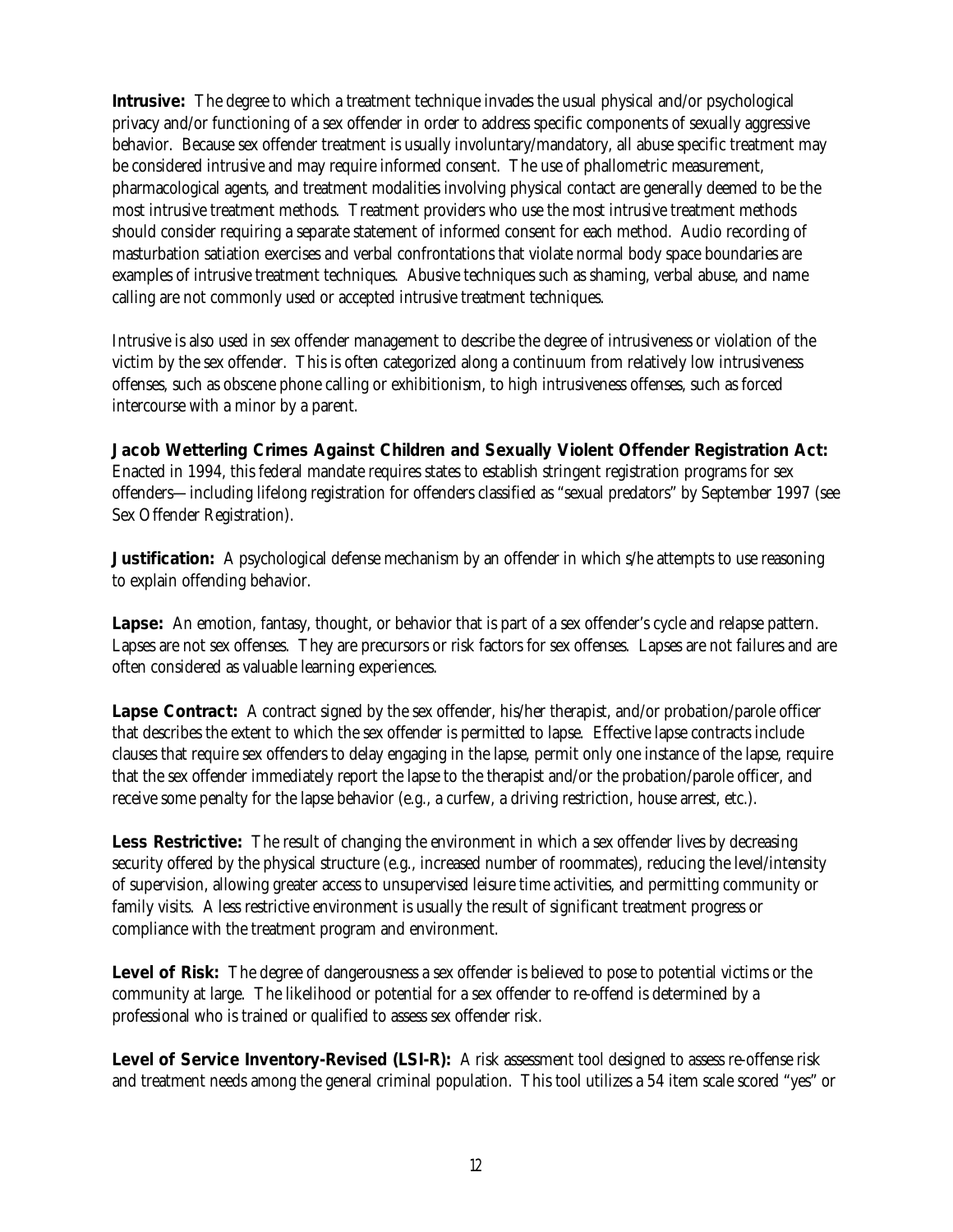"no" or a "0-3" rating by clinical staff or case managers (Andrews and Bonta, 1995). This instrument has not been validated for a sex offender population.

**Maladaptive Coping Response (MCR):** An apparent effort to deal with a risk factor or lapse that actually enables the sex offender to get closer to relapse (e.g., an angry rapist who decides to take a drive and picks up a female hitch-hiker, or a child molester who knows that he has a problem with alcohol and decides to have a drink because he is upset).

**Masochism:** A sexual deviation in which an individual derives sexual gratification from having pain, suffering and/or humiliation inflicted on him/her.

**Masturbation:** Self-stimulation of the genitals; autoeroticism.

**Megan's Law:** The first amendment to the Jacob Wetterling Crimes Against Children and Sexually Violent Offenders Act. This was passed in October 1996 and requires states to allow public access to information about sex offenders in the community. This federal mandate was named after Megan Kanka, a seven-year-old girl who was raped and murdered by a twice-convicted child molester in her New Jersey neighborhood (see Community Notification).

**Minimization:** An attempt by the offender to downplay the extent of abuse.

**Minnesota Sex Offender Screening Tool—Revised (MnSOST-R):** A risk assessment tool commonly used for screening adult sex offenders for civil commitment and community notification. This tool has 16 items scored by clinical staff or case managers using a weighted scoring key.

**Mitigating Circumstances:** Conditions that may modify the seriousness of a sex offense. Conditions may include the offender participating in the offense under coercion or duress; a lack of sufficient capacity on the part of the sex offender for judgment due to physical or mental impairment; or sincere remorse and a course of action undertaken to demonstrate restitution, responsibility, and culpability.

**Multi-Cultural Issues:** Any difference that exists between the language, customs, beliefs, and values among various racial, ethnic, or religious groups.

**Multi-Disciplinary Team:** A variety of professionals (e.g., psychologists, psychiatrists, clinical social workers, educators, medical personnel, recreational staff, paraprofessionals, criminal justice personnel, volunteers, and victim advocates) working together to evaluate, monitor, and treat sex offenders.

**Narcissism:** Excessive self-love; self-centeredness, beliefs that the individual is overly "special," often resulting in the individual's belief that rules, requirements and laws that apply to others should not apply to him/her. Also, sexual excitement through admiration of one's own body.

**Nolo Contendere:** A plea in criminal prosecution that, without admitting guilt, leads to conviction but does not prevent denying the truth of the charges in a collateral proceeding. A defendant may plead nolo contendere only with the consent of the court after the judge has obtained a factual basis. A plea of nolo contendere cannot be considered an admission of guilt in civil court proceedings.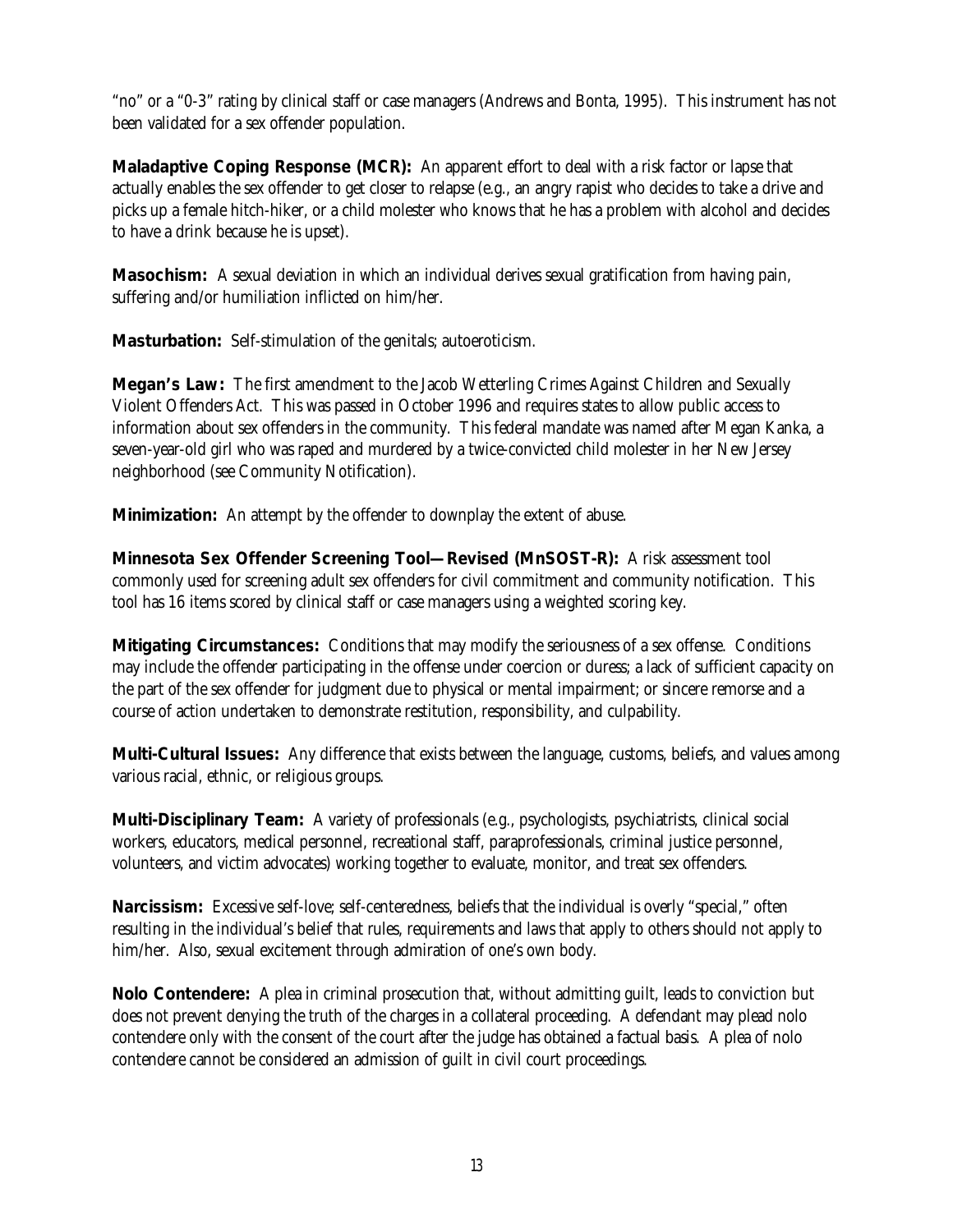**Obscene:** A legal finding that a specific depiction, typically sexually explicit, is so abhorrent to a community's standards of acceptability that it is an exception to the First Amendment's free speech protections and is therefore illegal to possess or distribute. Examples of obscene materials include depictions of children engaged in sexual behavior.

**Obsession:** A neurosis characterized by the persistent recurrence of some irrational thought or idea or by an attachment to or fixation on a particular individual or object.

**Orgasmic Reconditioning:** A behavioral technique designed to reduce inappropriate sexual arousal by having the client masturbate to deviant sexual fantasies until the moment of ejaculation, at which time the deviant sexual theme is switched to a more appropriate sexual fantasy.

**Outcome Data:** Data that demonstrates clear, relevant, and undisputed information regarding the effect of supervision and/or treatment on sex offender recidivism rates.

**Pam Lychner Act:** Passed in 1996, this federal amendment to the Jacob Wetterling Act requires the U.S. Department of Justice to establish a National Sex Offender Registry (NSOR) to facilitate state-to-state tracking of sex offenders and lifetime registration and 90-day address verification requirements on violent and habitual sex offenders. This act also requires the Federal Bureau of Investigations (FBI) to handle sex offender registration and notification in states unable to maintain "minimally sufficient" programs on their own.

**Paraphilia:** A psychosexual disorder. Recurrent, intense, sexually arousing fantasies, urges, and/or thoughts that usually involve humans, but may also include non-human objects. Suffering of one's self or partner, children, or non-consenting persons is common. A deviation in normal sexual interests and behavior that may include:

- **Bestiality (Zoophilia):** Sexual interest or arousal to animals.
- **•** *Coprophilia*: Sexual interest or arousal to feces.
- **Exhibitionism:** Exposing one's genitalia to others for purposes of sexual arousal.
- **Fivent** Frotteurism: Touching or rubbing against a non-consenting person.
- **Fetishism:** Use of nonliving objects (e.g., shoes, undergarments, etc.) for sexual arousal that often involves masturbation.
- Hebophilia: Sexual interest in, or arousal to, teens/post-pubescent children.
- **Klismophilia**: Sexual arousal from enemas.
- ß *Necrophilia*: Sexual interest in, or arousal to, corpses.
- ß *Pedophilia:* The Diagnostic and Statistical Manual of Mental Disorders (DSM-IV) criteria for pedophilia are as follows:
	- 1. Over a period of at least 6 months, recurrent, intense, sexually arousing fantasies, sexual urges, or behaviors involving sexual activity with a pre-pubescent child or children (generally age 13 years or younger);
	- 2. The fantasies, sexual urges, or behaviors cause clinically significant distress or impairment in social, occupational, or other important areas of functioning; and
	- 3. The person is at least 16 years old and at least 5 years older than the child or children in the first criterion (this does not include an individual in late adolescence who is involved in an ongoing sexual relationship with a 12 or 13 year old).
- ß *Pederast*: Sexual interest in, or arousal to, adolescents.
- **Sexual Masochism:** Sexual arousal/excitement from being humiliated, beaten, bound, or made to suffer.
- **Sexual Sadism:** Sexual arousal/excitement from psychological or physical suffering of another.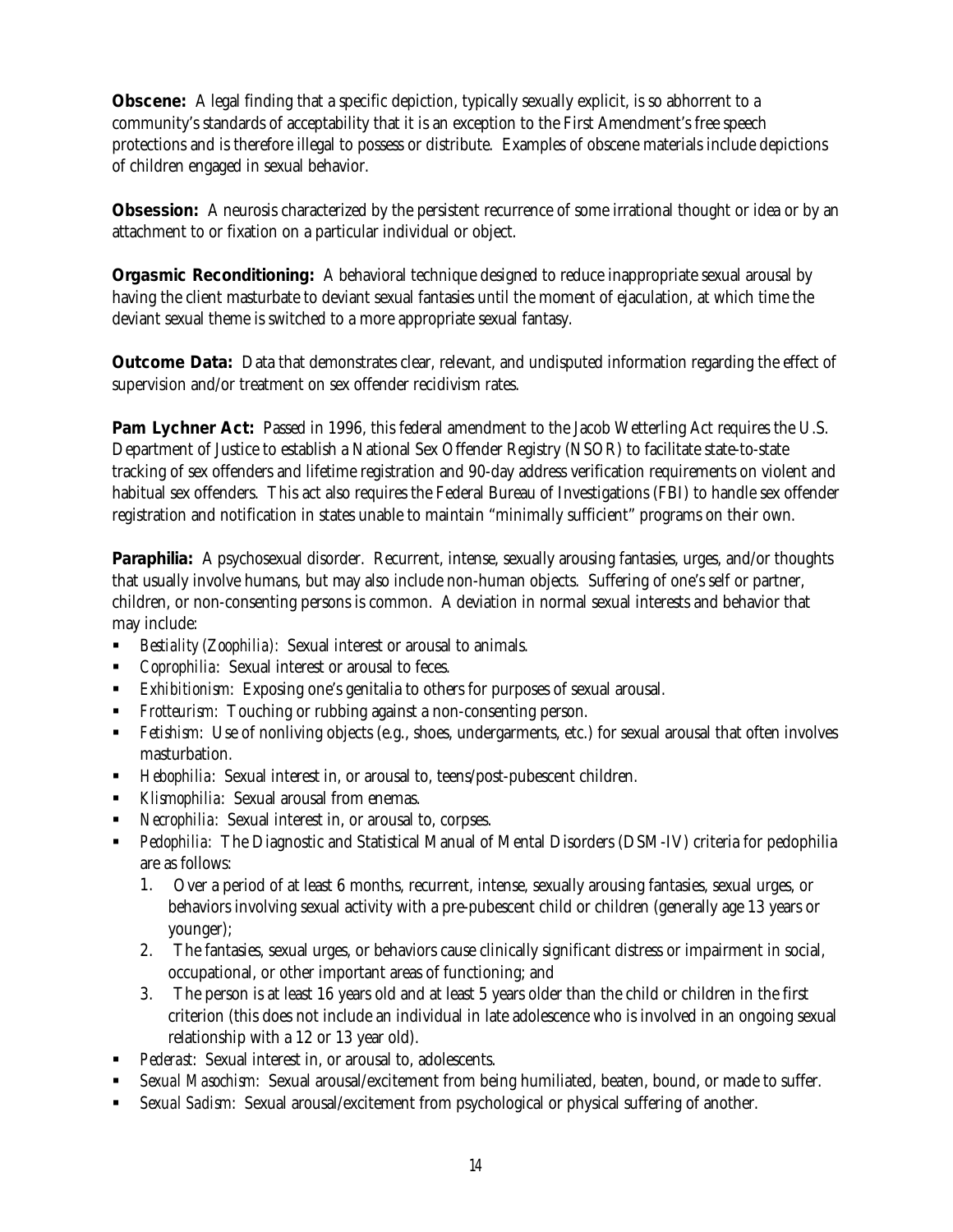- **•** *Telephone Scatologia*: Engaging in uninvited, sexually explicit talk with another person via the telephone. This is often referred to as "obscene phone calling."
- **Transexual:** A person who has undergone a surgical sexual/gender change.
- ß *Transvestic Fetishism*: The wearing of clothing articles and especially undergarments for persons of the opposite sex. This is often referred to as "cross dressing."
- ß *Voyeurism*: Observing unsuspecting individuals, usually strangers, who are naked, in the act of dressing or undressing, or engaging in sexual activities.

**Parole:** A method of prisoner release on the basis of individual response and progress within the correction institution, providing the necessary controls and guidance while serving the remainder of their sentences within the free community.

**Pathology:** Structural and functional deviations from the norm that constitute disease or psychological malfunctioning.

**Pedophile:** An individual who turns to prepubescent children for sexual gratification. (The DSM-IV criteria for pedophilia is noted under pedophilia.) There are several typologies of pedophiles, including:

- ß *Fixated Pedophile*: An individual who is sexually attracted to children and lacks psychosexual maturity.
- ß *Regressed Pedophile*: Most commonly describes a sex offender who has a primary adult sexual orientation but under stress engages in sexual activities with underage persons.

**Phallometry (Phallometric Assessment or Penile Plethysmography):** A device used to measure sexual arousal to both appropriate (age appropriate and consenting) and deviant sexual stimulus material. Stimuli can be either audio, visual, or a combination.

**Phases of Assessment:** An assessment is the process of collecting and analyzing information about an offender so that appropriate decisions can be made regarding sentencing, supervision, and treatment. An assessment does not and cannot determine guilt or innocence, and it cannot be used to determine whether an individual fits the "profile" of an offender who will commit future offenses. Assessments lay the groundwork for conducting an evaluation.

There are several phases and types of sex offender assessments. These include the following:

- ß *Investigative Assessment*: An investigative assessment is generally completed by a team that includes law enforcement personnel, a prosecuting attorney, and a child protective services staff member. The purpose of this assessment is to gather as much information as possible regarding the modus operandi of a sexual abuser and to corroborate evidence regarding the crime scene and how the abuse occurred.
- ß *Risk Assessment*: A risk assessment considers the nature, extent, and seriousness of an offender's sexually abusive behavior; the degree of threat the offender presents to the community or victim; and the general dangerousness of the offender in any particular setting. It determines specifically and in detail the appropriate setting, the intensity of intervention, and the level of supervision needed by a particular sex offender. A risk assessment is required prior to admission to any program for sex offenders, and is conducted on an ongoing basis after admission.
- ß *Treatment Planning Assessment*: The purpose of a treatment planning assessment is to identify specific problem areas, strengths and weaknesses, skills, knowledge, and the precedents and antecedents of the sexually abusive behavior. The assessment includes consideration of thinking, affect, behavior, organicity of behavioral and cognitive issues, psychiatric disorders, addictions, and family functioning.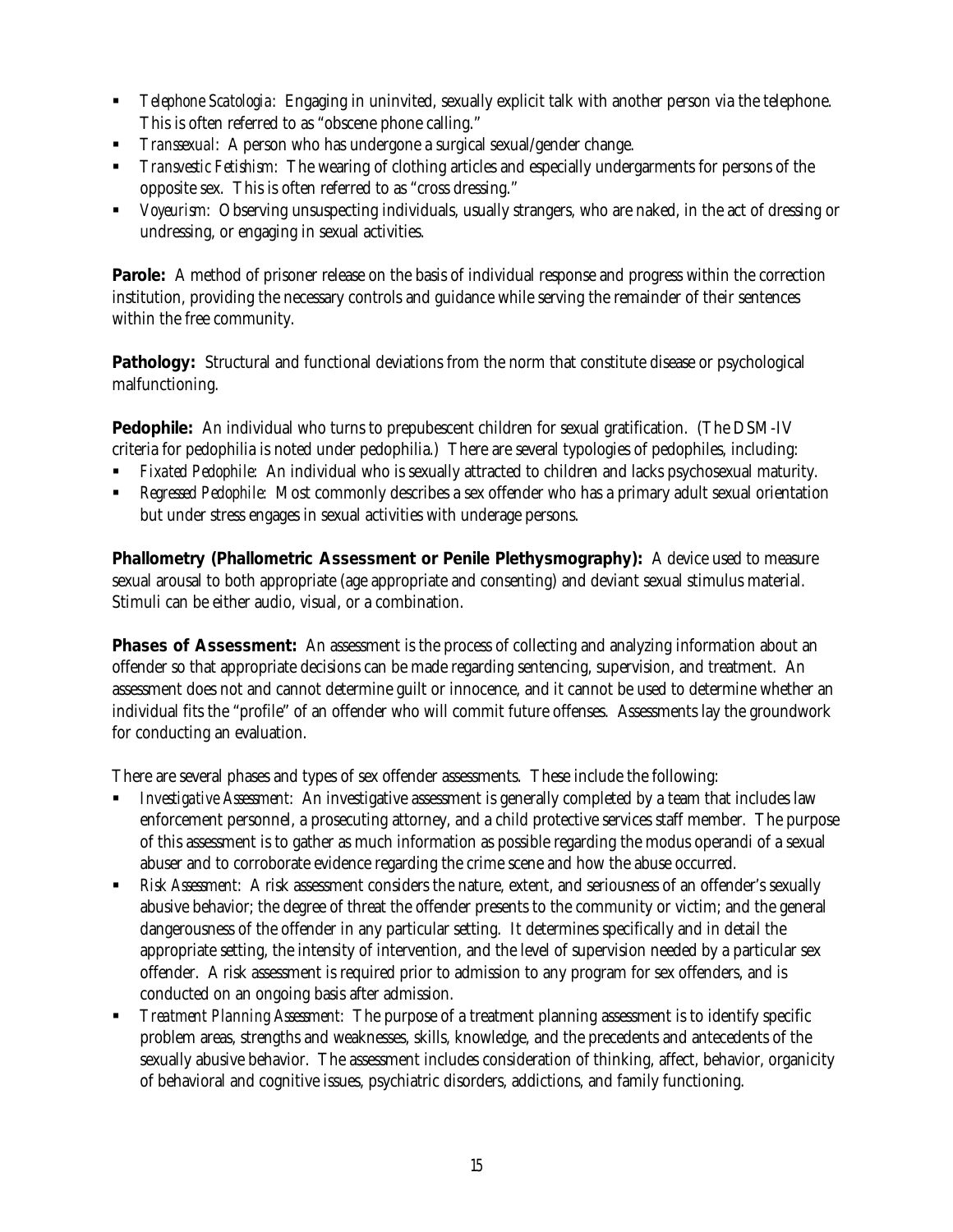- ß *Clinical Assessment*: A clinical assessment is necessary for treatment planning. It helps determine the problem areas that need to be addressed in treatment as well as the types and modalities of treatment most suitable to treat the sex offender.
- ß *Formal and Informal Assessments of Progress in Treatment*: Formal and informal assessments of progress in treatment are used to determine sex offender progress in treatment. They are typically done using prepost testing of information learned, direct observation and evaluation of the skills the sex offender has acquired, and the extent of his/her behavioral change.
- ß *Graduation or Discharge Readiness Assessment*: A graduation or discharge readiness assessment is used to determine if a sex offender has successfully completed treatment. The sex offender's skills, knowledge, and abilities are evaluated based upon the treatment plan and other factors that were identified to determine the offender's progress.
- **•** *Classification Assessment*: A classification assessment is conducted to determine the supervision classification status of a probationer or parolee who is a sex offender.
- **Dutcome Evaluations.** Outcome evaluations are conducted after discharge from a program, typically by tracking all sex offenders to determine rates of recidivism/re-offense.

**Plethysmograph:** A devise that measures erectile responses in males to both appropriate and inappropriate stimulus material (see Phallometry).

**Polygraph:** See Clinical Polygraph.

**Pornography:** The presentation of sexually arousing material in literature, art, motion pictures, or other means of communication or expression.

**Positive Treatment Outcome:** A treatment outcome that includes a significantly lower risk of the sex offender engaging in sexually abusive behavior as a result of attaining/developing a higher level of internal control. Positive treatment outcomes include a lack of recidivism; a dramatic decrease in behaviors, thoughts and attitudes associated with sexual offending; and other observable changes that indicate a significantly lower risk of re-offending.

**Precocious Sexuality:** Premature onset of sexual interest and behavior in children.

**Precursors:** A general term used to describe seemingly unimportant decisions (SUDs), maladaptive coping responses (MCRs), risk factors, lapses, and the abstinence violation effect (AVE). Precursors are events that occur prior to a sex offense.

- ß *Perpetuating Precursors*: Thoughts, feelings, and behaviors which are generally ongoing problems in the sex offender's life and often help maintain him/her in the pretend-normal phase of the cycle and trigger the relapse process (e.g., unresolved angers, alcohol and drug abuse, and low self-esteem). The pretendnormal phase of the deviant cycle for a sex offender is the phase in which the offender attempts to cover up his/her behavior by engaging in "normal daily routines" that do not include sexually deviant behavior.
- ß *Precipitating Precursors*: Thoughts, feelings, and events which generally began during the sex offender's childhood which influence the way he/she currently thinks, feels, and behaves (e.g., thoughts and feelings experienced today that are a result of abuse during childhood.
- ß *Predisposing Precursors*: Thoughts, feelings, and events which occur in the sex offender's life which trigger the deviant cycle and relapse process. These precursors are usually high risk factors and triggers which precede acting out (e.g., arguments with others, isolation, etc.).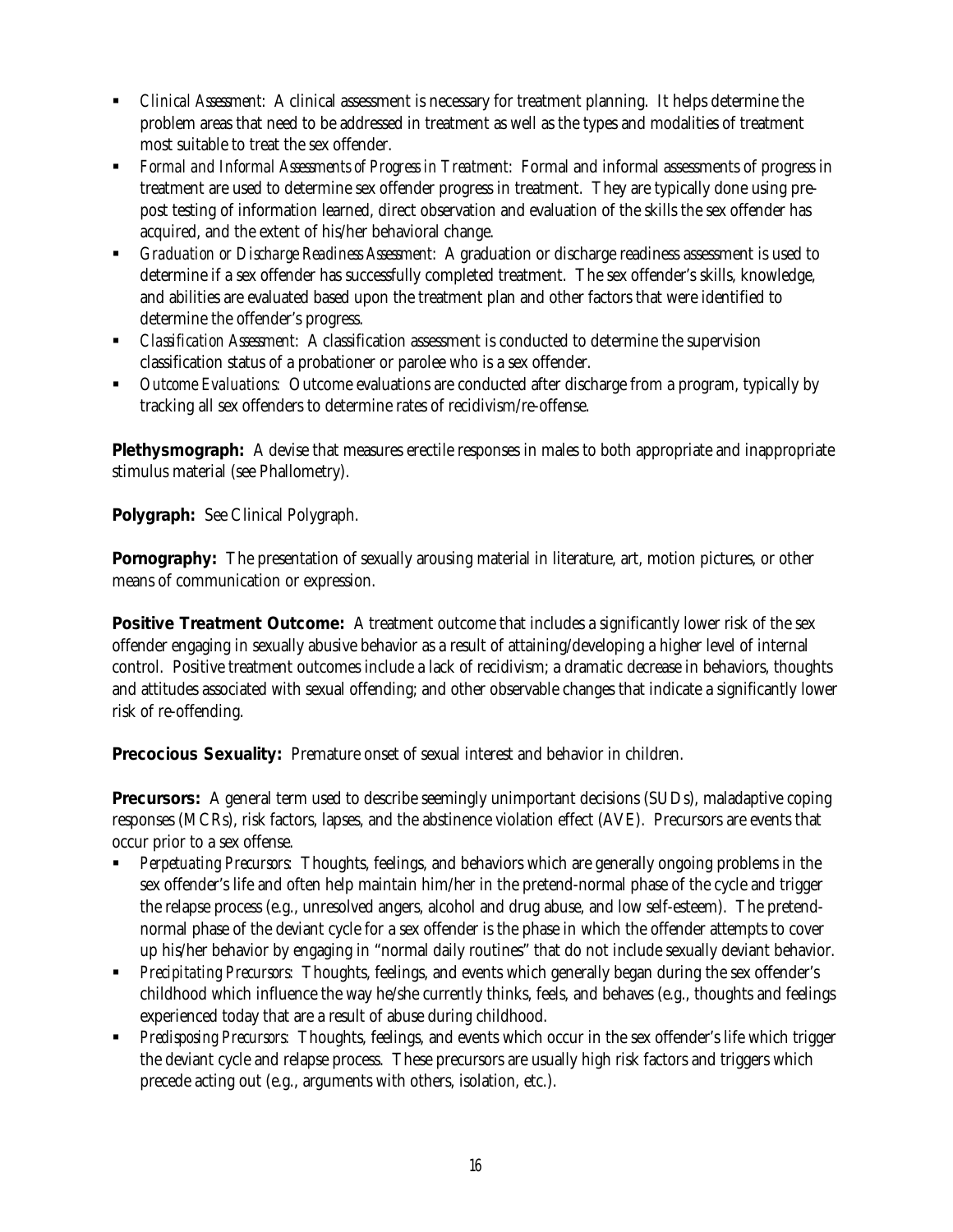**Presentence Investigation Report:** A court ordered report prepared by a supervision officer. This report includes information about an offender's index offense, criminal record, family and personal history, employment and financial history, substance abuse history, and prior periods of community supervision or incarceration. At the conclusion of the report, the officer assesses the information and often makes a dispositional recommendation to the court.

**Probation:** A court ordered disposition through which an adjudicated offender is placed under the control, supervision, and care of a probation field staff member in lieu of imprisonment, so long as the probationer (offender) meets certain standards of conduct.

**Problem of Immediate Gratification (PIG Phenomenon):** The PIG phenomenon is part of the Abstinence Violation Effect (AVE). It occurs when sex offenders selectively remember the positive sensations experienced during, or immediately after, past assaults, and forget the delayed negative consequences (e.g., guilt, loss of family and friends, loss of employment, newspaper and television coverage of arrest and conviction, incarceration, parole, etc.). Recalling only the immediate positive sensations from past assaults increases the likelihood of relapse. When sex offenders learn to counter the strength of the PIG phenomenon by focusing on the delayed negative effects of their acts (and the immediate and delayed harmful impacts on victims), the likelihood of relapse decreases.

**Programmed Coping Responses:** Coping responses and interventions that are well practiced by the offender so that they are used automatically when s/he is faced with a risk factor or high risk situation.

**Progress in Treatment:** Observable and measurable changes in behavior, thoughts, and attitudes which support treatment goals and healthy, non-abusive sexuality.

**Promiscuous:** Engaging in sexual intercourse with many persons.

**Psychopath:** A disorder characterized by many of the following: glibness and superficial charm; grandiosity; excessive need for stimulation/proneness for boredom; pathological lying; cunning and manipulative; lack of remorse or guilt; shallow affect; parasitic lifestyle; poor behavior controls; promiscuous sexual behavior and many short-term relationships; early behavioral problems; lack of realistic, long-term goals; impulsivity; irresponsibility; history of juvenile delinquency; likelihood of revocation on conditional release; and criminal versatility.

Hervey Cleckley (1982) developed the following three important points about psychopaths:

- ß Psychopaths have all of the outward appearances of normality—they do not hallucinate or have delusions and do not appear particularly encumbered by debilitating anxiety or guilt;
- ß Psychopaths appear unresponsive to social control; and
- ß Criminal behavior is not an essential characteristic.

**Psychopathy Checklist—Revised:** The clinical instrument to assess the degree to which an individual has characteristics of psychopathy. It is a 20-item instrument that is scored by the evaluator based on collateral information and typically an interview of the offender (Hare, 1991).

**Psychopharmacology:** The use of prescribed medications to alter behavior, affect, and/or the cognitive process.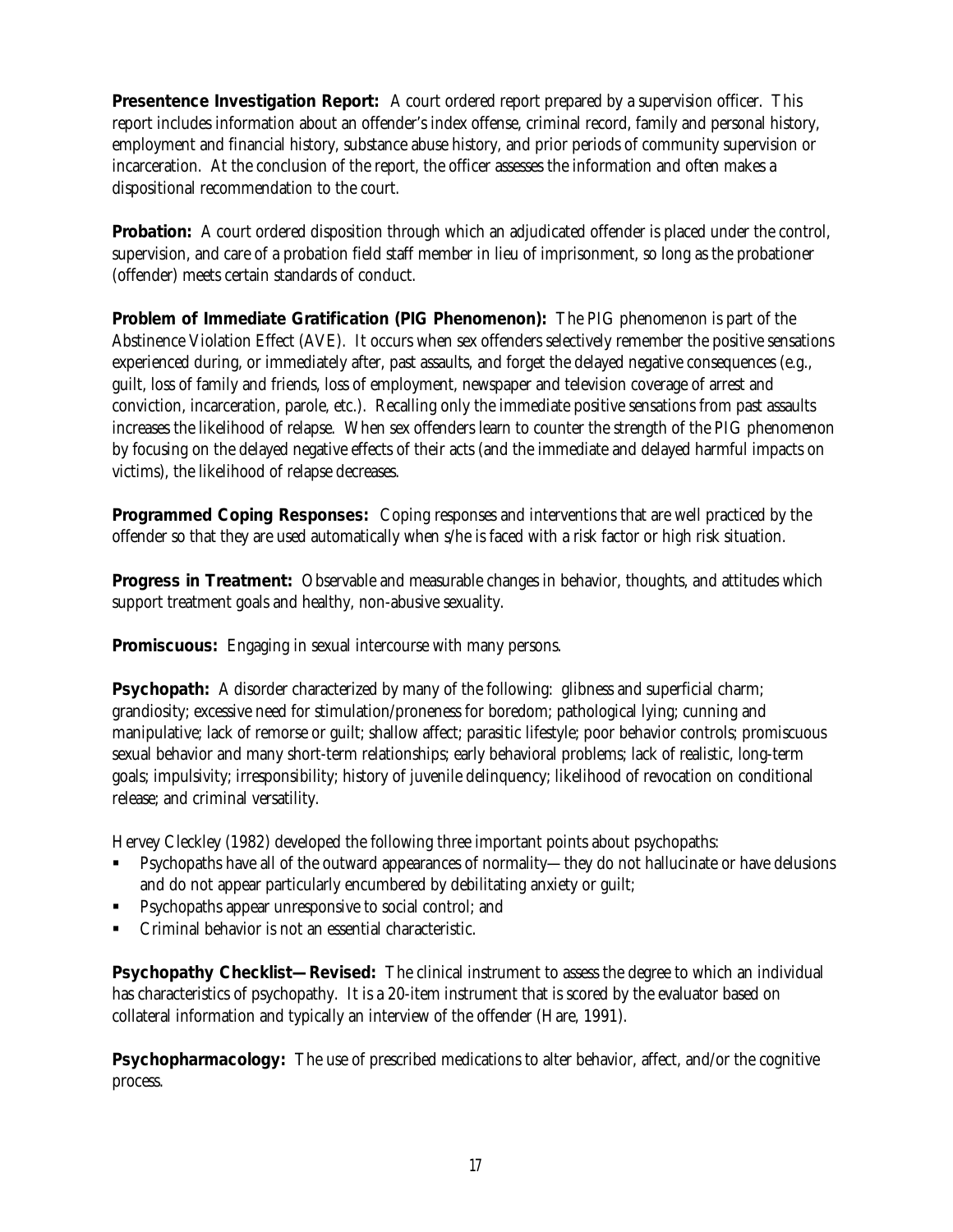**Psychosexual or Sex Offender Specific Evaluation:** A comprehensive evaluation of an alleged or convicted sex offender to determine the risk of recidivism, dangerousness, and necessary treatment. These evaluations usually include actuarial risk assessment and detailed history taking with a focus on criminal, sexual, and family history. The evaluation may also include psychological testing and phallometric assessment.

**Puberty (or Pre-Pubescence):** The stage in life at which a child's reproductive organs become functionally operative and secondary sexual characteristics develop.

**Range of Clinical Needs:** Clinical needs of sex offenders may include developmental, psychiatric, neuropsychological, cognitive, and psycho-social issues.

**Rape:** Forcible sexual penetration of a child or an adult (vaginal, oral, or anal) with a penis, finger, or object. Groth (1979) proposed three types of rapists:

- 1. *Anger Rapist*: A sex offender whose rape behavior is motivated primarily by a desire to release anger and hostility on his/her victims. Offender's mood is one of anger and depression.
- 2. *Power Rapist*: A sex offender whose primary motivation for raping others is to feel powerful and exercise control over victims. Offender's mood is one of anxiety.
- 3. *Ritualistic-Sadistic Rapist*: A sexual offender whose primary motivation for raping is the eroticized power or anger. If power is eroticized the victim is subjected to ritualistic acts, such as bondage. If anger is eroticized, the victim is subjected to torture and sexual abuse. Offender's mood is one of intense excitement and dissociation.

**Rapid Risk Assessment for Sex Offense Recidivism (RRASOR):** A risk assessment tool that assesses sexual re-offense risk among adult sex offenders at five and ten year follow-up periods. In this tool, four items are scored by clinical staff or case managers using a weighted scoring key (Hanson, 1997).

**Recidivism:** Commission of a crime after the individual has been criminally adjudicated for a previous crime; reoffense. In the broadest context, recidivism refers to the multiple occurrence of any of the following key events in the overall criminal justice process: commission of a crime whether or not followed by arrest, charge, conviction, sentencing, or incarceration.

**Reintegration:** Gradual re-acclimation or adjustment to a non-supervised, less structured environment featuring opportunities to demonstrate new social skills and responsible decision making in support of community and personal safety.

**Relapse:** A re-occurring sexually abusive behavior or sex offense.

**Relapse Prevention:** A multidimensional model incorporating cognitive and behavioral techniques to treat sexually abusive/aggressive behavior. See Appendix I for listings of relapse prevention specific terminology.

**Release of Information:** A signed document for purposes of sharing information between and among individuals involved in managing sex offenders (e.g., two-way information release between treatment providers and legal professionals includes the sharing of sex offender legal and treatment records and other information necessary for effective treatment, monitoring and supervision).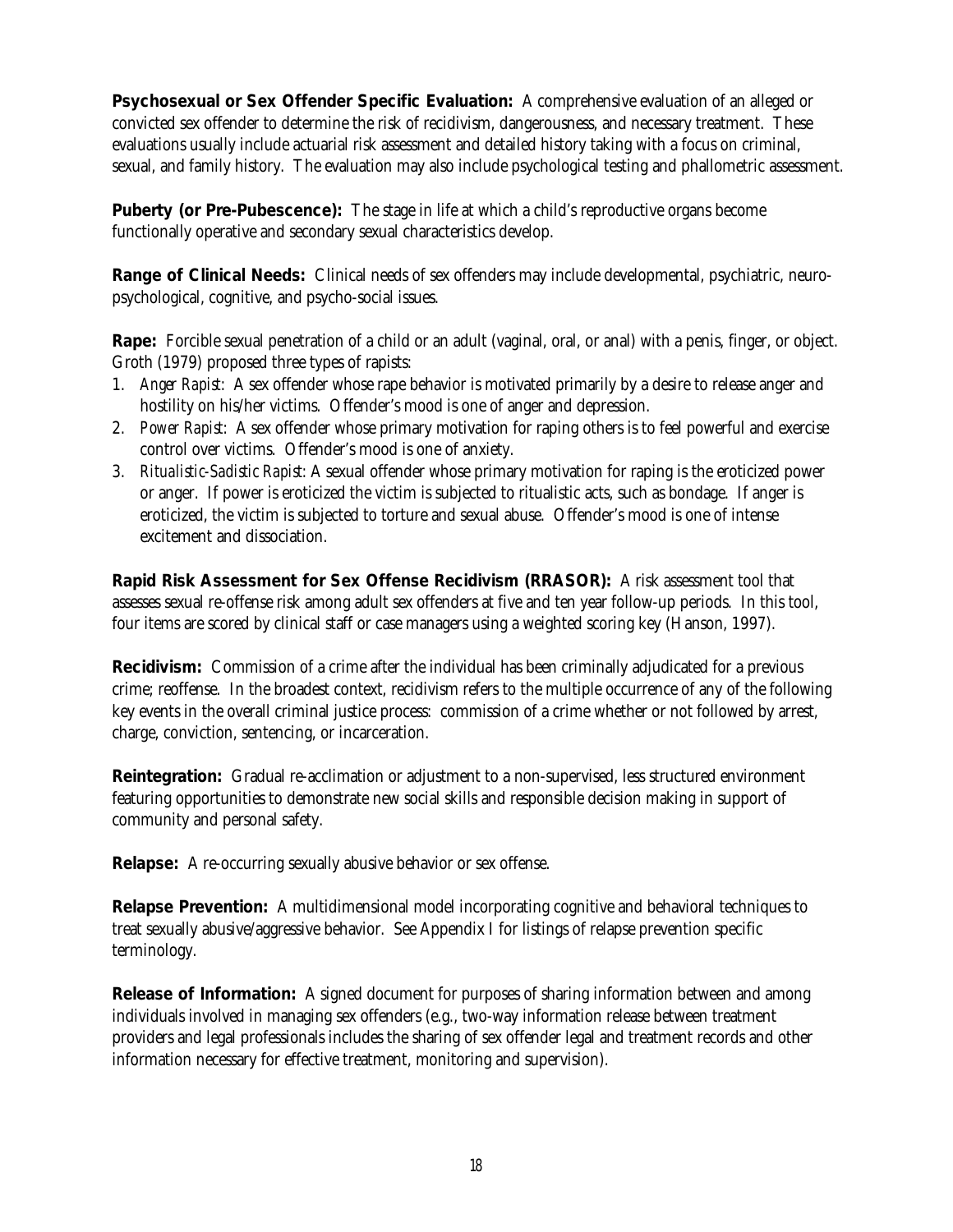**Restrictive:** The degree to which a program places limitations or external controls on a sex offender's physical freedom, movement within a treatment facility, access to the community, or other basic privileges. Secure treatment units with perimeter security and individual rooms for sex offenders that are locked at night and/or prisons would be considered the most restrictive treatment settings. The use of locked seclusion rooms and policies forbidding supervised community outings for sex offenders would be considered very restrictive intervention techniques.

**Restitution:** A requirement by the court as a condition of community supervision that the offender replaces the loss caused by his/her offense through payment of damages in some form.

**Restorative Justice:** Focuses on the repair of the harm to the victim and the community, as well as the improvement of pro-social competencies of the offender, as a result of a damaging act.

**Reunification:** A gradual and well-supervised procedure in which a sex offender (generally an incest offender) is allowed to re-integrate back into the home where children are present. This takes place after the clarification process, through a major part of treatment, and provides a detailed plan for relapse prevention.

**Risk Controls:** External conditions placed on a sex offender to inhibit re-offense. Conditions may include levels of supervision, surveillance, custody, or security. In a correctional facility, these conditions generally are security and custody related. In a community setting, conditions are a part of supervision and are developed by the individual charged with overseeing the sex offender's placement in the community.

**Risk Factors:** A set of internal stimuli or external circumstances that threaten a sex offender's self-control and thus increases the risk of lapse or relapse. Characteristics that have been found through scientific study to be associated with increased likelihood of recidivism for known sex offenders. Risk factors are typically identified through risk assessment instruments. An example of a sex offender risk factor is a history of molesting boys.

**Risk Level:** The determination by evaluation of a sex offender's likelihood of reoffense, and if the offender reoffends, the extent to which the offense is likely to be traumatic to potential victims. Based on these determinations, the offender is assigned a risk level consistent with his/her relative threat to others. Sex offenders who exhibit fewer offenses, less violence, less denial, a willingness to engage in treatment, no/few collateral issues (e.g., substance abuse, cognitive deficits, learning disabilities, neurological deficits, and use of weapons) are considered lower risk than those whose profile reflects more offenses, greater violence, and so on. Risk level is changeable, depending on behaviors exhibited within a treatment program. Disclosures of additional, previously unknown offenses or behaviors may also alter the offender's assessed level of risk.

**Risk Management:** A term used to describe services provided by corrections personnel, treatment providers, community members, and others to manage risk presented by sex offenders. Risk management approaches include supervision and surveillance of sex offenders in a community setting (risk control) and require sex offenders to participate in rehabilitative activities (risk reduction).

**Risk Reduction:** Activities designed to address the risk factors contributing to the sex offender's sexually deviant behaviors. These activities are rehabilitative in nature and provide the sex offender with the necessary knowledge, skills, and attitudes to reduce his/her likelihood of re-offense.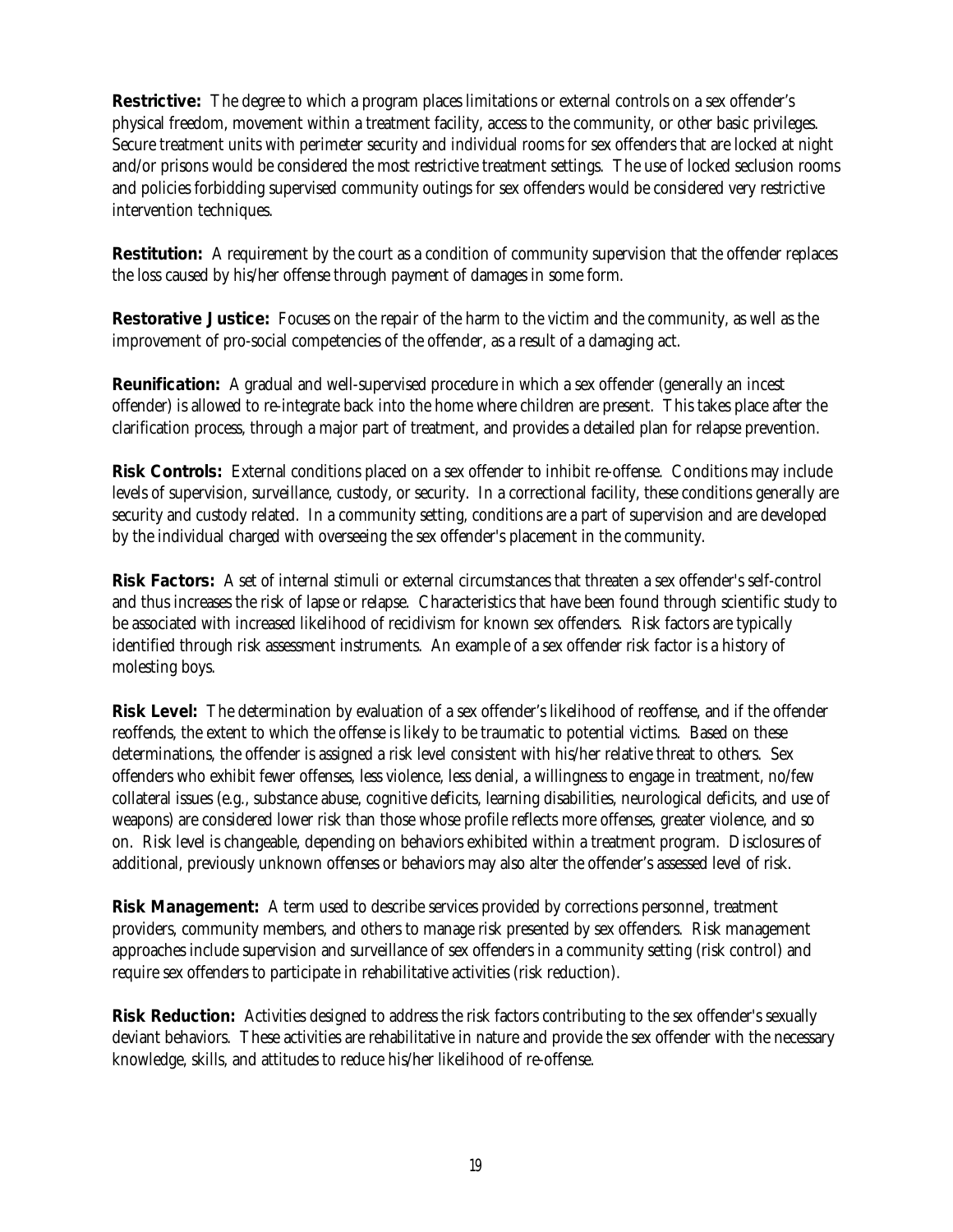**Sadism:** The achievement of sexual gratification by inflicting physical or psychological pain and/or humiliation upon another.

**Seemingly Unimportant Decisions (SUDs):** Decisions sex offenders make that seem to them to have little bearing on whether a lapse or relapse will occur. SUDs actually allow sex offenders to get closer to highrisk factors that increase the probability of another offense (e.g., a pedophile who decides to go holiday shopping at a mall on a Saturday afternoon or decides to go to a Walt Disney movie on a Saturday afternoon is making a Seemingly Unimportant Decision--the certain presence of children in the mall or the inevitable presence of children at the theater creates a high-risk factor that may lead to lapse or relapse).

**Selective Serotonin Reuptake Inhibitors (SSRIs):** A class of antidepressant drugs, sometimes used in the treatment of sex offenders, that includes fluoxetine (Prozac), fluvoxamine, paroxetine and sertraline. SSRIs are mood stabilizers that can cause sexual dysfunction.

**Self-Deprecation:** Belittling or putting down oneself.

**Sex Offender:** The term most commonly used to define an individual who has been charged and convicted of illegal sexual behavior.

**Sex Offender Registration:** Sex offender registration laws require offenders to provide their addresses, and other identifying information, to a state agency or law enforcement agency for tracking purposes with the intent of increasing community protection. In some states, only adult sex offenders are required to register. In others, both adult and juvenile sexual offenders must register (see Jacob Wetterling Act).

**Suppression** 

ACT OUT/

**ABUSE PHASE** 

Denial

**Sexual Abuse Cycle:** The pattern of specific thoughts, feelings, and behaviors which often lead up to and immediately follow the acting out of sexual deviance. This is also referred to as "offense cycle," or "cycle of offending."

**Sexual Abuser:** The term most commonly used to described persons who engage in sexual behavior that is considered to be illegal (this term refers to individuals who may have been charged with a sex crime but have not been convicted).

**Sexual Abuse Specific:** A term used to imply that aspects of treatment, assessment, and programming are targeting sexually



 $P$ RF

**False Resolve** 

PRETEND TO BE

**NORMAL PHASE** 

**False Remorse** 

Life Problems:

**a Employment a** Drugs and

**a Financial ¤ Social** 

Alcohol

Lack of

Leisure

**JUSTIFICATION** 

**PHASE** 

**Sexual Abuse** 

Cycle

abusive behaviors and not generic problems. Sexual abuse specific treatment often includes limited confidentiality, involuntary client participation, and a dual responsibility for the therapist: meeting the offender's needs while protecting society).

**Sexual Assault:** Forced or manipulated unwanted sexual contact between two or more persons.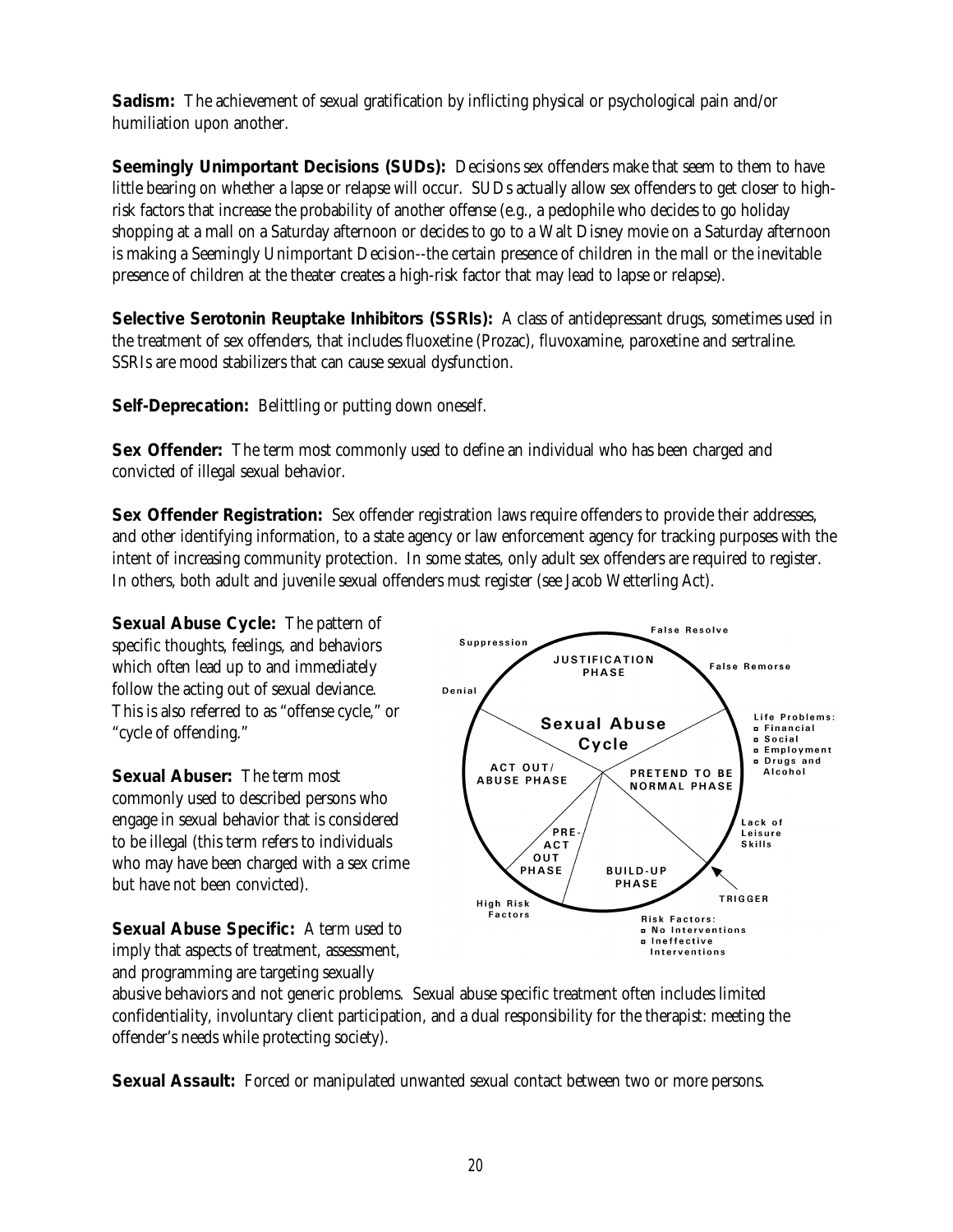**Sexual Contact:** Physical or visual contact involving the genitals, language, or behaviors of a seductive or sexually provocative nature.

**Sexual Deviancy:** Sexual thoughts or behaviors that are considered abnormal, atypical or unusual. These can include non-criminal sexual thoughts and activities such as transvestitism (cross-dressing) or criminal behaviors, such as pedophilia.

**Sexual Predator:** A highly dangerous sex offender who suffers from a mental abnormality or personality disorder that makes him/her likely to engage in a predatory sexually violent offense.

**Statement of Informed Consent:** A clinical document that is signed by a sex offender which becomes part of the treatment record and may be admissible in court. It implies that the sex offender understands the benefits and risks of a particular treatment procedure and may voluntarily withdraw from the procedure without consequence. Informed consent is used with treatments such as behavioral therapy, phallometry, odor aversion, aversive conditioning techniques and chemotherapy treatments that may generate physical discomfort or be intrusive to the human body. Informed consent is not used with sex offense specific treatments such as group and individual therapy, and educational classes.

**Successful Completion:** Indicates a sex offender can graduate from a program with a discharge statement stating that s/he has successfully demonstrated all skills and abilities required for safe release from the program.

**Suppression:** The later part of the sexual abuse cycle after the individual offends during which a conscientious effort is made to cover up and forget the abusive behavior.

**Termination of Community Supervision:** Community supervision usually ends in one of three ways:

- ß *Early Termination*: For good behavior and compliance with the conditions of probation, the court may reduce the period of supervision and terminate community supervision prior to the conclusion of the original term.
- **Expiration of Sentence/Term:** An offender completes the full probated or incarcerated sentence.
- **Revocation:** If the offender violates the terms of the community supervision, the court, following a revocation hearing, may suspend community supervision and sentence the offender to a term in jail or prison.

**Thinking Error:** See Cognitive Distortion.

**Transducer:** The gauge used to measure physiological changes in penile tumescence during a phallometric assessment. Also referred to as a "strain gauge."

**Treatment Contracts:** A document explained to and signed by a sex offender, his/her therapist, his/her probation/parole officer, and others that includes:

- Program goals;
- **•** Program progress expectations;
- Understanding and acceptance of program and facility (if applicable) rules;
- Agreement by the sex offender to take full responsibility for his/her offenses within a specific time frame;
- Acknowledgment of the need for future stipulations as more risks and needs are identified (e.g., triggers, patterns, etc.) and that privileges or restrictions may be adjusted as progress or risk factors change;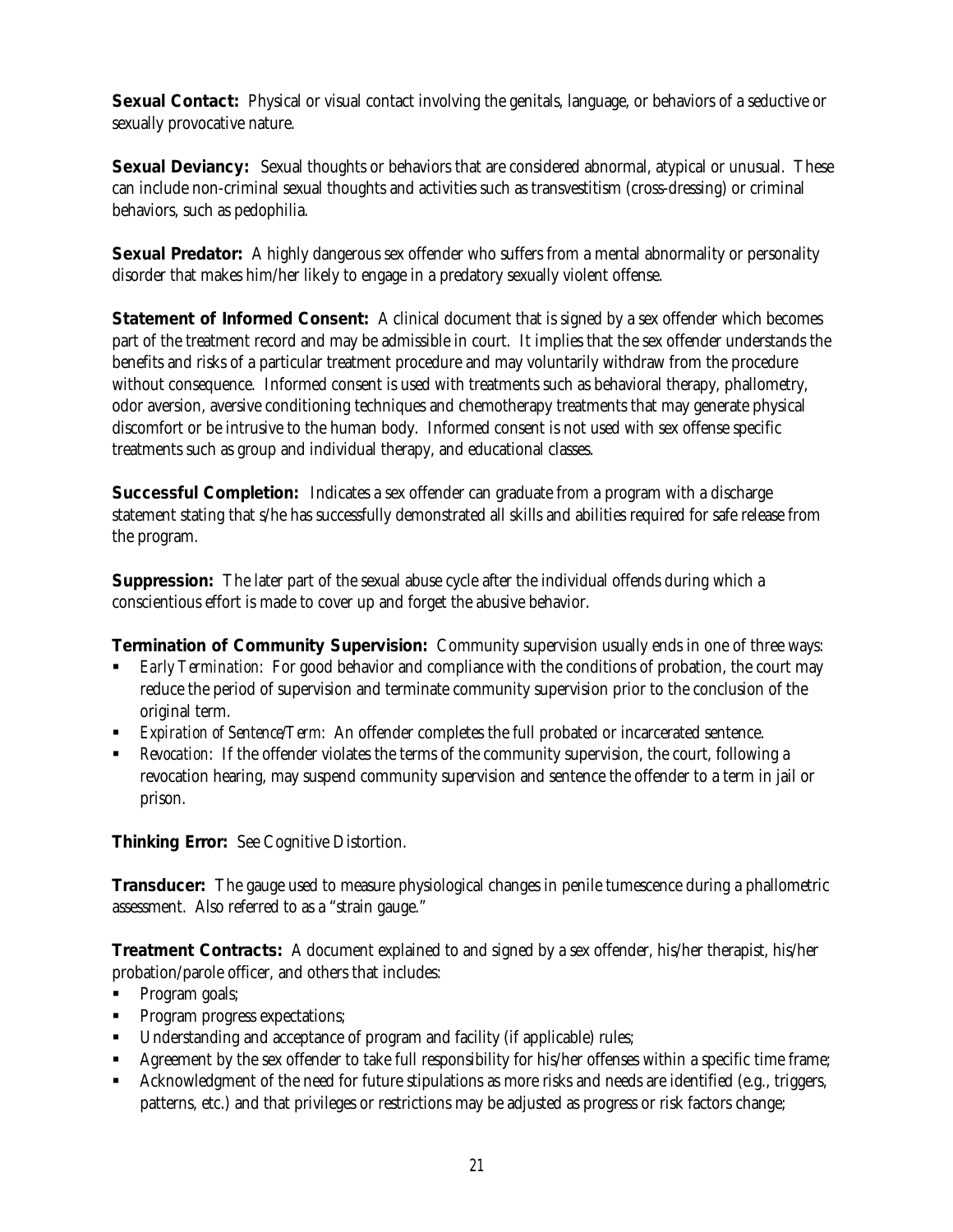- **•** Parental/family requirements to participate in sexual abuse specific family treatment and be financially responsible when necessary;
- ß Acknowledgment of consequences for breaking the treatment contract; and
- **Incentives.**

**Treatment Models:** Various treatment models are employed with sex offenders.

- ß *Bio-Medical Treatment Model*: The primary emphasis is on the medical model, and disease process, with a major focus on treatment with medication.
- ß *Central Treatment Model*: A multi-disciplinary approach to sex offender and sexual abuser treatment that includes all program components (e.g., clinical, residential, educational, etc.).
- **EXECO 6 1 Cognitive/Behavioral Treatment Model:** A comprehensive, structured treatment approach based on sexual learning theory using cognitive restructuring methods and behavioral techniques. Behavioral methods are primarily directed at reducing arousal and increasing pro-social skills. The cognitive behavioral approach employs peer groups and educational classes, and uses a variety of counseling theories.
- ß *Family Systems Treatment Model*: The primary emphasis is on family therapy and the inclusion of family members in the treatment process. The approach employs a variety of counseling theories.
- ß *Psychoanalytic Treatment Model*: The primary emphasis is on client understanding of the psychodynamics of sexual offending, usually through individual treatment sessions using psychoanalytic principles.
- **•** *Psycho-Socio Educational Treatment Model*: A structured program utilizing peer groups, educational classes, and social skills development. Although the approach does not use behavioral methods, it employs a variety of counseling theories.
- ß *Psychotherapeutic (Sexual Trauma) Treatment Model*: The primary emphasis is on individual and/or group therapy sessions addressing the sex offender's own history as a sexual abuse victim and the relationship of this abuse to the subsequent perpetration of others. The approach draws from a variety of counseling theories.
- ß *Relapse Prevention (RP) Treatment Model*: A three dimensional, multimodal approach specifically designed to help sex offenders maintain behavioral changes by anticipating and coping with the problem of relapse. Relapse Prevention: 1) teaches clients internal self-management skills; 2) plans for an external supervisory component; and 3) provides a framework within which a variety of behavioral, cognitive, educational, and skill training approaches are prescribed in order to teach the sex offender how to recognize and interrupt the chain of events leading to relapse. The focus of both assessment and treatment procedures is on the specification and modification of the steps in this chain, from broad lifestyle factors and cognitive distortions to more circumscribed skill deficits and deviant sexual arousal patterns. The focus is on the relapse process itself. (See Appendix I for a list of terms commonly used in the relapse prevention treatment models.)
- ß *Sexual Addiction Treatment Model*: A structured program using peer groups and an addiction model. This approach often includes 12-Step and sexual addiction groups.

**Treatment Planning/Process Meeting:** A face-to-face gathering of a multi-disciplinary team to discuss the results of initial evaluations and outline the individual treatment plan for a sex offender. The meeting generally focuses on specific developmental, vocational, educational and treatment needs; and housing and recreational placement.

**Treatment Program or Facility:** Any single program in which sex offenders routinely are grouped together for services. It may include residential, educational, and day treatment programs; or any similar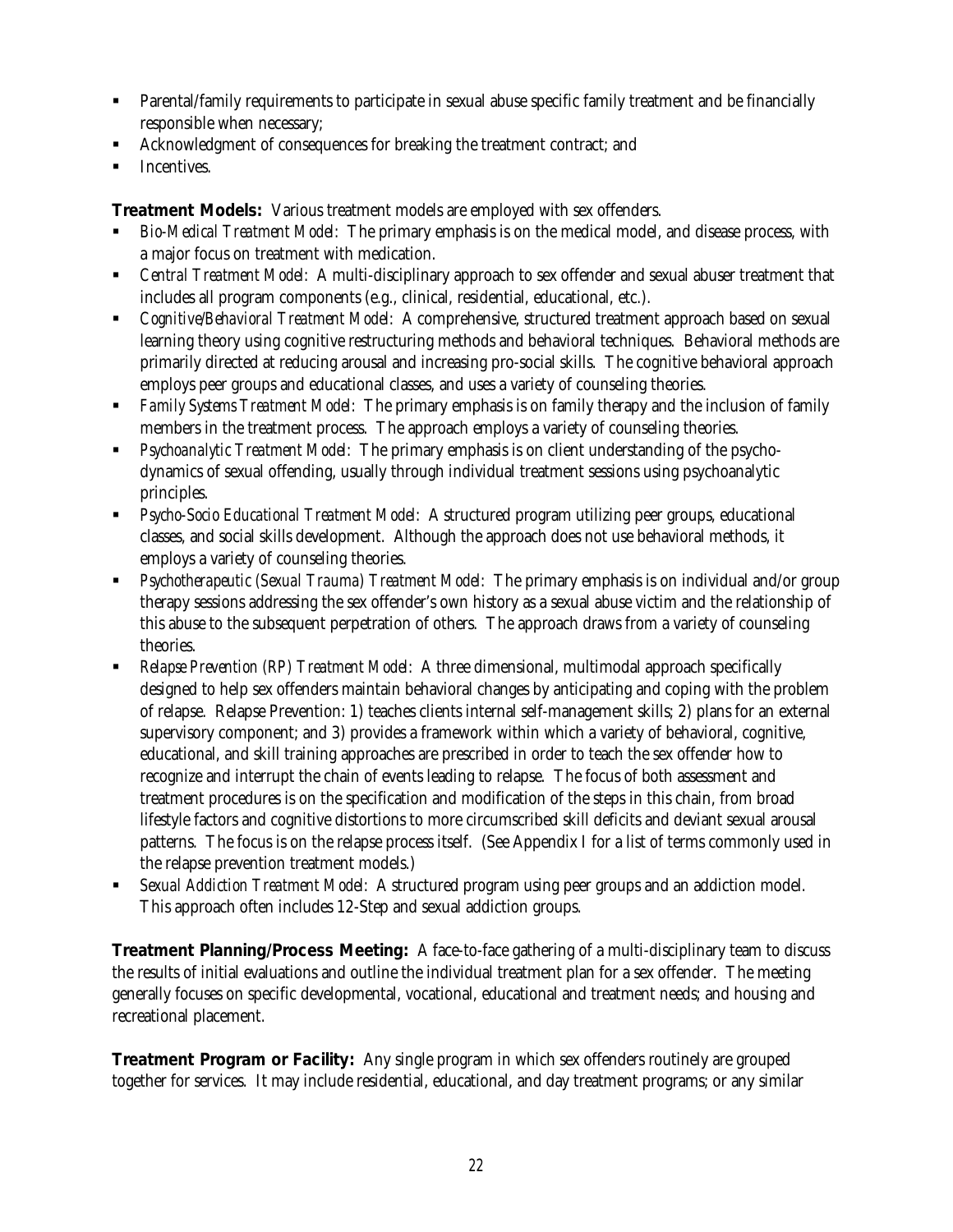service. A treatment program or facility is differentiated from an agency which may administer a number of different treatment facilities.

**Treatment Progress:** Gauges the offender's success in achieving the specific goals set out in the individual treatment plan. This includes, but is not limited to: demonstrating the ability to learn and use skills specific to controlling abusive behavior; identifying and confronting distorted thinking; understanding the assault cycle; accepting responsibility for abuse; and dealing with past trauma and/or concomitant psychological issues, including substance abuse/addiction.

**Triggers:** An external event that begins the abuse or acting out cycle (i.e., seeing a young child, watching people argue, etc.).

**Victim Impact Statement:** A statement taken while interviewing the victim during the course of the presentence investigation report, or at the time of pre-release. Its purpose is to discuss the impact of the sexual offense on the victim.

**Victim-Stancing:** The behavior of an individual who has been the perpetrator of victimization inaccurately portraying the real victim.

**Violence Risk Appraisal Guide (VRAG):** A risk assessment tool designed to assess sexual and nonsexual violence re-offense risk among adult male offenders. This tool has twelve items scored by clinical staff using a weighted scoring key (Quinsey, 1998).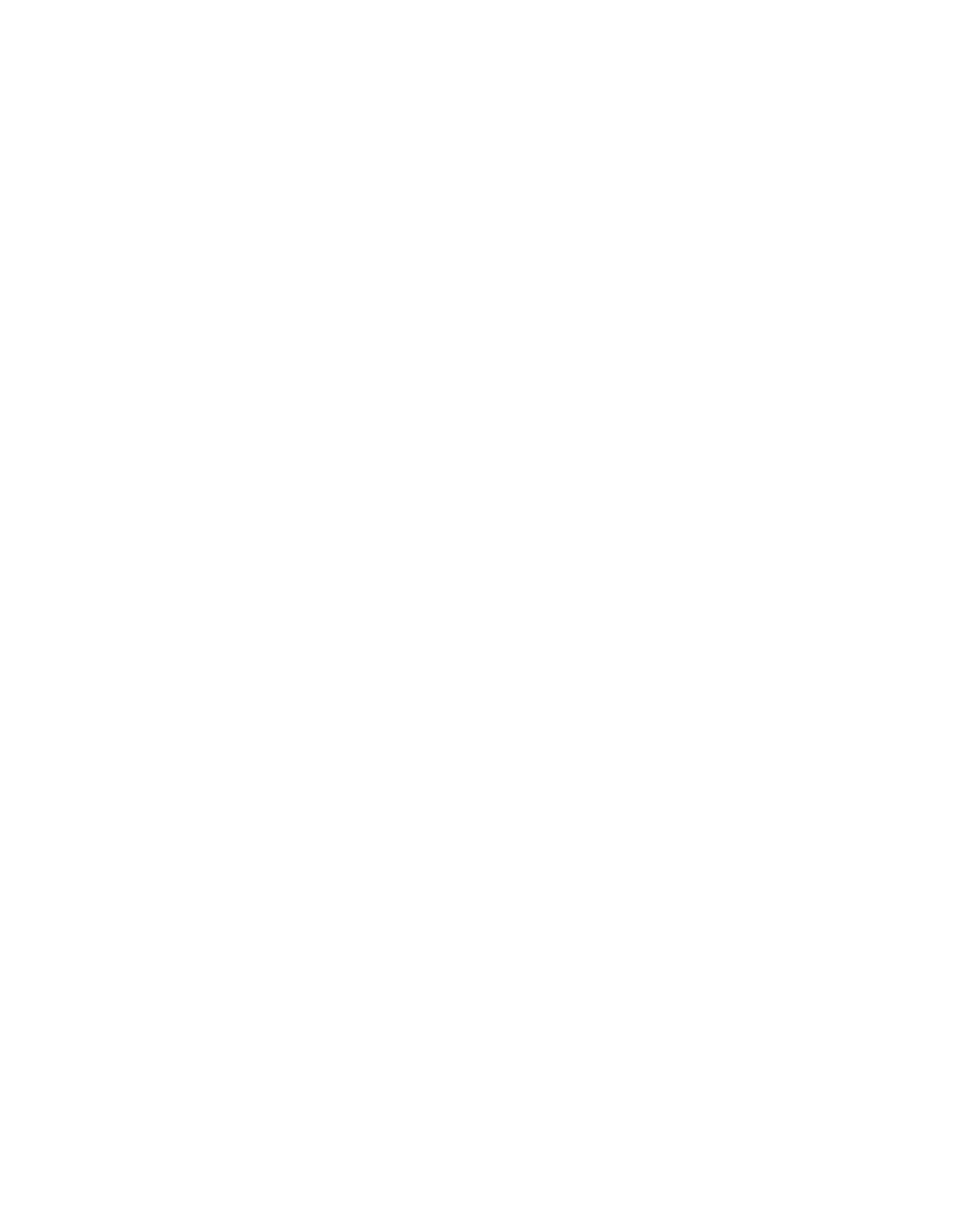## Appendix I

#### TERMS COMMONLY USED IN RELAPSE PREVENTION TREATMENT MODELS

Abstinence Abstinence Violation Effect (AVE) Adaptive Coping Response (ACR) Aggravating Circumstances Cognitive Distortion (CD) Dis-inhibitors External, Supervisory Dimension (ESD) High Risk Factors (HRF) Internal, Self-management Dimension (ISD) Lapse Lapse Contract Maladaptive Coping Response (MCR) Mitigating Circumstances Precipitating Precursors Precursors Predisposing Precursors Problem of Immediate Gratification (PIG Phenomenon) Programmed Coping Responses Relapse Risk Controls Risk Factors Risk Management Risk Reduction Self-Deprecation Seemingly Unimportant Decisions (SUDs) Stimulus Control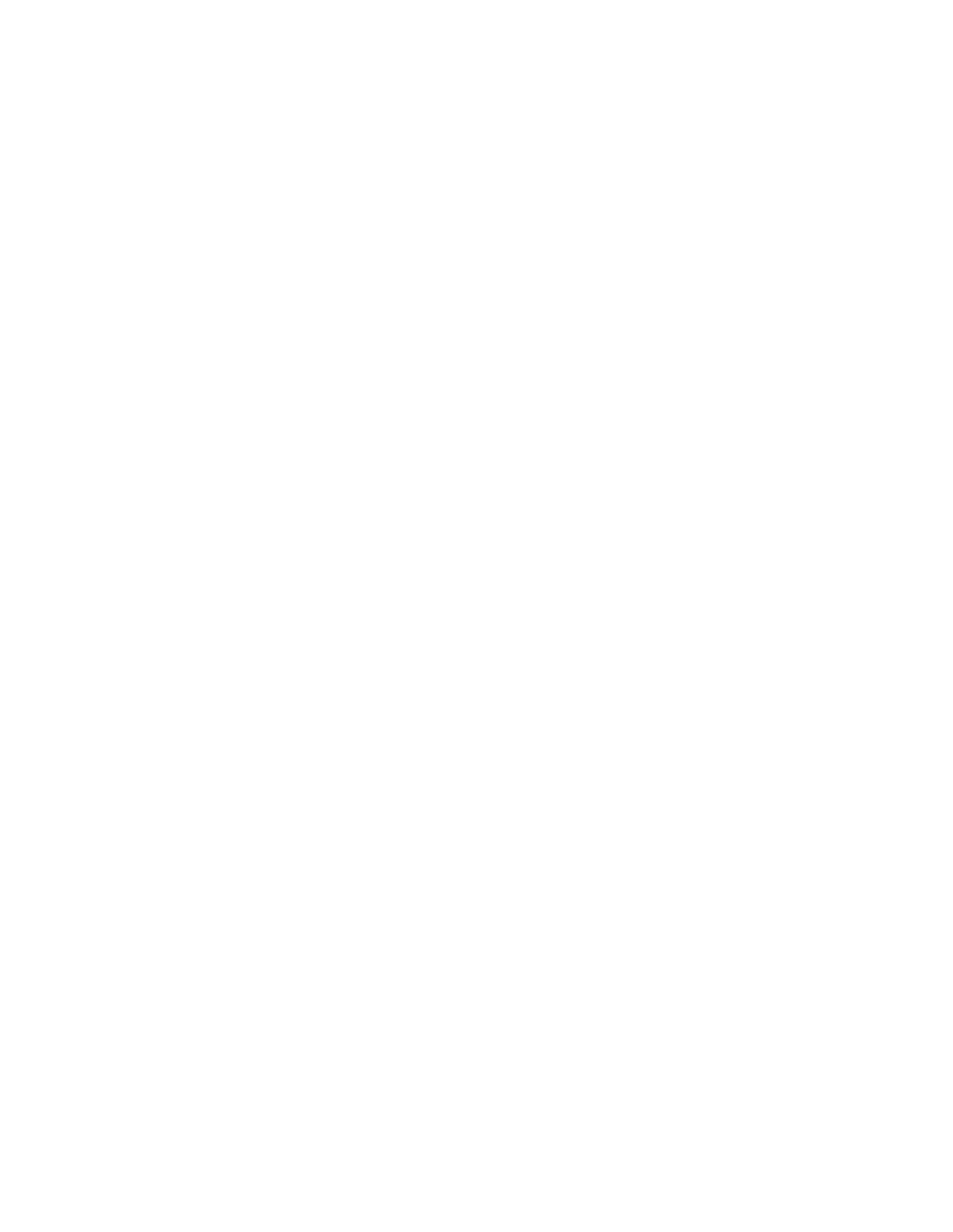# Appendix II

#### CENTER FOR SEX OFFENDER MANAGEMENT PROJECT OVERVIEW

#### Background

It is estimated that in the United States today, there are over 265,000 convicted sex offenders under the jurisdiction of corrections agencies, with more than one half under some form of community supervision. Given these numbers, it is critical that the individuals and agencies responsible for managing these offenders have ready access to the most current knowledge and practices in the field of sex offender supervision. Courts, corrections agencies, and treatment providers around the country have demonstrated—through collaboration between criminal justice and health system agencies—that with careful supervision and control, combined with appropriate treatment interventions, they can manage sex offenders and increase public safety. Others can draw upon these experiences, and create similar results in their own communities, if provided the opportunity to learn about and observe effective supervision strategies for these difficult offenders.

#### The Office of Justice Programs, the National Institute of Corrections and the State Justice Institute have entered into a collaborative agreement to create the Center for Sex Offender Management

Recognizing these needs, the Office of Justice Programs (OJP), U.S. Department of Justice, established the Center for Sex Offender Management (CSOM), in cooperation with the State Justice Institute (SJI) and the National Institute of Corrections (NIC), to serve as a national project to support local jurisdictions in the effective management of sex offenders under community supervision. NIC and SJI, in collaboration with the American Probation and Parole Association, have joined OJP in the management of the project and are devoting additional resources to support corrections professionals and the judiciary as they address this critical issue within their specific arenas. This project is being administered through a cooperative agreement between OJP and the Center for Effective Public Policy.

#### The National Summit: Promoting Public Safety through the Effective Management of Sex Offenders provides guidance on the training and technical assistance needs of the field

In November 1996, the Office of Justice Programs convened the *National Summit: Promoting Public Safety Through the Effective Management of Sex Offenders in the Community.* The Summit sought input from over 180 practitioners, academic researchers, and other experts about the most effective management strategies for this challenging offender population. Participants were asked as well about the information, training, and other needs of their colleagues as they work together to make America's communities safer. Their recommendations have resulted in the creation of the Center for Sex Offender Management. The four components of the Center for Sex Offender Management are designed to:

- ß Establish an information exchange;
- ß Conduct intensive training programs;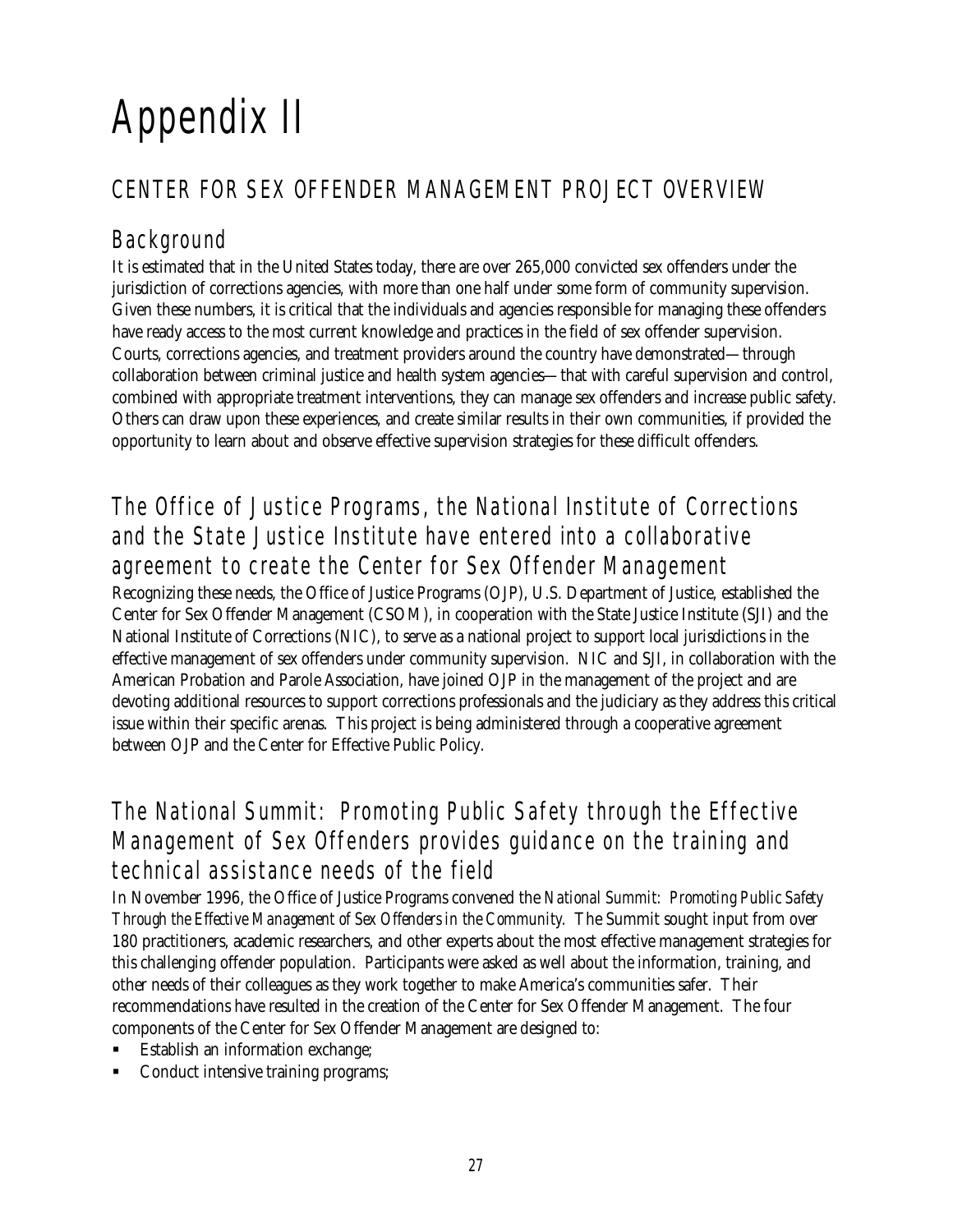- Identify and foster resource jurisdictions; and
- ß Provide technical assistance to promote innovations in the field.

#### Providing access to the most current information through the Center's Information Exchange

The CSOM Information Exchange is designed to respond to the field's need for current, readily available, practical information, including current resource materials and referrals to other organizations that can provide assistance to practitioners. The Information Exchange is also designed to collect and synthesize information on sex offender management strategies from jurisdictions across the nation. That information is shared with others and used to shape future CSOM technical assistance efforts. The Information Exchange is developing and distributing policy and practice briefs on pressing issues; has created a web-site; and is compiling and making available information collected from local and state agencies around the country.

#### Providing training through the Center's Intensive Training and Resource Programs

CSOM is designing and delivering training programs for probation and parole agencies and officers, and for cross-system teams from jurisdictions across the country, in a variety of settings. In addition, CSOM has identified a number of Resource Sites from around the country, all of whom have developed comprehensive, collaborative approaches to sex offender management. CSOM is working with these sites to prepare them to serve as resources to communities that are interested in instituting successful supervision programs.

#### Providing support for effective innovations in the field through the Center's Technical Assistance Program

CSOM is providing support to jurisdictions that have demonstrated their commitment to establishing effective supervision strategies for sex offenders in the community and now seek assistance to explore innovations in the delivery of those strategies, through the technical assistance program. Technical assistance applications are evaluated on a case by case basis.

For further information about the Center for Sex Offender Management, contact:

Madeline Carter Project Director Center for Sex Offender Management C/O Center for Effective Public Policy 8403 Colesville Road, Suite 720 Silver Spring, Maryland 20910 Phone: (301) 589-9383 Fax: (301) 589-3505 E-mail: CarterMM@cepp.com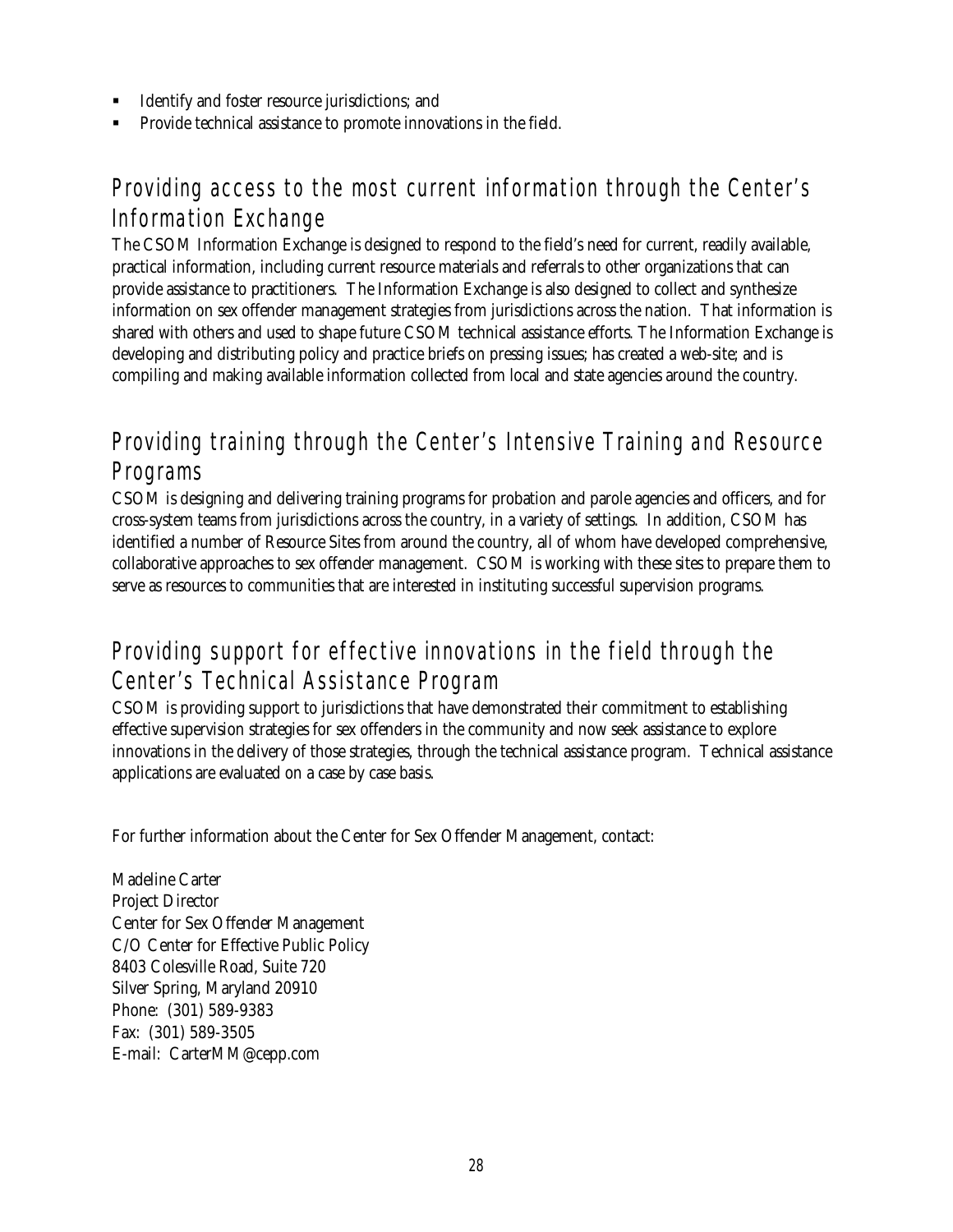## Acknowledgments

The Center for Sex Offender Management would like to acknowledge the significant contributions of Robert Freeman-Longo in conducting research and drafting text for this glossary, and the assistance of Lloyd Sinclair in reviewing and strengthening this document. We thank both for their efforts.

Edited by Madeline M. Carter, Project Director, Center for Sex Offender Management, with Margaret Griffin, Center for Sex Offender Management, c/o American Probation and Parole Association, Scott Matson and Tom Talbot, Center for Sex Offender Management.

This project was supported by Cooperative Agreement No. 97-WT-VX-K007, awarded by the Office of Justice Programs, U.S. Department of Justice. Points of view in this document are those of the authors and do not necessarily represent the official position or policies of the U.S. Department of Justice.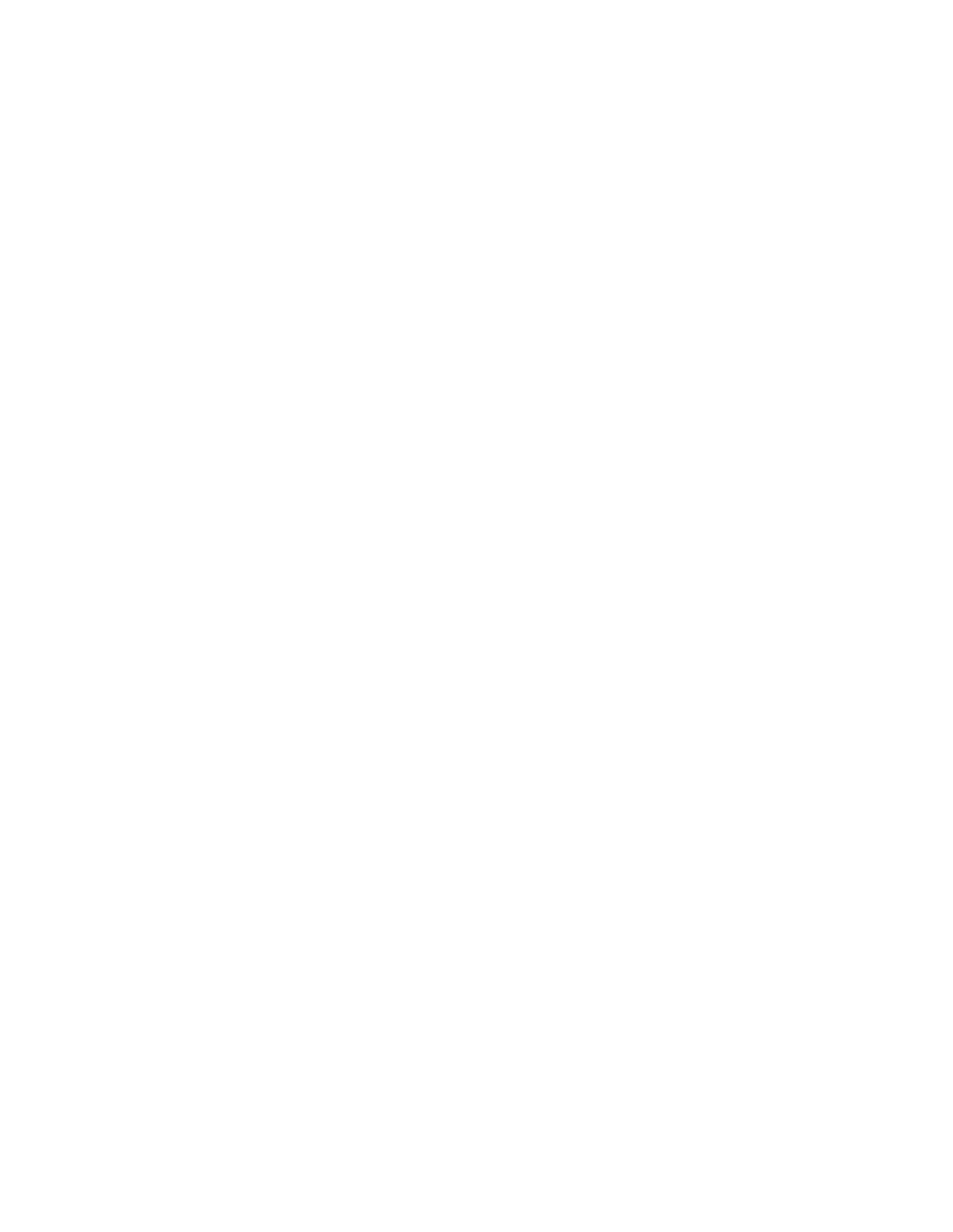## Sources Used for the Development of this Glossary

American Correctional Association (1995). *Glossary*. Probation and Parole Directory 1995-1997, Lanham, MD.

American Probation and Parole Association (1995). *Probation and Parole: A Handbook for Crime Victims (Draft 4*). Lexington, KY.

Andrews, D.A. and Bonta, J. (1998). *Anti-Social Personality Disorder and Psychopathy.* The Psychology of Criminal Conduct (Second Edition). Anderson Publishing Company, Cincinnati, OH.

Andrews, D.A. and Bonta, J. (1995). *The Level of Service Inventory—Revised User's Manual*. Multi-Health Systems, Inc., North Tonawanda, NY.

Barajas, E. (1998). *Community Justice: An Emerging Concept and Practice*. In K. Dunlap (Ed.) Community Justice Concepts and Strategies. American Probation and Parole Association, Lexington, KY.

Bureau of Justice Statistics (1998). *National Conference on Sex Offender Registries: Proceedings of a BJS/SEARCH Conference*. U.S. Department of Justice, Washington, DC.

Center for Sex Offender Management (1997). *An Overview of Sex Offender Community Notification Practices: Policy Implications and Promising Approaches.* Silver Spring, MD.

Cleckley, H. (1982). *The Mask of Sanity.* St. Louis: Mosby Press.

Crowe, A. (1998). *Electronic Monitoring Curriculum*. Unpublished manuscript. Center for Sex Offender Management, Silver Spring, MD.

Cumming, G. and Buell, M. (1997). *Supervision of the Sex Offender*. Safer Society Press, Brandon, VT.

English, K., Pullen, S. and Jones, L. (1996). *A Model Process: A Containment Approach*. In K. English, S. Pullen, & L. Jones (Eds.), Managing Adult Sex Offenders: A Containment Approach. American Probation and Parole Association, Lexington, KY.

Freeman-Longo, R.E., and Blanchard, G.T. (1998). *Sexual Abuse in America: Epidemic of the 21st Century*. Safer Society Press, Brandon, VT.

Groth, A.N. (1979). *Men Who Rape: The Psychology of the Offender*. New York: Plenum.

Hanson, R.K. (1997). *The Development of a Brief Actuarial Risk Scale for Sexual Offense Recidivism*. (User Report No. 1997-04). Ottawa: Department of the Solicitor General of Canada.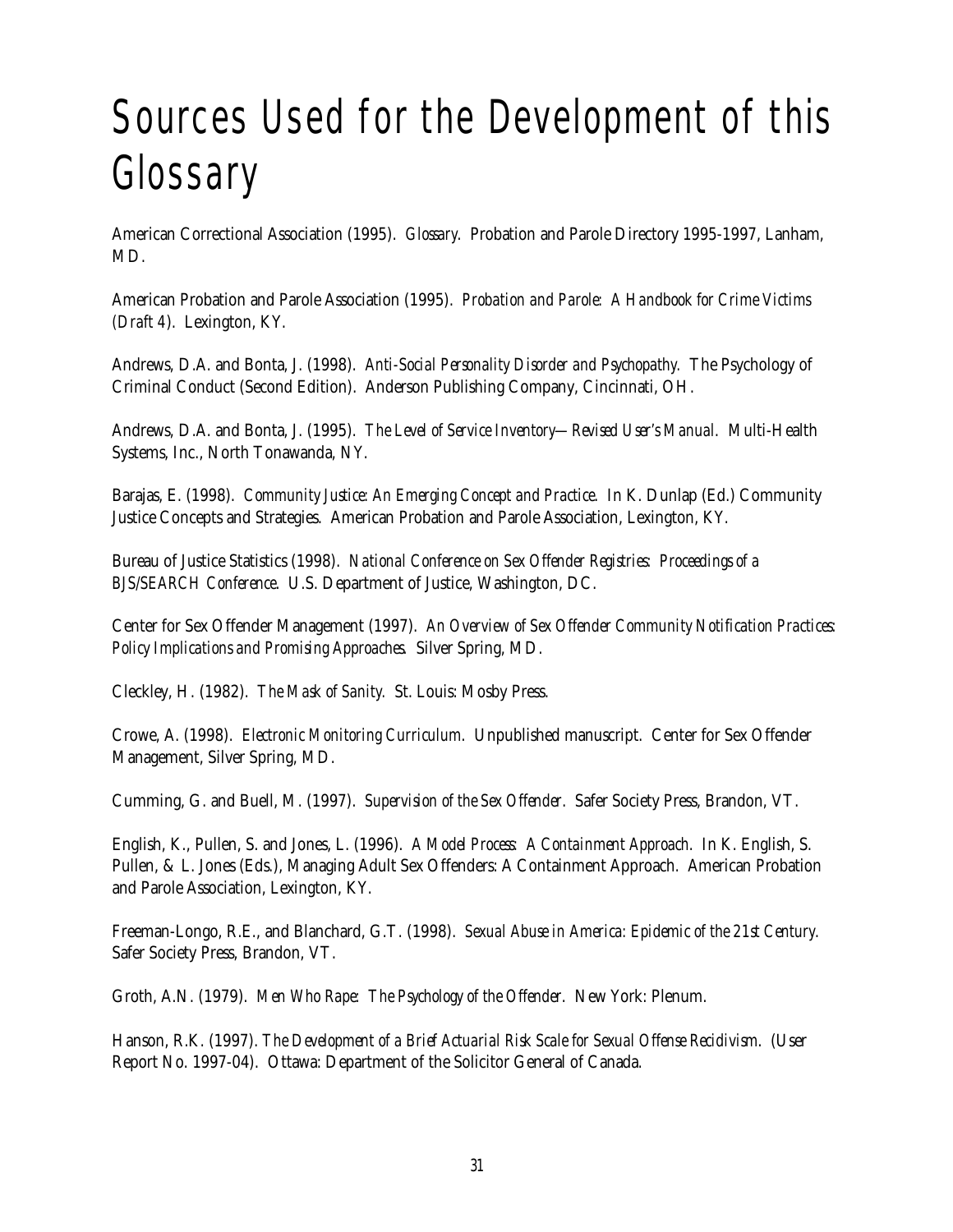Hanson, R.K. and Bussière, M.T. (1998). *Predicting Relapse: A Meta-Analysis of Sexual Offender Recidivism Studies.* Journal of Consulting and Clinical Psychology, vol. 66, pp. 348-362.

Hare, R.D. (1991). *The Hare Psychopathy Checklist—Revised Manual*. Multi-Health Systems, Inc., North Tonawanda, NY.

Kercher, G. and Long, L. (1991). *Supervision and Treatment of Sex Offenders*. Sam Houston Press, Huntsville, TX.

Mish, F.C., (Ed.) (1993). *Merriam-Webster's Collegiate Dictionary* (Tenth Edition). Merriam-Webster, Inc., Springfield, MA.

National Council of Juvenile and Family Court Judges (1988). *Glossary of Selected Legal Terms for Juvenile Justice Personnel*. Office of Juvenile Justice and Delinquency Prevention, Washington, DC.

Quinsey, V., et al. (1998). *Violent Offenders: Appraising and Managing Risk*. American Psychological Association, Washington, DC.

Safer Society (1998). *1996 Nationwide Survey of Sexual Abuser Treatment Programs and Models: A Ten Year Review*. The Safer Society Press, Brandon, VT.

Schwartz, B.K. and Cellini, H. (1995). *The Sex Offender: Corrections, Treatment and Legal Practice*. Civic Research Institute, Kingston, NJ.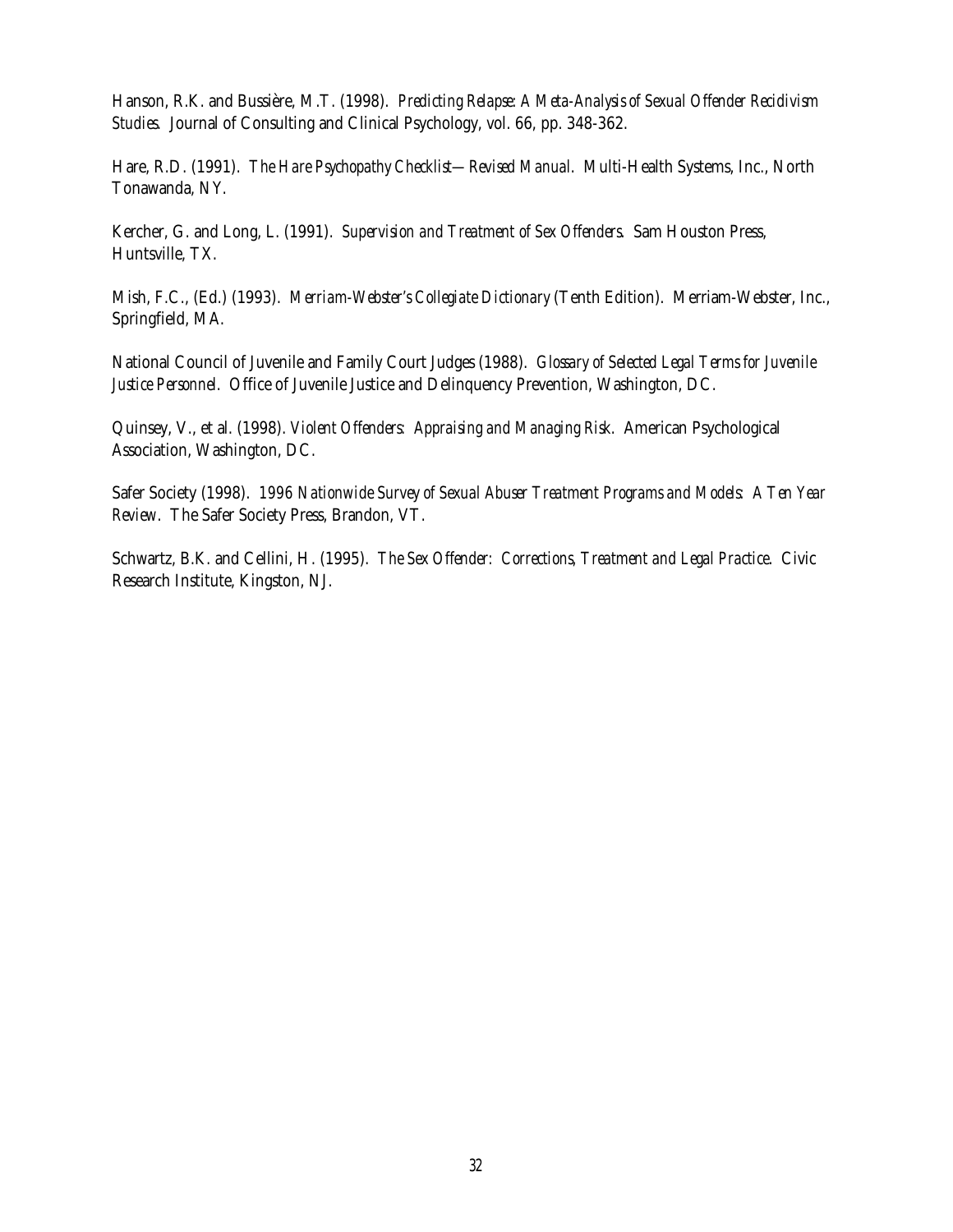### Index of Terms

| Abstinence                                 | 3  | Cruising                                     | 8        |
|--------------------------------------------|----|----------------------------------------------|----------|
| <b>Abstinence Violation Effect</b>         | 3  | Culpability                                  | 8        |
| Abel Assessment for Sexual Interest        | 3  | Denial                                       | 9        |
| Access to the Community                    | 3  | Detumescence                                 | 9        |
| <b>Access to Potential Victims</b>         | 3  | Deviant Arousal                              | 9        |
| <b>Actuarial Risk Assessment</b>           | 3  | <b>Disinhibitors</b>                         | 9        |
| Adaptive Coping Response                   | 3  | Disposition                                  | 9        |
| Adjudication                               | 4  | Drug Testing                                 | 9        |
| <b>Admission Criteria</b>                  | 4  | DSM-IV/ICD-IO                                | 9        |
| Adolescent/Juvenile Sexual Abuser          | 4  | Egosyntonic                                  | 9        |
| <b>Alford Plea</b>                         | 4  | Egodystonic                                  | 9        |
| Aftercare                                  | 4  | <b>Electronic Monitoring</b>                 | 9        |
| Aftercare Plan                             | 4  | Empathy                                      | 10       |
| <b>Aggravating Circumstances</b>           | 4  | Evaluation                                   | 10       |
| Anaphrodisiac                              | 4  | <b>Exclusion Criteria</b>                    | 10       |
| Androgen                                   | 4  | Exhibitionism                                | 14       |
| Anti-Androgen                              | 4  | External, Supervisory Dimension              | 10       |
| Aphrodisiac                                | 4  | <b>False Remorse</b>                         | 10       |
| <b>Assault Cycle</b>                       | 5  | <b>False Resolve</b>                         | 10       |
| Assessment                                 | 5  | <b>Family Reconciliation</b>                 | 10       |
| Autoerotic                                 | 5  | <b>Family Reunification</b>                  | 10       |
| <b>Aversive Conditioning</b>               | 5  | Family Systems Treatment Model               | 22       |
| Bestiality (Zoophilia)                     | 14 | Fetishism                                    | 14       |
| <b>Bio-Medical Treatment Model</b>         | 22 | Formal and Informal Assessments of           |          |
|                                            | 7  | Progress in Treatment                        | 16       |
| <b>Bond Supervision</b>                    |    | Frotteurism                                  | 14       |
| Boredom Tapes                              | 5  | Gender Role                                  | 10       |
| Castration                                 | 5  |                                              |          |
| <b>Central Treatment Model</b>             | 22 | Graduation or Discharge Readiness            | 11       |
| Chaperone                                  | 5  | Graduation or Discharge Readiness            |          |
| Child Pornography                          | 5  | Assessment                                   | 16       |
| Civil Commitment                           | 5  | Grooming                                     | 11<br>14 |
| Clarification                              | 5  | Hebophilia                                   |          |
| <b>Classification Assessment</b>           | 16 | High Risk Factors                            | 11       |
| Clinical Assessment                        | 16 | Homogeneous                                  | 11       |
| Clinical Polygraph                         | 6  | Incest                                       | 11       |
| <b>Clinical Support</b>                    | 6  | Index Offense                                | 11       |
| Cognition                                  | 6  | Individual Treatment Plan                    | 11       |
| Cognitive/Behavioral Treatment Model       | 22 | Internal, Self-Management Dimension          | 11       |
| Cognitive Distortion                       | 6  | Intake Procedure                             | 11       |
| Cognitive Restructuring                    | 6  | <b>Intrusive</b>                             | 12       |
| Coitus                                     | 6  | Investigative Assessment                     | 15       |
| Collaboration                              | 6  | Jacob Wetterling Crimes Against Children and |          |
| <b>Collateral Contacts</b>                 | 6  | Sexually Violent Offender Registration Act   | 12       |
| <b>Community Justice</b>                   | 6  | Justification                                | 12       |
| <b>Community Notification Laws</b>         | 7  | Klismophilia                                 | 14       |
| <b>Community Supervision</b>               | 7  | Lapse                                        | 12       |
| Conditions of Community Supervision        | 7  | Lapse Contract                               | 12       |
| Contact                                    | 8  | Less Restrictive                             | 12       |
| Contact with Prior Victims or Perpetrators | 8  | Level of Risk                                | 12       |
| Containment Approach                       | 8  | Level of Service Inventory-Revised           | 12       |
| Conviction                                 | 8  | Maladaptive Coping Response                  | 13       |
| Copulation                                 | 8  | Masochism                                    | 13       |
| Coprophilia                                | 14 | Masturbation                                 | 13       |
| <b>Covert Sensitization</b>                | 8  | Megan's Law                                  | 13       |
| Crossover                                  | 8  | Minimization                                 | 13       |